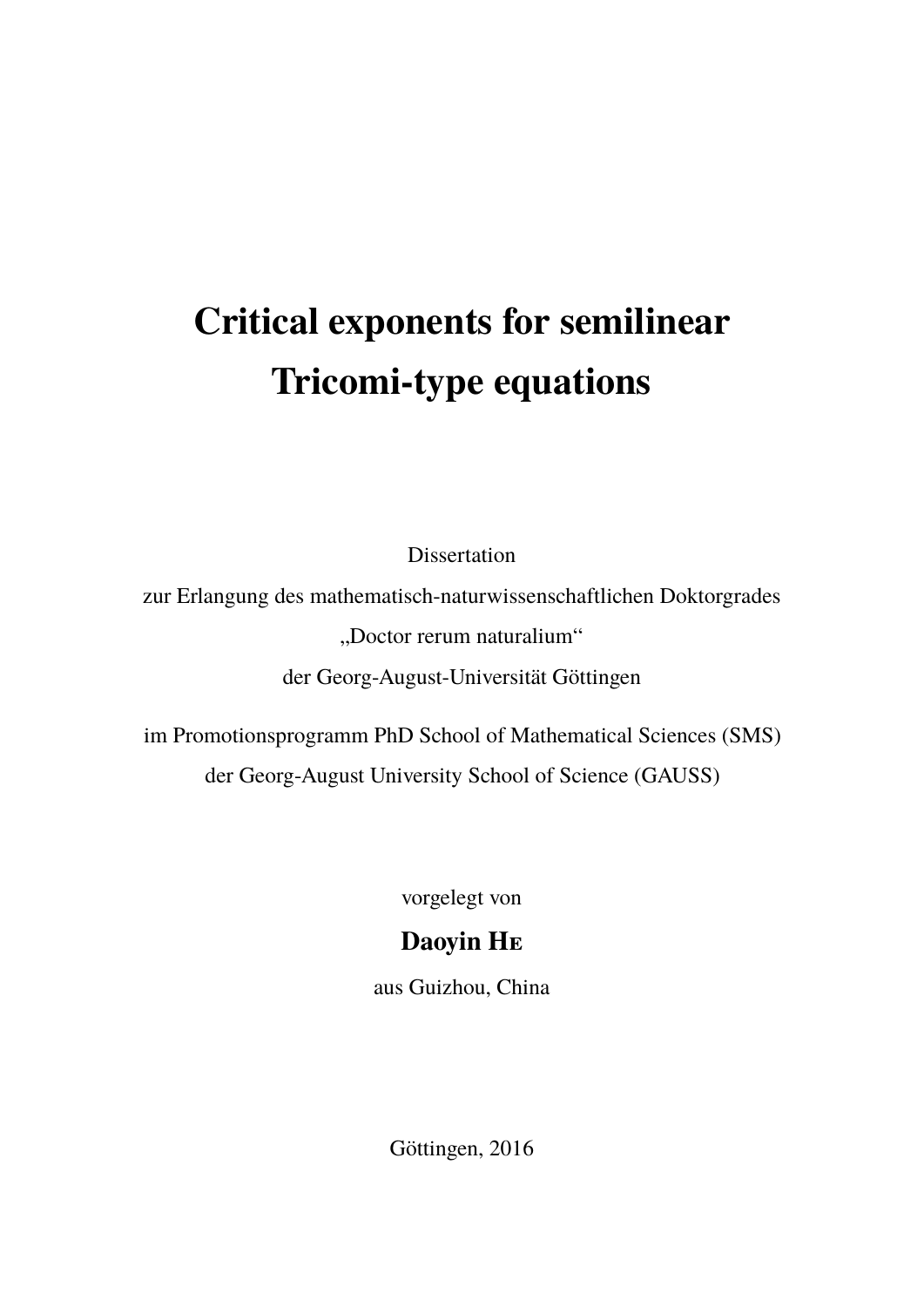Betreuungsausschuss

Prof. Dr. Ingo WITT (Mathematisches Institut)

Prof. Dr. Dorothea Bahns (Mathematisches Institut)

Mitglieder der Prüfungskommission

Referent: Prof. Dr. Ingo WITT

Korreferentin: Prof. Dr. Dorothea BAHNS

Weitere Mitglieder der Prüfungskommission:

Prof. Dr. Folkert Müller-Hoissen (Max-Planck-Institut für Dynamik und Selbstorganisation)

Prof. Dr. Russell Luke (Institut für Numerische und Angewandte Mathematik)

Prof. Dr. Thomas Schick (Mathematisches Institut)

Prof. Dr. Viktor PIDSTRYGACH (Mathematisches Institut)

Tag der mündlichen Prüfung: 16 September 2016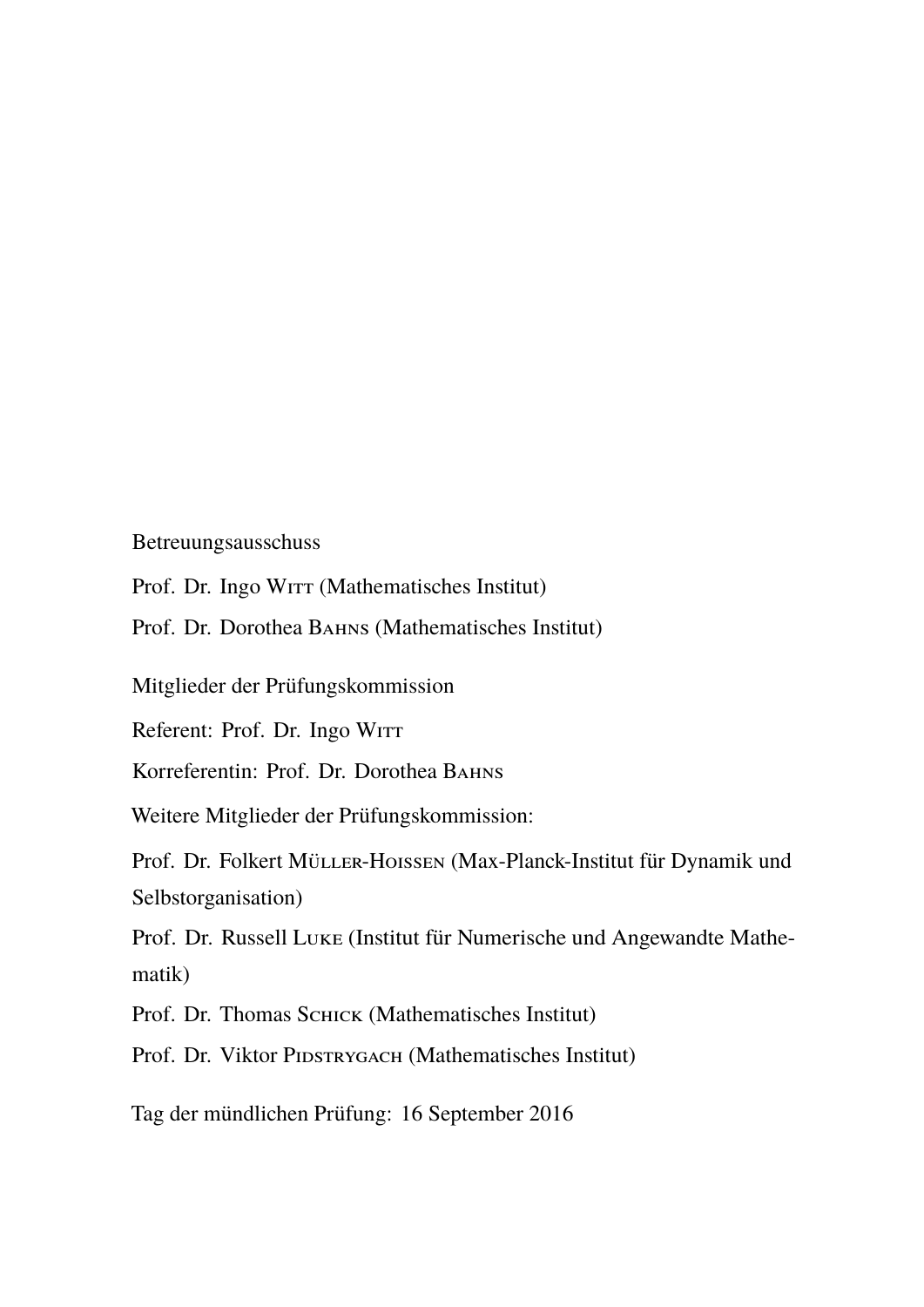### <span id="page-2-0"></span>**Abstract**

In this thesis, we consider the semilinear Tricomi-type equations. In particular, we work on the global Cauchy problem for the semilinear Tricomi-type equation

$$
\partial_t^2 u - t^m \Delta u = |u|^p \tag{0.1}
$$

in  $\mathbb{R}_+ \times \mathbb{R}^n$  with suitable initial data  $(u(0, \cdot), \partial_t u(0, \cdot)) = (u_0, u_1)$ , where  $n \geq 3$  and  $m \in \mathbb{N}$ . The main objective of this thesis is to determine the critical exponent  $p_c = p_c(m, n)$ , such that if  $p > p_c$ , the global existence of small initial data solution is guaranteed, while, for  $1 < p \leq p_c$  and (non-zero) non-negative initial data, the local solution blows up in finite time.

So far, in the joint work with Ingo Witt and Huicheng Yin, we have found out the precise value of the critical exponent *pc*. As it turns out, the Tricomi-type operators behave much like the wave operator. Therefore, non-weighted or weighted Strichartz estimates can establish what ultimately leads to global existence. For the blowup part, one uses a suitable formula for a modified Bessel function together with the test function method to get the result.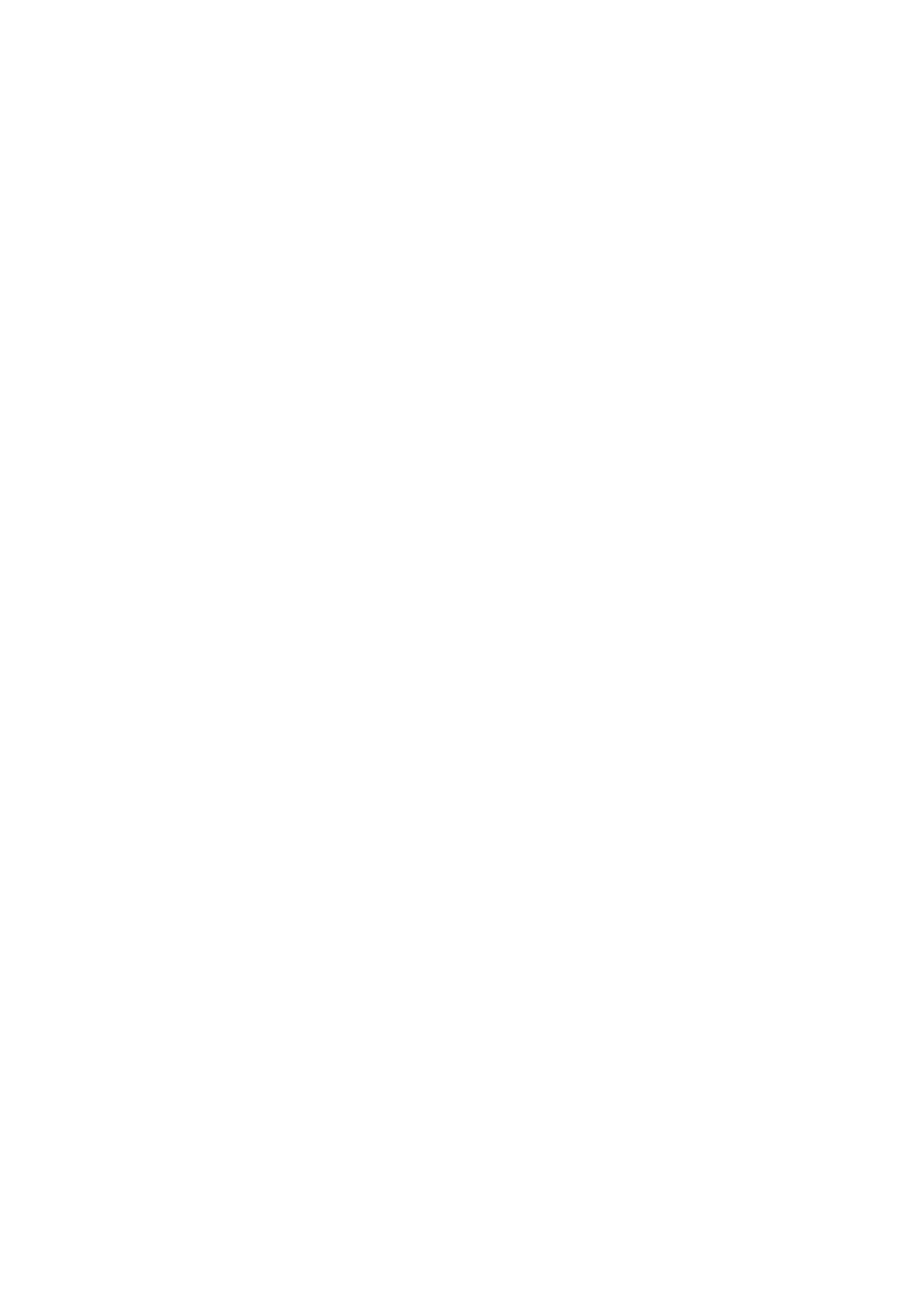### <span id="page-4-0"></span>**Acknowledgments**

I would first like to express my sincere gratitude to my advisor Prof. Dr. Ingo WITT for his encouragement, guidance, and inspiration during my graduate studies. I am also greatly indebted to Prof. Dr. Dorothea ВАНNS for her advice and assistance in writing this thesis.

My special thanks go to my supervisor at Nanjing University, Prof. Dr. Huicheng Yin for his guidance and help in my Ph.D. study in Göttingen.

I am very thankful to Mathematisches Institut at Georg-August-Universität Göttingen, which supported my study during the last four years.

I am glad to acknowledge the following persons for helpful discussions, suggestions, and comments: Bingbing Ding, Zhuoping Ruan , Karen YAGDJIAN, Jens WIRTH.

My appreciation also go to Matthias Krüger, Yingbo Liu, Thi Thu Huong Nguyen, Ngoc Thai Nguyen, Nhu Thang Nguyen, Ankel Pohl Robin Spratte, Xiaowen Wu, Jiguang Zheng, for their willingness to share their mathematical knowledge with me.

I thank Nguyen Thi Thu Huong and Du Li for sharing their experience in LATEXwith me.

I wish to thank Yaqing Sun for the continued encouragement. I also thank all of my friends for their help during my stay in Göttingen.

Finally, I would like to thank my parents for their love, understanding, and support. Without them, I would never have been able to continue my education.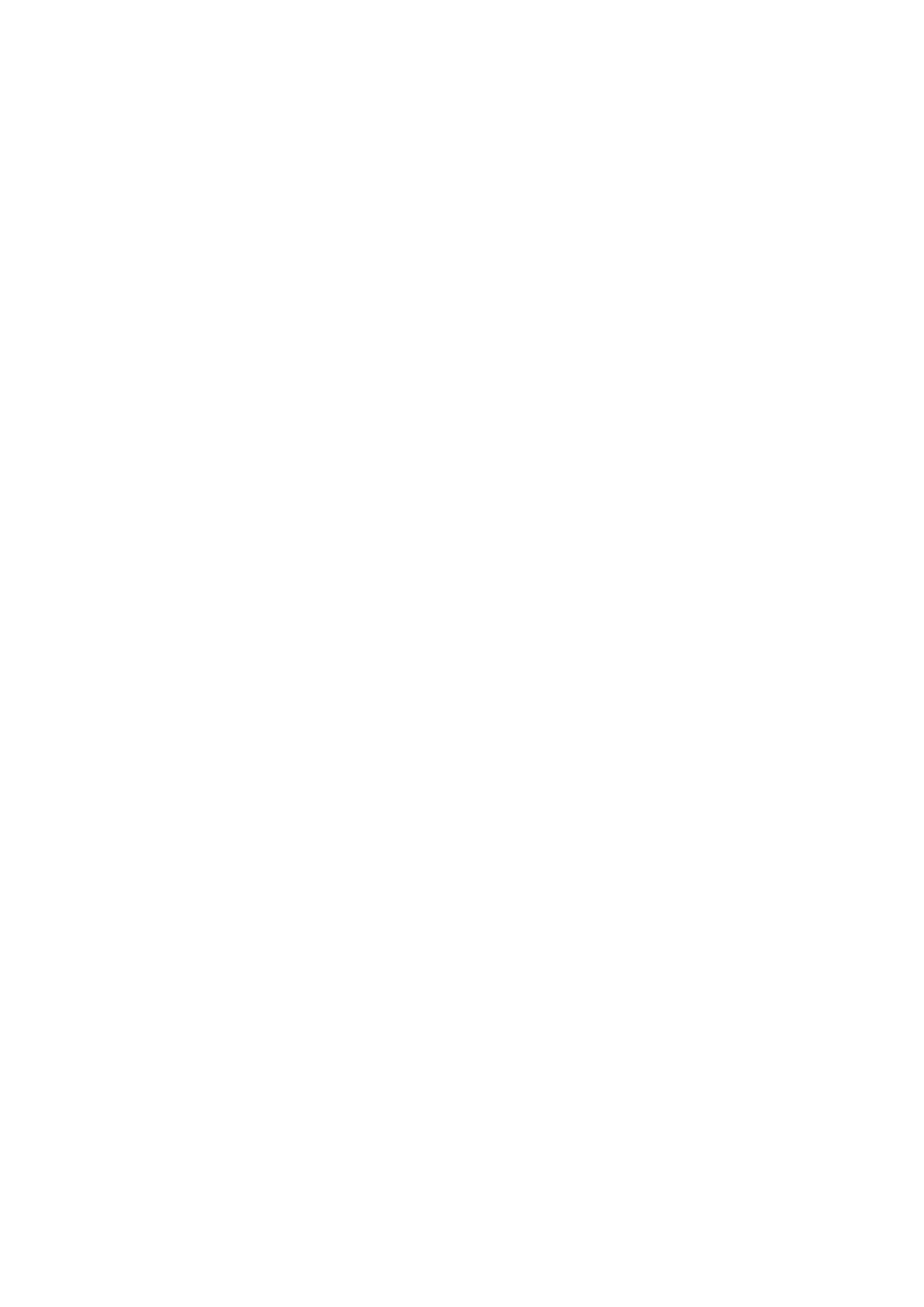# **Contents**

| <b>Abstract</b><br>iii<br><b>Acknowledgments</b> |                                                                                              |                                                                                                    |                |  |  |  |   |
|--------------------------------------------------|----------------------------------------------------------------------------------------------|----------------------------------------------------------------------------------------------------|----------------|--|--|--|---|
|                                                  |                                                                                              |                                                                                                    |                |  |  |  | 1 |
|                                                  | 1.1                                                                                          |                                                                                                    | $\mathbf{1}$   |  |  |  |   |
|                                                  | 1.2                                                                                          |                                                                                                    | $\overline{2}$ |  |  |  |   |
|                                                  | 1.3                                                                                          |                                                                                                    | $\overline{2}$ |  |  |  |   |
|                                                  | 1.4                                                                                          |                                                                                                    | 3              |  |  |  |   |
|                                                  | 1.5                                                                                          |                                                                                                    | $\overline{4}$ |  |  |  |   |
|                                                  | 1.6                                                                                          |                                                                                                    | 4              |  |  |  |   |
| $\overline{2}$                                   |                                                                                              | <b>Semilinear wave equations</b>                                                                   | 7              |  |  |  |   |
|                                                  | 2.1                                                                                          |                                                                                                    | 7              |  |  |  |   |
|                                                  | 2.2                                                                                          |                                                                                                    | 8              |  |  |  |   |
|                                                  | 2.3                                                                                          |                                                                                                    | 9              |  |  |  |   |
|                                                  |                                                                                              | 2.3.1                                                                                              | 9              |  |  |  |   |
|                                                  |                                                                                              | 2.3.2<br>The case $p_c < p \le p_0 \ldots \ldots \ldots \ldots \ldots \ldots \ldots \ldots \ldots$ | 10             |  |  |  |   |
| 3                                                |                                                                                              | Blowup when $p < p_c$<br>13                                                                        |                |  |  |  |   |
|                                                  | 3.1                                                                                          |                                                                                                    | 13             |  |  |  |   |
|                                                  | 3.2                                                                                          |                                                                                                    | 13             |  |  |  |   |
|                                                  | 3.3                                                                                          |                                                                                                    | 17             |  |  |  |   |
| 4                                                |                                                                                              | 19<br>Global existence for $p \ge p_0$                                                             |                |  |  |  |   |
|                                                  | 4.1                                                                                          |                                                                                                    | 20             |  |  |  |   |
|                                                  | 4.2<br>Estimate for the linear inhomogeneous equation $\dots \dots \dots \dots \dots$<br>4.3 |                                                                                                    |                |  |  |  |   |
|                                                  |                                                                                              |                                                                                                    |                |  |  |  |   |
|                                                  |                                                                                              | 4.3.1                                                                                              | 29             |  |  |  |   |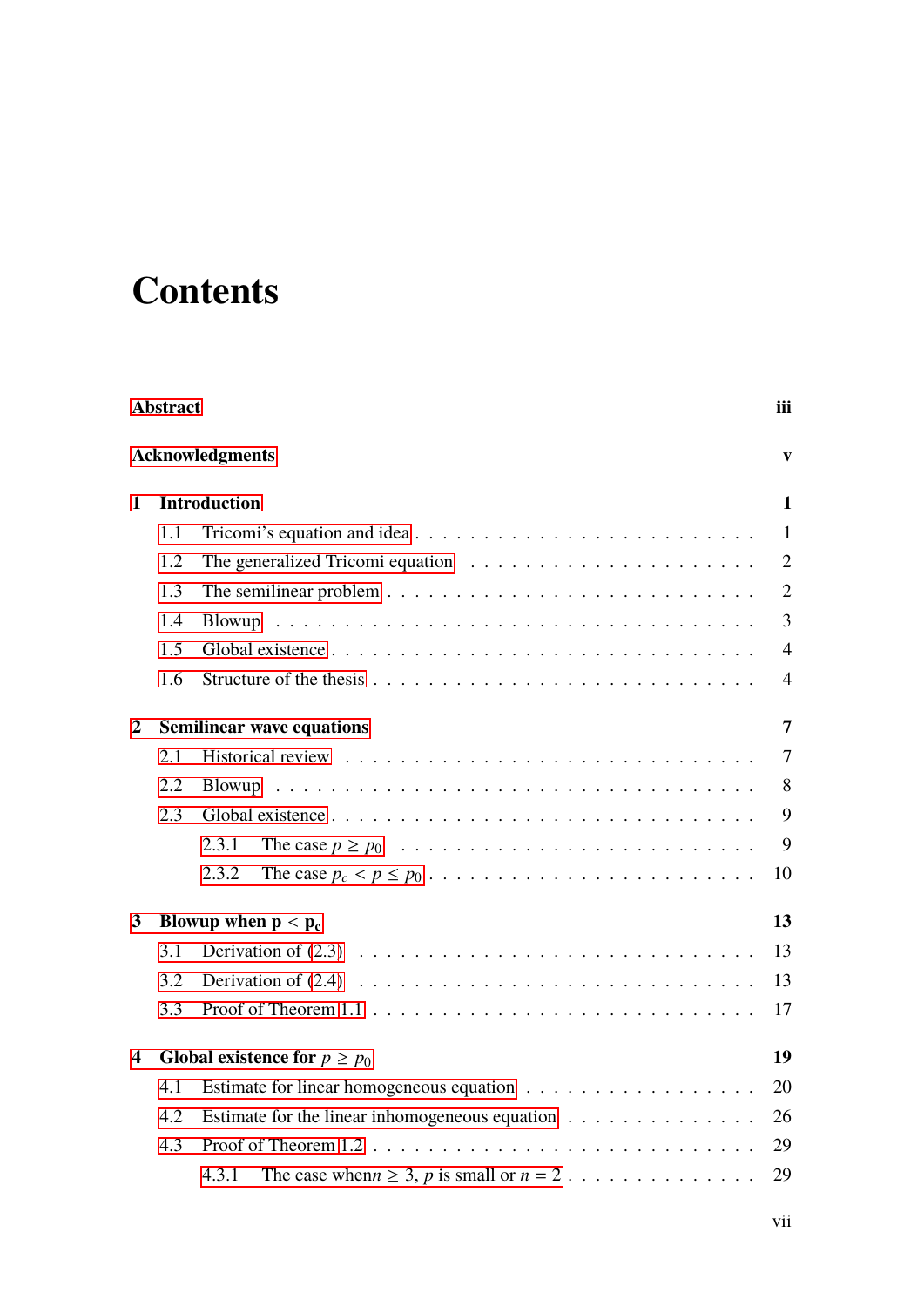|                                                                   |                                                                                | 4.3.2    |                                                                                                                 | 31 |  |  |
|-------------------------------------------------------------------|--------------------------------------------------------------------------------|----------|-----------------------------------------------------------------------------------------------------------------|----|--|--|
| 5                                                                 | 35<br>Weighted Strichartz estimate for the homogeneous equation when $p < p_0$ |          |                                                                                                                 |    |  |  |
|                                                                   | 5.1                                                                            |          | The pointwise estimate $\ldots \ldots \ldots \ldots \ldots \ldots \ldots \ldots \ldots$                         | 35 |  |  |
|                                                                   |                                                                                | 5.1.1    |                                                                                                                 | 36 |  |  |
|                                                                   |                                                                                | 5.1.2    |                                                                                                                 | 37 |  |  |
|                                                                   | 5.2                                                                            |          |                                                                                                                 | 38 |  |  |
| Weighted Strichartz estimate for the inhomogeneous equation.<br>6 |                                                                                |          |                                                                                                                 |    |  |  |
| 7                                                                 |                                                                                |          | $L^q$ estimate for $q = q_0$                                                                                    | 47 |  |  |
|                                                                   | 7.1                                                                            |          |                                                                                                                 | 48 |  |  |
|                                                                   |                                                                                | 7.1.1    | The case supp $F(\cdot, y) \subseteq \{s > 0 : \phi(s) < \phi(1/2)/8\} \dots \dots$                             | 48 |  |  |
|                                                                   |                                                                                | 7.1.2    | The case supp $F(\cdot, y) \subseteq \{s > 0 : \phi(s) \geq \frac{1}{8}\phi(\frac{1}{2})\}\ldots \ldots \ldots$ | 50 |  |  |
|                                                                   | 7.2                                                                            |          |                                                                                                                 |    |  |  |
|                                                                   | 7.3                                                                            |          |                                                                                                                 |    |  |  |
|                                                                   |                                                                                | 7.3.1    |                                                                                                                 | 57 |  |  |
|                                                                   |                                                                                | 7.3.2    | Case (ii) $\ldots \ldots \ldots \ldots \ldots \ldots \ldots \ldots \ldots \ldots \ldots \ldots$                 | 60 |  |  |
|                                                                   |                                                                                | 7.3.3    | Case (iii) $\ldots \ldots \ldots \ldots \ldots \ldots \ldots \ldots \ldots \ldots \ldots$                       | 61 |  |  |
| 8                                                                 |                                                                                |          | $L^q$ estimate for $q = 2$                                                                                      | 67 |  |  |
|                                                                   | 8.1                                                                            |          |                                                                                                                 | 68 |  |  |
|                                                                   | 8.2                                                                            |          |                                                                                                                 |    |  |  |
|                                                                   |                                                                                | 8.2.1    |                                                                                                                 | 69 |  |  |
|                                                                   |                                                                                | 8.2.2    |                                                                                                                 | 70 |  |  |
| ${\bf A}$                                                         |                                                                                | Appendix |                                                                                                                 |    |  |  |
| <b>Bibliography</b>                                               |                                                                                |          |                                                                                                                 |    |  |  |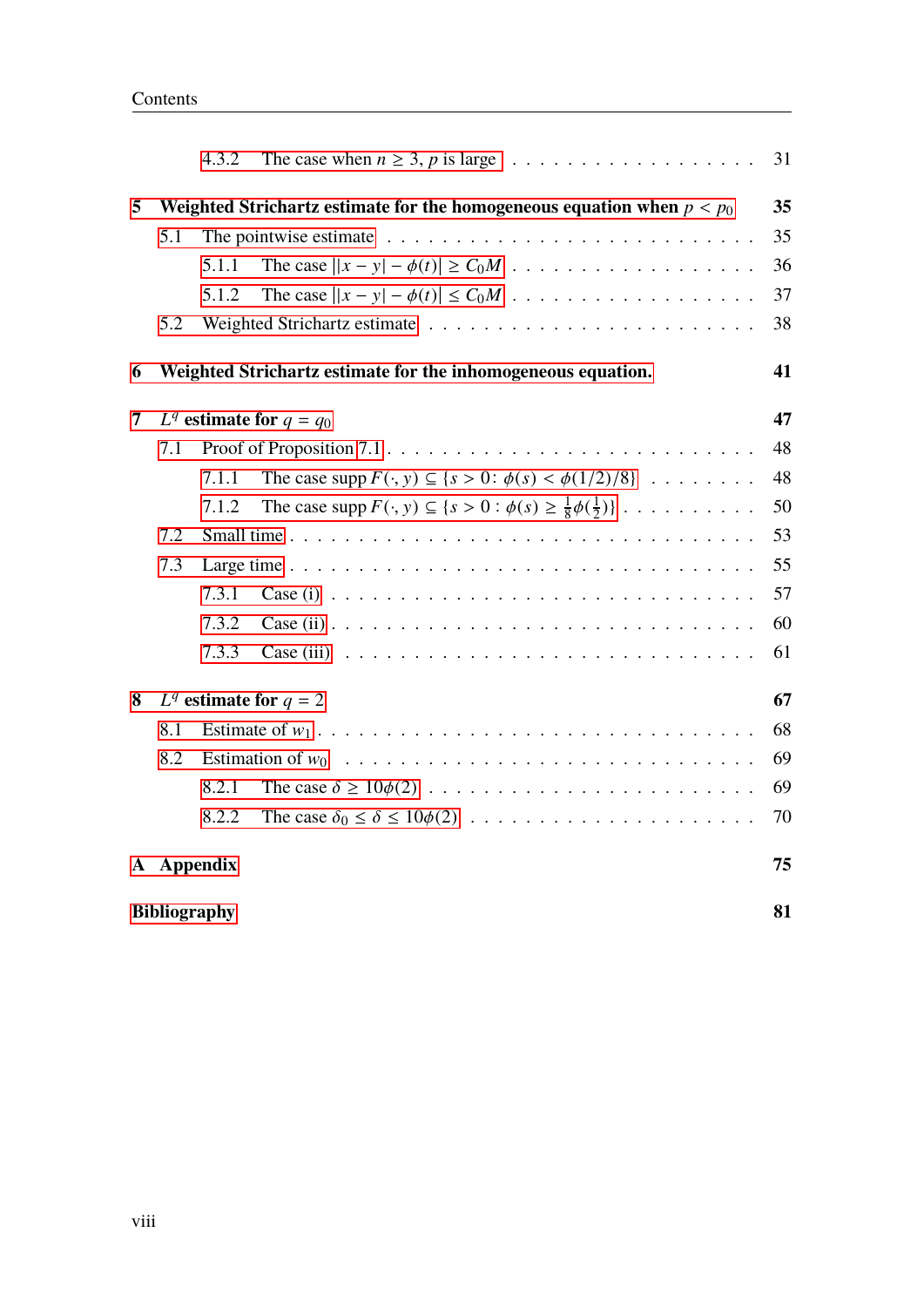### <span id="page-8-0"></span>**1 Introduction**

The objective of this thesis is to establish global existence and blowup results for the Cauchy problem for the semilinear generalized Tricomi equation. More specifically, for the Cauchy problem

<span id="page-8-2"></span>
$$
\begin{cases}\n\partial_t^2 u - t^m \Delta u = |u|^p, \\
u(0, x) = u_0(x), \quad \partial_t u(0, x) = u_1(x),\n\end{cases}
$$
\n(1.1)

where  $t \geq 0$ ,  $x \in \mathbb{R}^n$ ,  $n \geq 2$ , and  $m \in \mathbb{N}$ , we prove that there exists a critical exponent  $p_c = p_c(m, n)$  such that, for  $1 < p \leq p_c$ , local solutions will in general blow up in finite time, whereas, for  $p > p_c$ , global existence of small data solutions hold.

#### <span id="page-8-1"></span>**1.1 Tricomi's equation and idea**

In 1923, Tricomi [\[34\]](#page-90-0) initiated work on boundary value problems for partial differential equations of mixed type and related equations of changing type. The Tricomi operator is

$$
\mathcal{T} = \partial_t^2 - t \partial_x^2,\tag{1.2}
$$

in  $\mathbb{R}^2$ . It is elliptic for  $t < 0$  and hyperbolic for  $t > 0$ . Tricomi considered boundary problems in a mixed-type domain. He transformed the problem into an integral equation and found an explicit formula for the solution.

Frankl [\[6\]](#page-88-1) drew attention to the fact that the Tricomi problem is closely related to the study of gas flow with nearly sonic speed. More precisely, the Tricomi equation describes the transition from subsonic flow (elliptic region,  $t < 0$ ) to supersonic flow (hyperbolic region,  $t > 0$ ), for instance, in a de Laval nozzle, which is one of the most interesting problems in fluid dynamics.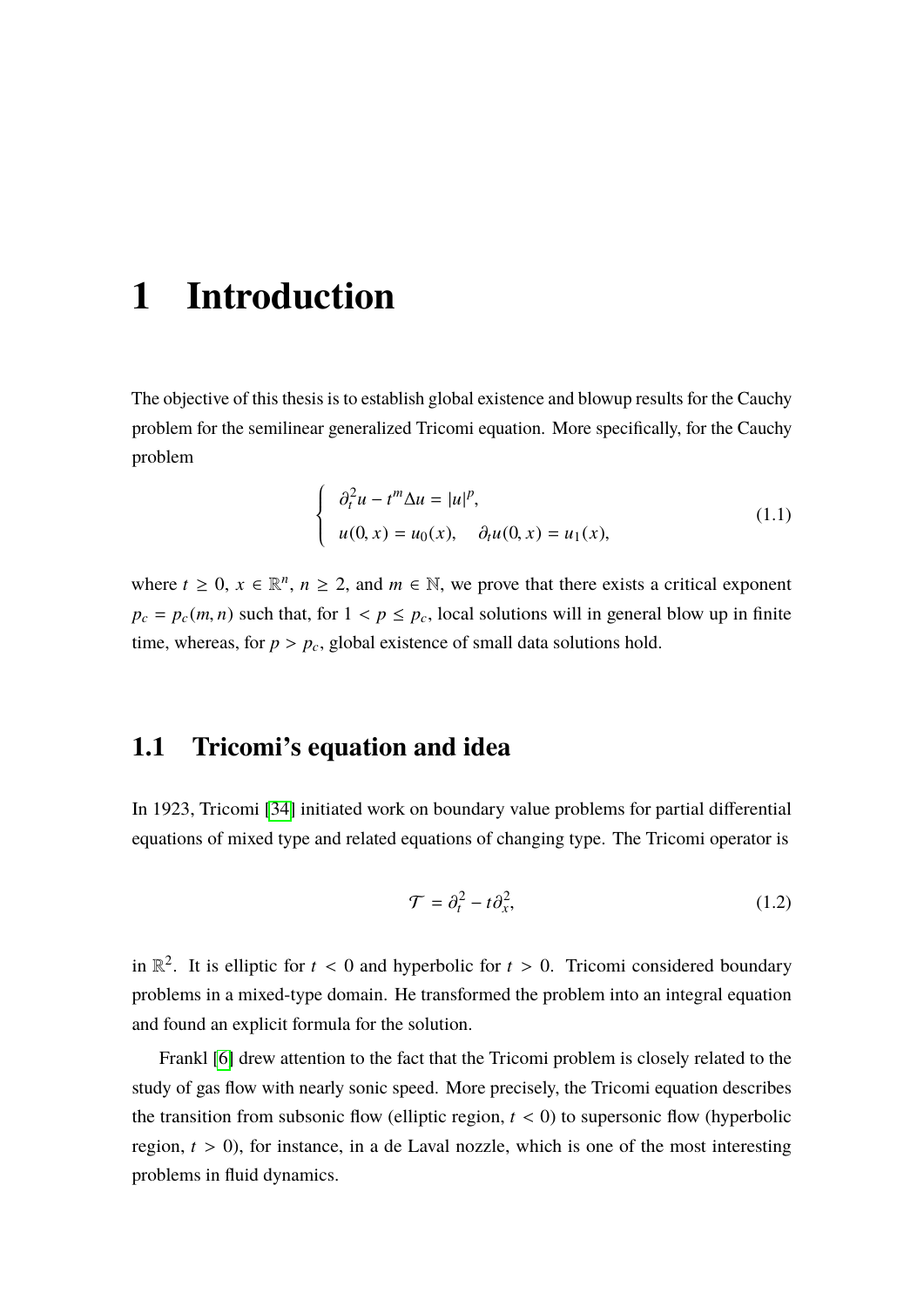#### <span id="page-9-0"></span>**1.2 The generalized Tricomi equation**

The generalized Tricomi operator is

<span id="page-9-2"></span>
$$
\bar{\mathcal{T}} = \partial_t^2 - t^m \Delta_x,\tag{1.3}
$$

where  $t \in \mathbb{R}, x \in \mathbb{R}^n, m \in \mathbb{N}$ . The well-posedness of the Cauchy problem for [\(1.3\)](#page-9-2) in the hyperbolic domain *<sup>t</sup>* > <sup>0</sup> has been exhaustively investigated. Moreover, the existence of different fundamental solutions for the Cauchy problem has been established. Barros-Neto and Gelfand  $[1-3]$  $[1-3]$  for the Tricomi equation with  $n = 1$  and Yagdjian [\[35\]](#page-90-1) for the generalized Tricomi equation with  $n \geq 1$  constructed fundamental solutions of the corresponding operators.

Recently, linear and semilinear generalized Tricomi equations have been in the focus of interest of many authors (see, e.g. Lupo and Payne [\[17](#page-89-0)[–20\]](#page-89-1)). Ruan, Witt, and Yin [\[25–](#page-89-2)[27\]](#page-90-2) established the local existence and the local singularity structure of low regularity solutions of the semilinear equation  $\partial_t^2 u - t^m \Delta u = f(t, x, u)$  in the degenerate hyperbolic regions and the mixed elliptic-hyperbolic regions, respectively, where  $f$  is a  $C^1$  function and has compact support with respect to *x*.

#### <span id="page-9-1"></span>**1.3 The semilinear problem**

We are concerned with the global Cauchy problem

<span id="page-9-3"></span>
$$
\begin{cases}\n\partial_t^2 u - t^m \Delta u = F_p(u), \\
u(0, x) = \varepsilon u_0(x), \quad \partial_t u(0, x) = \varepsilon u_1(x),\n\end{cases}
$$
\n(1.4)

for suitable data  $(u_0, u_1) \in C_c^{\infty}(\mathbb{R}^n)$ . Here, the nonlinear term  $F_p(u)$  is a  $C^1$  function of *u*. For a given power  $p > 1$ ,  $F_p(u)$  satisfies

$$
|\partial_u^j F_p(u)| \le |u|^{p-j}, \qquad j = 0, 1. \tag{1.5}
$$

Our main goal is to determine the critical exponent  $p_c = p_c(m, n)$  such that, for  $1 < p \leq p_c$ , local solutions will in general blow up in finite time, whereas, for  $p > p_c$ , global existence of small data solutions hold.

There are only a few known results concerning this problem. Yadgjian [\[36\]](#page-90-3) established  $L^p - L^q$  estimates for the solutions v of linear equation  $\partial_t^2 v - t^m \Delta v = F(t, x)$  and obtained a series of interesting results about the global existence of solutions of problem [\(1.1\)](#page-8-2) when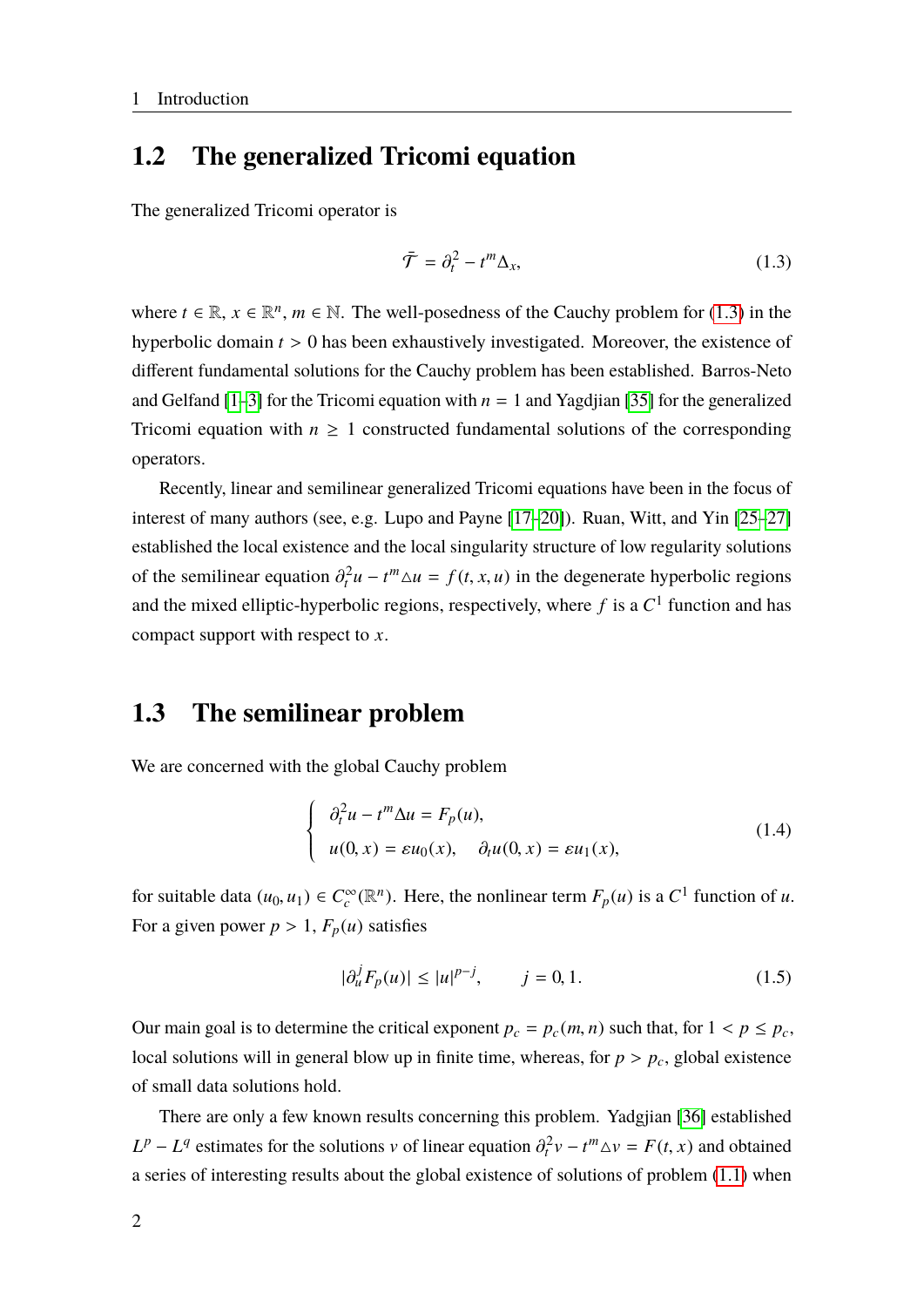the exponent  $p$  is restricted to belong to the range

$$
\begin{cases}\n p \le 1 + \frac{2m}{(m+2)n+2}, \\
 (m+2)n-2)p^2 - \left((m+2)n+4\right)p - 2 \ge 0.\n\end{cases}
$$
\n(1.6)

In the same paper, Yagdjian applied a method of Sideris [\[30\]](#page-90-4) and showed blowup of local solutions when *p* belongs to the interval

$$
1 < p < \frac{(k+1)n+1}{(k+1)n-1} \tag{1.7}
$$

provided the condition

$$
\int_{\mathbb{R}^n} u_1(x) \mathrm{d} x > 0
$$

holds. There was a gap between the global existence interval and the blowup interval, moreover, the critical exponent  $p_c(m, n)$  was not determined there.

The Cauchy problem for [\(1.4\)](#page-9-3) with low regularity initial data was considered by Ruan, Witt, and Yin [\[28\]](#page-90-5).

#### <span id="page-10-0"></span>**1.4 Blowup**

Our first result concerns the blowup of local solutions when  $1 < p < p_c$ . To this end, we define, as in [\[39\]](#page-90-6), for the local solution *u* the function  $G(t) = \int_{\mathbb{R}^n} u(t, x) dx$  and use the multiplier method to show the blowup of  $G(t)$  in finite time. If the initial data has compact support, then finite speed of propagation yields blowup of *u*. More specifically, as in [\[11,](#page-88-4) [27\]](#page-90-2), investigating the modified Bessel function and choosing a good test function, we derive a Riccati-type ordinary differential inequality for  $G(t)$  by a delicate analysis of  $(1.1)$ . From this and an ODE lemma, the following blowup result can be established assuming positivity of  $u_0$  and  $u_1$ .

Let  $p_c$  denote the positive root of

<span id="page-10-2"></span>
$$
\frac{(m+2)n-2}{2}p^2 - \frac{(m+2)(n-2)+6}{2}p - (m+2) = 0.
$$
 (1.8)

Then we have

<span id="page-10-1"></span>**Theorem 1.1** (**Blowup in finite time**). *Let*  $1 < p < p_c$ . *Suppose*  $(u_0, u_1) \in H^1(\mathbb{R}^n) \times$  $H^{1-\frac{2}{m+2}}(\mathbb{R}^n)$  *are nonnegative and positive somewhere, and* supp $(u_0, u_1) \subseteq \{x | |x| \leq 1\}$ *R R for some R* > 0*. If problem* [\(1.1\)](#page-8-2) *has a solution*  $u \in C([0, T], H^1(\mathbb{R}^n))$  ∩  $C^1([0,T], H^{1-\frac{2}{m+2}}(\mathbb{R}^n))$ , then  $T < \infty$ .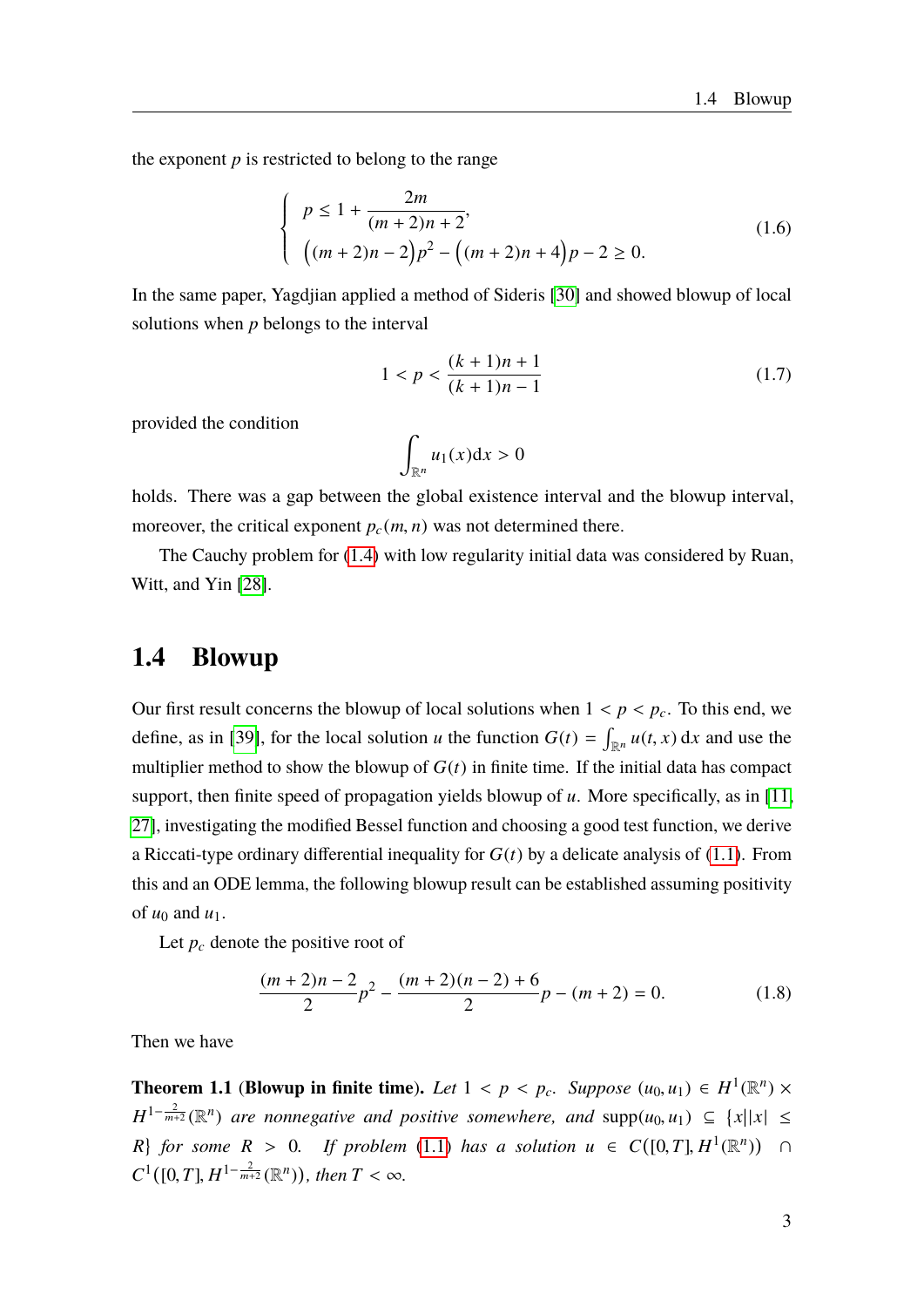#### <span id="page-11-0"></span>**1.5 Global existence**

Having established Theorem [1.1,](#page-10-1) a new question arises: Is the positive root  $p_c(m, n)$  of [\(1.8\)](#page-10-2) the critical exponent? To answer this, we shall find the range of *p* where local solutions can be extended for all times. As in the case of wave equation, here the proof is very long and complicated. For technical reason and the reader's convenience, we shall divide proof into two parts, for  $p \ge p_0$  and  $p_c \le p \le p_0$ , respectively. The demarcation point is given by

$$
p_0 = p_0(m, n) = \frac{(m+2)n + 6}{(m+2)n - 2}.
$$
 (1.9)

Note that equation [\(1.1\)](#page-8-2) is conformally invariant for  $p = p_0$ .

For  $p \ge p_0$ , unweighted Strichartz estimates for linear homogeneous equation and inhomogeneous equation yield the global existence theorem:

<span id="page-11-2"></span>**Theorem 1.2** (Global existence for **p** ≥ **p**<sub>0</sub>). Let  $p_0$  ≤  $p$  ≤  $\frac{(m+2)(n-2)+6}{(m+2)(n-2)-2}$ (*m*+2)(*n*−2)−2 *or else <sup>p</sup>* > (*m*+2)(*n*−2)+6 (*m*+2)(*n*−2)−2 *, p is an integer, and Fp*(*u*) *is replaced with* ±*u p . Then, there exists a constant*  $\varepsilon_0 > 0$  *such that, for* 

$$
||u_0||_{\dot{H}^s} + ||u_1||_{\dot{H}^{s-\frac{2}{m+2}}} \leq \varepsilon_0,
$$

*problem* [\(1.1\)](#page-8-2) *admits a global weak solution*  $u \in L^r(\mathbb{R}^{n+1}_+)$ *. Here*  $s = \frac{n}{2}$  $\frac{n}{2} - \frac{4}{(m+2)}$ (*m*+2)(*p*−1) *and*  $r = \frac{((m+2)n+2)(p-1)}{4}$  $\frac{(n+2)(p-1)}{4}$ .

*Remark* 1.3. In [\[28\]](#page-90-5), it is proved that  $u \in C([0, \infty), \dot{H}^s(\mathbb{R}^n))$ .

In case  $p_c \leq p \leq p_0$ , the method that leads to the proof of Theorem [1.2](#page-11-2) does not work any more. Indeed, we need a refined decay estimates when *p* is near *pc*. To get this, we follow an idea of Geogiev, Lindblad, and Sogge [\[7\]](#page-88-5) and define the  $L^p$  norm with characteristic weight  $\left(\frac{4}{(m+1)}\right)$  $\left(\frac{4}{(m+2)^2}t^{m+2} - |x|^2\right)^{\gamma}$  for the generalized Tricomi operator  $\partial_t^2 - t^m \Delta$ . By applying an explicit formula for the solution v of the problem  $\partial_t^2 v - t^m \Delta v = F(t, x)$ ,  $(v(0, x), \partial_t v(0, x)) = (f(x), g(x))$ , we arrived at a class of Fourier integral operators associated with the operator  $\partial_t^2 - t^m \Delta$ . From here, a series of crucial weighted inequalities of  $\nu$  is established by a rather delicate and involved analysis. Notice, however, that we still need to handle some remaining cases to finally get the global existence result. This will be subject of a forthcoming paper.

#### <span id="page-11-1"></span>**1.6 Structure of the thesis**

This thesis is organised as follows.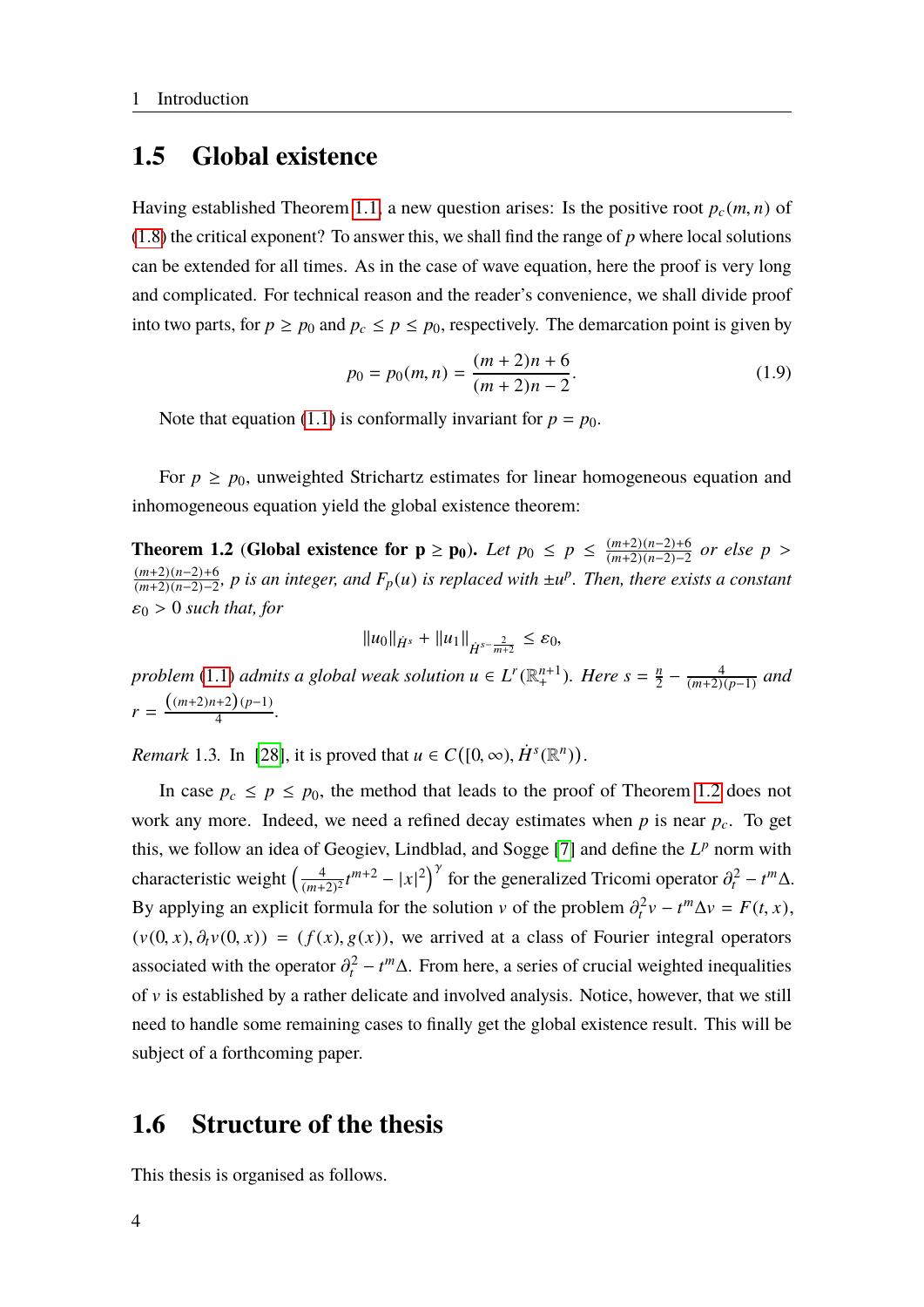Chapter [2](#page-14-0) reviews the theory of semilinear wave equations, this work is closely related to this case. We also recall Strauss' conjecture. We then review the history of resolving this conjecture, describe those ideas and useful techniques which motivated our approach.

Chapter [3](#page-20-0) contains a proof of the blowup result for  $1 < p < p_c$ . We follow an idea of Glassey [\[9\]](#page-88-6) and Sideris [\[30\]](#page-90-4), prove blowup by using a lemma on ODEs and by applying some refined techniques for the modified Bessel function as in [\[11,](#page-88-4) [27\]](#page-90-2).

Chapter [4](#page-26-0) is devoted to the proof of global existence result for  $p \ge p_0$ . Motivated by Lindblad and Sogge [\[15\]](#page-89-3), where Strichartz estimates were obtained for the linear wave operator, we are required to establish Strichartz estimates for the generalized Tricomi operator  $\partial_t^2 - t^m \Delta$ . In this process, a series of inequalities is derived by applying an explicit formula for solutions of the linear generalized Tricomi equations and by utilizing some basic properties of related Fourier integral operators. Based on the resulting inequalities and the contraction mapping principle, we eventually prove global existence for  $p \ge p_0$ .

Chapter [5](#page-42-0) concentrates on the case  $p_c < p < p_0$ . In this chapter, we will prove a precise pointwise estimate for the solution of linear homogeneous Tricomi type equation, and then use it to get the weighted Strichartz estimate for the homogeneous equation.

In Chapter [6,](#page-48-0) we study the weighted Strichartz estimate for linear inhomogeneous equation. This is the most difficult part in the whole thesis. We start with reducing the problem to a estimate inside the characteristic cone. Using interpolation, we then only need to establish this estimate for the two endpoints  $p = p_0$  and  $p = 1$ .

In Chapter [7,](#page-54-0) we deal with the case  $p = p_0$ . To this end, we follow an idea of Geogiev, Lindblad, and Sogge [\[7\]](#page-88-5) and split the solution into pieces supported in different parts. Most cases will be handled in this chapter.

Chapter [8](#page-74-0) studies the case  $p = 1$ . The idea of the proof is basically the same as in Chapter 5, but with easier computation. These two endpoints estimates together with complex interpolation yield the weighted Strichartz estimates for all indexes *p*.

The thesis concludes with an appendix, which contains some technical stuff and lemmas from other papers. Some useful notes and comments can also be found there.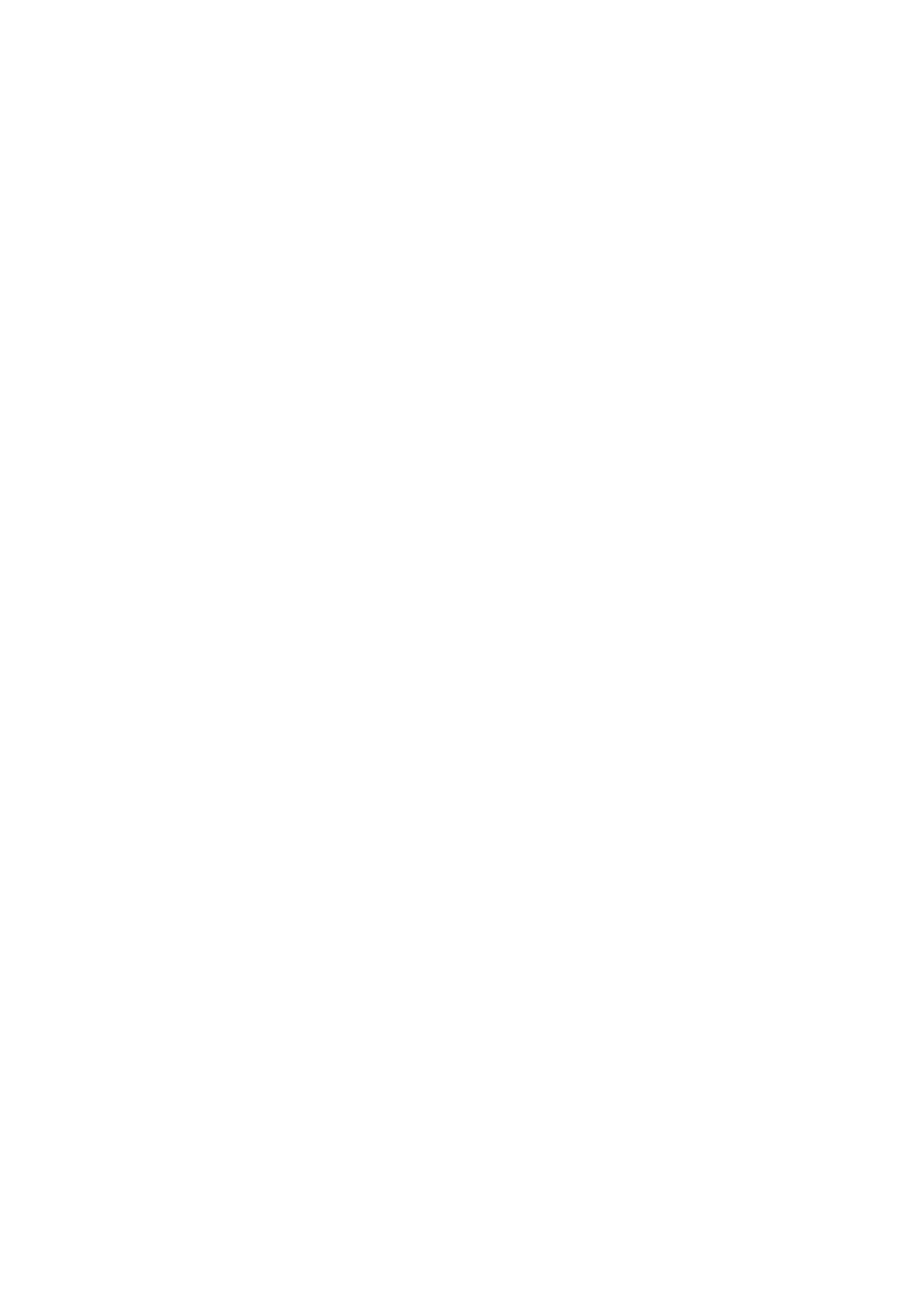### <span id="page-14-0"></span>**2 Semilinear wave equations**

In this chapter, we review the theory of the semilinear wave equation

<span id="page-14-2"></span>
$$
\begin{cases}\n\partial_t^2 u - \Delta u = |u|^p, \\
u(0, x) = \varepsilon u_0(x), \quad \partial_t u(0, x) = \varepsilon u_1(x).\n\end{cases}
$$
\n(2.1)

After stating the problem and listing several important results about this problem, we introduce some basic ideas for the wave equation, then some technical stuff are given for both blowup and global existence. Finally, we show how these knowledge motivates our approach to the problem under study.

#### <span id="page-14-1"></span>**2.1 Historical review**

Here we provide some historical background. John [\[13\]](#page-88-7) in 1979 showed that for  $n = 3$ global solutions of [\(2.1\)](#page-14-2) always exist provided  $p > 1 +$ √ 2 and  $\varepsilon > 0$  is small. He also showed that this exponent is critical in the sense that no such result can hold for  $p < 1 +$ √ 2. It was shown later by Schaeffer [\[29\]](#page-90-7) that there in general is also blowup for arbitrarily small data in the case  $n = 3$  and  $p = 1 +$ √ 2. √

The number 1 + 2 first appeared in Strauss' work on scattering of small-amplitude semilinear Schrödinger equations. Since semilinear wave equations and semilinear Schrödinger equations behave similarly in several ways, he made the insightful conjecture [\[32\]](#page-90-8) that, for  $n \ge 2$ , global solutions of [\(2.1\)](#page-14-2) should always exist if  $\varepsilon$  is small and p is greater than a critical power  $p_c$  which is the positive root of the quadratic equation

$$
(n-1)p^2 - (n+1)p - 2 = 0.
$$
 (2.2)

This conjecture was shortly after verified for  $n = 2$  by Glassey [\[8,](#page-88-8) [9\]](#page-88-6). John's blow up results were then extended by T. Sideris [\[30\]](#page-90-4). He showed that, for all  $n \geq 4$ , there is in general blowup for arbitrarily small data if  $p < p_c$ . In the other direction, Zhou [\[38\]](#page-90-9) showed that when  $n = 4$ , there is always global existence for small data solutions if  $p > p_c$ .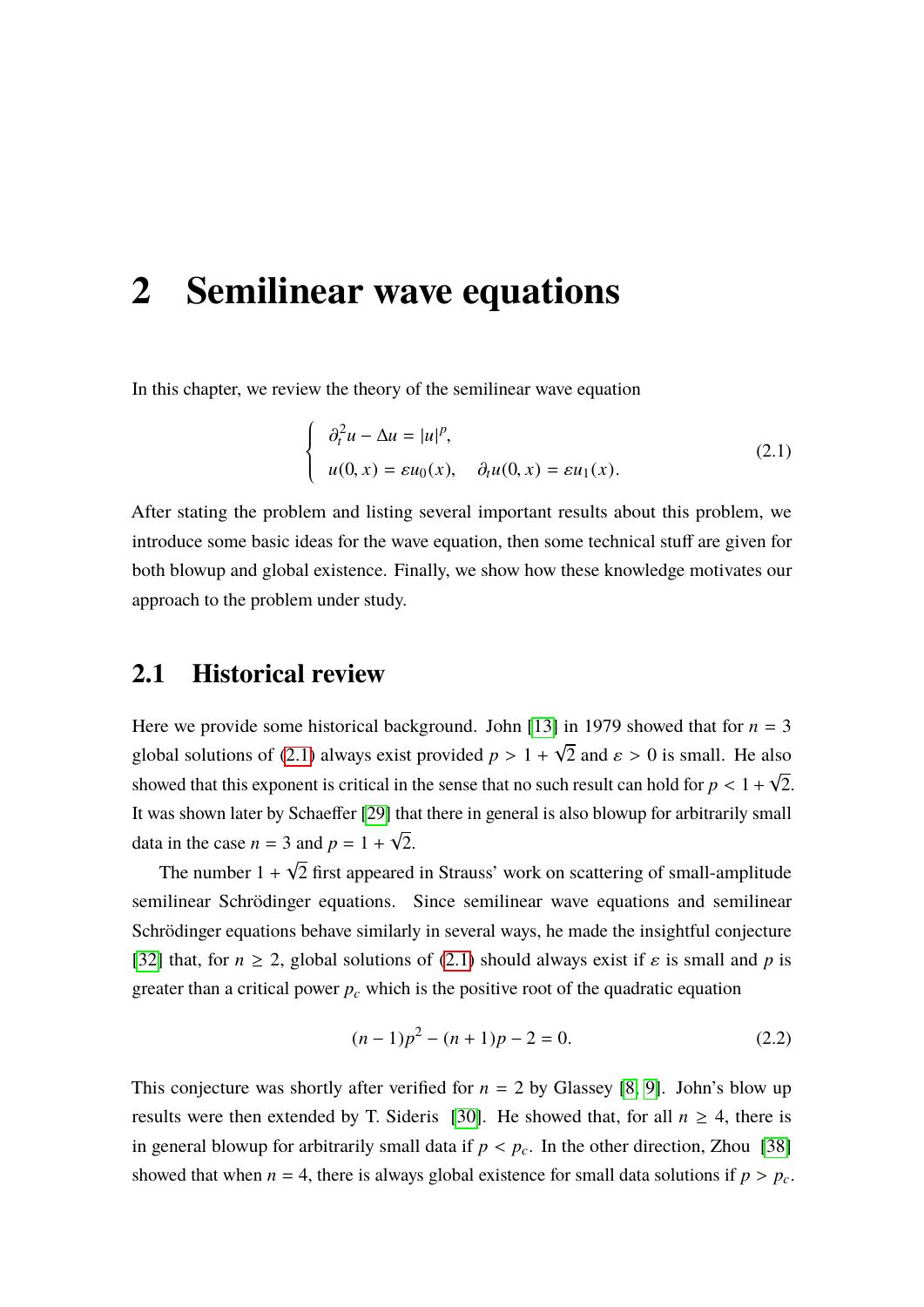The result has been extended to dimensions  $n \leq 8$  by Lindblad and Sogge [\[16\]](#page-89-4). Here it was also shown that, under the assumption of spherical symmetry, for arbitrary  $n \geq 3$  global solutions of [\(2.1\)](#page-14-2) exist if  $p > p_c$  and  $\varepsilon$  is small. Later, for  $n \ge 4$ , Georgiev, Lindblad, and Sogge [\[7\]](#page-88-5) removed the restriction of symmetry. For the critical case  $p = p_c$ , Schaeffer [\[29\]](#page-90-7) proved blowup for  $n = 3$ . Finally, Yordanov and Zhang [\[39\]](#page-90-6) finished the proof by showing blowup for all  $n \geq 4$ .

#### <span id="page-15-0"></span>**2.2 Blowup**

Suppose we have a local solution *u* of [\(2.1\)](#page-14-2) satisfying  $(u, \partial_t u) \in C([0, T), H^1(\mathbb{R}^n)) \times$  $C([0, T), L^2(\mathbb{R}^n))$ . We want to show blowup in finite time. The idea is to introduce the function  $G(t) = \int_{\mathbb{R}^n} u(t, x) dx$ . Since the speed of propagation is finite, once we have proven blowup of *G*(*t*), then blowup of *u* immediately follows for initial data of compact support.

To this end, we need the following lemma which implicitly appeared in [\[9\]](#page-88-6).

<span id="page-15-4"></span>**Lemma 2.1.** *Suppose that*  $G \in C^2([a, b))$  *is real valued and, for*  $a \le t < b$ *,* 

<span id="page-15-1"></span>
$$
G(t) \ge C_0 (R + t)^{\alpha}, \tag{2.3}
$$

$$
G''(t) \ge C_1 (R+t)^{-q} G(t)^p,
$$
\n(2.4)

*where*  $C_0$ ,  $C_1$ , and R are positive constants. Suppose further that  $p > 1$ ,  $\alpha \ge 1$ , and

<span id="page-15-2"></span>
$$
(p-1)\,\alpha\geq q-2.
$$

*Then b is finite.*

With this lemma at hand, the main task is reduced to derive  $(2.3)$  and  $(2.4)$ . To this goal, Sideris [\[30\]](#page-90-4) for  $n \geq 4$  rewrote problem [\(2.1\)](#page-14-2) as an integral equation and used the Riemann function to establish certain estimates. This computation was long and complicated. His proof was simplified by Rammaha [\[24\]](#page-89-5) and Zhou [\[38\]](#page-90-9). Yordanov and Zhang [\[39\]](#page-90-6) applied an idea from parabolic equations to derive [\(2.3\)](#page-15-1) and [\(2.4\)](#page-15-2) for the critical case, which turned out to be a special multiplier method, and they got the result by quite a short proof.

In this thesis, we use the idea of Yordanov and Zhang. More specifically, they found a special solution  $\psi(t, x)$  of the linear homogeneous equation

<span id="page-15-3"></span>
$$
\partial_t^2 u - \Delta u = 0. \tag{2.5}
$$

Here  $\psi(t, x) = \lambda(t)\phi(x) = e^{-t}\phi(x)$ , and  $\phi(x)$  is a generalized eigenfunction of Laplacian on  $\mathbb{R}^n$ . Then they used  $\psi(t, x)$  as a multiplier and derived a lower bound for  $G_1(t)$  =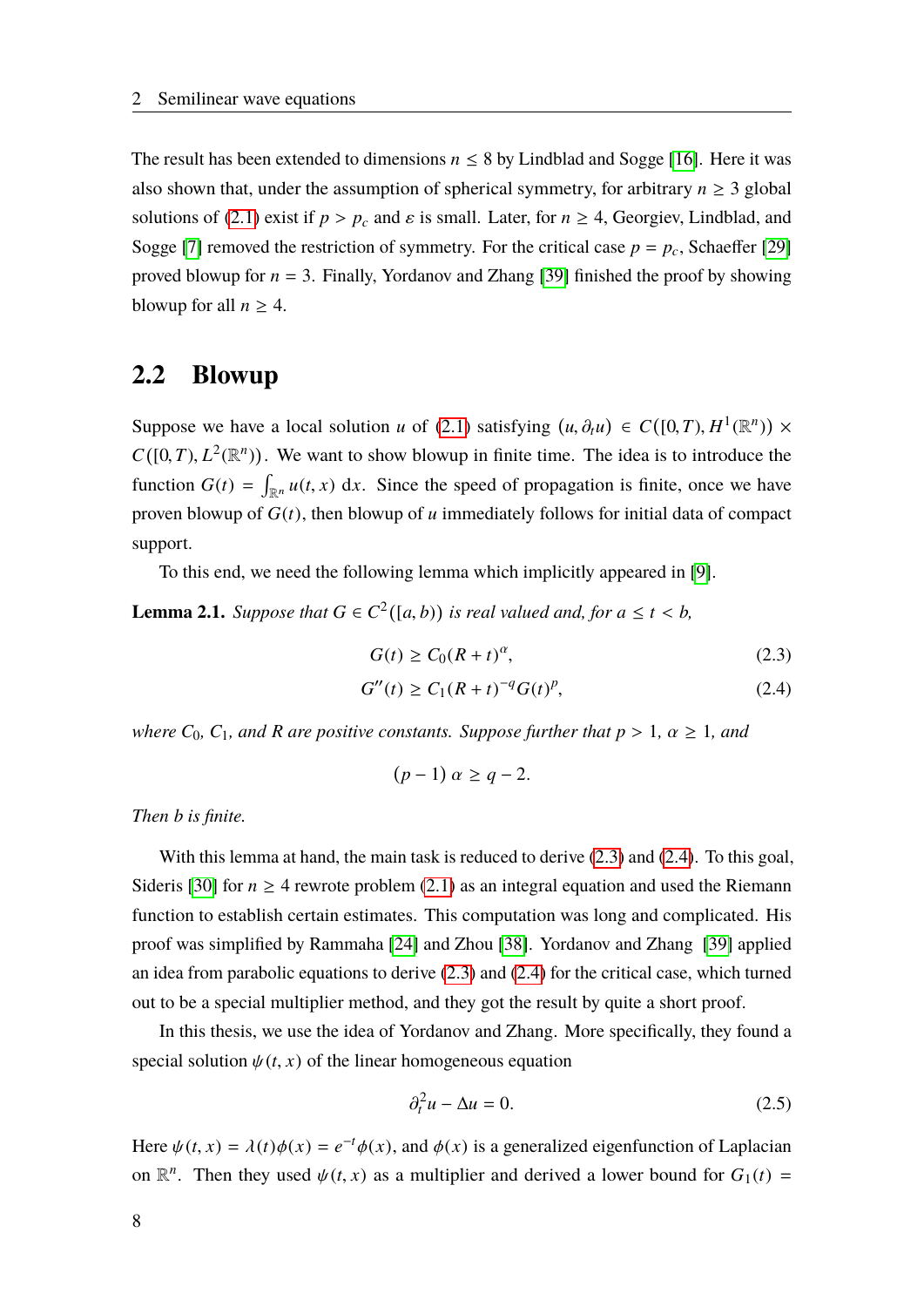$\int_{\mathbb{R}^n} u(t, x) \psi(t, x) dx$ . This bound played a decisive role in the derivation of [\(2.3\)](#page-15-1) and [\(2.4\)](#page-15-2). In our case, since the coefficients of the Tricomi-type equation does not depend on *x*, we can also find a special solution of [\(2.5\)](#page-15-3) of the form  $\lambda(t)\phi(x)$ . However, now  $\lambda(t)$  is a function related to the modified Bessel equation. We have to use an implicit formula for  $\lambda(t)$  to establish [\(2.3\)](#page-15-1) and [\(2.4\)](#page-15-2).

#### <span id="page-16-0"></span>**2.3 Global existence**

It has been known for a while that non-trivial space-time estimates for the wave equation lead to improved existence theorems for semilinear wave equations. The pioneering work was Strichartz' [\[33\]](#page-90-10), who proved a space-time estimate in the case  $p = p_0 = (n+3)/(n-1)$ . The essential idea Strichartz estimates is that one gains regularity because the solution of the linear Cauchy problem spreads out in all directions almost as rapidly as in the radial case if the initial data is smooth enough.

#### <span id="page-16-1"></span>**2.3.1** The case  $p \ge p_0$

In 1995, for the linear equation

<span id="page-16-2"></span>
$$
\begin{cases}\n\partial_t^2 u - \Delta u = F, \\
u(0, x) = \varepsilon f(x), \quad \partial_t u(0, x) = \varepsilon g(x)\n\end{cases}
$$
\n(2.6)

Lindblad and Sogge [\[15\]](#page-89-3) established the estimate

<span id="page-16-3"></span>
$$
\| u \|_{L_t^s L_x^q(S_T)} + \| u \|_{\dot{H}^{\gamma}(D_T)} \le C \left( \| F \|_{L_t^r L_x^p(S_T)} + \| f \|_{\dot{H}^{\gamma}(\mathbb{R}^n)} + \| g \|_{\dot{H}^{\gamma-1}(\mathbb{R}^n)} \right) \tag{2.7}
$$

provided the gap condition

$$
n\left(\frac{1}{p} - \frac{1}{q}\right) + \frac{1}{r} - \frac{1}{s} = 2\tag{2.8}
$$

and

$$
\frac{1}{p} - \frac{1}{q} = \frac{2}{n+1}, \quad s = \frac{4q}{(n-1)(q-2)}, \quad \gamma = \frac{n+1}{2} \left(\frac{1}{2} - \frac{1}{q}\right),
$$

for

$$
\begin{cases} \left| \frac{1}{2} - \gamma \right| < \frac{1}{n-1}, \quad n \ge 3, \\ \left| \frac{1}{2} - \gamma \right| < \frac{1}{4}, \quad n = 2 \end{cases} \tag{2.9}
$$

hold. Here  $S_T = (0, T) \times \mathbb{R}^n$  and  $D_T = \{(T, x) \mid x \in \mathbb{R}^n\}.$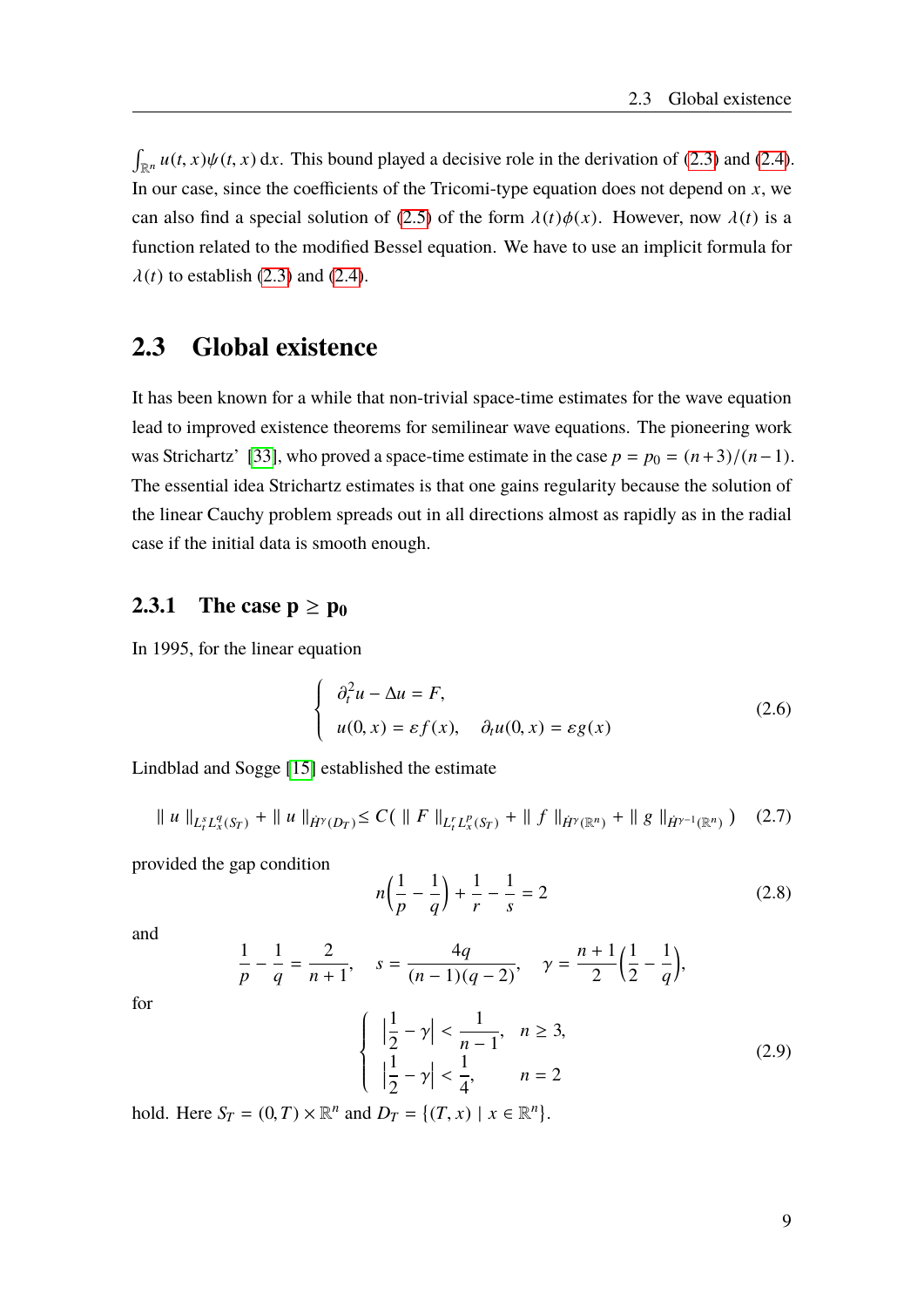Furthermore, if *<sup>n</sup>* <sup>≥</sup> 2, <sup>2</sup>(*<sup>n</sup>* <sup>+</sup>1)/(*<sup>n</sup>* <sup>−</sup>1) <sup>≤</sup> *<sup>q</sup>* < <sup>∞</sup>, and γ <sup>=</sup> *<sup>n</sup>*/<sup>2</sup> <sup>−</sup> (*<sup>n</sup>* <sup>+</sup>1)/*<sup>q</sup>* <sup>≥</sup> <sup>1</sup>/2, then

<span id="page-17-1"></span>
$$
\| u \|_{L^{q}(S_{T})} + \| |D_{x}|^{\gamma - 1/2} u \|_{L^{2(n+1)/(n-1)}(S_{T})} + \| u \|_{\dot{H}^{\gamma}(D_{T})}
$$
  
\n
$$
\leq C_{q} ( \| |D_{x}|^{\gamma - 1/2} F \|_{L^{2(n+1)/(n+3)}(S_{T})} + \| f \|_{\dot{H}^{\gamma}(\mathbb{R}^{n})} + \| g \|_{\dot{H}^{\gamma - 1}(\mathbb{R}^{n})} )
$$
\n(2.10)

The proof uses the theory of Fourier integral operators as the main technical tool. More specifically, in [\[15\]](#page-89-3) the fundamental solution of [\(2.6\)](#page-16-2) was used, and the related operator

$$
(W^{\alpha}F)(t,x) = \iint_{\mathbb{R}^{1+n}} e^{ix\xi + i(t-s)|\xi|} \hat{F}(s,\xi) \frac{\mathrm{d}\xi}{|\xi|^{\alpha}} \mathrm{d}s, \quad \alpha < n,
$$

was studied. This was followed by a use of the Hardy-Littlewood theorem for fractional integrals, the Riesz interpolation theorem and pointwise estimates of the dyadic parts of the kernels

$$
K_j^{\alpha}(t,x) = \int_{\mathbb{R}^n} e^{ix\xi + it|\xi|} \beta(|\xi|/2^j) \frac{\mathrm{d}\xi}{|\xi|^{\alpha}}
$$

for certain  $\beta \in C_c^{\infty}(\mathbb{R}_+)$ . With all these analysis, Lindblad and Sogge managed to get [\(2.7\)](#page-16-3) and [\(2.10\)](#page-17-1). Then an iteration proof of this yield:

**Theorem 2.2.** *Let*  $p \ge (n+3)/(n-1)$ *, and*  $p \ge (n+3)/(n-1)$ *. Set* 

$$
\gamma = \gamma(p) = \frac{n}{2} - \frac{2}{k - 1}.
$$
 (2.11)

*Then, if there exists an*  $\varepsilon = \varepsilon(n, p)$  *such that if,* 

$$
\| f \|_{\dot{H}^{\gamma}(\mathbb{R}^n)} + \| g \|_{\dot{H}^{\gamma-1}(\mathbb{R}^n)} < \varepsilon,
$$

*then there is a unique global solution to* [\(2.6\)](#page-16-2) *satisfying*

<span id="page-17-2"></span>
$$
(u, \partial_t u) \in C_b(\mathbb{R}; \dot{H}^\gamma(\mathbb{R}^n) \times \dot{H}^{\gamma-1}(\mathbb{R}^n)) \quad \text{and} \quad u \in L^{(p-1)(n+1)/2}(\mathbb{R}^{1+n}).\tag{2.12}
$$

In this thesis, we use a similar idea, but the computations are much more involved for the fundamental solution of the Tricomi-type operator is more complicated. Especially, we have to carry out a very precise analysis when *t* is small which is the case when degeneracy happens.

#### <span id="page-17-0"></span>**2.3.2** The case  $p_c < p \leq p_0$

Lindblad and Sogge [\[16\]](#page-89-4) proved that, under the assumption of spherical symmetry, for arbitrary  $n \leq 8$  global solutions of [\(2.1\)](#page-14-2) exists if  $p > p_c$  and  $\varepsilon$  is small enough. For the general case, John in 1979 proved global existence. The essential part of his argument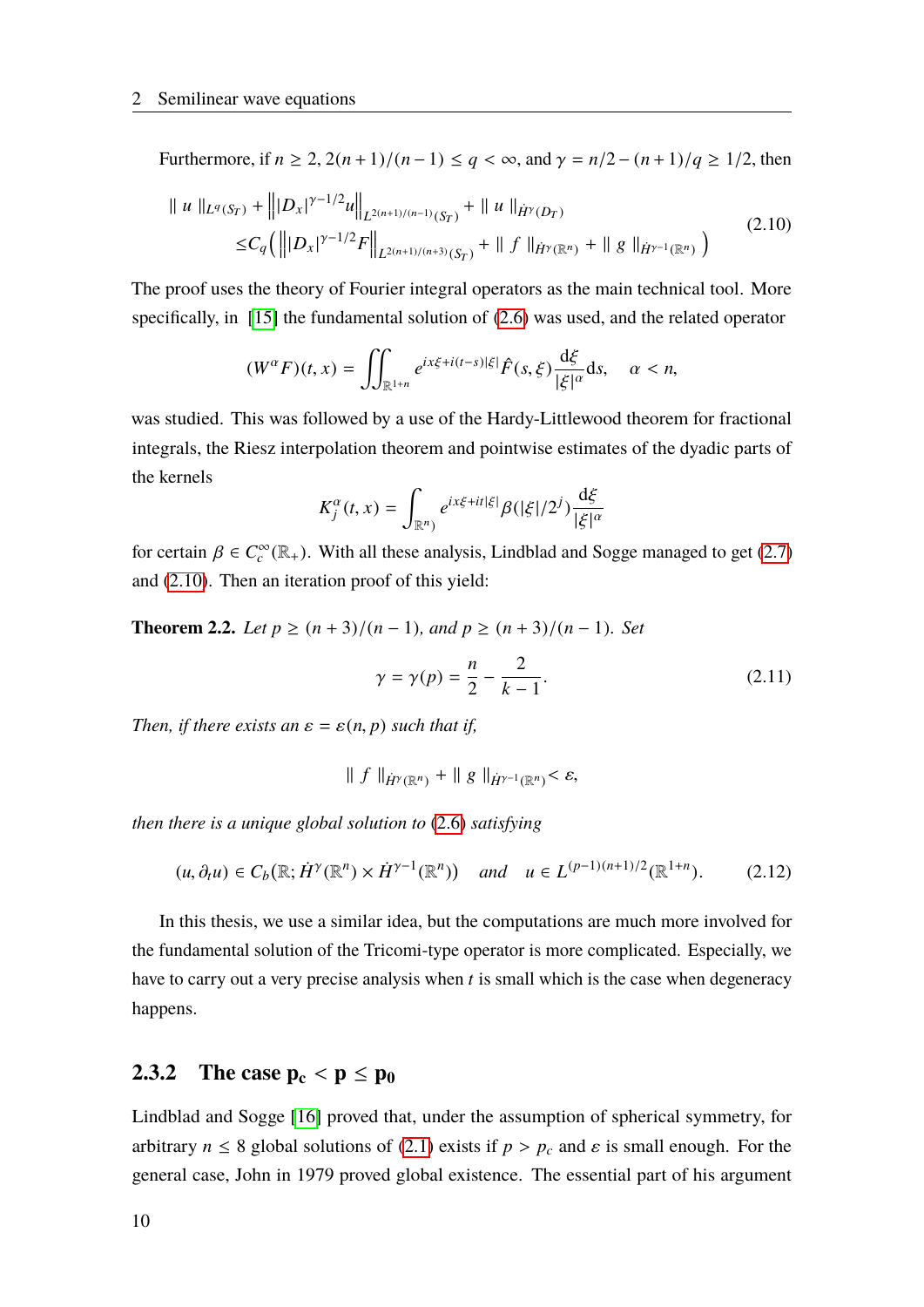was to establish certain pointwise bounds for the solutions of [\(2.6\)](#page-16-2) with zero data. More specifically, he proved an inequality which is equivalent to the following:

$$
\left\|t(t-|x|)^{p-2}u\right\|_{L^{\infty}(\mathbb{R}^{1+n}_+)} \leq C_p\left\|t^p(t-|x|)^{p(p-2)}u\right\|_{L^{\infty}(\mathbb{R}^{1+n}_+)}\tag{2.13}
$$

if  $F(t, x) = 0$ ,  $t - |x| \le 1$  and 1 + √  $2 < p \leq 3$ . This fact motivated Georgiev, Lindblad, and Sogge to consider the Strichartz' estimates with characteristic weight  $t^2 - |x|^2$  also in higher dimension. They split up *u* and *F* into pieces supported at scales of *t* and  $t - |x|$ , respectively. After a long and technical proof, which involved harmonic analysis, microlocal analysis, and hyperbolic geometry, they established the following estimate:

**Theorem 2.3.** Let  $n \geq 3$  and assume that  $p_c < p \leq (n+3)/(n-1)$ . Then, if  $\varepsilon > 0$  is *sufficiently small,* [\(1.1\)](#page-8-2) *has a unique global solution u such that*

$$
\left(1+|t-|x||\right)^{\gamma} u \in L^{p+1}(\mathbb{R}^{1+n}_+)
$$
\n(2.14)

*for any* γ *satisfying*

$$
\frac{1}{p(p+1)} < \gamma < \frac{(n-1)p - (n+1)}{2(p+1)}.\tag{2.15}
$$

Based on this, they proved the global existence of weak solutions when  $p_c < p \leq$  $(n+3)/(n-1)$ .

We use a similar idea, but for the Tricomi-type operator here, the pointwise estimate is more difficult and we need to obtain.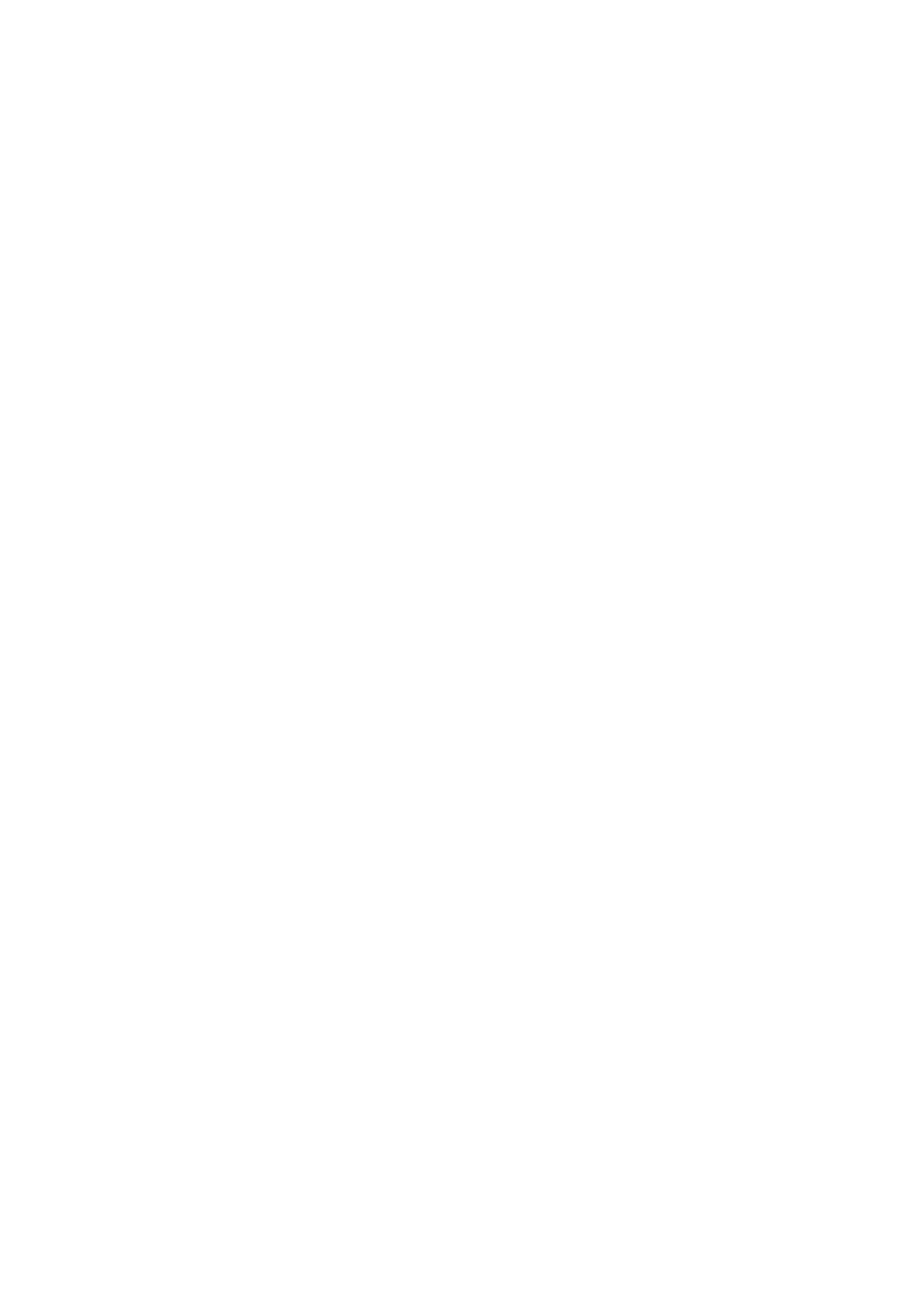## <span id="page-20-0"></span>**3** Blowup when  $p < p_c$

In this section, we shall prove blowup in finite time for certain local solutions *u* of [\(1.1\)](#page-8-2). For a fixed  $R > 0$ , suppose initial data  $(u_0, u_1) \in C_c^{\infty}(B_R(0))$ , where  $B_R(0) = \{x | |x| \le R\}$ is a ball in  $\mathbb{R}^n$ . By the local existence theory (see  $[25-27, 36, 37]$  $[25-27, 36, 37]$  $[25-27, 36, 37]$  $[25-27, 36, 37]$ ), we have, for some *T* > 0, a unique solution *u* satisfying  $(u, u_t) \in C([0, T), H^1(\mathbb{R}^n) \times H^{1-\frac{2}{m+2}}(\mathbb{R}^n))$ . Moreover, for  $t \in [0, T)$ , supp $(u, u_t)(t, \cdot) \subseteq \{x | |x| \le \phi(t) + R\}$ , where  $\phi(t) = 2/(m + 2)t^{\frac{m+2}{2}}$ . As we stated in Section 1.1, we introduce the function  $G(t) = \int_{\mathbb{R}^n} u(t, x) dx$ . Then the blowup of  $u(t, \cdot)$  in  $L^1(\mathbb{R}^n)$  and hence in  $L^\infty(\mathbb{R}^n)$  follows from the blowup of *G*(*t*), both blowing up at the same time. By some delicate analysis, we obtain a Riccati-type differential inequality for *G*(*t*) so that blowup of *G*(*t*) can be deduced from Lemma 1.1. Thus our main task is reduced to derive [\(2.3\)](#page-15-1) and [\(2.4\)](#page-15-2).

#### <span id="page-20-1"></span>**3.1 Derivation of** [\(2.3\)](#page-15-1)

Since, for any fixed  $t > 0$ , the support of  $u(t, \cdot)$  with respect to the variable x is contained in the ball  $B_{R+\phi(t)}(0)$ , we have by an integration by parts that

$$
G''(t) = \int_{\mathbb{R}^n} |u(t,x)|^p dx \ge \frac{\left| \int_{\mathbb{R}^n} u(t,x) dx \right|^p}{\left( \int_{|x| \le R + \phi(t)} dx \right)^{p-1}} \ge C(R+t)^{-\frac{m+2}{2}n(p-1)} |G(t)|^p. \tag{3.1}
$$

This shows that  $G(t)$  fulfills inequality [\(2.3\)](#page-15-1) with  $q = (m + 2)n (p - 1) / 2$ , once inequality [\(2.4\)](#page-15-2) has been verified demonstrating that *G* is positive.

#### <span id="page-20-2"></span>**3.2 Derivation of** [\(2.4\)](#page-15-2)

To establish [\(2.4\)](#page-15-2), we introduce the following two functions: the first one is

<span id="page-20-3"></span>
$$
\varphi(x) = \int_{\mathbb{S}^{n-1}} e^{x \cdot \omega} d\omega, \tag{3.2}
$$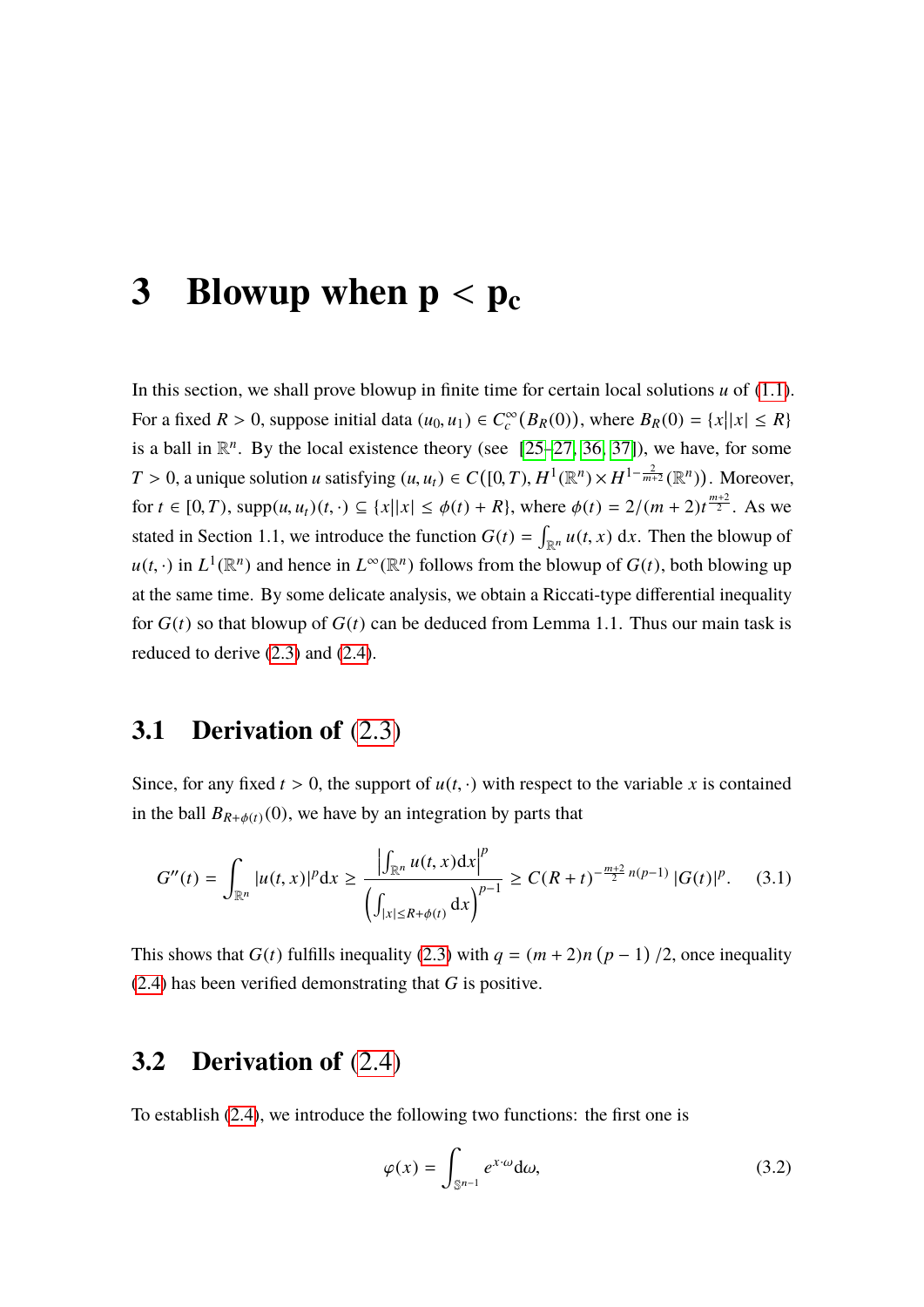which was already used in [\[39\]](#page-90-6), where  $\varphi(x)$  is also shown to satisfy

$$
\varphi(x) \sim C_n |x|^{-\frac{n-1}{2}} e^{|x|} \quad \text{as } |x| \to \infty. \tag{3.3}
$$

The second function is the so-called modified Bessel function of order  $\nu$ ,

$$
K_{\nu}(t)=\int_0^{\infty}e^{-t\cosh z}\cosh(\nu z)\,dz,\quad \nu\in\mathbb{R},
$$

which is a solution of the equation

$$
\left(t^2 \frac{d^2}{dt^2} + t \frac{d}{dt} - (t^2 + v^2)\right) K_v(t) = 0, \quad t > 0.
$$

From page 24 of [\[5\]](#page-88-9), we have

<span id="page-21-1"></span>
$$
K_{\nu}(t) = \sqrt{\frac{\pi}{2t}} e^{-t} \left( 1 + O(t^{-1}) \right) \quad \text{as } t \to \infty,
$$
 (3.4)

provided that  $\text{Re } v > -1/2$ . Set

<span id="page-21-2"></span>
$$
\lambda(t) = C_m t^{\frac{1}{2}} K_{\frac{1}{m+2}} \left( \frac{2}{m+2} t^{\frac{m+2}{2}} \right), \quad t > 0,
$$
\n(3.5)

where the constant  $C_m > 0$  is chosen so that  $\lambda(t)$  satisfies

$$
\begin{cases}\n\lambda''(t) - t^m \lambda(t) = 0, & t \ge 0 \\
\lambda(0) = 1, & \lambda(\infty) = 0.\n\end{cases}
$$
\n(3.6)

It follows a list of properties of  $\lambda(t)$  (see [\[11,](#page-88-4) Lemma 2.1]):

<span id="page-21-0"></span>**Lemma 3.1.** (i)  $\lambda(t)$  *and*  $-\lambda'(t)$  *are both stirctly decreasing. Moreover,* 

$$
\lim_{t \to \infty} \lambda(t) = \lim_{t \to \infty} \lambda'(t) = 0.
$$

(ii) *There exists a constant <sup>C</sup>* > <sup>1</sup> *such that*

$$
\frac{1}{C} \le \frac{|\lambda'(t)|}{\lambda(t) t^{\frac{m}{2}}} \quad \text{for } t > 0 \quad \text{ and } \quad \frac{|\lambda'(t)|}{\lambda(t) t^{\frac{m}{2}}} \le C \quad \text{for } t \ge 1. \tag{3.7}
$$

We now introduce the test function  $\psi$  with

$$
\psi(t,x) = \lambda(t)\varphi(x),\tag{3.8}
$$

where the definition of  $\varphi$  has been given in [\(3.2\)](#page-20-3). Let

$$
G_1(t) = \int_{\mathbb{R}^n} u(t, x)\psi(t, x) \, \mathrm{d}x. \tag{3.9}
$$

Then

<span id="page-21-3"></span>
$$
G''(t) = \int_{\mathbb{R}^n} |u(t, x)|^p dx \ge \frac{|G_1(t)|^p}{\left(\int_{|x| \le M + \phi(t)} \psi(t, x)^{\frac{p}{p-1}} dx\right)^{p-1}}.
$$
(3.10)

For the function  $G_1(t)$ , we have: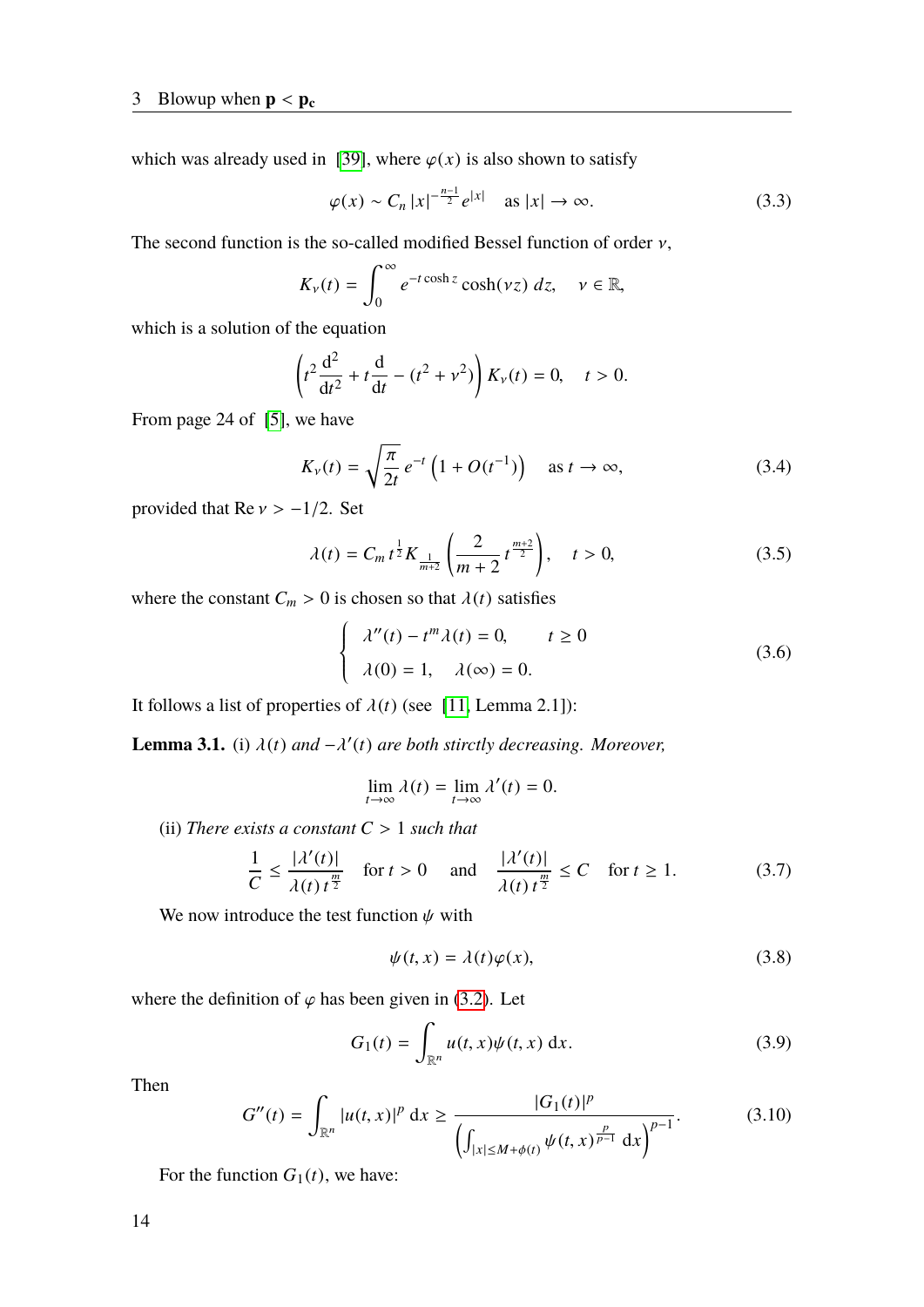<span id="page-22-0"></span>**Lemma 3.2.** *Under the assumptions of Theorem* [1.1](#page-10-1)*, there exists a*  $t_0 > 0$  *such that* 

$$
G_1(t) \ge C t^{-\frac{m}{2}}, \quad t \ge t_0. \tag{3.11}
$$

*Proof.* In view of  $u \in C([0, T), H^1(\mathbb{R}^n))$ , one has that  $G_1(t)$  is a continuous function of *t*. Because  $u_0 \ge 0$  and  $u_0 \ne 0$ , we have

$$
G_1(0) = \int_{\mathbb{R}^n} u_0(x)\varphi(x) \, \mathrm{d}x \ge c_0,
$$

where  $c_0$  is a positive constant. Hence, there exists a constant  $t_1 > 0$  such that, for  $0 \le t \le t_1$ ,

$$
G_1(t) \geq \frac{c_0}{2}.
$$

Similarly, by Lemma [3.2](#page-22-0) (i) and  $u_1 \ge 0$  and  $u_1 \ne 0$ , we can also choose a constant  $t_2 > 0$ such that, for  $0 \le t \le t_2$ ,

$$
\int_{\mathbb{R}^n} \partial_t u(t, x) \psi(t, x) \, \mathrm{d}x \ge \frac{c_0}{2} > 0.
$$

Moreover, by the smoothness of  $\lambda(t)$  and  $\lambda(0) = 1$ , we find a  $t_3 > 0$  such that

$$
t_3^{m/2}\lambda(t_3) \geq c_1,
$$

where  $c_1 > 0$  is some positive constant. Together with (i) and (ii) of Lemma [3.1,](#page-21-0) this yields, for  $0 \le t \le t_3$ ,

$$
-\lambda'(t) \ge -\lambda'(t_3) = |\lambda'(t_3)| \ge Ct_3^{m/2} \lambda(t_3) \ge Cc_1.
$$

Then, by the assumption that  $u_0 \ge 0$  but  $u_0 \ne 0$ , we have that, for  $0 \le t \le t_3$ ,

$$
\int_{\mathbb{R}^n} \left( -\partial_t \psi(t, x) u(t, x) \right) \, \mathrm{d}x \geq \frac{c_2}{2} > 0,
$$

where  $c_2$  is a positive constant. Note that

$$
\Delta_x \left( \int_{\mathbb{S}^{n-1}} e^{x \cdot \omega} d\omega \right) = \int_{\mathbb{S}^{n-1}} \sum_{i=1}^n \omega_i^2 e^{x \cdot \omega} d\omega = \int_{\mathbb{S}^{n-1}} e^{x \cdot \omega} d\omega.
$$

Let  $t_4 = \min\{t_1, t_2, t_3\} > 0$ . Then it follows from a direct computation that, for  $t > t_4$ ,

$$
\int_{t_4}^t \int_{\mathbb{R}^n} |u|^p \psi \, dx ds = \int_{t_4}^t \int_{\mathbb{R}^n} \left( \partial_s^2 u - s^m \Delta u \right) \psi \, dx ds
$$
  
= 
$$
\int_{\mathbb{R}^n} \left( \psi \partial_s u - u \partial_s \psi \right) dx \Big|_{s=t} - \int_{\mathbb{R}^n} \left( \psi \partial_s u - u \partial_s \right) dx \Big|_{s=t_4},
$$

which leads to

$$
\int_{\mathbb{R}^n} \left( \psi \partial_s u - u \partial_s \psi \right) dx \bigg|_{s=t} \ge \int_{\mathbb{R}^n} \left( \psi \partial_s u - u \partial_s \psi \right) dx \bigg|_{s=t_4} \ge c \equiv \frac{c_0}{2} + \frac{c_2}{2}.
$$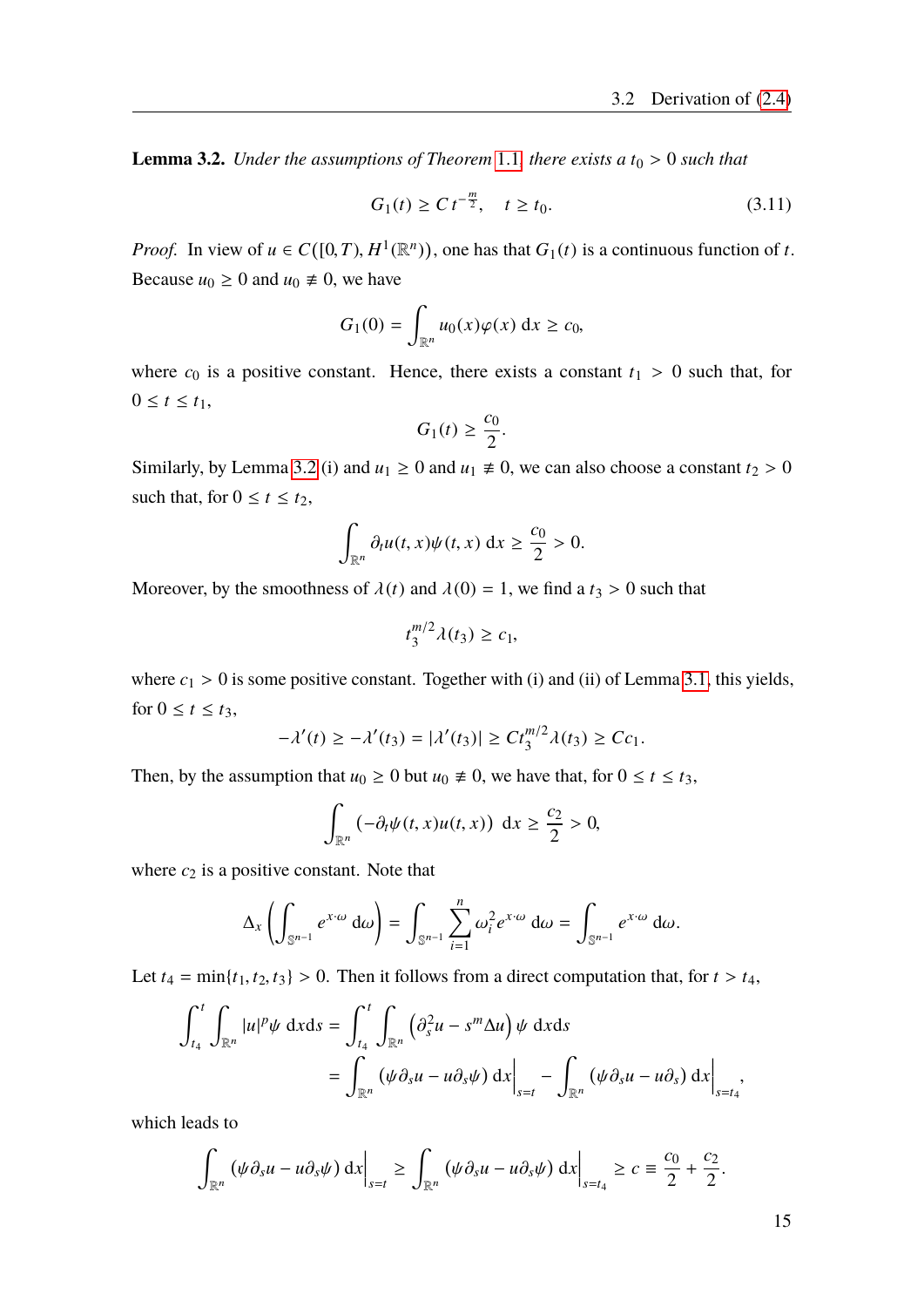This further yields

<span id="page-23-0"></span>
$$
G'_{1}(t) - 2\lambda'(t) \int_{\mathbb{R}^{n}} u\varphi \,dx = \frac{d}{dt} \left( \int_{\mathbb{R}^{n}} u\psi \,dx \right) - 2 \int_{\mathbb{R}^{n}} u\partial_{t}\psi \,dx
$$
  
= 
$$
\int_{\mathbb{R}^{n}} (\psi \partial_{s} u - u\partial_{s} \psi) \,dx \Big|_{s=t} \geq c.
$$
 (3.12)

Now assume that there is a constant  $t_5 > t_4$  such  $G_1(t_5) = 0$ , but  $G_1(t) > 0$  for  $t_4 \le t < t_5$ . Then, for  $t_4 \leq t \leq t_5$ ,

$$
\lambda(t) \int_{\mathbb{R}^n} u(t,x) \varphi(x) dx = \int_{\mathbb{R}^n} u(t,x) \psi(t,x) dx = G_1(t) \ge 0.
$$

Together with Lemma [3.1](#page-21-0) (i), this yields that, for  $t_4 \le t \le t_5$ ,

$$
\int_{\mathbb{R}^n} u(t,x)\varphi(x) \, \mathrm{d}x \geq 0.
$$

Furthermore, by Lemma [3.1](#page-21-0) (ii), we have

$$
-\lambda'(t) = |\lambda'(t)| \le C\lambda(t)t^{\frac{m}{2}}
$$

Together with [\(3.12\)](#page-23-0), this yields

<span id="page-23-1"></span>
$$
G'_{1}(t) + Ct^{\frac{m}{2}}G_{1}(t) \ge G'_{1}(t) - 2\lambda'(t) \int_{\mathbb{R}^{n}} u\varphi \,dx \ge c.
$$
 (3.13)

Without loss of generality, we can assume that  $c = 1$  in [\(2.12\)](#page-17-2). Then, by solving [\(3.13\)](#page-23-1), we get that, for  $t_4 \leq t \leq t_5$ ,

$$
e^{C\phi(t)}G_1(t) \geq e^{C\phi(t_4)}G_1(t_4) + \frac{t^{-\frac{m}{2}}}{C}\left(e^{C\phi(t)} - e^{C\phi(t_4)}\right). \tag{3.14}
$$

Therefore,  $G_1(t_5) > 0$  holds which is a contradiction to  $G_1(t_5) = 0$ .

Thus, we have that, for all  $t \geq t_4$ ,

$$
G_1(t)>0.
$$

Using Lemma [3.1](#page-21-0) (ii) again and repeating the argument from above, one easily obtains the existence of a uniform positive constant  $\tilde{C}$  such that, for  $t \geq t_4$ ,

$$
G_1(t) \ge \tilde{C} t^{-\frac{m}{2}}.
$$

This proves Lemma [3.2.](#page-22-0)

The lower bound Lemma [3.2](#page-22-0) is the most important part in the proof of blowup. In the case of the wave equation, Yordanov and Zhang proved a similar result, see Lemma 2.2 of [\[39\]](#page-90-6). The proof in [\[39\]](#page-90-6) is simpler and direct. One should also notice that, for the wave equation, the lower bound in Lemma 2.2 of [\[39\]](#page-90-6) holds for  $t \ge t_0 > 0$ , where  $t_0$  can be any positive number. On the contrary, for the Tricomi operator we can only prove the lower bound for  $t > t_4$ , where  $t_4$  is a certain positive number and we can not make it arbitrarily small. This is due to the degeneracy of Tricomi operator when  $t \to 0$ .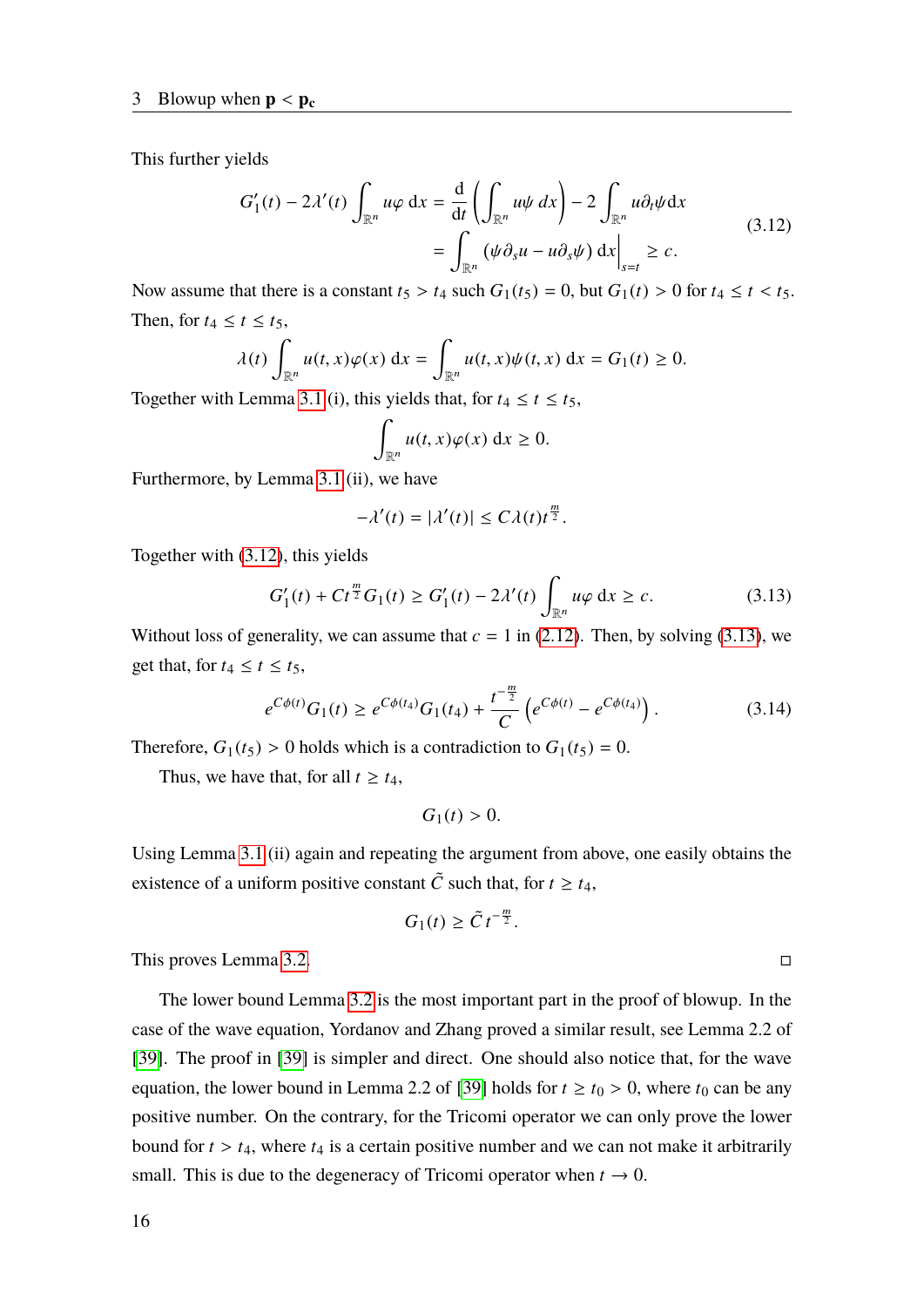### <span id="page-24-0"></span>**3.3 Proof of Theorem [1.1](#page-10-1)**

Relying on Lemma [3.2,](#page-22-0) we are now able to prove Theorem [1.1.](#page-10-1)

*Proof of Theorem* [1.1](#page-10-1)*.* By [\(3.4\)](#page-21-1) and [\(3.5\)](#page-21-2), we have that

$$
\lambda(t) \sim t^{-\frac{m}{4}} e^{-\phi(t)} \quad \text{as } t \to \infty.
$$

Next we estimate the denominator  $\left(\right)$  $\int |x| \le M + \phi(t) \, \psi(t, x)^{\frac{p}{p-1}} dx$  in [\(3.10\)](#page-21-3). Note that

$$
\left(\int_{|x|\leq M+\phi(t)} \psi(t,x)^{\frac{p}{p-1}} dx\right)^{p-1} = \lambda(t)^p \left(\int_{|x|\leq M+\phi(t)} \varphi(x)^{\frac{p}{p-1}} dx\right)^{p-1}
$$

and

$$
|\varphi(x)| \leq C_n \left(1 + |x|\right)^{-\frac{n-1}{2}} e^{|x|}.
$$

Then

$$
\int_{|x| \le M+\phi(t)} \varphi(x)^{\frac{p}{p-1}} dx
$$
\n
$$
\le C \int_0^{\frac{M+\phi(t)}{2}} (1+r)^{n-1-\frac{n-1}{2}\cdot\frac{p}{p-1}} e^{\frac{p}{p-1}r} dr + C \int_{\frac{M+\phi(t)}{2}}^{M+\phi(t)} (1+r)^{n-1-\frac{n-1}{2}\cdot\frac{p}{p-1}} e^{\frac{p}{p-1}r} dr
$$
\n
$$
\le C e^{\frac{p}{p-1}\cdot\frac{M+\phi(t)}{2}} + (M+\phi(t))^{n-1-\frac{n-1}{2}\cdot\frac{p}{p-1}} e^{\frac{p}{p-1}(M+\phi(t))}
$$
\n
$$
\le C (M+\phi(t))^{n-1-\frac{n-1}{2}\cdot\frac{p}{p-1}} e^{\frac{p}{p-1}(M+\phi(t))}
$$

and

<span id="page-24-1"></span>
$$
\left(\int_{|x| \le M+\phi(t)} \psi(t,x)^{\frac{p}{p-1}} dx\right)^{p-1} \le Ct^{-\frac{m}{4}p} e^{-p\phi(t)} \left(M+\phi(t)\right)^{(n-1)(p-1)-\frac{n-1}{2}p} e^{p\left(M+\phi(t)\right)}
$$
  

$$
\le Ct^{-\frac{m}{4}p} \left(M+\phi(t)\right)^{(n-1)(p-1)-\frac{n-1}{2}p}.
$$
\n(3.15)

Therefore, it follows from [\(3.10\)](#page-21-3) and [\(3.15\)](#page-24-1) that, for  $t \ge t_0$ ,

<span id="page-24-2"></span>
$$
G''(t) \ge ct^{-\frac{m}{4}p} \left(M + \phi(t)\right)^{\frac{n-1}{2}p - (n-1)(p-1)} \ge Ct^{\frac{p}{2}} \left(M + \phi(t)\right)^{n-1-\frac{n}{2}p}.\tag{3.16}
$$

Integrating [\(3.16\)](#page-24-2) twice gives

$$
G(t) \geq C\left(M+t\right)^{\frac{p}{2}+2+\frac{m+2}{2}\left(n-1-\frac{n}{2}\,p\right)} + C_1\left(t-t_0\right) + C_2.
$$

Note that if

<span id="page-24-3"></span>
$$
\frac{p}{2} + 2 + \frac{m+2}{2} \left( n - 1 - \frac{n}{2} p \right) > 1 \tag{3.17}
$$

17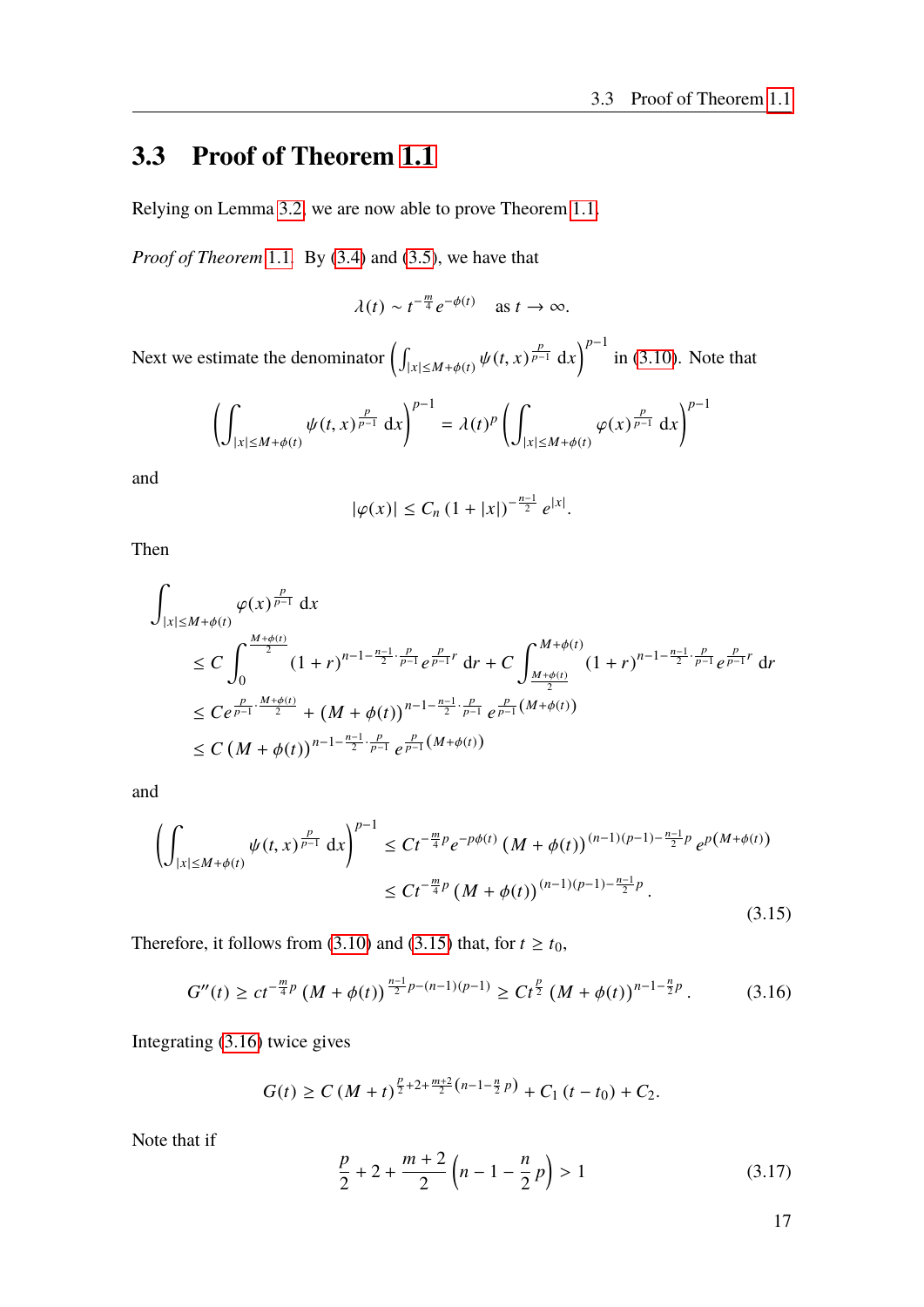holds, then one has, for  $t \geq t_0$ ,

$$
G(t) \ge C \left(M + t\right)^{\frac{p}{2} + 2 + \frac{m+2}{2} \left(n - 1 - \frac{n}{2} p\right)}.
$$
\n(3.18)

This means that condition [\(2.3\)](#page-15-1) holds with  $\alpha = \frac{p}{2}$  $\frac{p}{2}$  + 2 +  $\frac{m+2}{2}$  $\frac{n+2}{2}(n-1-\frac{np}{2})$  $\frac{ip}{2}$ ).

To conclude the proof of Theorem 1.1, we now apply Lemma 1.1. For  $n \geq 3$ , one easily checks that all  $p < p_c$  satisfy [\(3.17\)](#page-24-3). For  $n = 2$ , (3.17) is equivalent to  $(m + 1)p < m + 4$ . On the other hand, if we take

$$
\alpha = \frac{p}{2} + 2 + \frac{m+2}{2} \left( n - 1 - \frac{n}{2} p \right), \quad q = \frac{m+2}{2} n (p-1),
$$

then the condition  $(p-1)\alpha > q-2$  in Lemma 1.1 becomes

$$
(p-1)\left(\frac{p}{2}+2+\frac{m+2}{2}\left(n-1-\frac{n}{2}p\right)\right)>\frac{m+2}{2}n(p-1)-2,
$$

which is equivalent to

$$
\left((m+2)\frac{n}{2}-1\right)p^2+\left((m+2)\left(1-\frac{n}{2}\right)-3\right)p-(m+2)<0.
$$

By a direct verification, we have that  $p_c$  satisfies [\(1.8\)](#page-10-2) and that  $p_c < p_0$  holds. Furthermore, when  $n = 2$ , by a direct computation we have that

$$
p_c(m, 2) = \frac{3 + \sqrt{4m^2 + 12m + 7}}{2(m + 1)}
$$

and  $(m + 1)p_c(m, 2) < m + 4$ . We complete the proof of Theorem [1.1](#page-10-1) by appealing to Lemma 2.1 with  $a = t_0$  and  $b = t$ . Lemma [2.1](#page-15-4) with  $a = t_0$  and  $b = t$ .

In a forthcoming work, we will also consider the case  $p = p_c$ , where we will need a stronger ODE result than Lemma [2.1.](#page-15-4)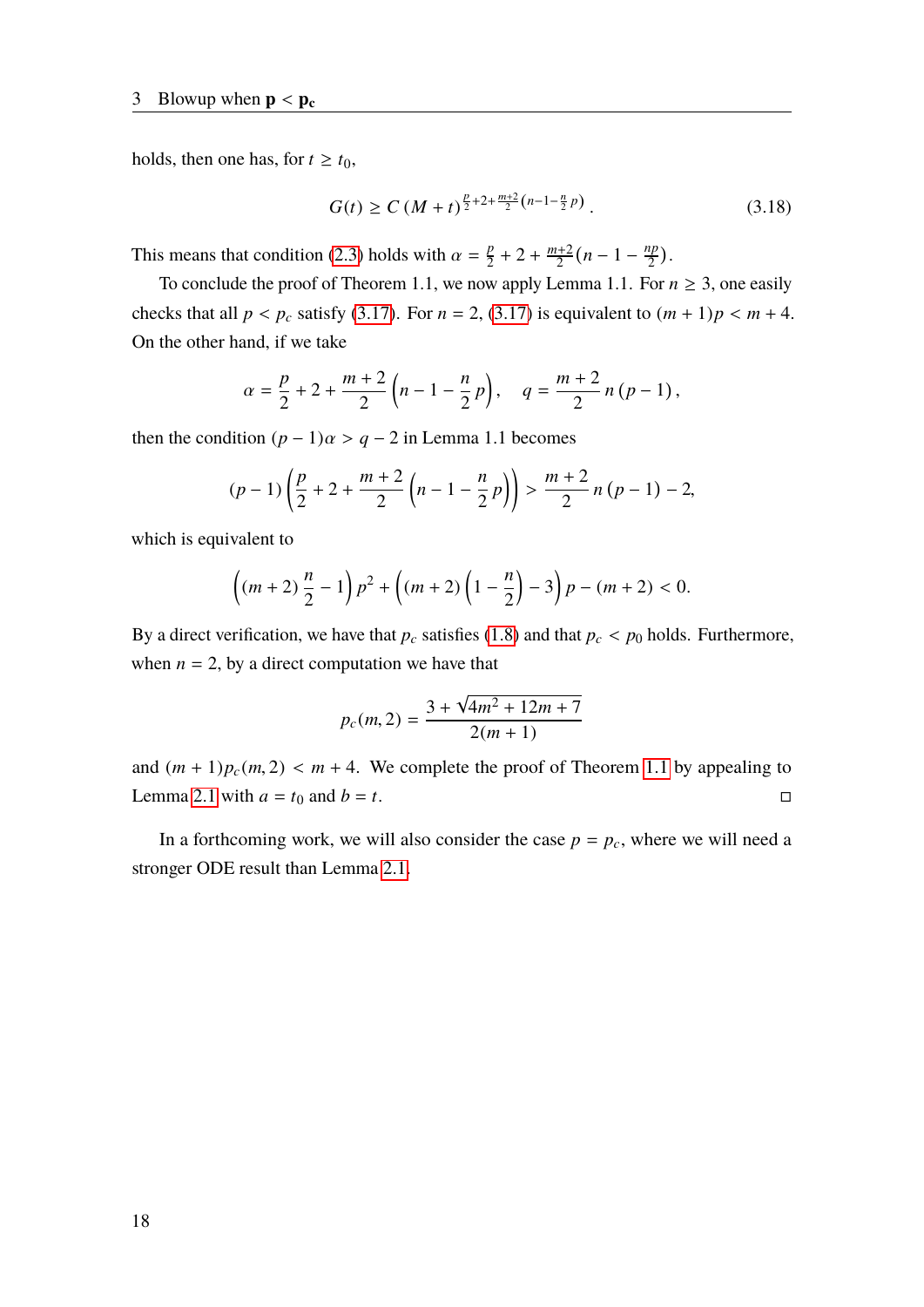### <span id="page-26-0"></span>**4** Global existence for  $p \geq p_0$

In this chapter, we prove the global existence result when  $p \ge p_0$ . The main tool is unweighted Strichartz estimates for both the linear homogeneous equation and the inhomogeneous equation. These estimates not only play an important role in the proof when  $p \ge p_0$ , but they also are basic for deriving the weighted Strichartz estimates when  $1 < p \leq p_0$ .

In order to establish global existence, we need to establish unweighted Strichartz estimates for the operator  $\partial_t^2 - t^m \Delta$ . To this end, we study the linear Cauchy problem

<span id="page-26-1"></span>
$$
\begin{cases}\n\partial_t^2 u - t^m \Delta u = F(t, x), & (t, x) \in \mathbb{R}^{1+n}_+, \\
u(0, \cdot) = f(x), & \partial_t u(0, \cdot) = g(x).\n\end{cases}
$$
\n(4.1)

Note that the solution  $u$  of  $(4.1)$  can be written as

$$
u(t,x) = v(t,x) + w(t,x),
$$

where  $\nu$  solves the homogeneous problem

<span id="page-26-2"></span>
$$
\begin{cases}\n\partial_t^2 v - t^m \Delta v = 0, & (t, x) \in \mathbb{R}_+^{1+n}, \\
v(0, \cdot) = f(x), & \partial_t v(0, \cdot) = g(x)\n\end{cases}
$$
\n(4.2)

and w solves the inhomogeneous problem with zero initial data

<span id="page-26-3"></span>
$$
\begin{cases}\n\partial_t^2 w - t^m \Delta w = F(t, x), & (t, x) \in \mathbb{R}^{1+n}_+, \\
w(0, \cdot) = 0, & \partial_t w(0, \cdot) = 0.\n\end{cases}
$$
\n(4.3)

Let  $\dot{H}^s(\mathbb{R}^n)$  denote the homogeneous Sobolev space with norm

$$
||f||_{\dot{H}^{s}(\mathbb{R}^n)} = |||D_x|^s f||_{L^2(\mathbb{R}^n)},
$$

where  $|D_x|$  = √ −∆.

If  $g \equiv 0$  in [\(4.2\)](#page-26-2), we intend to establish the Strichartz-type inequality

$$
||v||_{L_t^q L_x^r} \le C ||f||_{\dot{H}_x^s},
$$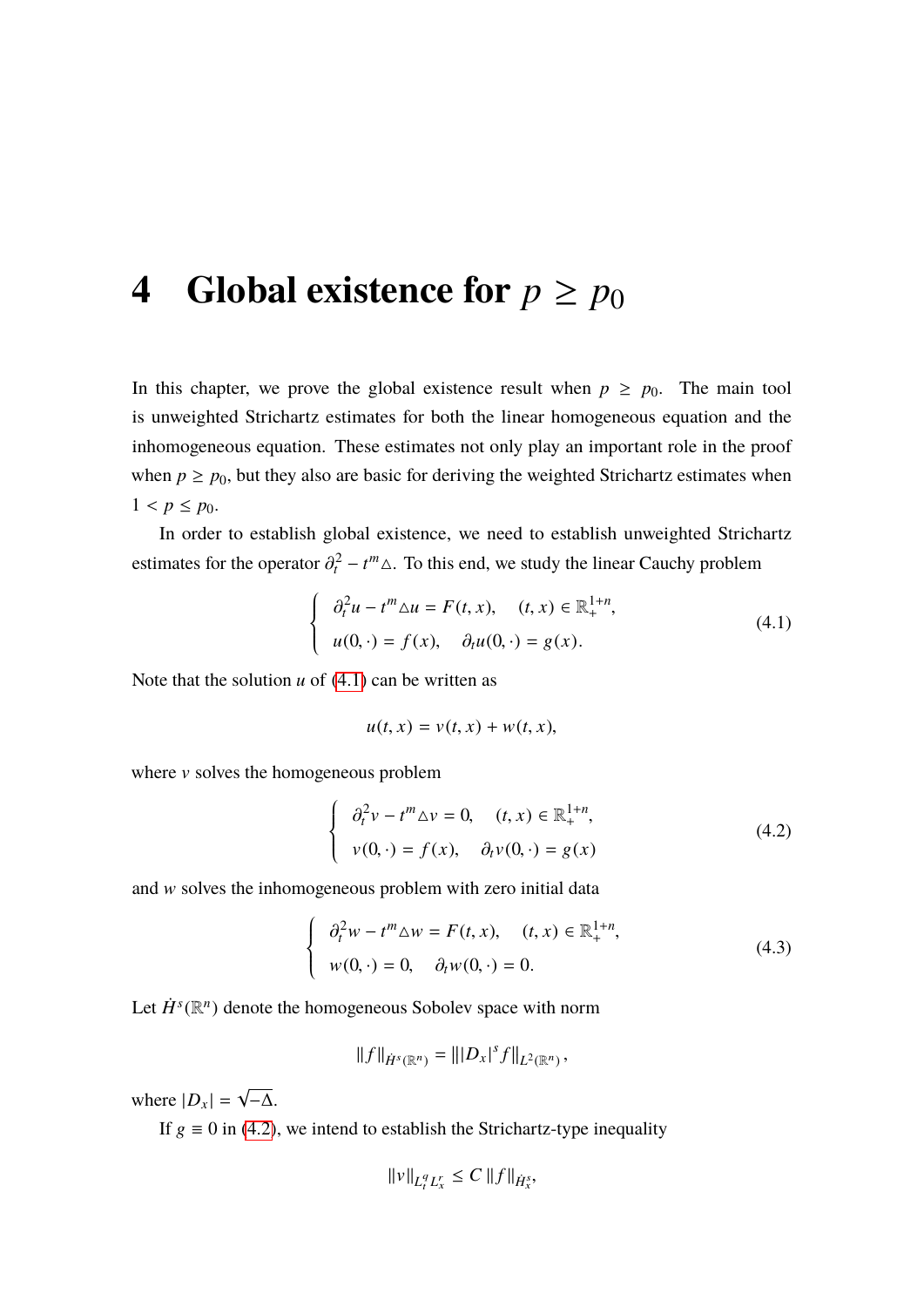where  $q \ge 1$  and  $r \ge 1$  are suitable constants related to *s*. By a scaling argument, one obtains that these indices should satisfy

<span id="page-27-1"></span>
$$
\frac{1}{q} + \frac{m+2}{2} \cdot \frac{n}{r} = \frac{m+2}{2} \left( \frac{n}{2} - s \right). \tag{4.4}
$$

For  $n \ge 2$ ,  $n \in \mathbb{N}$ , setting  $r = q$  and  $s = 1/(m + 2)$  in [\(4.4\)](#page-27-1), we find that

$$
q = q_0 \equiv \frac{2((m+2)n+2)}{(m+2)n-2} > 2.
$$
 (4.5)

By a scaling argument, we see that problem [\(1.1\)](#page-8-2) is ill-posed for  $u_0 \in \dot{H}^s(\mathbb{R}^n)$  with  $s < n/2 - 4/((m+2)(p-1))$ . Thus we choose  $s = n/2 - 4/((m+2)(p-1))$ . In this case,  $p \geq p_0$  implies  $s \geq 1/(m+2)$ .

#### <span id="page-27-0"></span>**4.1 Estimate for linear homogeneous equation**

We now prove:

<span id="page-27-3"></span>**Theorem 4.1.** *Let*  $n \geq 2$  *and* v *solve problem* [\(4.2\)](#page-26-2)*. Further let*  $1/(m + 2) \leq s \leq n/2$ *. Then*

$$
\|\nu\|_{L^{q}(\mathbb{R}^{1+n}_{+})} \le C\left(\|f\|_{\dot{H}^{s}(\mathbb{R}^{n})} + \|g\|_{\dot{H}^{s-\frac{2}{m+2}}(\mathbb{R}^{n})}\right),\tag{4.6}
$$

*where*  $q = \frac{2((m+2)n+2)}{(m+2)(n-2s)}$  $\frac{2((m+2)n+2)}{(m+2)(n-2s)}$  ≥  $q_0$ . The constant  $C > 0$  depends on  $m$ ,  $n$ , and  $s$ .

*Proof.* It follows from [\[36\]](#page-90-3) that the solution  $\nu$  of [\(4.2\)](#page-26-2) can be written as

<span id="page-27-2"></span>
$$
v(t, x) = V_1(t, D_x)f(x) + V_2(t, D_x)g(x),
$$

where the operators  $V_i(t, D_x)$  ( $j = 1, 2$ ) have symbols  $V_i(t, \xi)$  given by

$$
V_1(t,\xi) = V_1(t,|\xi|) = \frac{\Gamma(\frac{m}{m+2})}{\Gamma(\frac{m}{2(m+2)})} e^{\frac{z}{2}} H_+ \left( \frac{m}{2(m+2)}, \frac{m}{m+2}; z \right) + \frac{\Gamma(\frac{m}{m+2})}{\Gamma(\frac{m}{2(m+2)})} e^{-\frac{z}{2}} H_- \left( \frac{m}{2(m+2)}, \frac{m}{m+2}; z \right) (4.7)
$$

and

$$
V_2(t,\xi) = V_2(t,|\xi|) = t \frac{\Gamma(\frac{m+4}{m+2})}{\Gamma(\frac{m+4}{2(m+2)})} e^{\frac{z}{2}} H_+ \left( \frac{m+4}{2(m+2)}, \frac{m+4}{m+2}; z \right) + t \frac{\Gamma(\frac{m+4}{m+2})}{\Gamma(\frac{m+4}{2(m+2)})} e^{-\frac{z}{2}} H_- \left( \frac{m+4}{2(m+2)}, \frac{m+4}{m+2}; z \right), \quad (4.8)
$$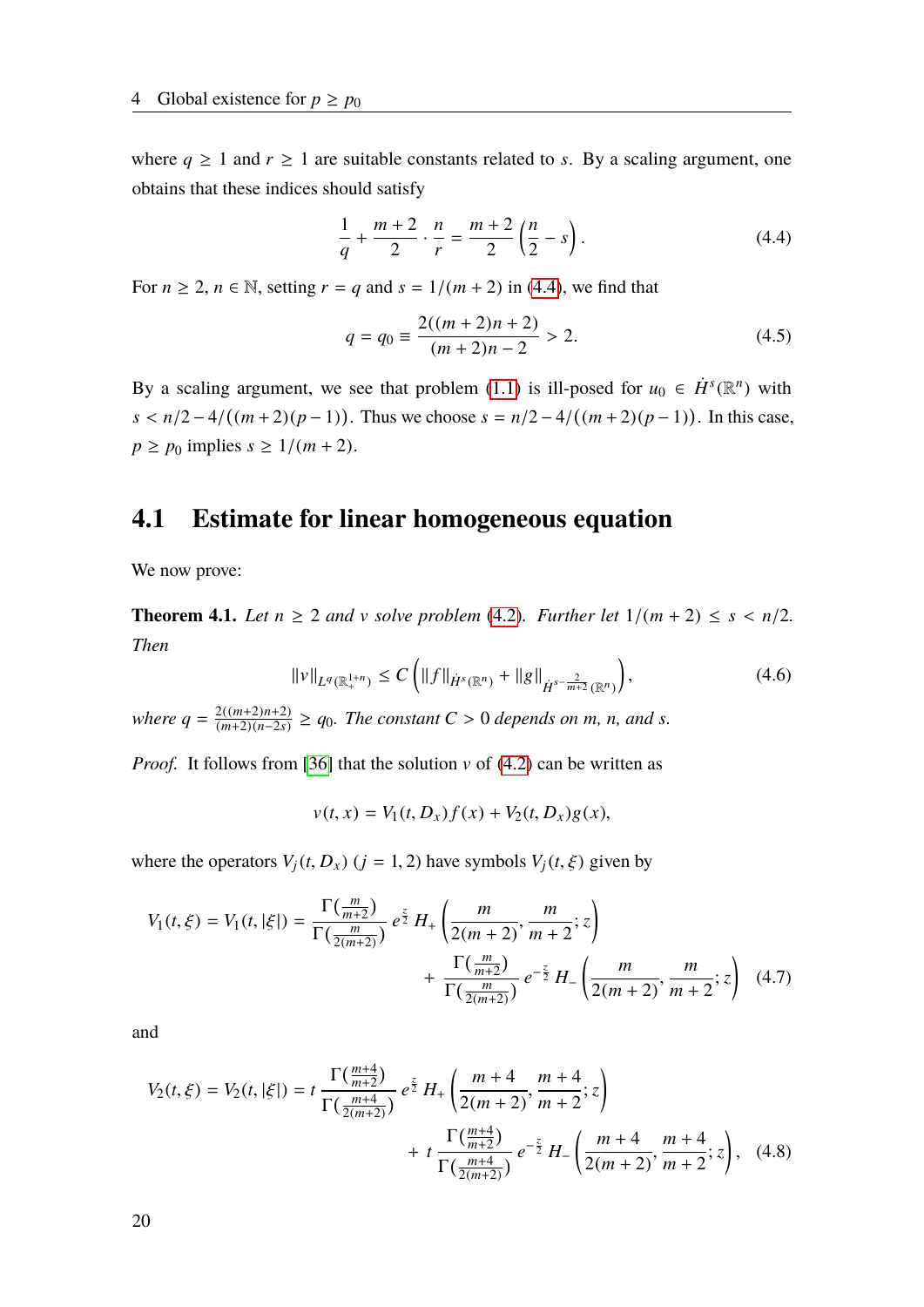<span id="page-28-0"></span> $|8|$ 

where  $z = 2i\phi(t)|\xi|$ . For  $\alpha, \nu \in \mathbb{R}, \omega \in \mathbb{C}$ , we have

$$
H_{+}(\alpha, \nu; \omega) = \frac{e^{-i\pi(\nu - \alpha)}}{e^{i\pi(\nu - \alpha)} - e^{-i\pi(\nu - \alpha)}} \frac{1}{\Gamma(\nu - \alpha)} \omega^{\alpha - \nu} \int_{\infty}^{(0+)} e^{-\theta} \theta^{\nu - \alpha - 1} \left(1 - \frac{\theta}{\omega}\right)^{\alpha - 1} d\theta,
$$
  

$$
H_{-}(\alpha, \nu; \omega) = \frac{1}{e^{i\pi\alpha} - e^{-i\pi\alpha}} \frac{1}{\Gamma(\alpha)} \omega^{-\alpha} \int_{\infty}^{(0+)} e^{-\theta} \theta^{\alpha - 1} \left(1 + \frac{\theta}{\omega}\right)^{\nu - \alpha - 1} d\theta.
$$

By Section 3 of [\[36\]](#page-90-3), one has that, for  $\phi(t)|\xi| \geq 1$ ,

$$
\left|\partial_{\xi}^{\beta}H_{+}\left(\alpha,\gamma;2i\phi(t)|\xi|\right)\right| \leq C\left(\phi(t)|\xi|\right)^{\alpha-\gamma}\left(1+|\xi|^{2}\right)^{-\frac{|\beta|}{2}},\tag{4.9}
$$

$$
\left|\partial_{\xi}^{\beta}H_{-}\left(\alpha,\gamma;2i\phi(t)|\xi|\right)\right| \leq C\left(\phi(t)|\xi|\right)^{-\alpha}\left(1+|\xi|^{2}\right)^{-\frac{|\beta|}{2}}.\tag{4.10}
$$

We only estimate *V*<sub>1</sub>, since estimating *V*<sub>2</sub> is similar. Indeed, up to a factor of  $t \phi(t)^{-\frac{m+4}{2(m+2)}} =$  $C_m \phi(t)^{-\frac{m}{2(m+2)}}$ , the powers of *t* appearing in *V*<sub>1</sub> or *V*<sub>2</sub> are the same. Choose  $\chi \in C^\infty(\mathbb{R}_+)$ such that

<span id="page-28-3"></span>
$$
\chi(s) = \begin{cases} 1, & s \ge 2, \\ 0, & s \le 1. \end{cases}
$$
 (4.11)

Then

<span id="page-28-2"></span>
$$
V_1(t,|\xi|)\hat{f}(\xi) = \chi(\phi(t)|\xi|)V_1(t,|\xi|)\hat{f}(\xi) + (1 - \chi(\phi(t)|\xi|))V_1(t,|\xi|)\hat{f}(\xi)
$$
  
\n
$$
\equiv \hat{v}_1(t,\xi) + \hat{v}_2(t,\xi).
$$
\n(4.12)

Using [\(4.7\)](#page-27-2), [\(4.9\)](#page-28-0), and [\(4.40\)](#page-34-0), we derive that

$$
v_1(t,x) = C_m \Big( \int_{\mathbb{R}^n} e^{i(x \cdot \xi + \phi(t)|\xi|)} a_{11}(t,\xi) \hat{f}(\xi) d\xi + \int_{\mathbb{R}^n} e^{i(x \cdot \xi - \phi(t)|\xi|)} a_{12}(t,\xi) \hat{f}(\xi) d\xi \Big), \quad (4.13)
$$

where  $C_m > 0$  is a constant only depending on *m*, and, for  $l = 1, 2$ ,

<span id="page-28-1"></span>
$$
\big|\partial_{\xi}^{\beta}a_{1l}(t,\xi)\big|\leq C_{l\beta}|\xi|^{-|\beta|}\left(\phi(t)|\xi|\right)^{-\frac{m}{2(m+2)}}.
$$

On the other hand, it follows from [\[4\]](#page-88-10) that

$$
V_1(t, |\xi|) = e^{-\frac{z}{2}} \Phi\left(\frac{m}{2(m+2)}, \frac{m}{m+2}; z\right),\tag{4.14}
$$

where  $\Phi$  is the confluent hypergeometric function which is analytic with respect to the variable  $z = 2i\phi(t)|\xi|$ . Then

$$
\left|\partial_\xi \big((1-\chi(\phi(t)|\xi|))V_1(t,|\xi|)\big)\right|\leq C\left(1+\phi(t)|\xi|\right)^{-\frac{m}{2(m+2)}}|\xi|^{-1}.
$$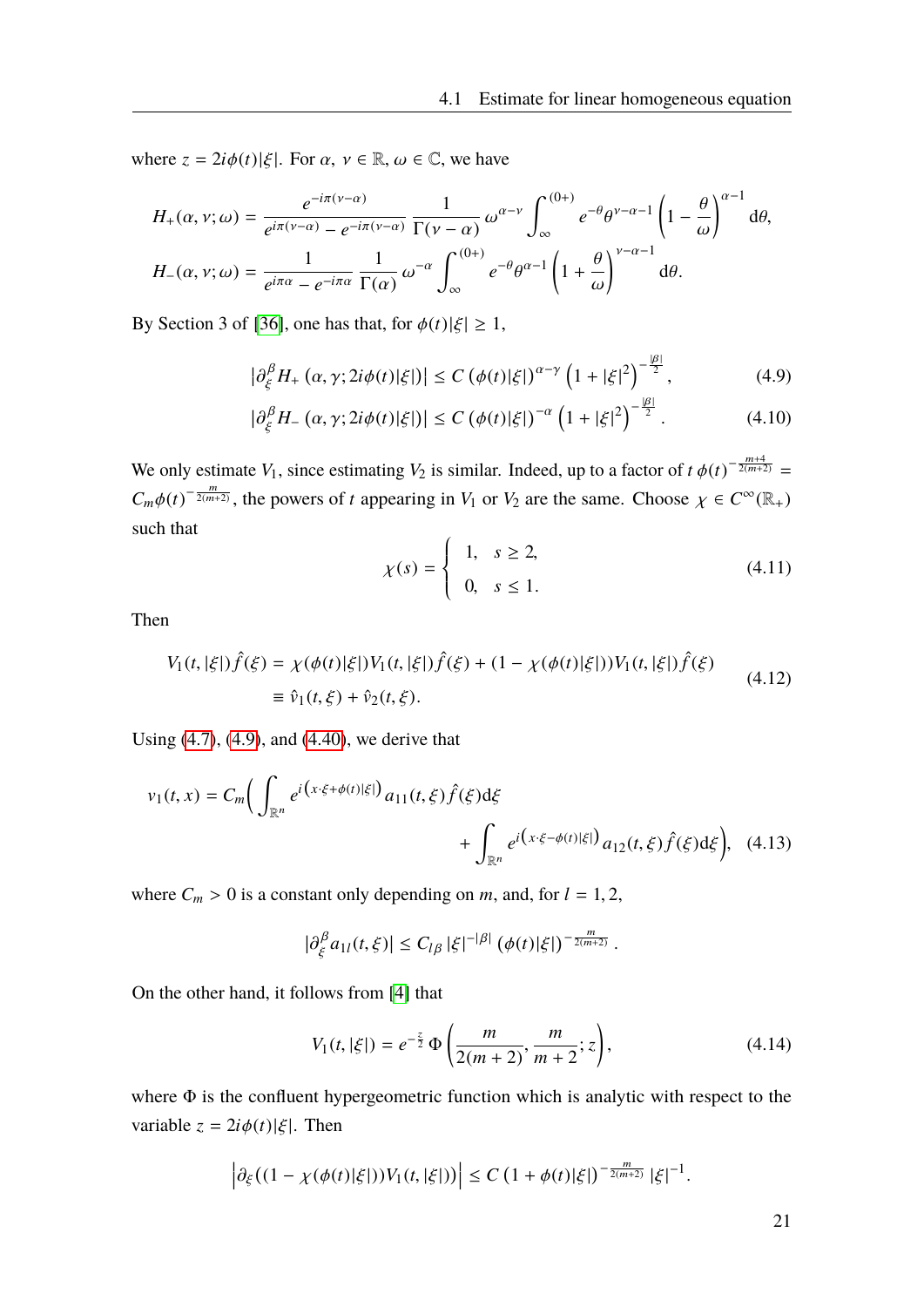Similarly, one has

$$
\left|\partial_{\xi}^{\beta} \left((1-\chi(\phi(t)|\xi|))V_1(t,|\xi|)\right)\right| \leq C \left(1+\phi(t)|\xi|\right)^{-\frac{m}{2(m+2)}}|\xi|^{-|\beta|}.
$$

Thus, we arrive at

<span id="page-29-0"></span>
$$
v_2(t,x) = C_m \left( \int_{\mathbb{R}^n} e^{i(x \cdot \xi + \phi(t)|\xi|)} a_{21}(t,\xi) \hat{f}(\xi) d\xi + \int_{\mathbb{R}^n} e^{i(x \cdot \xi - \phi(t)|\xi|)} a_{22}(t,\xi) \hat{f}(\xi) d\xi \right), \tag{4.15}
$$

where, for  $l = 1, 2$ ,

$$
\left|\partial_{\xi}^{\beta}a_{2l}(t,\xi)\right|\leq C_{l\beta}\left(1+\phi(t)|\xi|\right)^{-\frac{m}{2(m+2)}}|\xi|^{-|\beta|}.
$$

Substituting [\(4.13\)](#page-28-1) and [\(4.15\)](#page-29-0) into [\(4.12\)](#page-28-2) yields

$$
V_1(t, D_x)f(x) = C_m \Big( \int_{\mathbb{R}^n} e^{i(x \cdot \xi + \phi(t)|\xi|)} a_1(t, \xi) \hat{f}(\xi) d\xi + \int_{\mathbb{R}^n} e^{i(x \cdot \xi - \phi(t)|\xi|)} a_2(t, \xi) \hat{f}(\xi) d\xi \Big),
$$

where the  $a_l$  ( $l = 1, 2$ ) satisfy

<span id="page-29-4"></span>
$$
\left|\partial_{\xi}^{\beta} a_{l}(t,\xi)\right| \le C_{l\beta} \left(1 + \phi(t)|\xi|\right)^{-\frac{m}{2(m+2)}} |\xi|^{-|\beta|}.
$$
 (4.16)

We only treat the integral  $\int_{\mathbb{R}^n} e^{i(x \cdot \xi + \phi(t)|\xi|)} a_1(t, \xi) \hat{f}(\xi) d\xi$ , since the treatment of the integral  $\int_{\mathbb{R}^n} e^{i(x \cdot \xi - \phi(t)|\xi|)} a_2(t, \xi) \hat{f}(\xi) d\xi$  is similar. Denote

$$
(Af)(t,x) = \int_{\mathbb{R}^n} e^{i(x \cdot \xi + \phi(t)|\xi|)} a_1(t,\xi) \hat{f}(\xi) d\xi.
$$
 (4.17)

We will show that

<span id="page-29-1"></span>
$$
||(Af)(t,x)||_{L^{q}(\mathbb{R}^{n+1}_{+})} \leq C ||f||_{\dot{H}^{s}(\mathbb{R}^{n})}.
$$
\n(4.18)

Note that if we set

$$
\tilde{a}(t,\xi) = \frac{a_1(t,\xi)}{|\xi|^s}, \quad \hat{h}(\xi) = |\xi|^s \hat{f}(\xi),
$$

then [\(4.18\)](#page-29-1) is equivalent to

<span id="page-29-2"></span>
$$
\left\| \int_{\mathbb{R}^n} e^{i(x \cdot \xi + \phi(t)|\xi|)} \tilde{a}(t,\xi) \hat{h}(\xi) d\xi \right\|_{L^q(\mathbb{R}^{n+1}_+)} \le C \|h\|_{L^2(\mathbb{R}^n)}.
$$
\n(4.19)

We denote the integral operator in the left-hand side of [\(4.19\)](#page-29-2) still by *A*. In order to prove [\(4.19\)](#page-29-2) it suffices to establish its dual version

<span id="page-29-3"></span>
$$
||A^*G||_{L^2(\mathbb{R}^n)} \le C ||G||_{L^{q'}(\mathbb{R}^{1+n}_+)},
$$
\n(4.20)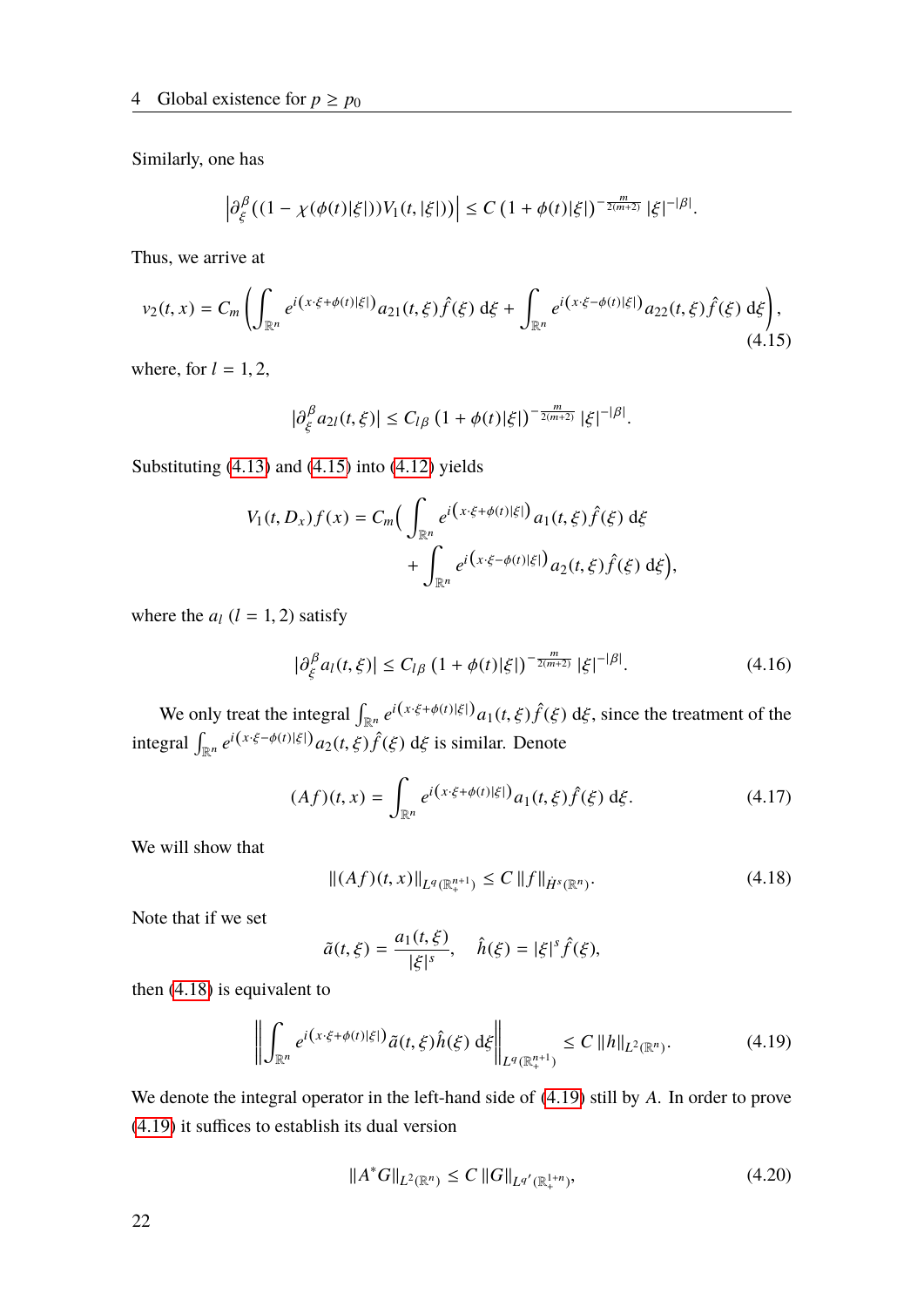where

$$
(A^*G)(y) = \int_{\mathbb{R}^n} \int_{\mathbb{R}^{n+1}_+} e^{i(y-x)\cdot\xi - \phi(t)|\xi|} \overline{\tilde{a}(t,\xi)} G(t,x) dt dx d\xi
$$

is the adjoint operator of  $A$ ,  $\frac{1}{a}$  $\frac{1}{q'} + \frac{1}{q}$  $\frac{1}{q} = 1$ , and  $1 \le q' \le q_0'$  $y'_0 = \frac{2((m+2)n+2)}{(m+2)n+6}$  $\frac{((m+2)n+2)}{(m+2)n+6}$  (note that  $\frac{1}{q'_0} + \frac{1}{q_0}$  $\frac{1}{q_0} = 1$ . In view of

$$
\int_{\mathbb{R}^n} |(A^*G)(y)|^2 dy = \int_{\mathbb{R}^{1+n}_+} (AA^*G)(t, x) \overline{G(t, x)} dt dx \leq ||AA^*G||_{L^q(\mathbb{R}^{1+n}_+)} ||G||_{L^p(\mathbb{R}^{1+n}_+)},
$$
\n(4.21)

one derives that [\(4.20\)](#page-29-3) holds if

<span id="page-30-1"></span>
$$
||AA^*G||_{L^q(\mathbb{R}^{1+n}_+)} \le C ||G||_{L^{q'}(\mathbb{R}^{1+n}_+)}, \quad 1 \le q' \le q'_0. \tag{4.22}
$$

One can write

$$
(AA^*G)(t,x) = \int_{\mathbb{R}^{1+n}_+} \int_{\mathbb{R}^n} e^{i\left((\phi(t)-\phi(\tau))|\xi|+(x-y)\cdot\xi\right)} \tilde{a}(t,\xi) \overline{\tilde{a}(\tau,\xi)} G(\tau,y) d\xi d\tau dy. \tag{4.23}
$$

To proceed further we need the following lemma from [\[15\]](#page-89-3):

<span id="page-30-0"></span>**Lemma 4.2.** *Let*  $\beta \in C_0^{\infty}$  $\int_{0}^{\infty} ((1/2, 2)) \text{ and } \sum_{j=-\infty}^{\infty} \beta$  $(2^{-j})$  $= 1$  *for*  $\tau > 0$ *. Define the Littlewood-Paley operators as*

$$
G_j(t,x) = (2\pi)^{-n} \int_{\mathbb{R}^n} e^{ix\cdot\xi} \beta\left(2^{-j}|\xi|\right) \hat{G}(t,\xi) d\xi, \quad j \in \mathbb{Z}.
$$

*Then*

$$
||G||_{L_t^s L_x^q} \le C \left( \sum_{j=-\infty}^{\infty} ||G_j||_{L_t^s L_x^q}^2 \right)^{1/2}, \quad 2 \le q < \infty, \ 2 \le s \le \infty,
$$

*and*

$$
\left(\sum_{j=-\infty}^{\infty}||G_j||^2_{L^r_tL^p_x}\right)^{1/2} \leq C||G||_{L^r_tL^p_x}, \quad 1 < p \leq 2, \ 1 \leq r \leq 2.
$$

If we choose a function  $\beta \in C_0^{\infty}$ <sup>(∞</sup><sub>0</sub>)((1/2, 2)) as in Lemma [4.2](#page-30-0) and set  $a_{\lambda}(t, \tau, \xi)$  =  $\beta(|\xi|/\lambda)\tilde{a}(t,\xi)$   $\overline{\tilde{a}(\tau,\xi)}$  for  $\lambda > 0$ , then we obtain a dyadic decomposition of the operator *AA*<sup>∗</sup> by

$$
(AA^*)_A G = \int_{\mathbb{R}^{n+1}_+} \int_{\mathbb{R}^n} e^{i\left( (\phi(t) - \phi(\tau))|\xi| + (x-y)\cdot \xi \right)} a_\lambda(t, \tau, \xi) G(\tau, y) \, d\xi d\tau dy. \tag{4.24}
$$

In order to prove [\(4.22\)](#page-30-1), we only need to prove

<span id="page-30-2"></span>
$$
||(AA^*)_{\lambda}G||_{L^{q}(\mathbb{R}^{n+1}_{+})} \leq C||G||_{L^{q'}(\mathbb{R}^{n+1}_{+})}, \quad 1 \leq q' \leq q'_0,
$$
\n(4.25)

23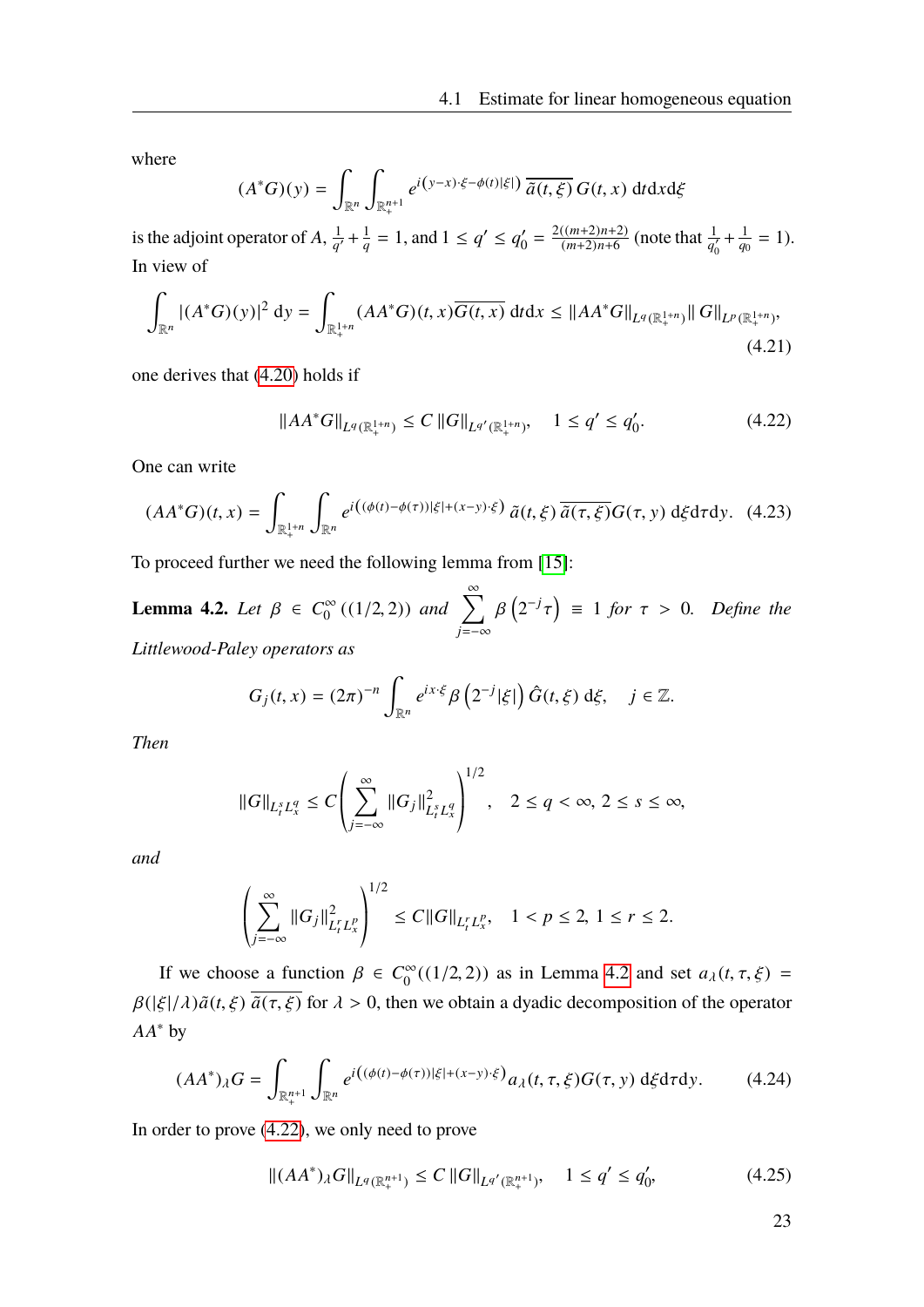where the constant  $C > 0$  is independent of  $\lambda > 0$ . Indeed, if [\(4.25\)](#page-30-2) holds, then it follows from Lemma [4.2](#page-30-0) and  $q \leq q_0$  $\frac{n'}{0} = \frac{2((m+2)n+2)}{(m+2)n+6}$  $\frac{(m+2)n+2}{(m+2)n+6}$  < 2 that

$$
\begin{aligned} \|AA^*G\|_{L^q}^2 &\leq C \sum_{j\in\mathbb{Z}} \|(AA^*)_{2^j}G\|_{L^q}^2 \leq C \sum_{j\in\mathbb{Z}} \sum_{k\colon |j-k|\leq C_0} \|(AA^*)_{2^j}G_k\|_{L^q}^2\\ &\leq C \sum_{j\in\mathbb{Z}} \sum_{k\colon |j-k|\leq C_0} \|G_k\|_{L^p}^2 \leq C\, \|G\|_{L^p(\mathbb{R}^{n+1}_+)}^2, \end{aligned}
$$

where  $\hat{G}_k(\tau, \xi) = \beta(2^{-k}|\xi|) \hat{G}(\tau, \xi)$ .

Next we prove [\(4.25\)](#page-30-2). We will use interpolation between the two cases  $q = \infty$  and  $q = q_0$ .

For  $q = \infty$ , a direct analysis shows that

$$
|a_{\lambda}(t,\tau,\xi)| \leq |\xi|^{-2s}
$$

and

<span id="page-31-0"></span>
$$
\| (AA^*)_{\lambda} G \|_{L^{\infty}(\mathbb{R}^{1+n}_+)} \leq \int_{\mathbb{R}^{1+n}_+} \left| \int_{\mathbb{R}^n} e^{i[(\phi(t) - \phi(\tau))|\xi| + (x - y) \cdot \xi]} a_{\lambda}(t, \tau, \xi) d\xi \right| |G(\tau, y)| dy d\tau
$$
  
\n
$$
\leq \int_{\mathbb{R}^{1+n}_+} \left| \int_{\mathbb{R}^n} \beta \left( \frac{|\xi|}{\lambda} \right) |\xi|^{-2s} d\xi \right| |G(\tau, y)| dy d\tau
$$
  
\n
$$
\leq C \lambda^{n-2s} \|G\|_{L^1(\mathbb{R}^{n+1}_+)}.
$$
\n(4.26)

Next we prove the endpoint case  $q = q_0$  in [\(4.25\)](#page-30-2). Namely, we shall show that

$$
\|(AA^*)_A G\|_{L^q(\mathbb{R}^{1+n}_+)} \le C\lambda^{\frac{2}{m+2}-2s} \|G\|_{L^{p_0}(\mathbb{R}^{1+n}_+)}.
$$
\n(4.27)

Note that, for any  $t, \tau \in \mathbb{R}_+$  and  $\bar{t} = \max\{t, \tau\}$ , one has that

$$
\left|\partial_{\xi}^{\beta}\left(\bar{t}^{\frac{m}{(m+2)n+2}}a_{\lambda}(t,\tau,\xi)\right)\right| \leq C|\xi|^{-2s-\frac{2m}{(m+2)((m+2)n+2)}}^{-|\beta|}.
$$
\n(4.28)

Indeed, without loss of generality, one can assume that  $t \geq \tau$ . Then it follows from [\(4.16\)](#page-29-4) and a direct computation that

$$
\left|\partial_{\xi}^{\beta}\left(\bar{t}^{\frac{m}{(m+2)n+2}}a_{\lambda}(t,\tau,\xi)\right)\right| \leq Ct^{\frac{m}{(m+2)n+2}}\left(1+\phi(t)|\xi|\right)^{-\frac{m}{2(m+2)}}\left(1+\phi(\tau)|\xi|\right)^{-\frac{m}{2(m+2)}}|\xi|^{-|\beta|-2s}
$$
  

$$
\leq C\phi(t)^{\frac{2m}{(m+2)((m+2)n+2)}}\left(\phi(t)|\xi|\right)^{-\frac{2m}{(m+2)((m+2)n+2)}}|\xi|^{-|\beta|-2s}
$$
  

$$
\leq C|\xi|^{-2s-\frac{2m}{(m+2)((m+2)n+2)}}^{-\frac{2m}{(m+2)((m+2)n+2)}}|\beta|.
$$

Set

$$
b(t, \tau, \xi) = \lambda^{2s + \frac{2m}{(m+2)((m+2)n+2)}} \overline{t}^{\frac{m}{(m+2)n+2}} a_{\lambda}(t, \tau, \xi).
$$

Then

$$
|\partial_{\xi}^{\beta}b(t,\tau,\xi)| \leq |\xi|^{-|\beta|}
$$

24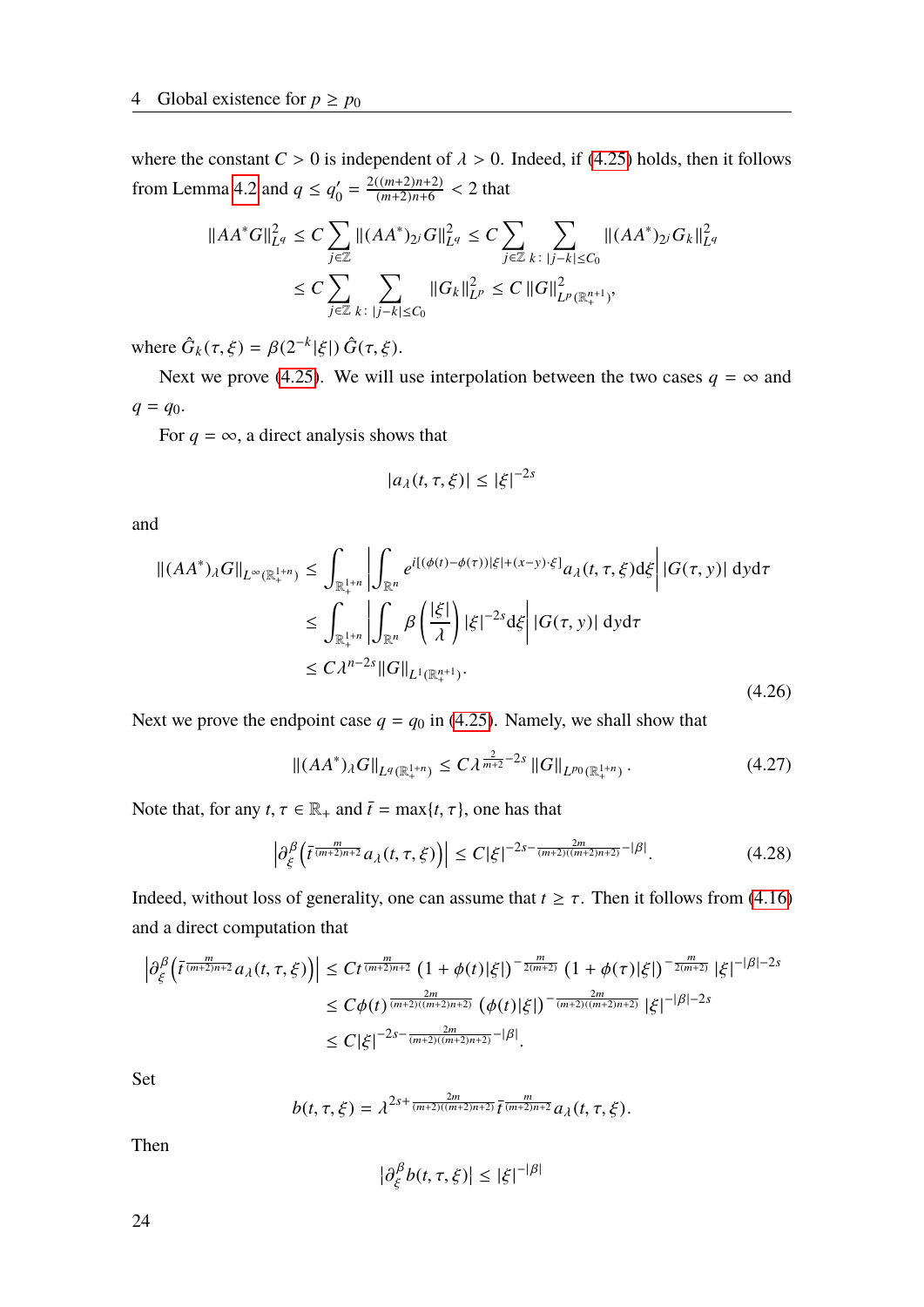and we can write

$$
(AA^*)_{\lambda}G = \int_{\mathbb{R}^{n+1}_+} \int_{\mathbb{R}^n} e^{i\left( (\phi(t) - \phi(\tau)) |\xi| + (x - y) \cdot \xi \right)} \overline{t}^{-\frac{m}{(m+2)n+2}} \lambda^{-2s - \frac{2m}{(m+2)((m+2)n+2)}} \times b(t, \tau, \xi) G(\tau, y) \, d\xi dy d\tau.
$$

Introduce the operator

$$
T_{t,\tau}f(x)=\int\int e^{i((\phi(t)-\phi(\tau))|\xi|+(x-y)\cdot\xi)}\overline{t}^{-\frac{m}{(m+2)n+2}}b(t,\tau,\xi)f(y)\,\mathrm{d}\xi\mathrm{d}y.
$$

Then, by max $\{t, \tau\} \ge |t - \tau|$ , we have that

<span id="page-32-0"></span>
$$
||T_{t,\tau}f||_{L^{2}(\mathbb{R}^{n})} \leq C |t-\tau|^{-\frac{m}{(m+2)n+2}} ||f||_{L^{2}(\mathbb{R}^{n})}. \tag{4.29}
$$

On the other hand, it follows from the method of stationary phase that

$$
||T_{t,\tau}f||_{L^{\infty}(\mathbb{R}^{n})} \leq C\lambda^{\frac{n+1}{2}}\overline{t}^{-\frac{m}{(m+2)n+2}}|\phi(t)-\phi(\tau)|^{-\frac{n-1}{2}}||f||_{L^{1}(\mathbb{R}^{n})}
$$
  
\$\leq C\lambda^{\frac{n+1}{2}}|t-\tau|^{-\frac{m}{(m+2)n+2}}|t-\tau|^{-\frac{n-1}{2}\cdot\frac{m+2}{2}}||f||\_{L^{1}(\mathbb{R}^{n})}. \qquad (4.30)\$

Together with [\(4.29\)](#page-32-0), this yields

<span id="page-32-2"></span>
$$
||T_{t,\tau}f||_{L^{q_0}(\mathbb{R}^n)} \le C\lambda^{\frac{2(n+1)}{(m+2)n+2}} |t-\tau|^{-\frac{(m+2)n-2}{(m+2)n+2}} ||f||_{L^{q_0'}(\mathbb{R}^n)}.
$$
\n(4.31)

Because of 1 –  $\left(\frac{1}{a}\right)$  $\frac{1}{q_0'} - \frac{1}{q_0}$  $\frac{1}{q_0}$ ) =  $\frac{(m+2)n-2}{(m+2)n+2}$  $\frac{(m+2)n-2}{(m+2)n+2}$ , it follows from the Hardy-Littlewood-Sobolev inequality that

$$
\begin{split} \left\| (AA^*)_{\lambda} G \right\|_{L^{q_0}(\mathbb{R}^{1+n}_{+})} &= \left\| \int_0^\infty T_{t,\tau} G \mathrm{d}\tau \right\|_{L^{q_0}(\mathbb{R}^{1+n}_{+})} \\ &\leq C\lambda^{-2s - \frac{2m}{(m+2)((m+2)n+2)}} \lambda^{\frac{2(n+1)}{(m+2)n+2}} \left\| \int_{\mathbb{R}} |t-\tau|^{-\frac{(m+2)n-2}{(m+2)n+2}} \left\| G(\tau,\cdot) \right\|_{L^{q_0'}(\mathbb{R}^n)} \mathrm{d}\tau \right\|_{L^{q_0'}(\mathbb{R})} \\ &\leq C\lambda^{-2s + \frac{2}{m+2}} \left\| G \right\|_{L^{q_0'}(\mathbb{R}^{1+n}_{+})}. \end{split} \tag{4.32}
$$

By interpolation between [\(4.26\)](#page-31-0) and [\(4.32\)](#page-32-1), we have that, for  $1 \le p \le p_0$ ,

$$
\|(AA^*)_{\lambda}G\|_{L^q(\mathbb{R}^{n+1}_+)} \leq C\lambda^{-2s+2\left(\frac{n}{2}-\frac{(m+2)n+2}{(m+2)q}\right)}\|G\|_{L^p(\mathbb{R}^{n+1}_+)}.
$$

In particular, choosing  $s = \frac{n}{2}$  $\frac{n}{2} - \frac{(m+2)n+2}{(m+2)q}$  $\frac{(m+2)n+2}{(m+2)q}$  yields estimate [\(4.18\)](#page-29-1) for  $v_1(t, x)$ . The same estimate for  $v_2(t, x)$  is analogously obtained.

The proof of Theorem [4.1](#page-27-3) is complete.

<span id="page-32-1"></span>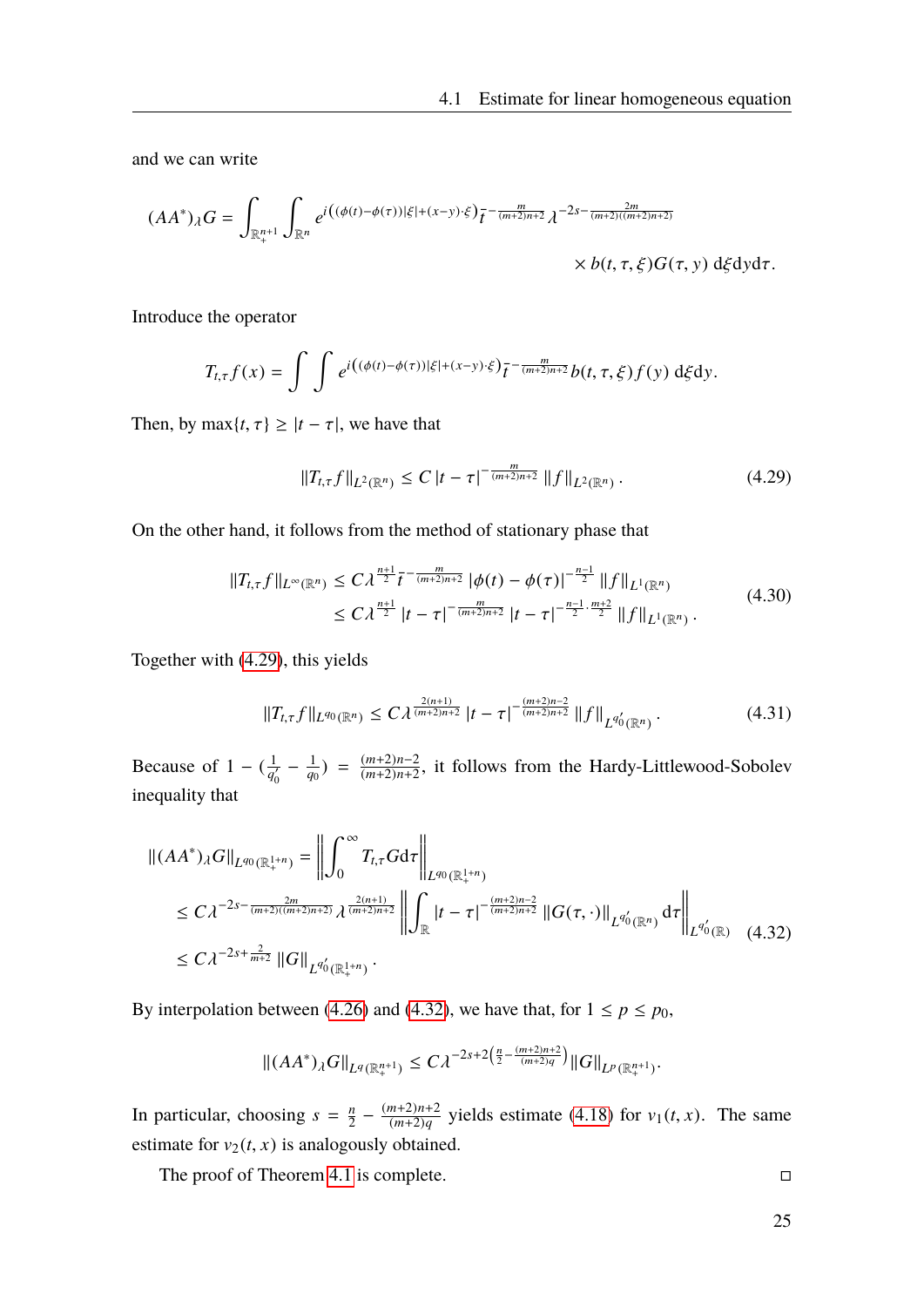#### <span id="page-33-0"></span>**4.2 Estimate for the linear inhomogeneous equation**

Next we treat the inhomogeneous problem [\(4.3\)](#page-26-3). Based on Theorem [4.1](#page-27-3) and Lemma [4.2,](#page-30-0) we establish the following estimate:

**Theorem 4.3.** *Let n* ≥ 2 *and* w *solve* [\(4.3\)](#page-26-3)*. Then*

<span id="page-33-2"></span>
$$
||w||_{L^{q}(\mathbb{R}^{1+n}_{+})} \leq C |||D_{x}|^{\gamma - \frac{1}{m+2}} F||_{L^{q'_{0}}(\mathbb{R}^{1+n}_{+})}, \tag{4.33}
$$

where  $\gamma = \frac{n}{2}$  $\frac{n}{2} - \frac{(m+2)n+2}{q(m+2)}$  $\frac{m+2}{n+2}$ ,  $q_0 \le q < \infty$ , and the constant  $C > 0$  depends on *m*, *n* and *q*.

*Proof.* It follows from problem [\(4.3\)](#page-26-3) that

$$
w(t,x) = \int_0^t (V_2(t, D_x)V_1(\tau, D_x) - V_1(t, D_x)V_2(\tau, D_x)) F(\tau, x) d\tau.
$$

To estimate  $w(t, x)$ , it suffices to treat the term  $\int_0^t V_2(t, D_x) V_1(\tau, D_x) F(\tau, x) d\tau$ , since the treatment on the term  $\int_0^t V_1(t, D_x) V_2(\tau, D_x) F(\tau, x) d\tau$  is completely analogous. Choose a cut-off function  $\chi$  as in [\(4.11\)](#page-28-3). Set

$$
w_1(t, x) = \int_0^t \chi(\phi(t)D_x) \chi(\phi(\tau)D_x) V_2(t, D_x) V_1(\tau, D_x) F(\tau, x) d\tau,
$$
  
\n
$$
w_2(t, x) = \int_0^t \chi(\phi(t)D_x) (1 - \chi(\phi(\tau)D_x)) V_2(t, D_x) V_1(\tau, D_x) F(\tau, x) d\tau,
$$
  
\n
$$
w_3(t, x) = \int_0^t (1 - \chi(\phi(t)D_x)) \chi(\phi(\tau)D_x) V_2(t, D_x) V_1(\tau, D_x) F(\tau, x) d\tau,
$$
  
\n
$$
w_4(t, x) = \int_0^t (1 - \chi(\phi(t)D_x)) (1 - \chi(\phi(\tau)D_x)) V_2(t, D_x) V_1(\tau, D_x) F(\tau, x) d\tau.
$$

Together with [\(4.7\)](#page-27-2)-[\(4.40\)](#page-34-0), as in the proof of Theorem [4.1,](#page-27-3) we can write  $\sum_{j=1}^{4} w_j$  as

$$
\sum_{j=1}^{4} w_j = (AF)(t, x) \equiv \int_0^t \int_{\mathbb{R}^n} e^{i(x \cdot \xi + (\phi(t) - \phi(\tau))|\xi|)} a(t, \tau, \xi) \hat{F}(\tau, \xi) d\xi d\tau, \qquad (4.34)
$$

where  $a(t, \tau, \xi)$  satisfies

$$
\left|\partial_{\xi}^{\beta} a(t,\xi)\right| \le C \left(1 + \phi(t)|\xi|\right)^{-\frac{m}{2(m+2)}} \left(1 + \phi(\tau)|\xi|\right)^{-\frac{m}{2(m+2)}} |\xi|^{-\frac{2}{m+2}-|\beta|}.\tag{4.35}
$$

To treat  $(AF)(t, x)$  conveniently, we introduce the more general operator

<span id="page-33-1"></span>
$$
(A^{\alpha}F)(t,x) = \int_0^t \int_{\mathbb{R}^n} e^{i(x\cdot\xi + (\phi(t) - \phi(\tau))|\xi|)} a(t,\tau,\xi) \hat{F}(\tau,\xi) \frac{d\xi}{|\xi|^{\alpha}} d\tau,
$$
 (4.36)

where  $0 \le \alpha < \frac{n}{2}$  is a parameter.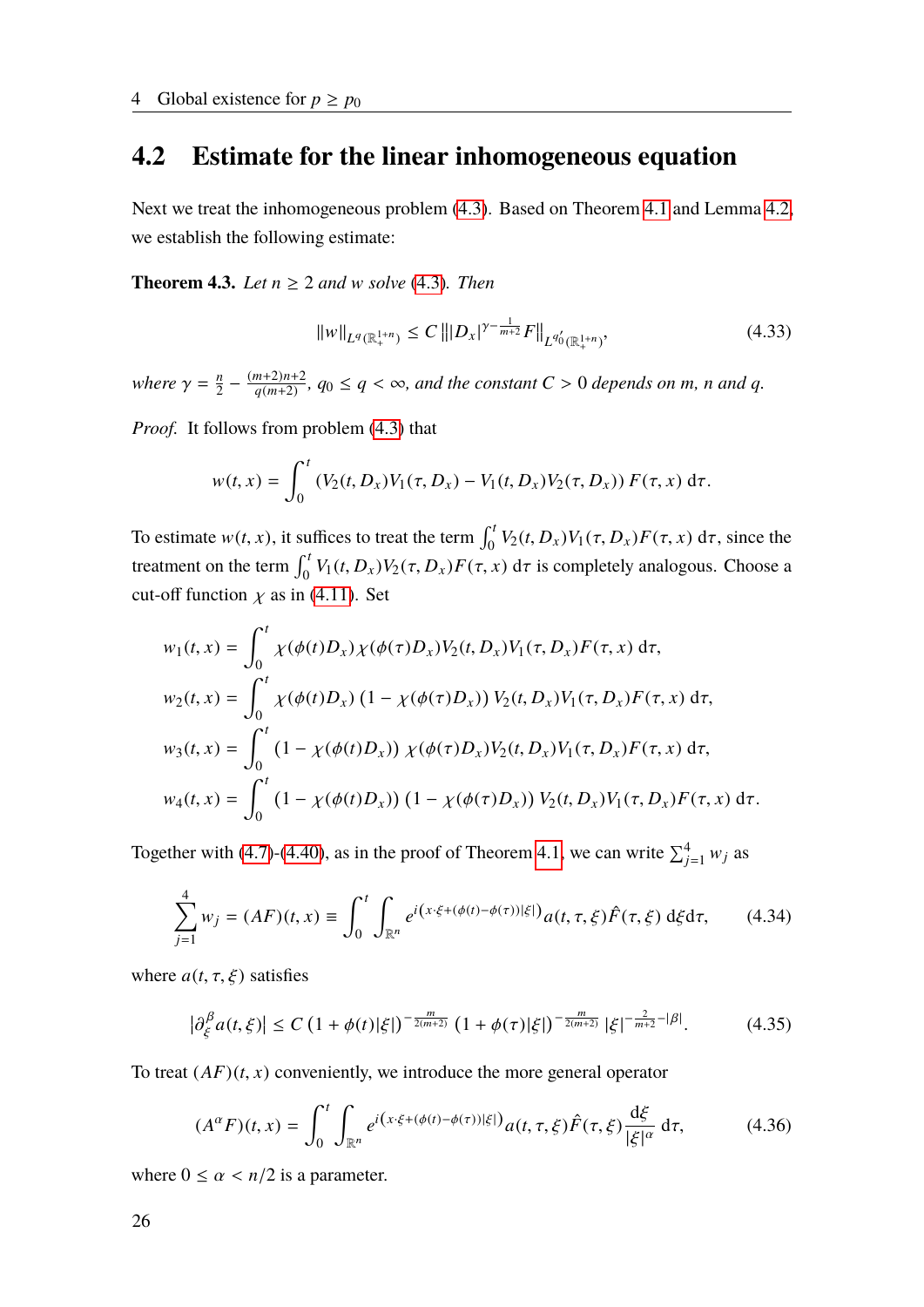As in the proof of Theorem [4.1,](#page-27-3) we shall use the Littlewood-Paley argument with a bump function  $\beta$  as in Lemma [4.2.](#page-30-0) Define the operator

$$
A_j^{\alpha} F(t, x) = \int_0^t \int_{\mathbb{R}^n} e^{i(x \cdot \xi + (\phi(t) - \phi(\tau))|\xi|)} \beta\left(\frac{|\xi|}{2^j}\right) a(t, \tau, \xi) \hat{F}(\tau, \xi) \frac{d\xi}{|\xi|^{\alpha}} d\tau.
$$
 (4.37)

Note that, for  $\gamma = \frac{n}{2}$  $\frac{n}{2} - \frac{(m+2)n+2}{q(m+2)}$  $\frac{m+2}{n+2}$ ,  $q_0 \le q < \infty$ , our aim is to establish the inequality

$$
||w||_{L^{q}(\mathbb{R}^{1+n}_{+})} \leq C|||D_{x}|^{\gamma-\frac{1}{m+2}}F||_{L^{q'_{0}}(\mathbb{R}^{1+n}_{+})}
$$

which is equivalent to proving that

$$
\left\| |D_x|^{-\gamma + \frac{1}{m+2}} w \right\|_{L^q(\mathbb{R}^{1+n}_+)} \leq C \left\| F \right\|_{L^{q'_0}(\mathbb{R}^{1+n}_+)}.
$$

In terms of the operator  $A^{\alpha}$  in [\(4.36\)](#page-33-1) with  $\alpha = \gamma - \frac{1}{m+1}$  $\frac{1}{m+2}$ , it suffices to establish

<span id="page-34-1"></span>
$$
||A^{\alpha}F||_{L^{q}(\mathbb{R}^{1+n}_{+})} \leq C ||F||_{L^{q'_{0}}(\mathbb{R}^{1+n}_{+})}
$$
\n(4.38)

in order to complete the proof of [\(4.33\)](#page-33-2).

Note that  $p_0 < 2 < q < \infty$ . It follows from Lemma [4.2](#page-30-0) that, in order to derive [\(4.38\)](#page-34-1) we only need to prove

<span id="page-34-2"></span>
$$
||A_j^{\alpha} F||_{L^q(\mathbb{R}^{1+n}_+)} \le C ||F||_{L^{q_0'}(\mathbb{R}^{1+n}_+)}.
$$
\n(4.39)

By interpolation, it suffices to prove that [\(4.39\)](#page-34-2) holds for the special cases  $q = q_0$  and  $q = \infty$ . Denote the corresponding indices  $\alpha$  by  $\alpha_0$  and  $\alpha_1$ . A direct computation yields  $\alpha_0 = \frac{n}{2}$  $\frac{n}{2} - \frac{(m+2)n+2}{q_0(m+2)}$  $\frac{m+2}{q_0(m+2)} - \frac{1}{m+2}$  $\frac{1}{m+2} = 0$  and  $\alpha_1 = \frac{n}{2}$  $\frac{n}{2} - \frac{1}{m+1}$  $\frac{1}{m+2}$ . We now treat  $A_j^{\alpha_0} = A_j^0$ *j* . Let

<span id="page-34-0"></span>
$$
T_j^0 G(t, \tau, x) = \int_{\mathbb{R}^n} e^{i(x \cdot \xi + (\phi(t) - \phi(\tau))|\xi|)} \beta \left(\frac{|\xi|}{2^j}\right) a(t, \tau, \xi) \hat{G}(\tau, \xi) d\xi.
$$
 (4.40)

We can repeat the derivation of [\(4.31\)](#page-32-2) to get

<span id="page-34-3"></span>
$$
||T_j^0 G(t,\tau,\cdot)||_{L^{q_0}(\mathbb{R}^n)} \leq C |t-\tau|^{-\frac{(m+2)n-2}{(m+2)n+2}} ||G(\tau,\cdot)||_{L^{q_0'}(\mathbb{R}^n)}.
$$
\n(4.41)

Note that  $A_j^0G(t, x) =$  $\int_0^t$  $\boldsymbol{0}$  $T_j^0G(t, \tau, x)d\tau$ . Then, by [\(4.41\)](#page-34-3) and the Hardy-Littlewood-Sobolev inequality, we get

$$
\left\| \int_{\mathbb{R}} \|T_j^0 G(t,\tau,x)\|_{L^{q_0}_x} d\tau \right\|_{L^{q_0}_t} \leq C \left\|G\right\|_{L^{q_0'}(\mathbb{R}^n)}.
$$

With

$$
K(t,\tau) = \begin{cases} |t-\tau|^{-\frac{(m+2)n-2}{(m+2)n+2}}, & \tau \geq 0, \\ 0, & \tau < 0, \end{cases}
$$

it follows from the following lemma with  $q = q_0$  that [\(4.39\)](#page-34-2) has been obtained. (See Theorem 1.2 of [\[22\]](#page-89-6) for proof.)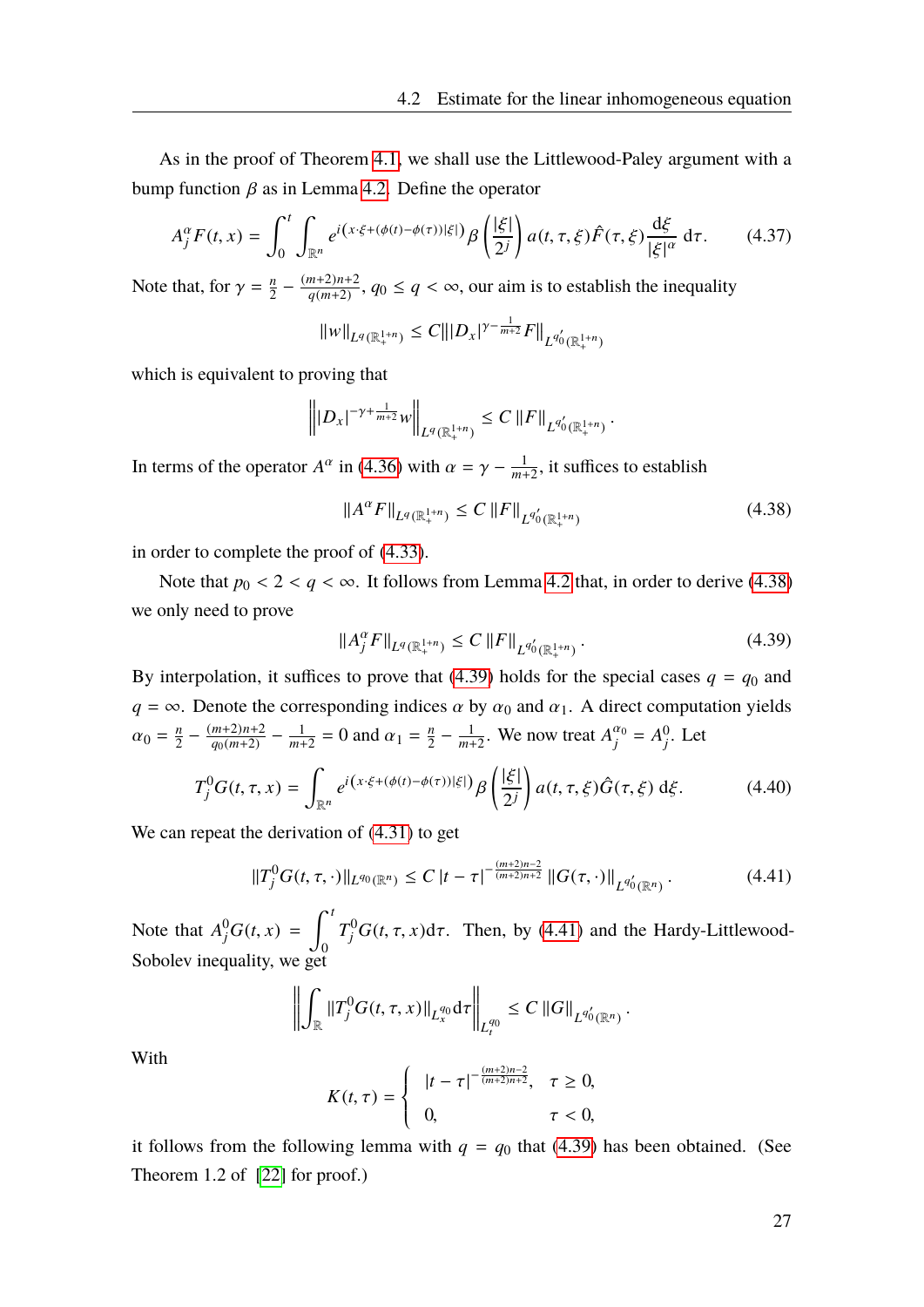**Lemma 4.4.** *Let*  $1 \leq p < q \leq \infty$ *. Let*  $T: L^p(\mathbb{R}) \to L^q(\mathbb{R})$  *be a bounded linear operator which is defined by*

$$
Tf(x) = \int_{\mathbb{R}} K(x, y) f(y) \, dy,
$$

*for a locally integrable K. Define*

$$
\tilde{T}f(x) = \int_{-\infty}^{x} K(x, y) f(y) \, \mathrm{d}y.
$$

*Then*

$$
\|\tilde{T}f\|_{L^q}\leq C_{p,q}\,\|T\|_{L^p\to L^q}\,\|f\|_{L^p}.
$$

Next we prove [\(4.39\)](#page-34-2) for  $q = \infty$ . In this case, the kernel of  $A_j^{\alpha_1}$  can be written as

$$
K_j^{\alpha_1}(t,x;\tau,y)=\int_{\mathbb{R}^n}\beta\left(\frac{|\xi|}{2^j}\right)e^{i\left((x-y)\cdot\xi+(\phi(t)-\phi(\tau))|\xi|\right)}a(t,\tau,\xi)\,\frac{\mathrm{d}\xi}{|\xi|^{\alpha_1}}.
$$

We now assert

<span id="page-35-0"></span>
$$
\sup_{t,x} \int_{\mathbb{R}^{n+1}_+} |K_j^{\alpha_1}(t,x;\tau,y)|^{q_0} \, d\tau dy < \infty. \tag{4.42}
$$

Obviously, if [\(4.42\)](#page-35-0) is true, then a direct application of Hölder's inequality yields [\(4.39\)](#page-34-2) for  $q = \infty$ .

Next we turn to the proof of [\(4.42\)](#page-35-0). By [\[31,](#page-90-12) Lemma 7.2.4], we have

$$
\begin{aligned} & \left| K_j^{\alpha_1}(t, x; \tau, y) \right| \\ &\leq C_{N, n, \alpha_1} \lambda^{\frac{n+1}{2} - \bar{\alpha_1}} \left( |\phi(t) - \phi(\tau)| + \lambda^{-1} \right)^{-\frac{n-1}{2}} \left( 1 + \lambda ||x - y| - |\phi(t) - \phi(\tau)|| \right)^{-N}, \end{aligned} \tag{4.43}
$$

where  $\lambda = 2^j$ ,  $N = 0, 1, 2, ...$ , and

$$
\bar{\alpha_1} = \frac{2}{m+2} + \alpha_1 = \frac{2}{m+2} + \frac{n}{2} - \frac{1}{m+2} = \frac{n}{2} + \frac{1}{m+2}.
$$

It suffices to prove [\(4.42\)](#page-35-0) in case  $x = 0$ . In fact, a direct computation yields

$$
\int_{\mathbb{R}^{n+1}} |K_j^{\alpha_1}(t,0;\tau,y)|^{q_0} d\tau dy
$$
\n
$$
\leq \int_{-\infty}^{\infty} \int_{\mathbb{R}^n} \lambda^{(\frac{n+1}{2}-\tilde{\alpha_1})\cdot q_0} \left( |\phi(t) - \phi(\tau)| + \lambda^{-1} \right)^{-\frac{n-1}{2}\cdot q_0} (1 + \lambda ||y| - |\phi(t) - \phi(\tau)||)^{-N} d s d y
$$
\n
$$
\leq C \int_{-\infty}^{\infty} \lambda^{\frac{m}{2(m+2)}\cdot q_0} \left( |\phi(t) - \phi(\tau)| + \lambda^{-1} \right)^{-\frac{n-1}{2}\cdot q_0} \lambda^{-1} \left( |\phi(t) - \phi(\tau)| + \lambda^{-1} \right)^{n-1} d\tau
$$
\n
$$
\leq C \int_{-\infty}^{\infty} \lambda^{\frac{m(m+2)n + 2m}{(m+2)((m+2)n-2)}}^{-1} \left( |t - \tau| + \lambda^{-\frac{2}{m+2}} \right)^{-\frac{2(n-1)(m+2)}{(m+2)n-2}} d\tau
$$
\n
$$
\leq C.
$$
\n
$$
\leq C.
$$

Thus, by interpolation,  $(4.39)$  and then further  $(4.33)$  follow.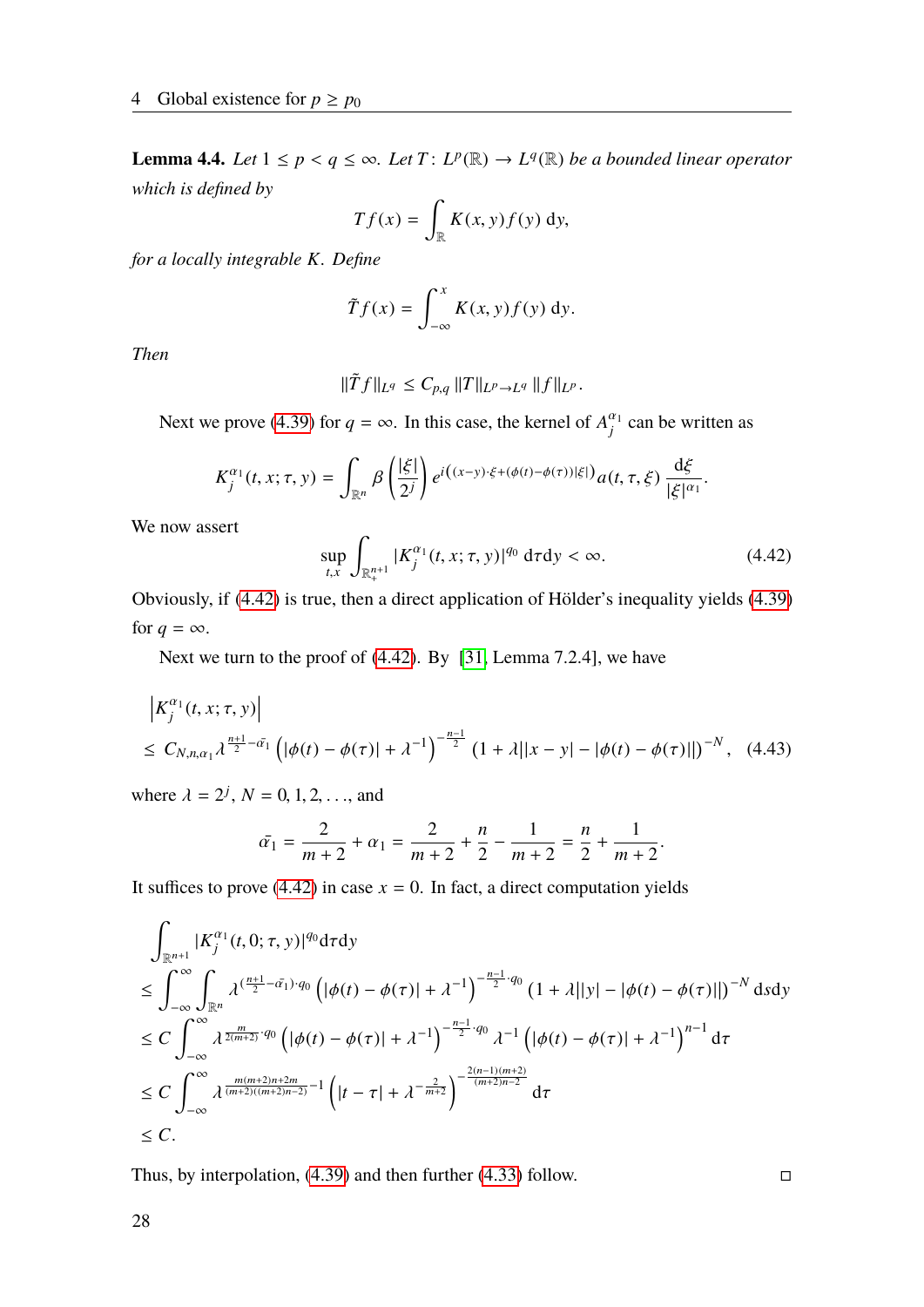Relying on Theorem [4.1](#page-27-0) and Theorem [4.3,](#page-33-0) we have:

<span id="page-36-2"></span>**Lemma 4.5.** *Let* w *solve* [\(4.3\)](#page-26-0)*. Then*

<span id="page-36-0"></span>
$$
||w||_{L^{q}(\mathbb{R}^{1+n}_{+})} + |||D_{x}|^{\gamma - \frac{1}{m+2}}w||_{L^{q_{0}}(\mathbb{R}^{1+n}_{+})} \leq C |||D_{x}|^{\gamma - \frac{1}{m+2}}F||_{L^{q'_{0}}(\mathbb{R}^{1+n}_{+})}, \qquad (4.44)
$$

where  $\gamma = \frac{n}{2}$  $\frac{n}{2} - \frac{(m+2)n+2}{q(m+2)}$  $\frac{m+2}{n+2}$ ,  $q_0 \le q < \infty$ , and the constant *C* only depends on *m*, *n*, and *q*.

*Proof.* Note that

$$
\left(\partial_t^2 - t^m \Delta\right) |D_x|^{\gamma - \frac{1}{m+2}} w = |D_x|^{\gamma - \frac{1}{m+2}} F.
$$

Then applying Theorem [4.3](#page-33-0) with  $q = q_0$  yields

$$
\left\||D_x|^{\gamma-\frac{1}{m+2}}w\right\|_{L^{q_0}(\mathbb{R}^{1+n}_+)}\leq C\left\||D_x|^{\gamma-\frac{1}{m+2}}F\right\|_{L^{q_0'}(\mathbb{R}^{1+n}_+)}
$$

Together with Theorem [4.1](#page-27-0) this gives  $(4.44)$ .

### **4.3 Proof of Theorem [1.2](#page-11-0)**

Based on the results of Section [4.1](#page-27-1) and [4.2,](#page-33-1) here we shall prove Theorem [1.2.](#page-11-0) To establish the existence of a global solution of [\(1.4\)](#page-9-0), we shall use the iteration scheme

$$
\begin{cases}\n\partial_t^2 u_k - t^m \Delta u_k = |u_{k-1}|^p, \\
u_k(0, \cdot) = u_0(x), \quad \partial_t u_k(0, \cdot) = u_1(x),\n\end{cases}
$$
\n(4.45)

where  $u_{-1} \equiv 0$ .

*Proof of Theorem* [1.2](#page-11-0)*.* We divide the proof into two parts.

#### <span id="page-36-3"></span>**4.3.1** The case when  $n \ge 3$ , p is small or  $n = 2$ .

We will show that there is a solution  $u \in L^r(\mathbb{R}^{1+n}_+)$  of [\(1.4\)](#page-9-0) with  $r = \left(\frac{m+2}{2}\right)^n$  $\frac{p+2}{2}n+1\right)\frac{p-1}{2}$  $\frac{-1}{2}$  such that  $u_k \to u$  and  $|u_k|^p \to |u|^p$  in  $\mathcal{D}'(\mathbb{R}^{1+n}_+)$  as  $k \to \infty$ .

We have that  $\frac{1}{m+2} \leq \gamma = \frac{n}{2}$  $\frac{n}{2} - \frac{(m+2)n+2}{r(m+2)}$  $\frac{(m+2)n+2}{r(m+2)} \leq 1 + \frac{1}{m+2}$  $\frac{1}{m+2}$  (using  $r \ge q_0$ ). Set

$$
M_k = \|u_k\|_{L^r(\mathbb{R}^{1+n}_+)} + \left\| |D_x|^{\gamma - \frac{1}{m+2}} u_k \right\|_{L^{q_0}(\mathbb{R}^{1+n}_+)}.
$$
\n(4.46)

Suppose that we have already shown that, for  $l = 1, 2, \ldots, k$ ,

<span id="page-36-1"></span>
$$
M_l \le 2M_0 \le C\epsilon_0. \tag{4.47}
$$

29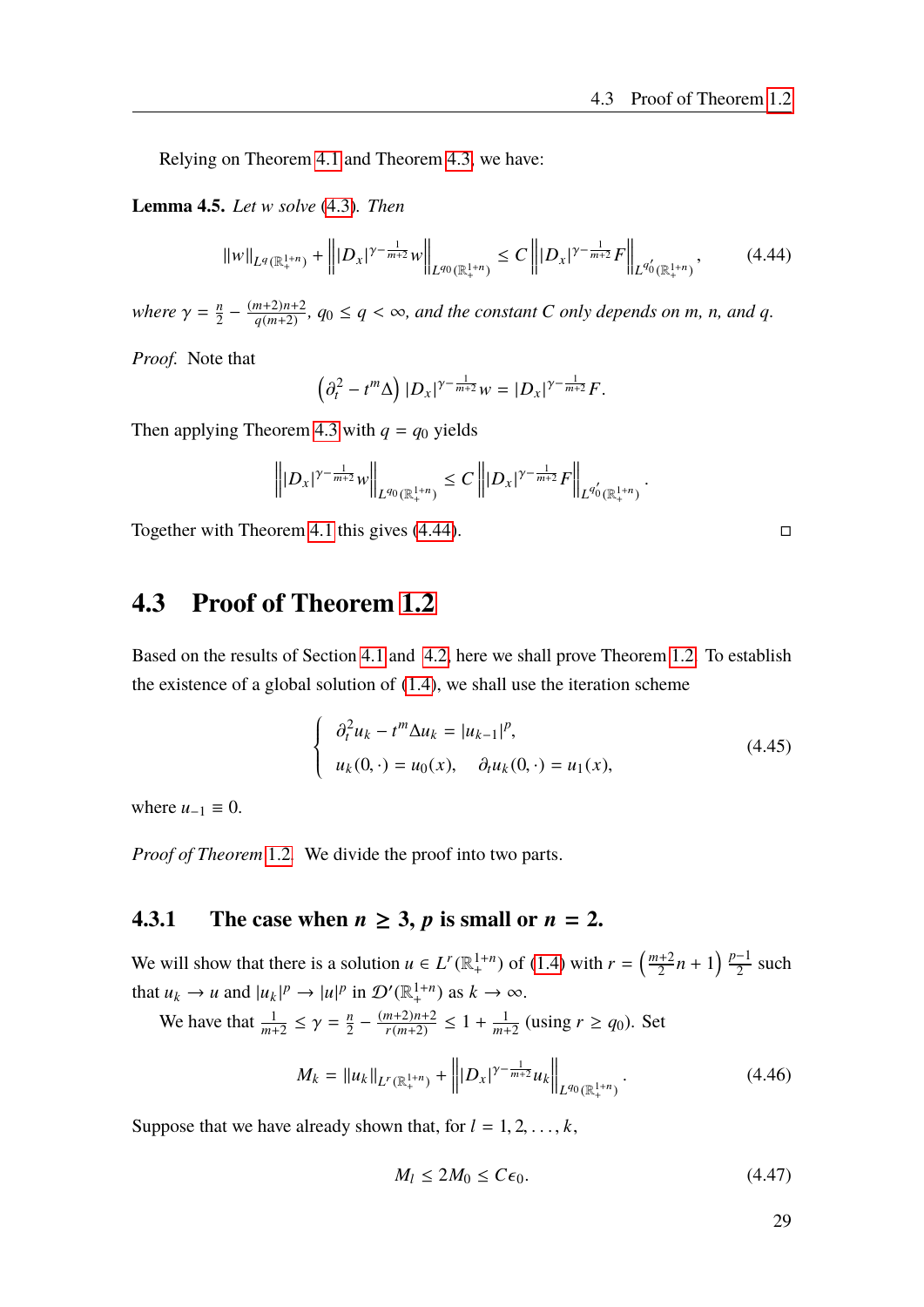Then we prove that [\(4.47\)](#page-36-1) also holds for  $l = k + 1$ . Applying Lemma [4.5](#page-36-2) to the equation

$$
\left(\partial_t^2 - t^m \Delta\right) (u_{k+1} - u_0) = F(u_k),
$$

where  $F(u_k) = |u_k|^p$ , we arrive at

$$
M_{k+1} \leq C \left\| |D_x|^{\gamma - \frac{1}{m+2}} (F(u_k))| \right\|_{L^{q'_0}(\mathbb{R}^{1+n}_+)} + M_0
$$
  
\n
$$
\leq C \left\| F'(u_k) \right\|_{L^{\frac{(m+2)n+2}{4}}(\mathbb{R}^{1+n}_+)} \left\| |D_x|^{\gamma - \frac{1}{m+2}} u_k \right\|_{L^{q_0}(\mathbb{R}^{1+n}_+)} + M_0
$$
  
\n
$$
\leq C \left\| F'(u_k) \right\|_{L^{\frac{(m+2)n+2}{4}}(\mathbb{R}^{1+n}_+)} M_k + M_0.
$$
\n(4.48)

We mention that in this computation the following Leibniz rule for fractional derivatives has been used (see [\[21,](#page-89-0) [23\]](#page-89-1) for details):

<span id="page-37-0"></span>
$$
\| |D_x|^{\gamma - \frac{1}{m+2}} F(u)(s, \cdot) \|_{L^{p_1}(\mathbb{R}^n)} \leq \| F'(u)(s, \cdot) \|_{L^{p_2}(\mathbb{R}^n)} \| |D_x|^{\gamma - \frac{1}{m+2}} u(s, \cdot) \|_{L^{p_3}(\mathbb{R}^n)}, \quad (4.49)
$$

where  $\frac{1}{p_1} = \frac{1}{p_2}$  $\frac{1}{p_2} + \frac{1}{p_2}$  $\frac{1}{p_3}$  with  $p_i \ge 1$  (1 ≤ *i* ≤ 3) and 0 ≤  $\gamma - \frac{1}{m_1}$  $\frac{1}{m+2} \leq 1$ . Moreover, it follows from Hölder's inequality that

$$
||F'(u_k)||_{L^{\frac{(m+2)n+2}{4}}(\mathbb{R}^{1+n}_+)} \leq C ||u_k||_{L^r(\mathbb{R}^{1+n}_+)}^{p-1} \leq C M_k^{p-1} \leq C (2M_0)^{p-1}.
$$
 (4.50)

Thus, if  $M_0 \leq C\epsilon_0$  and  $\epsilon_0$  is so small that

$$
C(2M_0)^{p-1} \le \tilde{C} \epsilon_0^{p-1} \le \frac{1}{2},
$$

then we have

$$
M_{k+1} \leq \frac{1}{2}M_k + M_0 \leq 2M_0.
$$

Next we estimate  $M_0$ . By Theorem [4.1,](#page-27-0) we have that

$$
M_0 \le C \left( \|f\|_{\dot{H}^s(\mathbb{R}^n)} + \|g\|_{\dot{H}^{s-\frac{2}{m+2}}(\mathbb{R}^n)} \right) \le C\epsilon_0, \tag{4.51}
$$

where  $s = \frac{n}{2}$  $\frac{n}{2} - \frac{(m+2)n+2}{(m+2)r}$  $\frac{(m+2)n+2}{(m+2)r}$  and  $q_0 \le r < \infty$ . Therefore, we have obtained the uniform boundedness of the sequences  $\{M_k\}$ .

Next we show that the sequence  $\{u_k\}$  is convergent under the norm  $\|\cdot\|_{L^{q_0}(\mathbb{R}^{1+n}_+)}$ . Set  $N_k = ||u_k - u_{k-1}||_{L^{q_0}(\mathbb{R}^{1+n}_+)}$ . Then

$$
N_{k+1} = ||u_{k+1} - u_k||_{L^{q_0}(\mathbb{R}^{1+n}_+)} \le ||F(u_k) - F(u_{k-1})||_{L^{q'_0}(\mathbb{R}^{1+n}_+)}\le (||u_k||_{L^r(\mathbb{R}^{1+n}_+)} + ||u_{k-1}||_{L^r(\mathbb{R}^{1+n}_+)})^{p-1}||u_k - u_{k-1}||_{L^{q_0}(\mathbb{R}^{1+n}_+)}\le (M_k + M_{k-1})^{p-1}||u_k - u_{k-1}||_{L^{q_0}(\mathbb{R}^{1+n}_+)} \le C\epsilon_0^{p-1}||u_k - u_{k-1}||_{L^{q_0}(\mathbb{R}^{1+n}_+)}\le \frac{1}{2}||u_k - u_{k-1}||_{L^{q_0}(\mathbb{R}^{1+n}_+)} = \frac{1}{2}N_k
$$
\n(4.52)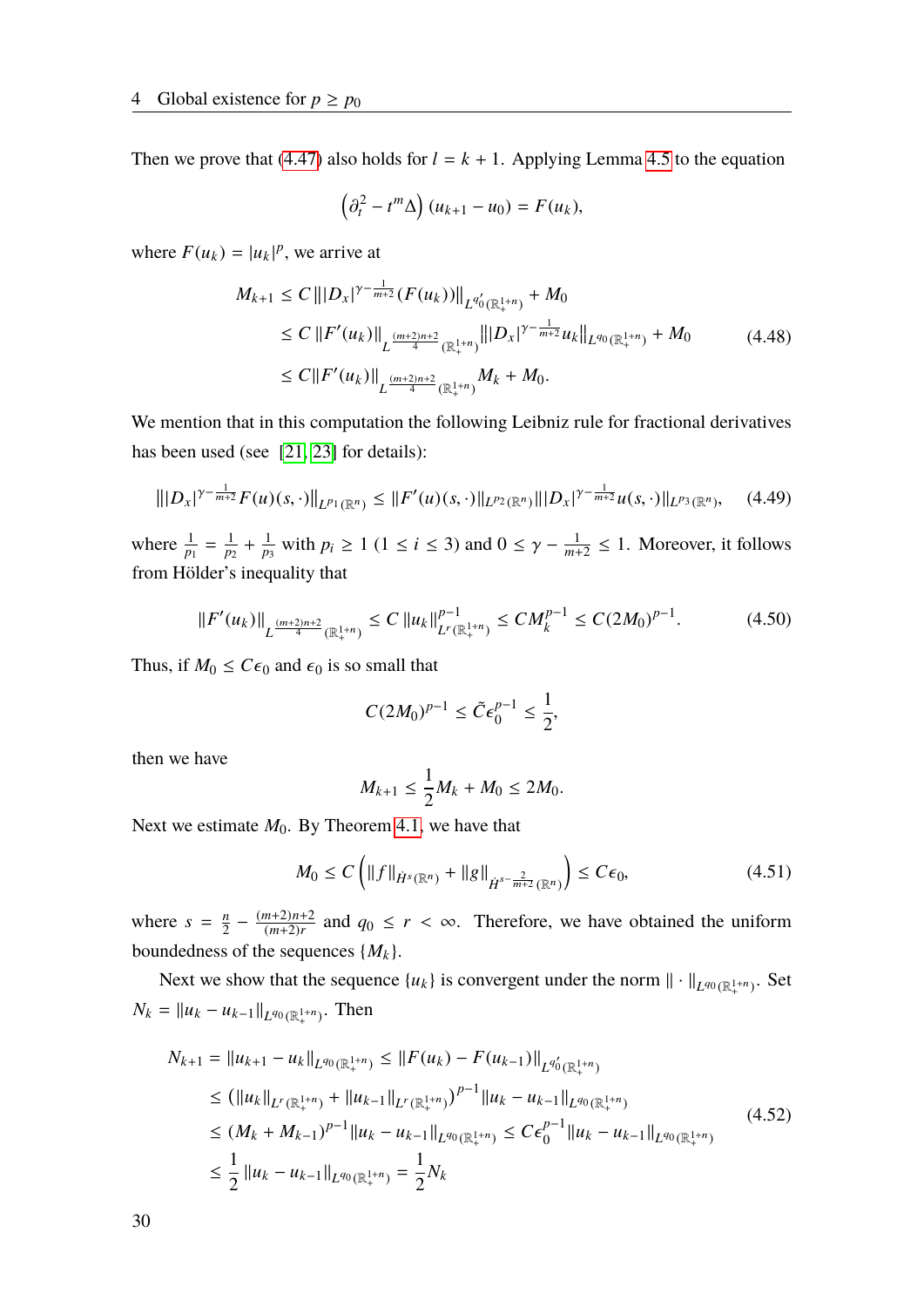Therefore,  $u_k \to u$  in  $L^{q_0}(\mathbb{R}^{1+n}_+)$  and hence in  $\mathcal{D}'(\mathbb{R}^{1+n}_+)$ . This yields that there exists a subsequence, which is still denoted by  $\{u_k\}$ , such that  $u_k \to u$  a.e. In view of  $||u_k||_{L^r(\mathbb{R}^{1+n}_+)} \le 2M_0$ , it follows from Fatou's lemma that

$$
||u||_{L^r(\mathbb{R}^{1+n}_+)} \le \liminf_{k \to \infty} ||u_k||_{L^r(\mathbb{R}^{1+n}_+)} \le 2M_0 \le C\epsilon_0 < \infty.
$$

In order to show that *u* is a solution of [\(1.4\)](#page-9-0), It remains to prove that  $F(u_k) \to F(u)$  in  $\mathcal{D}'(\mathbb{R}^{1+n}_+)$ . In fact, for any fixed compact set  $K \subseteq \mathbb{R}^{1+n}_+$ , one has

$$
||F(u_k) - F(u)||_{L^1(K)} \le C_K ||F(u_k) - F(u)||_{L^{q_0'}(K)}
$$
  
\n
$$
\le C_K (||u_k||_{L^r(\mathbb{R}^{1+n}_+)} + ||u||_{L^r(K)})^{p-1} ||u_k - u||_{L^{q_0}(K)}
$$
(4.53)  
\n
$$
\le \tilde{C}_K \epsilon_0^{p-1} ||u_k - u||_{L^{q_0}(K)} \to 0 \text{ as } k \to \infty.
$$

Thus  $|u_k|^p \to |u|^p$  in  $L^1_{loc}(\mathbb{R}^{1+n}_+)$  and hence in  $\mathcal{D}'(\mathbb{R}^{1+n}_+)$ .

The proof of Subsection [4.3.1](#page-36-3) is complete.

#### <span id="page-38-2"></span>**4.3.2** The case when  $n \geq 3$ , p is large

We will show that there is a solution  $u \in L^r(\mathbb{R}^{1+n}_+)$  of [\(1.4\)](#page-9-0) with  $r = \left(\frac{m+2}{2}\right)^n$  $\frac{p+2}{2}n+1\right)\frac{p-1}{2}$  $\frac{-1}{2}$  such that  $u_k \to u$  and  $u_k^p \to u^p$  in  $\mathcal{D}'(\mathbb{R}^{1+n}_+)$  as  $k \to \infty$ .

We have that  $\gamma = \frac{n}{2}$  $\frac{n}{2} - \frac{(m+2)n+2}{(m+2)r}$  $\frac{(m+2)n+2}{(m+2)r} > 1 + \frac{1}{m+1}$  $\frac{1}{m+2}$ . Let

$$
M_k = \sup_{q_0 \le q \le r} \left\| |D_x|^{\frac{(m+2)n+2}{q(m+2)} - \frac{2}{m+2} \cdot \frac{2}{p-1}} u_k \right\|_{L^q(\mathbb{R}^{1+n}_+)}.
$$
 (4.54)

Applying Lemma [4.5](#page-36-2) to the equation

$$
\left(\partial_t^2 - t^m \Delta\right) (u_{k+1} - u_0) = |u_k|^p
$$

yields

<span id="page-38-0"></span>
$$
M_{k+1} \le M_0 + C_p \left\| |D_x|^{\frac{n}{2} - \frac{1}{m+2} - \frac{2}{m+2} \cdot \frac{2}{p-1}} |u_k|^p \right\|_{L^{q_0'}(\mathbb{R}^{1+n}_+)}.
$$
\n(4.55)

To treat the second summand on the right-hand side of [\(4.55\)](#page-38-0), we need the following variant of [\(4.49\)](#page-37-0) (see [\[14\]](#page-89-2) for details):

<span id="page-38-1"></span>
$$
\| |D_x|^\sigma (fg) \|_{L^p} \le C \, \| |D_x|^\sigma f \|_{L^{r_1}} \, \| g \|_{L^{r_2}} + C \| f \|_{L^{s_1}} \, \| |D_x|^\sigma g \|_{L^{s_2}}, \tag{4.56}
$$

where  $0 \le \sigma \le 1, 1 < r_j, s_j < \infty$ , and  $\frac{1}{p} = \frac{1}{r_1}$  $\frac{1}{r_1} + \frac{1}{r_2}$  $\frac{1}{r_2} = \frac{1}{s_1}$  $\frac{1}{s_1} + \frac{1}{s_2}$  $\frac{1}{s_2}$ .

By [\(4.56\)](#page-38-1) together with the fact that, for a given multi-index  $\alpha$  and  $1 < p < \infty$ ,

$$
||D_x^{\alpha} f||_{L^p} \leq C_{p,\alpha} |||D_x|^{|{\alpha}|} f||_{L^p},
$$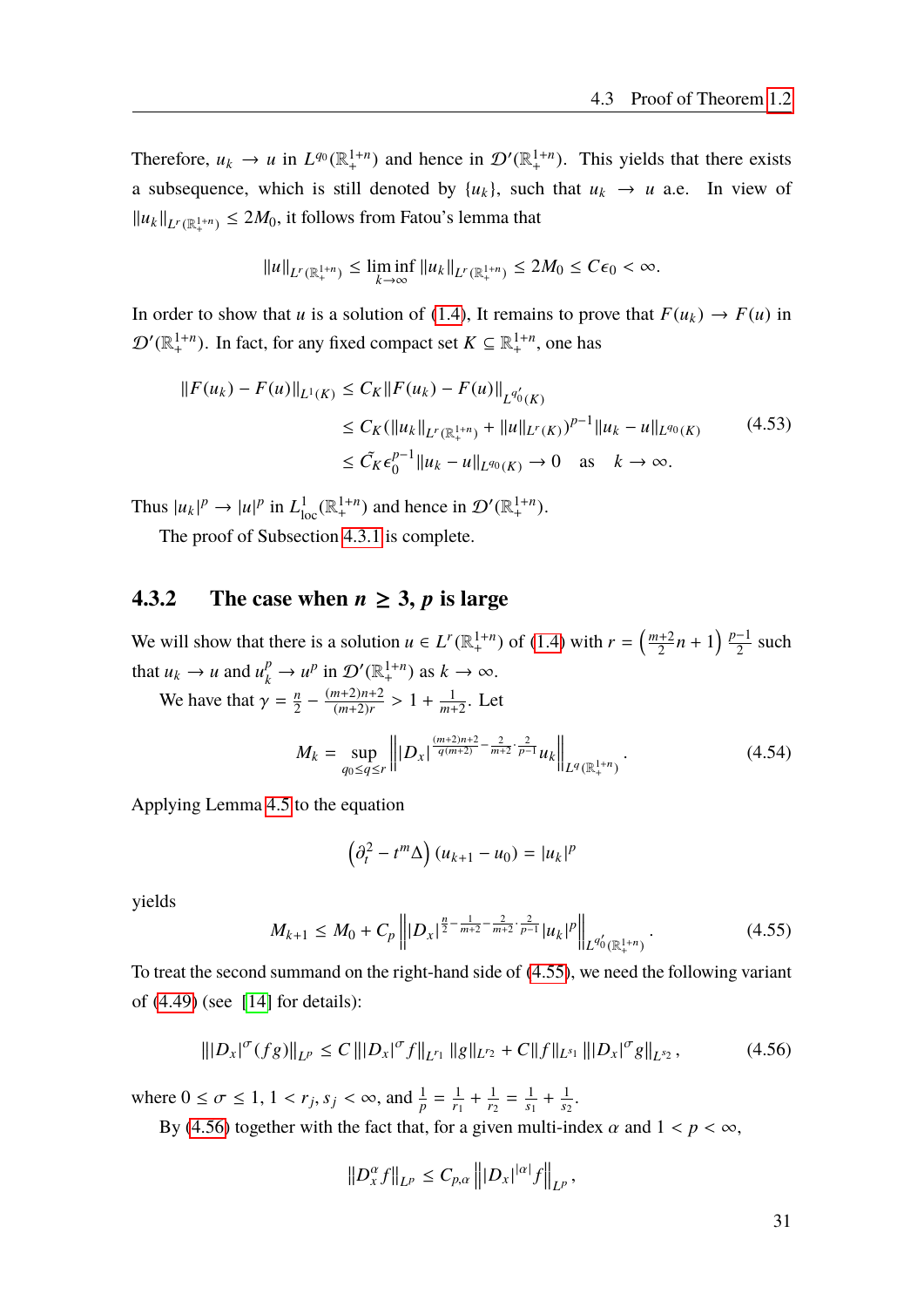we arrive at

$$
\left\||D_x|^{\frac{n}{2}-\frac{1}{m+2}-\frac{2}{m+2}}\frac{2}{p-1}\left(|u_k|^p\right)\right\|_{L^{p_0}(\mathbb{R}^{1+n}_+)}\leq C\prod_{j=1}^p\big\||D_x|^{\alpha_j}u_k\big\|_{L^{q_j}(\mathbb{R}^{1+n}_+)},
$$

where  $0 \le \alpha_j \le \frac{n}{2}$  $\frac{n}{2} - \frac{1}{m+1}$  $\frac{1}{m+2} - \frac{2}{m+2}$ *m*+2 2  $\frac{2}{p-1}$  and

$$
\sum_{j=1}^{p} \alpha_j = \frac{n}{2} - \frac{1}{m+2} - \frac{2}{m+2} \frac{2}{p-1}.
$$
 (4.57)

Let  $q_0 \le q_j < \infty$  satisfy

$$
\sum_{j=1}^{p} \frac{1}{q_j} = \frac{1}{q'_0},\tag{4.58}
$$

where  $q_j$  is determined by

$$
\frac{(m+2)n+2}{q_j(m+2)} - \frac{2}{m+2} \frac{2}{p-1} = \alpha_j.
$$

From this, we have

$$
q_0 \le q_j \le \frac{(m+2)n+2}{4} (p-1)
$$

and

$$
\sum_{j=1}^{p} \frac{1}{q_j} = \frac{m+2}{(m+2)n+2} \sum_{j=1}^{p} \left( \alpha_j + \frac{2}{m+2} \cdot \frac{2}{p-1} \right)
$$
  
= 
$$
\frac{m+2}{(m+2)n+2} \left( \frac{n}{2} - \frac{1}{m+2} - \frac{2}{m+2} \frac{2}{p-1} + \frac{2p}{m+2} \frac{2}{p-1} \right)
$$
(4.59)  
= 
$$
\frac{1}{q'_0}.
$$

Thus one has from [\(4.55\)](#page-38-0) that

$$
M_{k+1} \leq M_0 + C_p M_k^p.
$$

Suppose that  $M_k \leq 2M_0 \leq C\epsilon_0$  holds. Then

$$
M_{k+1} \leq M_0 + C_p (2M_0)^{p-1} M_k \leq M_0 + \tilde{C}_p \epsilon_0^{p-1} M_k.
$$

If  $\epsilon_0 > 0$  is so small that  $\tilde{C}_p \epsilon$ *p*−1  $_0^{p-1} \le 1/2$ , then

$$
M_{k+1} \le M_0 + \frac{1}{2}M_k \le M_0 + \frac{1}{2} \cdot 2M_0 = 2M_0.
$$

Thus, we have obtained the uniform boundedness of the  $M_k$  provided that  $M_0 \leq C\epsilon_0$ .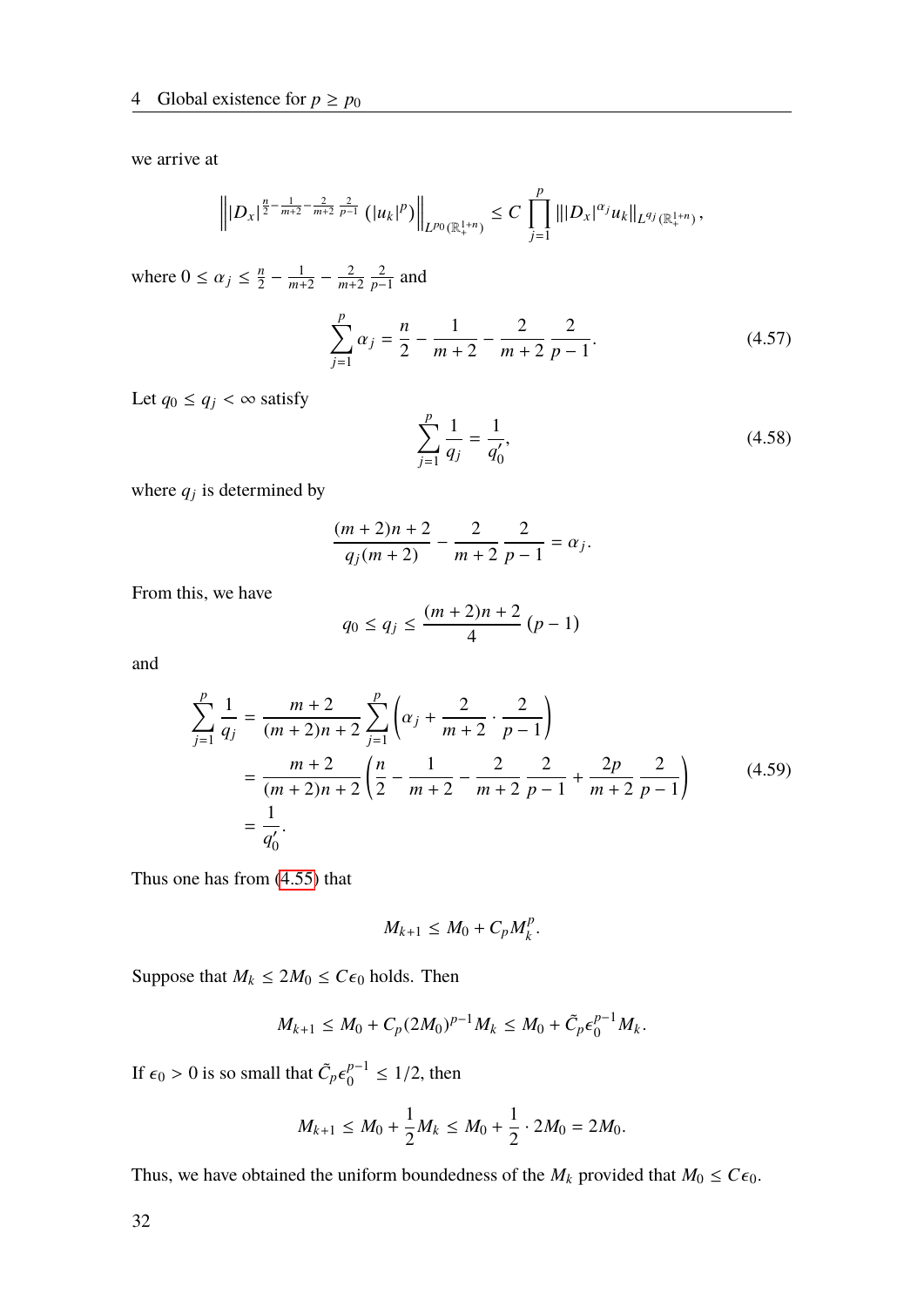Furthermore, we then have that, if  $N_k$  is defined as in [\(4.8\)](#page-27-2),

$$
N_{k+1} = ||u_{k+1} - u_k||_{L^{q_0}(\mathbb{R}^{1+n}_+)}\n\leq |||u_k|^p - |u_{k-1}|^p||_{L^{p_0}(\mathbb{R}^{1+n}_+)}\n\leq (||u_k||_{L^r(\mathbb{R}^{n+1}_+)} + ||u_{k-1}||_{L^r(\mathbb{R}^{1+n}_+)}||u_k - u_{k-1}||_{L^{q_0}(\mathbb{R}^{1+n}_+)}\n\leq \left(\sup_{q_0 \leq q \leq r} |||D_x|^{\frac{(m+2)n+2}{q(m+2)} - \frac{2}{m+2} \cdot \frac{2}{p-1}} u_k||_{L^q(\mathbb{R}^{1+n}_+)}\n+ \sup_{q_0 \leq q \leq r} |||D_x|^{\frac{(m+2)n+2}{q(m+2)} - \frac{2}{m+2} \cdot \frac{2}{p-1}} u_{k-1}||_{L^q(\mathbb{R}^{n+1}_+)}\right)^{p-1} ||u_k - u_{k-1}||_{L^{q_0}(\mathbb{R}^{1+n}_+)}\n\leq (M_k + M_{k-1})^{p-1} ||u_k - u_{k-1}||_{L^{q_0}(\mathbb{R}^{1+n}_+)}\n\leq C\epsilon_0^{p-1} ||u_k - u_{k-1}||_{L^{q_0}(\mathbb{R}^{1+n}_+)}\n\leq \frac{1}{2} ||u_k - u_{k-1}||_{L^{q_0}(\mathbb{R}^{1+n}_+)} = \frac{1}{2} N_k.
$$

Thus,  $u_k \to u$  in  $L^{q_0}(\mathbb{R}^{1+n}_+)$  as  $k \to \infty$ . From here we can finish the proof of Subsection [4.3.2](#page-38-2) as in Subsection [4.3.1.](#page-36-3)

Subsection [4.3.1](#page-36-3) and Subsection [4.3.2](#page-38-2) jointly constitute the proof of Theorem [1.2.](#page-11-0)  $\Box$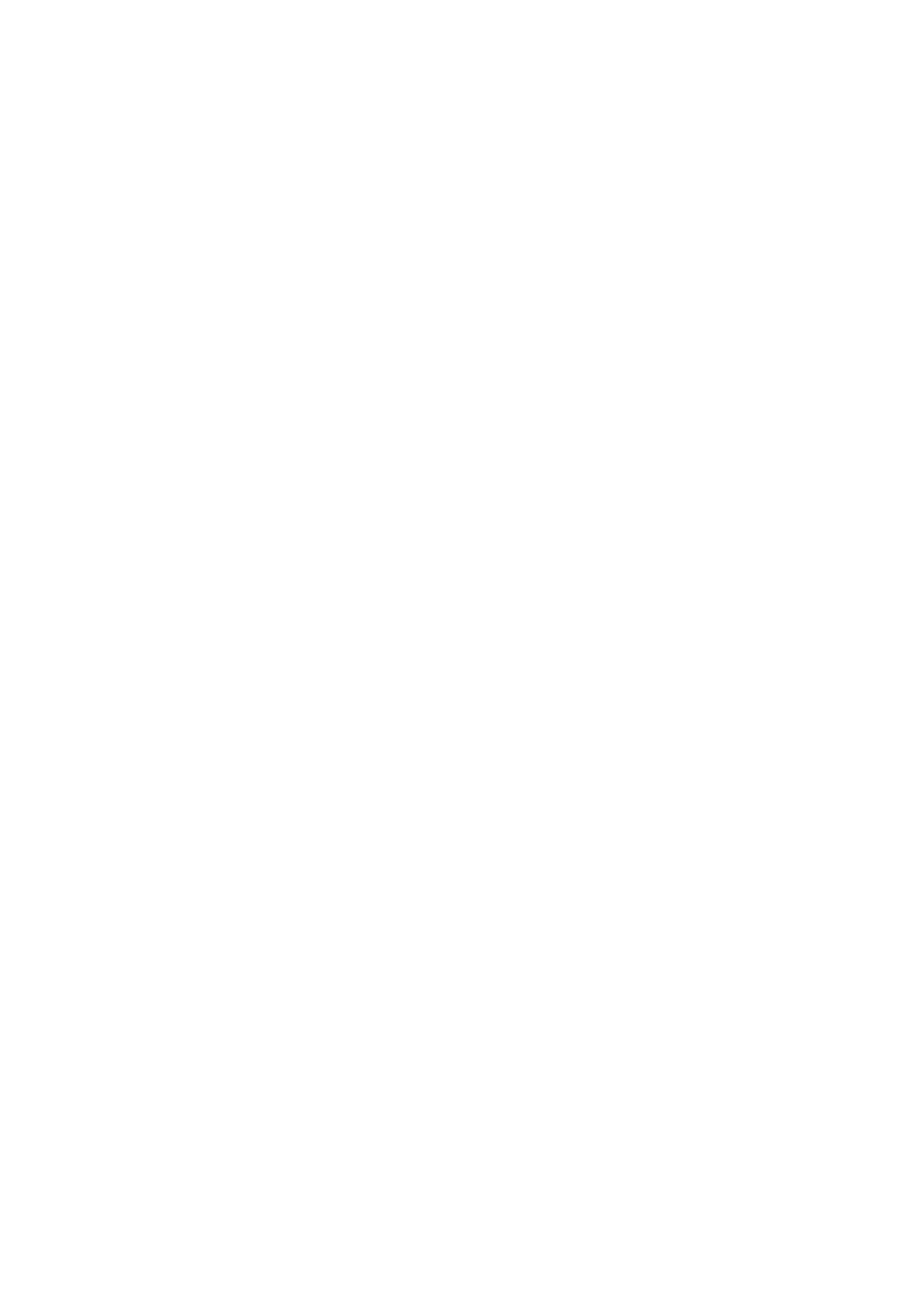# **5 Weighted Strichartz estimate for the homogeneous equation when**  $p < p_0$

The method in Chapter [4](#page-26-1) does not work if  $p < p_0$ . This is due to the range of the index in the Strichartz estimate. Indeed, if we want to apply standard iteration as before, we shall need to use the Hölder inequality. If  $p < p_0$ , however, usage of the Hölder inequality introduces a term  $T^{\alpha}$  for some positive  $\alpha$ . When *T* is small, this factor does not cause trouble and we get local existence. However, when *T* is large, this factor is hard to control. To overcome this difficulty, we get an  $L^p - L^q$  estimate on  $\mathbb{R}^{1+n}_+$ . To this end, we first establish a pointwise estimate for solutions of linear homogeneous equation. From this pointwise estimate we shall see that the solution behaviors like  $(1 + \phi(t)|\phi(t) - |x||)^{\alpha}$  for some  $\alpha$  < 0. This fact motivate us to consider the Strichartz estimates with characteristic weight  $\phi(t)^2 - |x|^2$ .

## **5.1 The pointwise estimate**

We start by proving the following pointwise estimate:

<span id="page-42-1"></span><span id="page-42-0"></span>**Lemma 5.1.** *Let* v *solve* [\(4.2\)](#page-26-2)*. Then*

$$
|v(t,x)| \leq C_{m,n,\delta} \left(1 + \phi(t)\right)^{-\frac{n-1}{2} - \frac{m}{2(m+2)}} \left(1 + ||x| - \phi(t)||\right)^{-\frac{n}{2} - \frac{1}{m+2} + \delta}
$$
  
 
$$
\times (\| f \|_{W^{\frac{n}{2} + \frac{1}{m+2} + \delta,1}(\mathbb{R}^n)} + \| g \|_{W^{\frac{n}{2} - \frac{1}{m+2} + \delta,1}(\mathbb{R}^n)}).
$$
\n
$$
(5.1)
$$

*for*  $\delta > 0$ *.* 

*Proof.* As in Chapter [4,](#page-26-1) we may assume that  $g = 0$ . By our analysis there, we can write

$$
v(t,x) = V_1(t,D_x)f(x) = C_m \Biggl( \int_{\mathbb{R}^n} e^{i[x \cdot \xi + \phi(t)|\xi|]} a_1(t,\xi) \hat{f}(\xi) d\xi
$$
  
 
$$
+ \int_{\mathbb{R}^n} e^{i[x \cdot \xi - \phi(t)|\xi|]} a_2(t,\xi) \hat{f}(\xi) d\xi \Biggr),
$$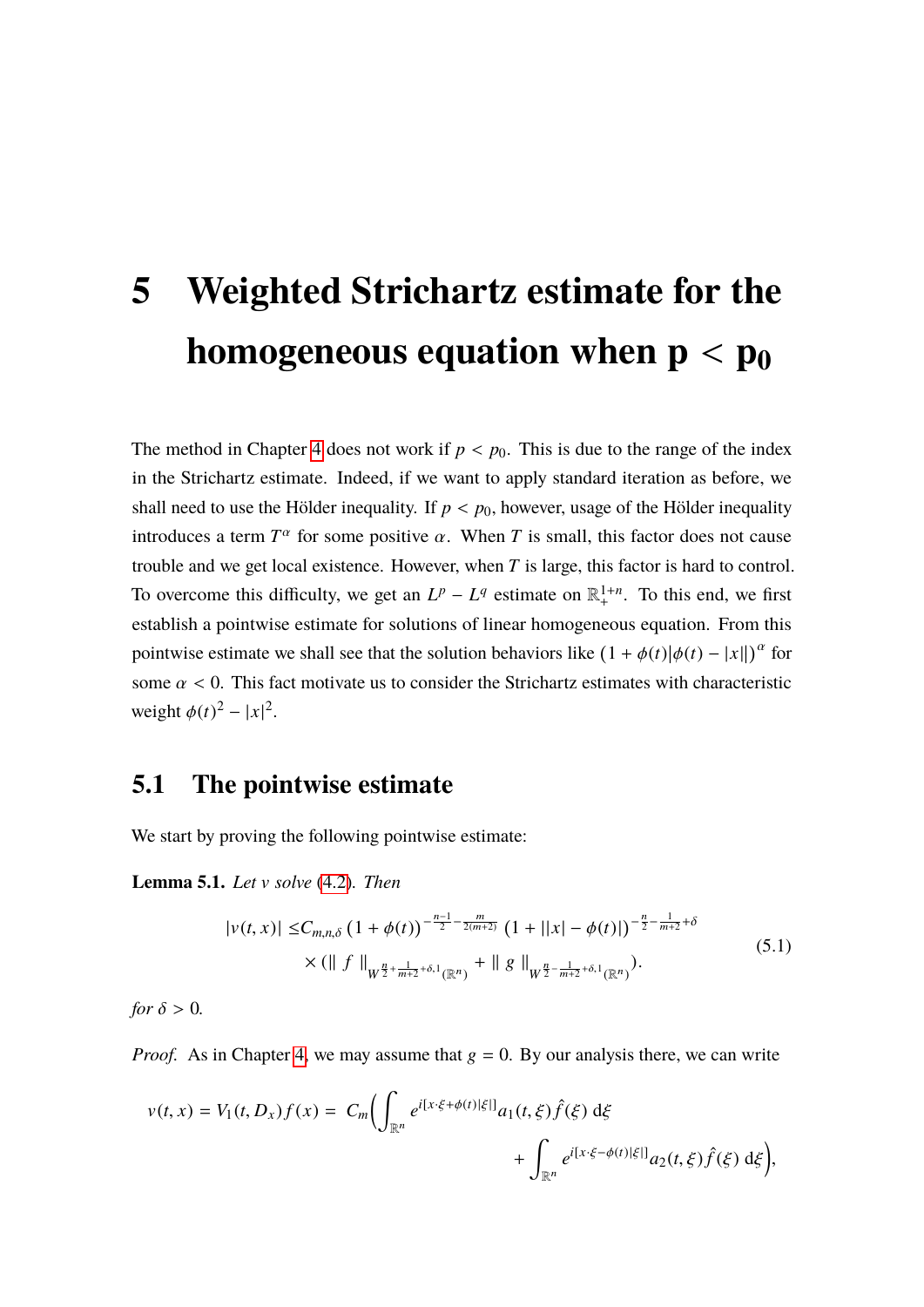where  $a_l$  ( $l = 1, 2$ ) satisfies

$$
|\partial_{\xi}^{\beta}a_l(t,\xi)|\leq C_{l\beta}\left(1+\phi(t)|\xi|\right)^{-\frac{m}{2(m+2)}}|\xi|^{-|\beta|}.
$$

To estimate  $V_1(t, D_x)f(x)$ , it suffices to deal with the form  $\int_{\mathbb{R}^n} e^{i[x \cdot \xi + \phi(t)|\xi|]} a_1(t, \xi) \hat{f}(\xi) d\xi$ , since the term  $\int_{\mathbb{R}^n} e^{i[x \cdot \xi - \phi(t)|\xi|]} a_2(t,\xi) \hat{f}(\xi) d\xi$  can be treated analogously. Set

$$
(Af)(t,x) = \int_{\mathbb{R}^n} e^{i[x\cdot\xi + \phi(t)|\xi|]} a_1(t,\xi)\hat{f}(\xi) d\xi.
$$

Let  $\beta(\tau) \in C_0^{\infty}$  $\int_0^\infty (1/2, 2)$  such that

$$
\sum_{j=-\infty}^{\infty} \beta(2^{-j}\tau) = 1 \quad \text{for } \tau \in \mathbb{R}_+.
$$

To estimate  $(Af)(t, x)$ , we now study the dyadic operators

$$
A_j f(t, x) = \int_{\mathbb{R}^n} e^{i[x \cdot \xi + \phi(t)|\xi|]} \beta(2^{-j}|\xi|) a_1(t, \xi) \hat{f}(\xi) d\xi
$$
  
= 
$$
\int_{\mathbb{R}^n} e^{i[x \cdot \xi + \phi(t)|\xi|]} a_j(t, \xi) \hat{f}(\xi) d\xi,
$$

where  $j \in \mathbb{Z}$ . Note that the kernel of operator  $A_j$  is

<span id="page-43-0"></span>
$$
K_j(t, x; y) = \int_{\mathbb{R}^n} e^{i[(x-y)\cdot \xi + \phi(t)|\xi|]} a_j(t, \xi) d\xi,
$$

where  $|y| \le M - 1$  because of supp  $f \subseteq \{x : |x| \le M - 1\}$ . By (3.29) of [\[15\]](#page-89-3), we have that for any  $N \in \mathbb{R}^+$ ,

$$
|K_j(t, x; y)| \le C_{m,n,N} \lambda_j^{\frac{n+1}{2}} \left(1 + \phi(t)\lambda_j\right)^{-\frac{m}{2(m+2)}}
$$

$$
\left(\phi(t) + \lambda_j^{-1}\right)^{-\frac{n-1}{2}} \left(1 + \lambda_j ||x - y| - \phi(t)||\right)^{-N}, \quad (5.2)
$$

where  $\lambda_j = 2^j$ . Since the solution v of [\(4.2\)](#page-26-2) is smooth and has compact support with respect to the variable  $x$  for any fixed time, one easily obtains that  $(5.1)$  holds in any domain  $[0, T] \times \mathbb{R}^n$ . Therefore, in order to prove [\(5.1\)](#page-42-0), it suffices to consider the case  $\phi(t) \ge C_0 M$ , where  $C_0$  is a fixed large constant. From now on, we assume that  $|y| \le M - 1$  and  $(t, x)$  is in the support of the solution  $v$  of [\(4.2\)](#page-26-2). Next we distinguish two cases.

# <span id="page-43-1"></span>**5.1.1** The case  $||x - y| - \phi(t)| \ge C_0 M$

In this case, there exist two positive constants  $C_1$  and  $C_2$  such that

$$
C_1||x - y| - \phi(t)| \ge ||x| - \phi(t)| \ge C_2||x - y| - \phi(t)| \ge C_0M.
$$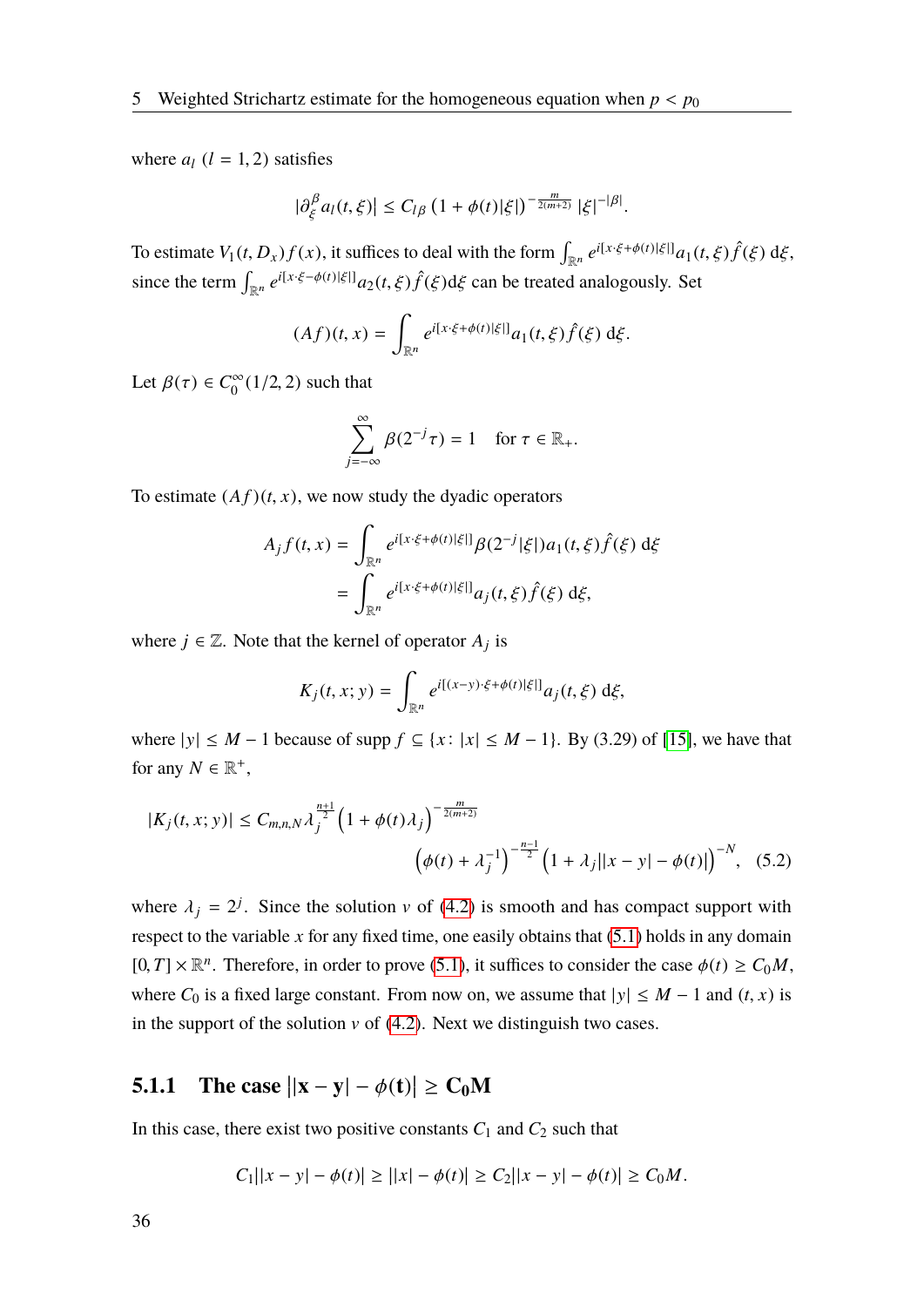For  $j \geq 0$ , we take  $N = \frac{n}{2}$  $\frac{n}{2} + \frac{1}{m+1}$  $\frac{1}{m+2} + \delta$  in [\(5.2\)](#page-43-0) to obtain

$$
|K_j(t, x; y)| \leq C_{m,n,\delta} \lambda_j^{\frac{n+1}{2} - \frac{m}{2(m+2)}} \phi(t)^{-\frac{n-1}{2} - \frac{m}{2(m+2)}} \lambda_j^{-\frac{n}{2} - \frac{1}{m+2} - \delta} ||x| - \phi(t)|^{-\frac{n}{2} - \frac{1}{m+2} - \delta}
$$
  
\$\leq C\_{m,n,\delta} \lambda\_j^{-\delta} (1 + \phi(t))^{-\frac{n-1}{2} - \frac{m}{2(m+2)}} (1 + ||x| - \phi(t)|)^{-\frac{n}{2} - \frac{1}{m+2} - \delta}.

For  $j < 0$ , taking  $N = n/2 + 1/(m + 2) - \delta$  in [\(5.2\)](#page-43-0) we arrive at

$$
|K_j(t, x; y)| \leq C_{m,n,\delta} \lambda_j^{\frac{n+1}{2} - \frac{m}{2(m+2)}} \phi(t)^{-\frac{n-1}{2} - \frac{m}{2(m+2)}} \lambda_j^{-\frac{n}{2} - \frac{1}{m+2} + \delta} ||x| - \phi(t)|^{-\frac{n}{2} - \frac{1}{m+2} + \delta}
$$
  
\$\leq C\_{m,n,\delta} \lambda\_j^{\delta} (1 + \phi(t))^{-\frac{n-1}{2} - \frac{m}{2(m+2)}} (1 + ||x| - \phi(t)|)^{-\frac{n}{2} - \frac{1}{m+2} + \delta}.

It follows from  $f(x) \in C_0^{\infty}$  $\int_0^\infty (\mathbb{R}^n)$  and direct computation that

<span id="page-44-0"></span>
$$
|A_j f| \leq \begin{cases} C_{m,n,\delta} \lambda_j^{\delta} \left(1 + \phi(t)\right)^{-\frac{n-1}{2} - \frac{m}{2(m+2)}} \left(1 + | |x| - \phi(t)|\right)^{-\frac{n}{2} - \frac{1}{m+2} + \delta}, & j < 0, \\ C_{m,n,\delta} \lambda_j^{-\delta} \left(1 + \phi(t)\right)^{-\frac{n-1}{2} - \frac{m}{2(m+2)}} \left(1 + | |x| - \phi(t)|\right)^{-\frac{n}{2} - \frac{1}{m+2} - \delta}, & j \geq 0. \end{cases}
$$
(5.3)

Summing up the right sides of [\(5.3\)](#page-44-0), we get that for large  $\phi(t) \ge C_0 M$  and  $||x| - \phi(t)| \ge C_0 M$ ,

<span id="page-44-4"></span>
$$
|v(t,x)| \leq C_{m,n,\delta} \left(1 + \phi(t)\right)^{-\frac{n-1}{2} - \frac{m}{2(m+2)}} \left(1 + \left||x| - \phi(t)\right|\right)^{-\frac{n}{2} - \frac{1}{m+2} + \delta}.
$$
 (5.4)

# **5.1.2** The case  $||x - y| - \phi(t)| \le C_0 M$

By a similar method as in Subsection [5.1.1,](#page-43-1) we obtain that, for  $t > 1$ ,

<span id="page-44-3"></span>
$$
\|v(t,\cdot)\|_{L^{\infty}(\mathbb{R}^n)} \leq C_{m,n,\delta}\phi(t)^{-\frac{n-1}{2}-\frac{m}{2(m+2)}} \|f\|_{W^{\frac{n}{2}+\frac{1}{m+2}+\delta,1}(\mathbb{R}^n)},\tag{5.5}
$$

where  $0 < \delta < \frac{n}{2} + \frac{1}{m+2} - \gamma - \frac{1}{q}$  is a positive constant.

Indeed, note that

$$
|A_j f(t, x)| = \Big| \int_{\mathbb{R}^n} e^{i[x \cdot \xi + \phi(t)|\xi|]} \frac{a_j(t, \xi)}{|\xi|^\alpha} \overline{D_x|^\alpha f}(\xi) d\xi \Big|,
$$

where  $\alpha = n/2 + 1/(m + 2) + \delta$ . Then, by the stationary phase method, we have that, for  $j \geq 0$ ,

<span id="page-44-1"></span>
$$
|A_j f| \leq C_{m,n,\delta} \lambda_j^{-\alpha} \lambda_j^{\frac{n+1}{2}} \left(1 + \phi(t) \lambda_j\right)^{-\frac{m}{2(m+2)}} \left(\phi(t) + \lambda_j^{-1}\right)^{-\frac{n-1}{2}} \|f\|_{W^{\frac{n}{2} + \frac{1}{m+2} + \delta,1}(\mathbb{R}^n)} \leq C_{m,n,\delta} \lambda_j^{-\delta} \left(1 + \phi(t)\right)^{-\frac{n-1}{2} - \frac{m}{2(m+2)}} \|f\|_{W^{\frac{n}{2} + \frac{1}{m+2} + \delta,1}(\mathbb{R}^n)} \quad (5.6)
$$

Similarly, for  $j < 0$ , we have

<span id="page-44-2"></span>
$$
|A_j f| \leq C_{m,n,\delta} \lambda_j^{\delta} \left(1 + \phi(t)\right)^{-\frac{n-1}{2} - \frac{m}{2(m+2)}} \|f\|_{W^{\frac{n}{2} + \frac{1}{m+2} - \delta, 1}(\mathbb{R}^n)}.
$$
 (5.7)

Summing up all terms in [\(5.6\)](#page-44-1) and [\(5.7\)](#page-44-2) yields

$$
\| v \|_{L^{\infty}(\mathbb{R}^n)} \leq C_{m,n,\delta} \phi(t)^{-\frac{n-1}{2} - \frac{m}{2(m+2)}} \| f \|_{W^{\frac{n}{2} + \frac{1}{m+2} + \delta,1}(\mathbb{R}^n)},
$$

which shows that  $(5.5)$  holds.

Therefore,  $(5.1)$  follows from  $(5.4)$  and  $(5.5)$ .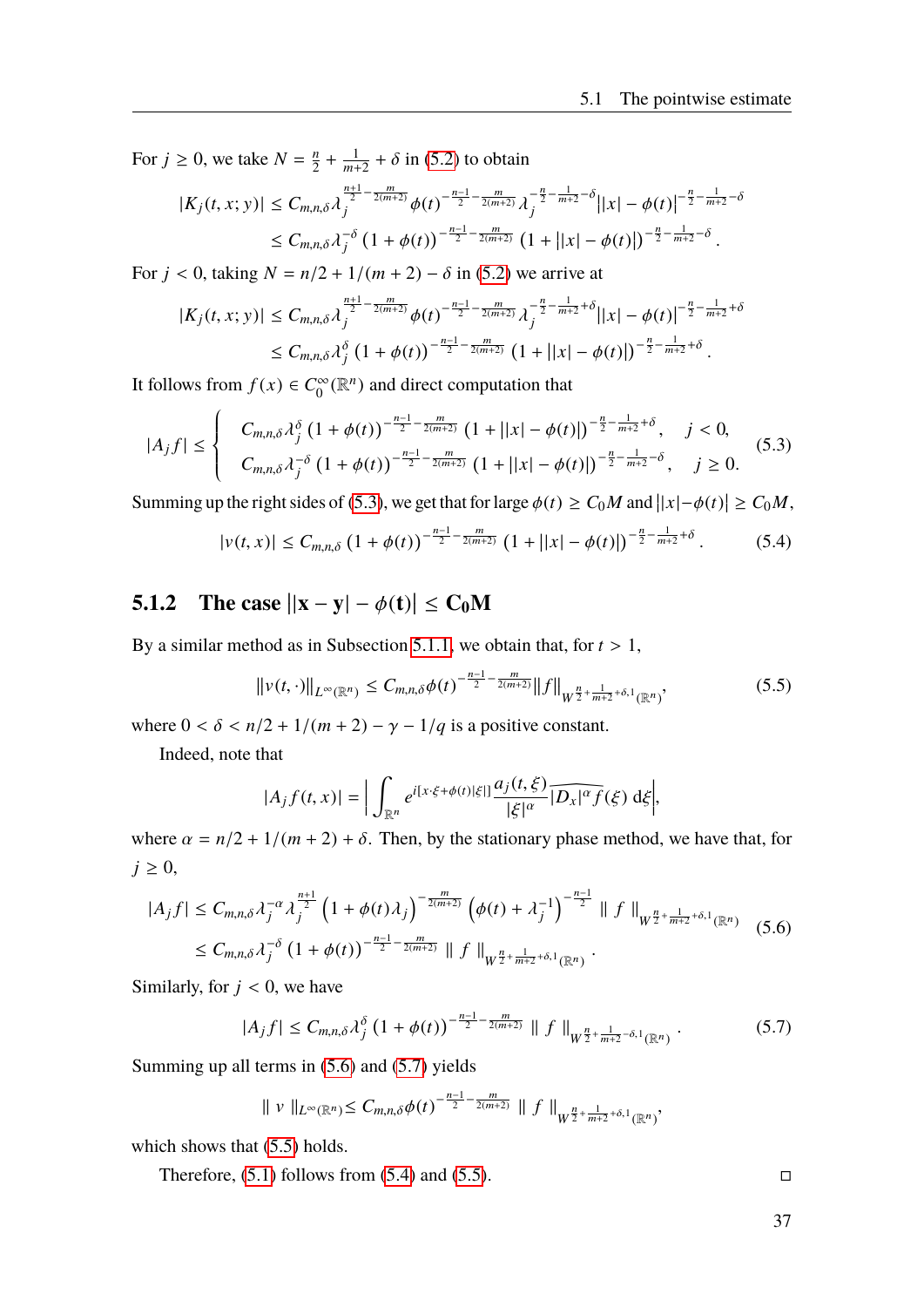# **5.2 Weighted Strichartz estimate**

Now we can prove the main theorem in this chapter:

**Theorem 5.2.** *For the solution* v *of* [\(4.2\)](#page-26-2)*,*

<span id="page-45-0"></span>
$$
\left\| \left( (\phi(t) + M)^2 - |x|^2 \right)^\gamma v \right\|_{L^q(\mathbb{R}^{n+1}_+)} \leq C \Big( \parallel f \parallel_{W^{\frac{n}{2} + \frac{1}{m+2} + \delta, 1}(\mathbb{R}^n)} + \parallel g \parallel_{W^{\frac{n}{2} - \frac{1}{m+2} + \delta, 1}(\mathbb{R}^n)} \Big), \quad (5.8)
$$

*where*  $\phi(t) = \frac{2}{m^4}$  $\frac{2}{m+2}t^{\frac{m+2}{2}}, q > \frac{2((m+2)n-m)}{(m+2)n-2}$  $\frac{(m+2)n-m}{(m+2)n-2}$ , 0 <  $\gamma$  <  $\frac{(m+2)n-2}{2(m+2)} - \frac{(m+2)n-m}{(m+2)q}$  $\frac{(m+2)n-m}{(m+2)q}$ , and any  $0 < \delta <$  $n/2 + 1/(m + 2) - \gamma - 1/q$ *, and C is a positive constant depending on m, n, q,*  $\gamma$  *and*  $\delta$ *.* 

*Proof.* From now on we denote  $M_{f,g} = || f ||_{W^{\frac{n}{2} + \frac{1}{m+2} + \delta,1}(\mathbb{R}^n)} + || g ||_{W^{\frac{n}{2} - \frac{1}{m+2} + \delta,1}(\mathbb{R}^n)}$ . We shall compute the integral in [\(5.8\)](#page-45-0) by using [\(5.1\)](#page-42-0) and polar coordinates:

<span id="page-45-1"></span>
$$
\begin{split}\n&\left\|\left((\phi(t) + M)^2 - |x|^2\right)^{\gamma} v\right\|_{L^q(\mathbb{R}^{1+n}_+)}^q \\
&\leq C_{m,n,\delta} M_{f,g} \int_{\mathbb{R}^{1+n}_+} \left(\left((\phi(t) + M)^2 - |x|^2\right)^{\gamma} (1 + \phi(t))^{-\frac{n-1}{2} - \frac{m}{2(m+2)}} \\
&\times \left(1 + ||x| - \phi(t)|\right)^{-\frac{n}{2} - \frac{1}{m+2} + \delta}\right)^q \mathrm{d}x \mathrm{d}t \\
&\leq C_{m,n,\delta} M_{f,g} \int_0^\infty \int_0^\infty \left((\phi(t) + M + r)^{\gamma} (\phi(t) + M - r)^{\gamma} (1 + \phi(t))^{-\frac{n-1}{2} - \frac{m}{2(m+2)}}\right) \\
&\times (1 + |r - \phi(t)|)^{-\frac{n}{2} - \frac{1}{m+2} + \delta}\right)^q r^{n-1} \mathrm{d}r \mathrm{d}t \\
&\leq C_{m,n,\delta} M_{f,g} \int_0^\infty \int_0^\infty \left((1 + \phi(t))^{-\frac{n-1}{2} - \frac{m}{2(m+2)} + \gamma}\right)^q r^{n-1} \mathrm{d}r \mathrm{d}t \\
&\times (1 + |r - \phi(t)|)^{\gamma - \frac{n}{2} - \frac{1}{m+2} + \delta}\right)^q r^{n-1} \mathrm{d}r \mathrm{d}t.\n\end{split} \tag{5.9}
$$

Notice that by our assumption  $γ - (n - 1)/2 - m/(2(m + 2)) < (m/(m + 2) - n)/q$  holds. Thus, we can choose two constants  $\sigma > 0$  and  $\delta > 0$  such that

$$
\gamma-\frac{n-1}{2}-\frac{m}{2(m+2)}<\left(\frac{m}{m+2}-n\right)\frac{1}{q}-\sigma
$$

and

$$
\left(\gamma-\frac{n}{2}-\frac{1}{m+2}+\delta\right)q<-1.
$$

It follows that, for some positive constant  $\bar{\sigma} > 0$ , the integral in the last line of [\(5.9\)](#page-45-1) can be controlled by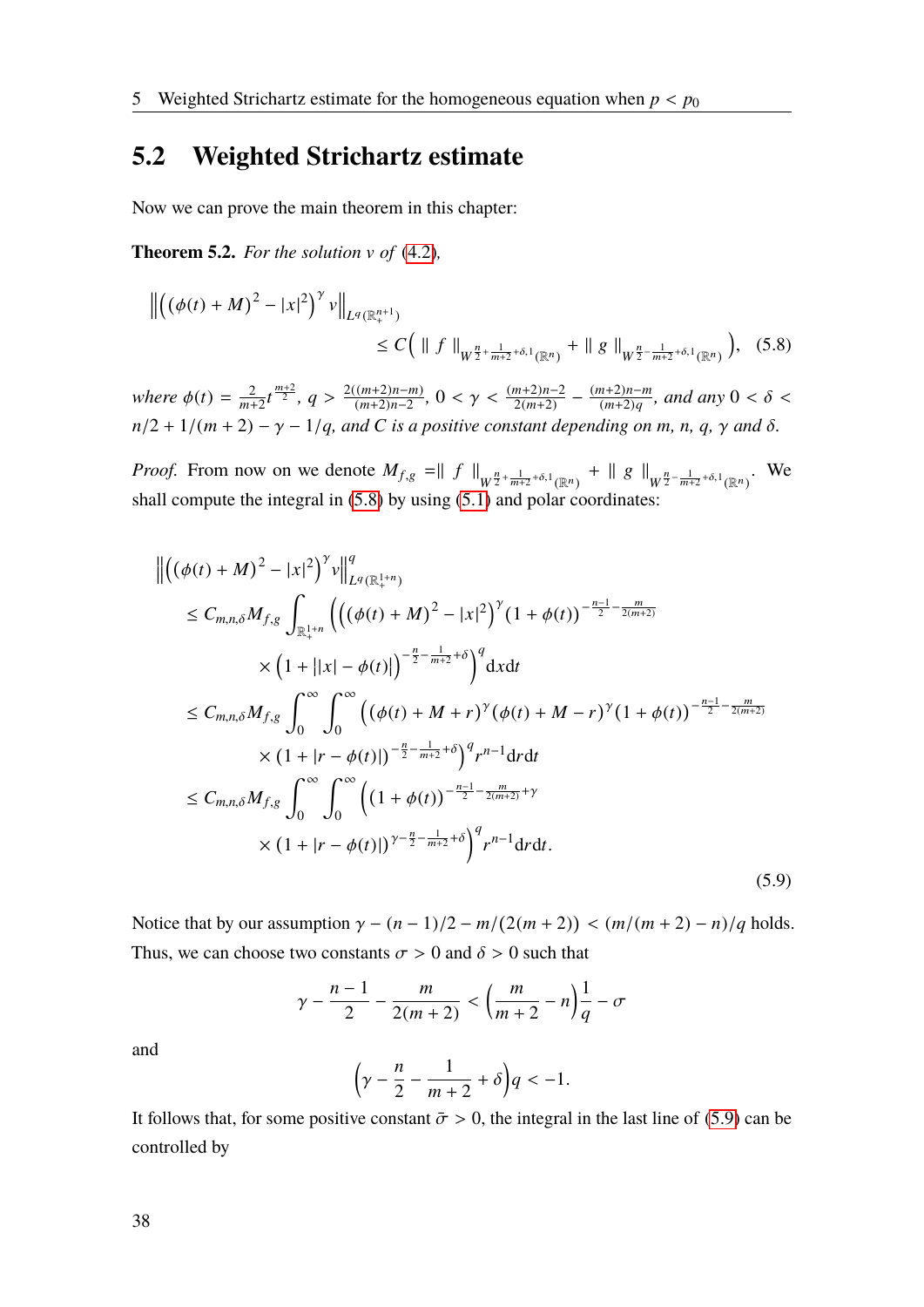$$
\int_0^\infty \int_0^\infty \left(1 + \phi(t)\right)^{\frac{m}{m+2} - n - \bar{\sigma}} \left(1 + |r - \phi(t)|\right)^{-1 - \bar{\sigma}} r^{n-1} dr dt
$$
  
\n
$$
\leq C \int_0^\infty \left(1 + \phi(t)\right)^{\frac{m}{m+2} - n - \bar{\sigma}} \left(1 + \phi(t)\right)^{n-1} dt
$$
  
\n
$$
\leq C,
$$

which derives

$$
\left\|\left(\left(\phi(t)+M\right)^2-|x|^2\right)^\gamma v\right\|_{L^q(\mathbb{R}^{n+1}_+)}\leq C_{m,n,\delta}M_{f,g},
$$

and  $(5.8)$  is proved.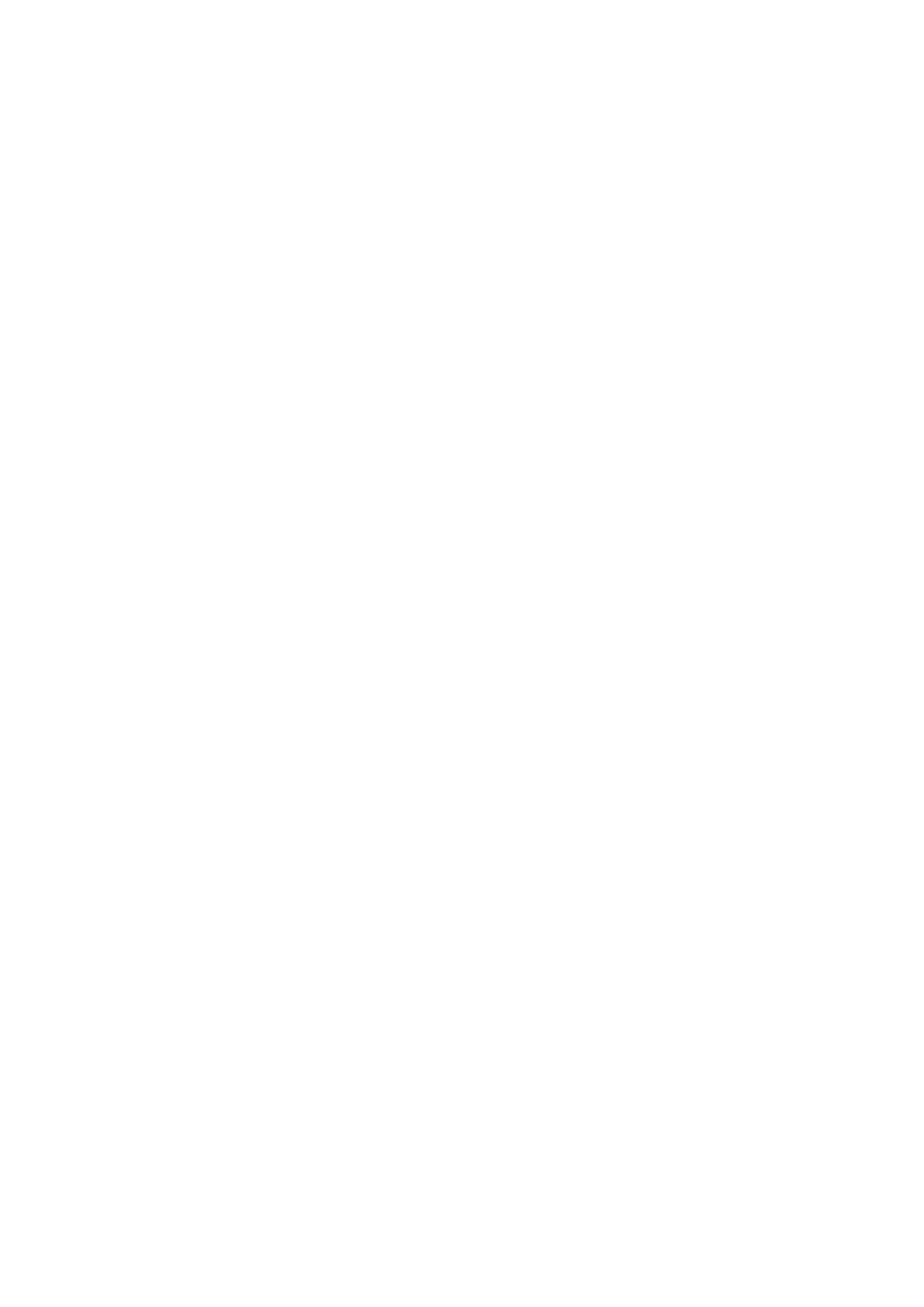# **6 Weighted Strichartz estimate for the inhomogeneous equation.**

Since we have already established the weighted Strichartz estimate for the homogeneous equation, what remains to do is to prove the weighted Strichartz estimate for the inhomogeneous equation. From now on, we set  $q = p + 1$  for the exponent in [\(1.1\)](#page-8-0). For technical reasons, we shall first give the result in the characteristic cone  $\{(t, x) | |x| \le \phi(t)\}.$ 

<span id="page-48-2"></span>**Theorem 6.1.** *For problem* [\(4.3\)](#page-26-0)*, assume that*  $F(t, x) \equiv 0$  *when*  $|x| > \phi(t) - 1$ *. Let*  $p_c < p < q_0 - 1$ . Then there exist a  $\gamma$  satisfying  $0 < \gamma < \frac{(m+2)n-2}{2(m+2)} - \frac{(m+2)n-m}{(m+2)q}$  $\frac{(m+2)n-m}{(m+2)q}$  and  $p\gamma > \frac{1}{q}$ *such that*

$$
\left\| \left( \phi^2(t) - |x|^2 \right)^\gamma w \right\|_{L^q(\mathbb{R}^{1+n}_+)} \le C \left\| \left( \phi^2(t) - |x|^2 \right)^{p\gamma} F \right\|_{L^{\frac{q}{q-1}}(\mathbb{R}^{1+n}_+)},\tag{6.1}
$$

<span id="page-48-3"></span>*where*  $C > 0$  *is a constant depending on m, n, q, and*  $\gamma$ *.* 

More specifically, since  $p > p_c$ , where  $p_c$  solves [\(1.8\)](#page-10-0), by a direct computation

$$
\frac{1}{p(p+1)} < \frac{(m+2)n-2}{2(m+2)} - \frac{(m+2)n-m}{(m+2)(p+1)}
$$

From now on we set

$$
\gamma_0 = \frac{(m+2)n-2}{2(m+2)} - \frac{(m+2)n-m}{(m+2)(p+1)}.
$$

Thus, there exist a  $v > 0$ , such that

<span id="page-48-0"></span>
$$
\gamma_0 - \nu < \gamma_0 \tag{6.2}
$$

and

<span id="page-48-1"></span>
$$
\gamma_0 + \nu > \frac{1}{p}.\tag{6.3}
$$

Hence, for any fixed *m*, *n* and *p*, one can choose a  $v > 0$  such that

$$
p(\gamma_0 - \nu) = \gamma_0 + \nu
$$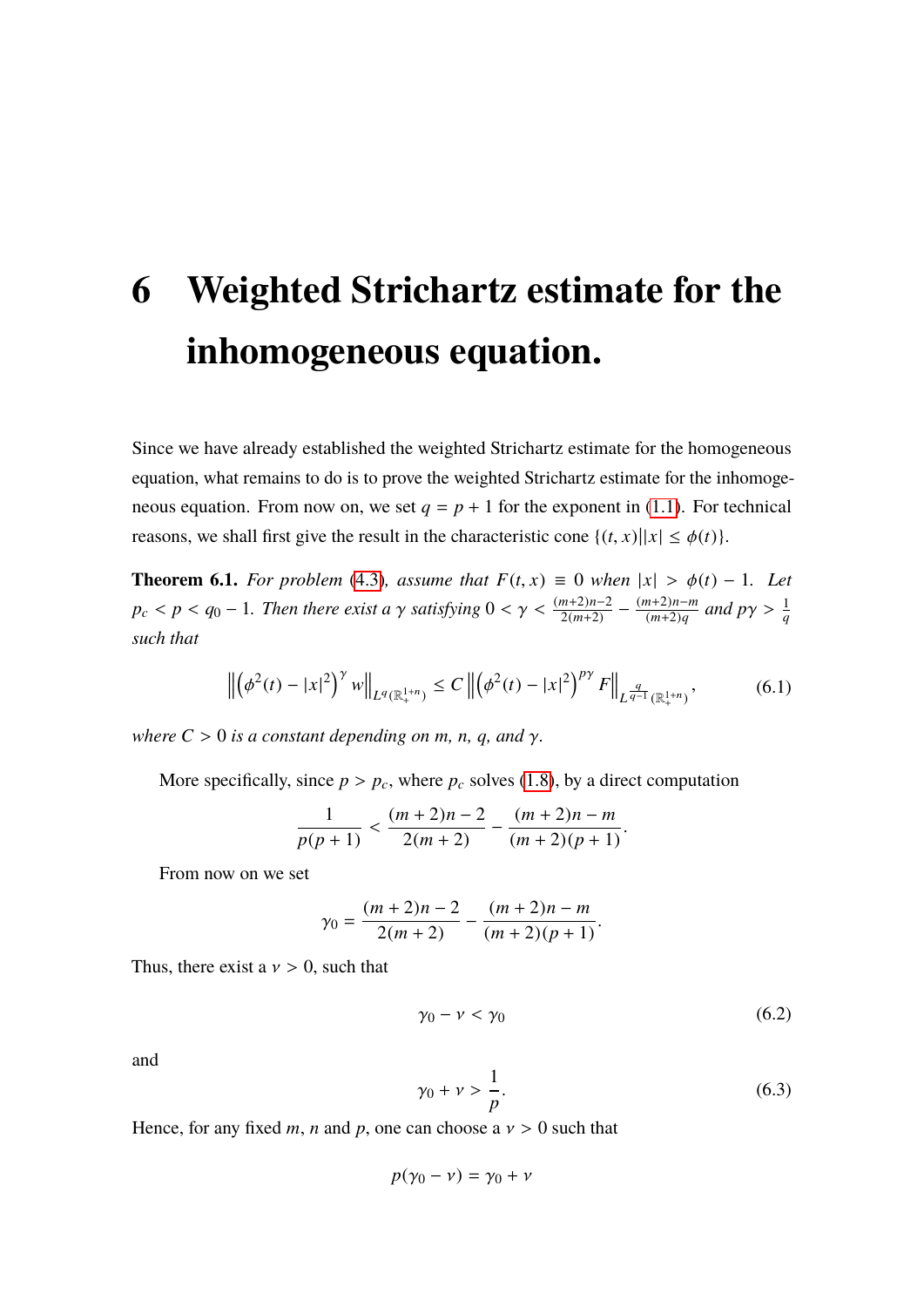and  $(6.2)$ ,  $(6.3)$  hold. In fact, one needs to take

$$
v=\frac{p-1}{p+1}\gamma_0.
$$

Then Theorem [6.1](#page-48-2) is a corollary of the following theorem

<span id="page-49-0"></span>**Theorem 6.2.** For problem [\(4.3\)](#page-26-0), we assume  $F(t, x) \equiv 0$  when  $|x| > \phi(t) - 1$ . Let  $1 < p < q_0 - 1$ . Then there exist a  $v > 0$  such that

$$
\left\| \left( \phi^2(t) - |x|^2 \right)^{\gamma_0 - \nu} w \right\|_{L^q(\mathbb{R}^{1+n}_+)} \le C \left\| \left( \phi^2(t) - |x|^2 \right)^{\gamma_0 + \nu} F \right\|_{L^{\frac{q}{q-1}}(\mathbb{R}^{1+n}_+)},\tag{6.4}
$$

<span id="page-49-2"></span>*and*  $C > 0$  *is a constant depending on m, n, q, and y.* 

Before we give the proof of Theorem [6.2,](#page-49-0) we show that how Theorem [6.1](#page-48-2) yields the following result

**Theorem 6.3.** *For problem* [\(4.1\)](#page-26-3)*, assume that*  $F(t, x) \equiv 0$  *when*  $|x| > \phi(t) + M - 1$  *and*  $F(t, x) \in C^{\infty}([0, T_0] \times \mathbb{R}^n)$  *for some fixed number*  $T_0$ ,  $0 < T_0 < 1$ *. Let*  $p_c < p < q_0 - 1$ *. Then there exist some*  $\gamma$  *satisfying*  $0 < \gamma < \frac{(m+2)n-2}{2(m+2)} - \frac{(m+2)n-m}{(m+2)q}$  $\frac{(m+2)n-m}{(m+2)q}$ ,  $p\gamma > \frac{1}{q}$  such that

$$
\left\| \left( (\phi(t) + M)^2 - |x|^2 \right)^\gamma w \right\|_{L^q([T_0/2, \infty) \times \mathbb{R}^n)} \le C \left\| \left( (\phi(t) + M)^2 - |x|^2 \right)^{p\gamma} F \right\|_{L^{\frac{q}{q-1}}([T_0/2, \infty) \times \mathbb{R}^n)}, \quad (6.5)
$$

*where*  $C > 0$  *is a constant depending on m, n, q, and*  $\gamma$ *.* 

*Proof.* To prove [\(6.5\)](#page-49-1), first we consider the case  $F(t, x) \equiv 0$  when  $|x| > \phi(t) - \phi(T_0/4)$ . Note that the region  $\{(t, x): t \geq T_0/2, |x| \leq \phi(t) + M - 1\}$  can be covered by a finite number of cones  ${Q_j}\big|_{i=1}^{N_0}$  $j_{j=1}^{N_0}$ , where each cone  $Q_j$  ( $j \ge 2$ ) is a shift in the *x* variable with respect to the curved cone

<span id="page-49-1"></span>
$$
Q_1 = \{(t, x): t \geq T_0/2, |x| \leq \phi(t) - \phi(T_0/4)\}.
$$

Set

$$
F_1 = \chi_{Q_1} F,
$$
  
\n
$$
F_2 = \chi_{Q_2} (1 - \chi_{Q_1}) F,
$$
  
\n...  
\n
$$
F_{N_0} = \chi_{Q_{N_0}} \left(1 - \chi_{Q_1} - \chi_{Q_2} (1 - \chi_{Q_1}) - \dots - \chi_{Q_{N_0 - 1}} (1 - \chi_{Q_1}) \right) \dots (1 - \chi_{Q_{N_0 - 2}}) F,
$$

where  $\chi_{Q_j}$  stands for the characteristic function of  $Q_j$ , and  $\sum_{j=1}^{N_0} F_j = F$ . Let  $w_j$  solve

$$
\begin{cases}\n\partial_t^2 w_j - t^m \Delta w_j = F_j(t, x), \\
w_j(0, x) = 0, \quad \partial_t w_j(0, x) = 0.\n\end{cases}
$$

42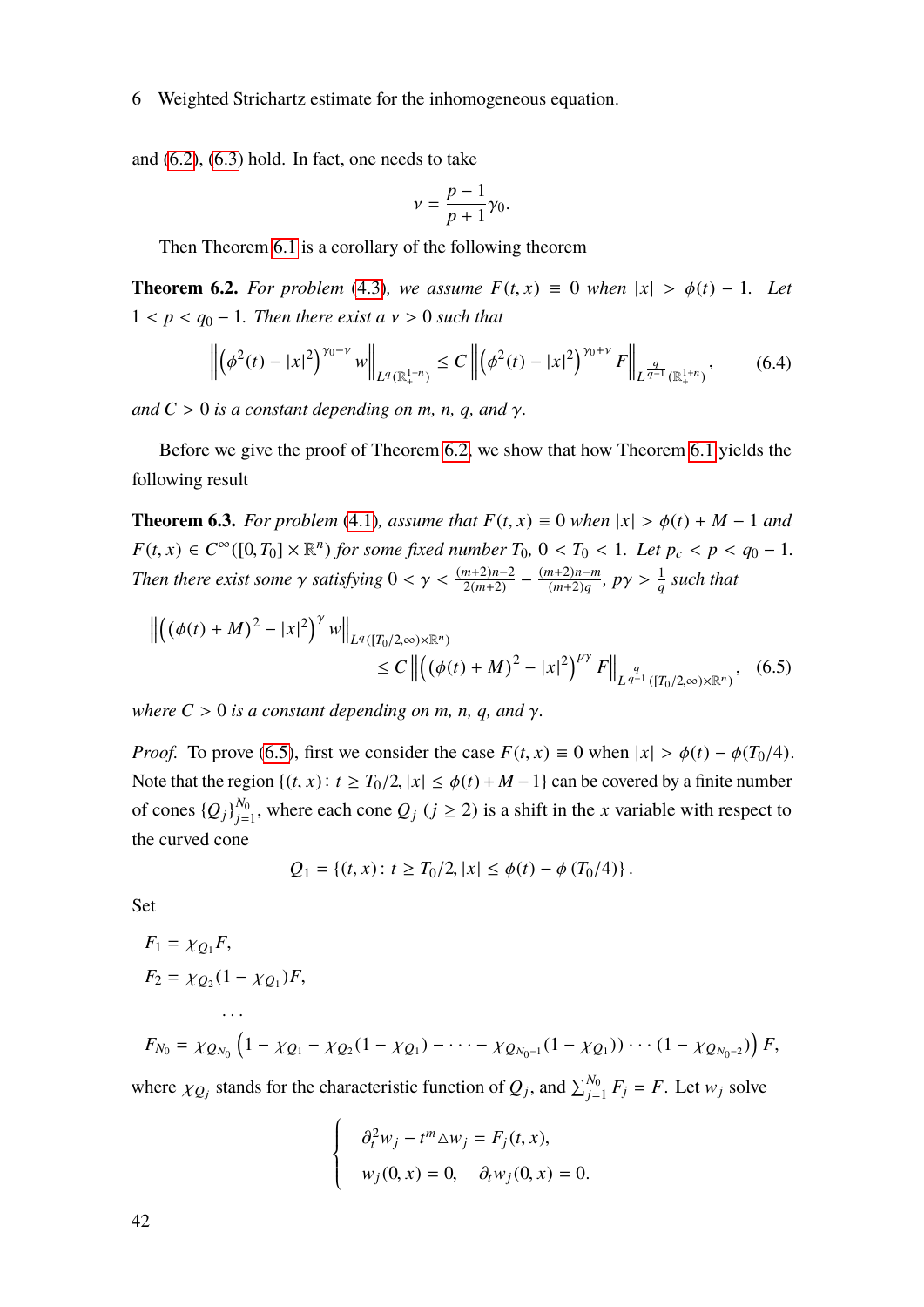Then supp  $w_j \subseteq Q_j$ . Since the Tricomi equation is invariant under the translation with respect to the variable *x*, it follows from Theorem [6.1](#page-48-2) that

<span id="page-50-0"></span>
$$
\left\| \left( \phi^2(t) - |x - v_j|^2 \right)^{\gamma_1} w_j \right\|_{L^q(Q_j)} \le C \left\| \left( \phi^2(t) - |x - v_j|^2 \right)^{\gamma_2} F_j \right\|_{L^{\frac{q}{q-1}}(Q_j)},\tag{6.6}
$$

where  $v_j \in \mathbb{R}^n$  corresponds to the coordinate shift of the space variable *x* from  $Q_1$  to  $Q_j$ .

Next we derive [\(6.5\)](#page-49-1) by using [\(6.6\)](#page-50-0) and the condition  $t \geq T_0/4$ . First, we demonstrate that there exists a constant  $\delta > 0$  such that, for  $(t, x) \in Q_j$ 

<span id="page-50-1"></span>
$$
\phi^{2}(t) - |x - v_{j}|^{2} \ge \delta\left((\phi(t) + M)^{2} - |x|^{2}\right).
$$
 (6.7)

To establish these inequalities, it suffices to prove [\(6.7\)](#page-50-1) in two extreme cases:  $v_i = 0$  and  $|v_j| = M - 1 + \phi(3T_0/8)$  (we need  $|v_j| > M - 1$  to cover the whole region {(*t*, *x*): *t* ≥  $T_0/2$ ,  $|x| \leq \phi(t) + M - 1$ .

For  $v_i = 0$ , [\(6.7\)](#page-50-1) is equivalent to

<span id="page-50-2"></span>
$$
\phi^{2}(t) \ge (1 - \delta)|x|^{2} + \delta (\phi(t) + M)^{2}.
$$
\n(6.8)

By  $|x| \leq \phi(t) - \phi(T_0/4)$  for  $(t, x) \in Q_1$ , in order to show [\(6.8\)](#page-50-2) it suffices to prove

$$
\phi^{2}(t) \ge (1 - \delta) (\phi(t) - \phi(T_{0}/4))^{2} + \delta (\phi(t) + M)^{2}.
$$

This is equivalent to

<span id="page-50-3"></span>
$$
\{2(1 - \delta)\phi(T_0/4) - 2\delta M\}\phi(t) \ge (1 - \delta)\phi^2(T_0/4) + \delta M^2. \tag{6.9}
$$

It is easily achieved by  $t \geq T_0/4$  and the smallness of  $\delta$ .

For  $v_i = M - 1 + \phi(3T_0/8)$ , the computation is a little more involved. First, note that for fixed *t*, the region  $\{(t, x): t \geq T_0/2, |x| \leq \phi(t) + M - 1\}$  is symmetric with respect to *x* variable. Thus we can assume  $v_j = (v, 0, \dots, 0)$ , where  $v = |v_j| = M - 1 + \phi(3T_0/8)$ . In this case, setting  $x = (x_1, x')$ , [\(6.9\)](#page-50-3) is equivalent to

$$
\phi^{2}(t) \ge |x - v_{j}|^{2} + \delta \left( (\phi(t) + M)^{2} - |x|^{2} \right)
$$
  
= (1 - \delta)x\_{1}^{2} - 2vx\_{1} + v^{2} + (1 - \delta)|x'|^{2} + \delta (\phi(t) + M)^{2} \t(6.10)  
= G(t, x).

For fixed *t*, G(t,x) is a hyperbolic paraboloid, and it assumes its minimum at the point  $x = (v/(1 - \delta), 0)$ . Thus for the same fixed t, the maximum of the  $G(t, x)$  in  $\{x \mid |x - v_j| \le$  $\phi(t) - \phi(T_0/4)$ } must is assumed on the boundary  $|x - v_j| = \phi(t) - \phi(T_0/4)$ . Then our task is reduced to prove

<span id="page-50-4"></span>
$$
\phi^{2}(t) \ge (\phi(t) - \phi(T_{0}/4))^{2} + \delta\left((\phi(t) + M)^{2} - |x|^{2}\right)
$$
\n(6.11)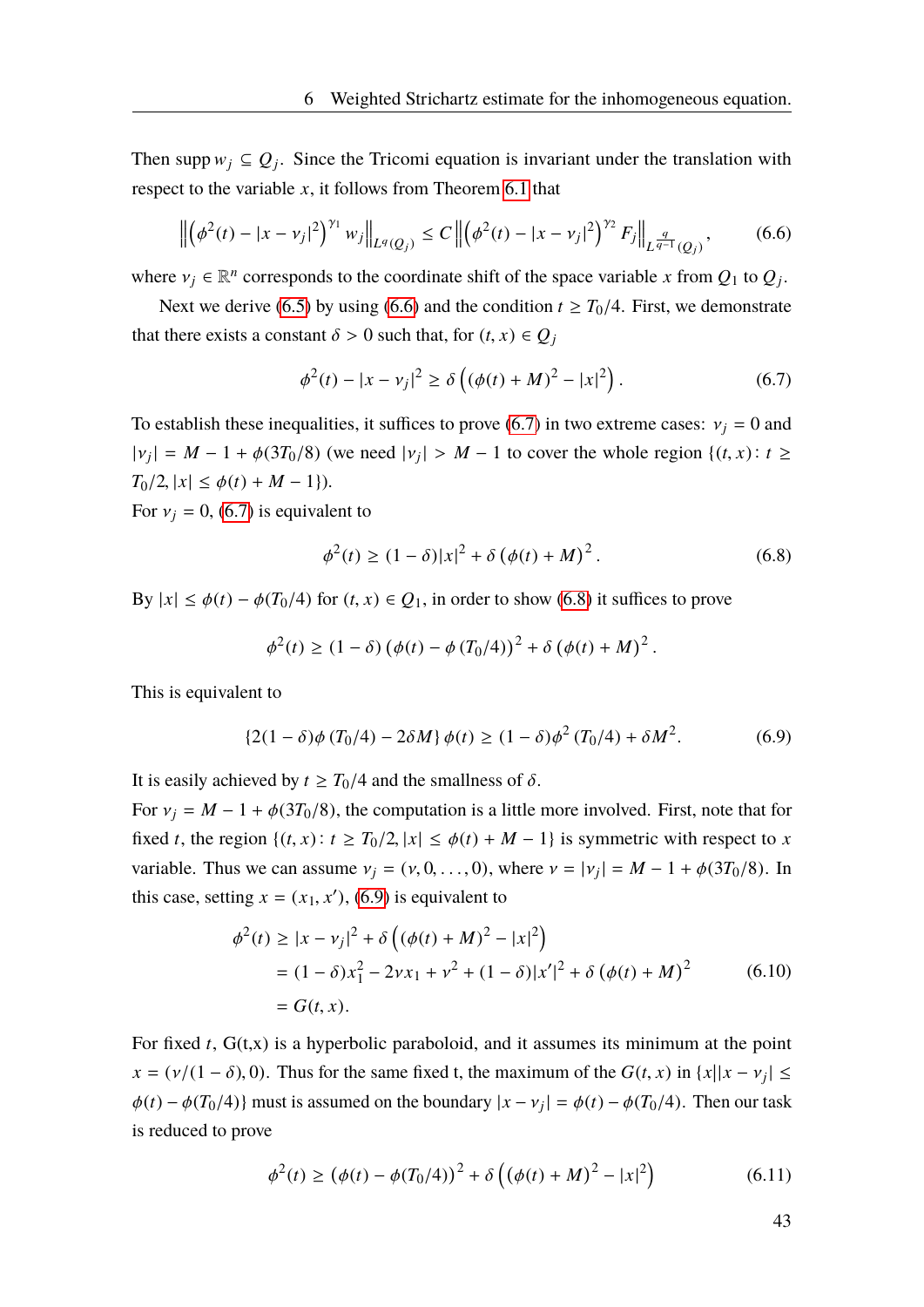We shall consider the case that  $|x|^2$  assume its minimum on the boundary. In addition, on the boundary  $|x - v_j| = \phi(t) - \phi(T_0/4)$ , we have

<span id="page-51-1"></span>
$$
|x|^2 = (\phi(t) - \phi(T_0/4))^2 + 2\nu x_1 - \nu^2.
$$
 (6.12)

Then we shall take

<span id="page-51-4"></span><span id="page-51-0"></span>
$$
x_1 = v - \phi(t) + \phi(T_0/4), \quad x' = 0.
$$
 (6.13)

Substituting [\(6.13\)](#page-51-0) and [\(6.12\)](#page-51-1) into [\(6.11\)](#page-50-4), we are left to prove

$$
\phi^{2}(t) \ge (\phi(t) - \phi(T_{0}/4))^{2} + \delta\{(\phi(t) + M)^{2}
$$

$$
- (\phi(t) - \phi(T_{0}/4))^{2} + 2\nu(\phi(t) - \phi(T_{0}/4)) - \nu^{2}\}
$$

$$
= \phi^{2}(t) + \{2\delta(\phi(T_{0}/4) + M + \nu) - 2\phi(T_{0}/4)\}\phi(t) \quad (6.14)
$$

$$
+ (1 - \delta)\phi^{2}(T_{0}/4) + \delta M^{2} - \delta\nu(\nu + 2\phi(T_{0}/4)).
$$

For fixed  $T_0$  and  $M$ , if  $\delta$  is small enough, then

<span id="page-51-2"></span>
$$
2\delta \left( \phi \left( T_0/4 \right) + M + \nu \right) \le \frac{1}{2} \phi \left( T_0/4 \right) \tag{6.15}
$$

and

<span id="page-51-3"></span>
$$
(1 - \delta)\phi^2 (T_0/4) + \delta M^2 \le \frac{3}{2}\phi^2 (T_0/4)
$$
 (6.16)

Substituting [\(6.15\)](#page-51-2) and [\(6.16\)](#page-51-3) into [\(6.14\)](#page-51-4), our remaining task is to prove

$$
-\frac{3}{2}\phi(T_0/4)\,\phi(t) + \frac{3}{2}\phi^2(T_0/4) \le 0,
$$

but since  $t \geq T_0/4$ , this holds.

Thus, for  $(t, x) \in \bigcup_{j=1}^{N_0} Q_j$ , there exists a positive constant  $c > 0$  such that, for 1 ≤ *j* ≤ *N*0,

<span id="page-51-5"></span>
$$
c\left((\phi(t) + M)^2 - |x|^2\right) \le \phi^2(t) - |x - v_j|^2. \tag{6.17}
$$

On the other hand, by  $|x| \leq \phi(t) + M - 1$ , one has

$$
2\{(\phi(t) + M)^2 - |x|^2\} - \{\phi^2(t) - |x - v_j|^2\}
$$
  
\n
$$
\ge (|x| + 1)^2 - |x|^2 + (\phi(t) + M)^2 - |x|^2 - \phi^2(t) + |x - v_j|^2
$$
  
\n
$$
= 2M\phi(t) + M^2 + |v_j|^2 + 1 + 2(1 - |v_j|)|x|.
$$
\n(6.18)

In addition, if  $1 - |v_j| < 0$ , then by  $|v_j| \le M - 1 + \phi(3T_0/8)$  and the smallness of  $T_0$ , the last line in [\(5.4\)](#page-44-4) is bounded from below by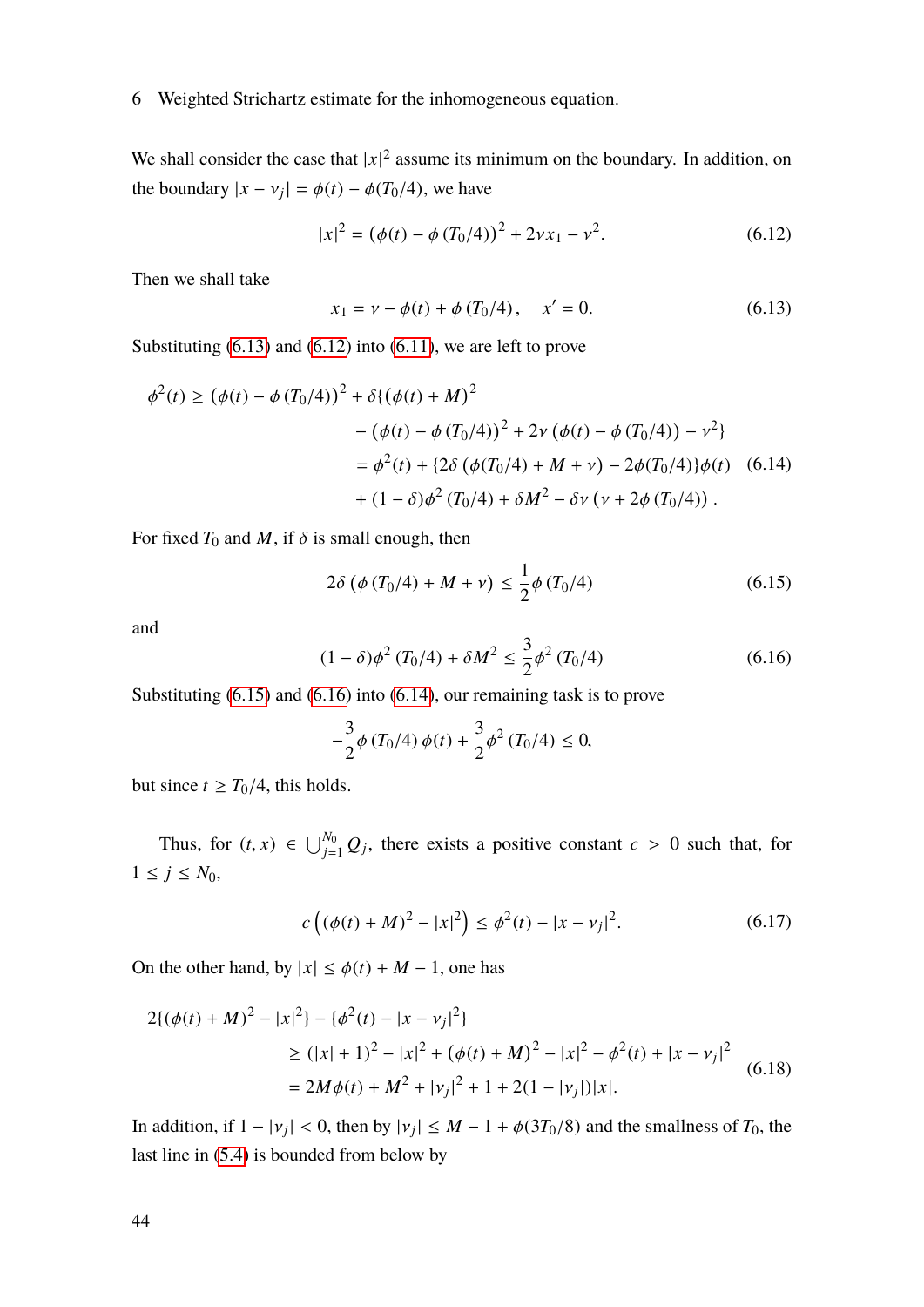$$
2M\phi(t) + M^2 + |v_j|^2 + 1 + 2\{2 - M - \phi(3T_0/8)\}\{\phi(t) + M - 1\}
$$
  
=  $4\phi(t) - M^2 + 6M - 3 + |v_j|^2 - 2\phi(3T_0/8)\phi(t) - 2(M - 1)\phi(3T_0/8)$   
 $\ge 2\phi(t) - M^2 + 1,$  (6.19)

while in the case  $1 - |v_j| \ge 0$ , [\(6.18\)](#page-51-5) yields

<span id="page-52-1"></span>
$$
2\{(\phi(t) + M)^2 - |x|^2\} - \{\phi^2(t) - |x - v_j|^2\} \ge M^2 + 1 > 0.
$$
 (6.20)

Combining [\(6.19\)](#page-52-0) and [\(6.20\)](#page-52-1) yields that for  $2\phi(t) \geq M^2 - 1$ ,

<span id="page-52-0"></span>
$$
\phi^{2}(t) - |x - v_{j}|^{2} \le C \left( (\phi(t) + M)^{2} - |x|^{2} \right). \tag{6.21}
$$

If  $2\phi(t) < M^2 - 1$ , then

$$
\phi^{2}(t) - |x - v_{j}|^{2} \le \phi^{2}(t) \le C_{M} \le C_{M} \left( (\phi(t) + M)^{2} - |x|^{2} \right). \tag{6.22}
$$

Thus, it follows from [\(6.12\)](#page-51-1)-[\(6.13\)](#page-51-0) that, for  $j = 1, ..., N_0$ ,

$$
\phi^{2}(t) - |x - v_{j}|^{2} \le C \left( (\phi(t) + M)^{2} - |x|^{2} \right). \tag{6.23}
$$

Therefore,

$$
\begin{split} \left\| \left( (\phi(t) + M)^2 - |x|^2 \right)^\gamma w \right\|_{L^q([T_0/2,\infty)\times \mathbb{R}^n)} \\ &\leq C \sum_{j=1}^{N_0} \left\| \left( (\phi(t) + M)^2 - |x|^2 \right)^\gamma w_j \right\|_{L^q(Q_j)} \\ &\leq C \sum_{j=1}^{N_0} \left\| \left( \phi^2(t) - |x - v_j|^2 \right)^\gamma w_j \right\|_{L^q(Q_j)} \\ &\leq C \sum_{j=1}^{N_0} \left\| \left( \phi^2(t) - |x - v_j|^2 \right)^{p\gamma} F_j \right\|_{L^{\frac{q}{q-1}}(Q_j)} \\ &\leq C \sum_{j=1}^{N_0} \left\| \left( (\phi(t) + M)^2 - |x|^2 \right)^{p\gamma} F_j \right\|_{L^{\frac{q}{q-1}}(Q_j)} \\ &\leq C_{N_0} \left\| \left( (\phi(t) + M)^2 - |x|^2 \right)^{p\gamma} F \right\|_{L^{\frac{q}{q-1}}([T_0/2,\infty)\times \mathbb{R}^n)}, \end{split}
$$

which derives  $(6.5)$ .

Now let us turn to the proof of Theorem [6.2.](#page-49-0) This proof relies on the validity of two endpoint estimates to be shown the remaining two chapters.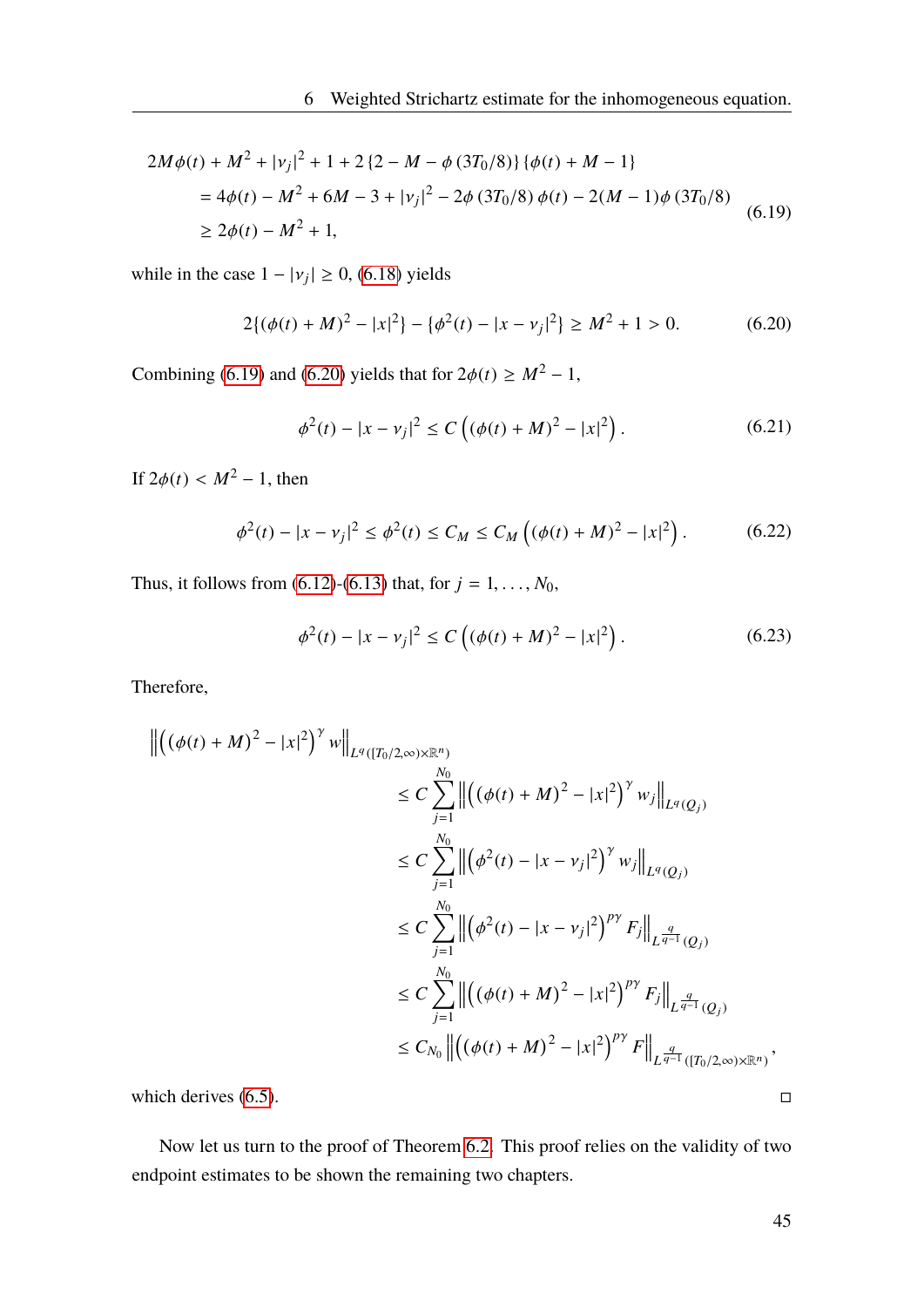*Proof of Theorem* [6.2](#page-49-0). To establish [\(6.1\)](#page-48-3), motivated by [\[7\]](#page-88-0), we prove in Chapter [7](#page-54-0) and Chapter [8](#page-74-0) that [\(6.4\)](#page-49-2) holds for two special cases, namely, [\(6.4\)](#page-49-2) holds for the two endpoints  $q = q_0 = \frac{2((m+2)n+2)}{(m+2)n-2}$  $\frac{((m+2)n+2)}{(m+2)n-2}$  (corresponding to  $\frac{(m+2)n-2}{2(m+2)} - \frac{(m+2)n-m}{(m+2)q}$  $\frac{(m+2)n-m}{(m+2)q} = \frac{1}{q}$  $\frac{1}{q}$ ) and *q* = 2 (corresponding  $q = \frac{q}{q}$  $\frac{q}{q-1}$ ):

<span id="page-53-0"></span>
$$
\left\| \left( \phi^2(t) - |x|^2 \right)^{1/q_0 - \nu} w \right\|_{L^{q_0}(\mathbb{R}^{1+n}_+)} \le C \left\| \left( \phi^2(t) - |x|^2 \right)^{1/q_0 + \nu} F \right\|_{L^{\frac{q_0}{q_0 - 1}}(\mathbb{R}^{1+n}_+)},\tag{6.24}
$$

<span id="page-53-1"></span>and

$$
\left\| \left( \phi^2(t) - |x|^2 \right)^{\frac{m-2}{2(m+2)} - \nu} w \right\|_{L^2(\mathbb{R}^{1+n}_+)} \le C \left\| \left( \phi^2(t) - |x|^2 \right)^{1/2+\nu} F \right\|_{L^2(\mathbb{R}^{1+n}_+)}.
$$
 (6.25)

By  $(6.24)-(6.25)$  $(6.24)-(6.25)$  $(6.24)-(6.25)$  and interpolation, one gets  $(6.4)$ .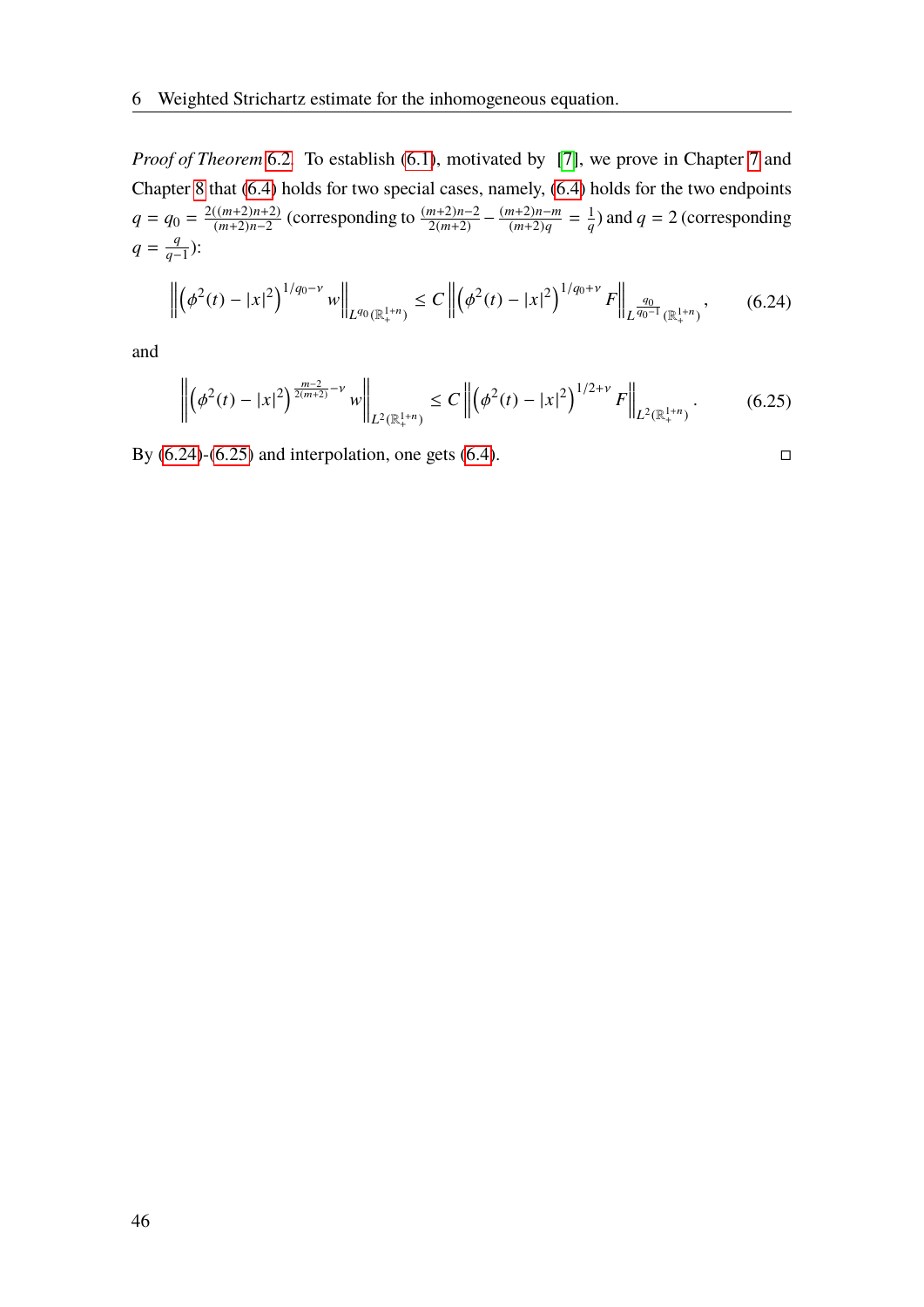# <span id="page-54-0"></span>**7 L<sup>q</sup> estimate for**  $q = q_0$

In this chapter, we will give a proof of  $(6.24)$ . Since  $(6.24)$  is a weighted estimate, we shall split up w into pieces supported in regions which scale with the time variable to prove the dyadic estimates first. In fact, one can write inequality [\(6.24\)](#page-53-0) as

$$
\left\| \left( \phi(t)^2 - |x|^2 \right)^{1/q_0 - \nu} w \right\|_{L^{q_0}(\mathbb{R}^{1+n}_+)} \le C \left\| \left( \phi(t)^2 - |x|^2 \right)^{1/q_0 + \nu} F \right\|_{L^{\frac{q_0}{q_0 - 1}}(\mathbb{R}^{1+n}_+)},\tag{7.1}
$$

where  $v > 0$  and  $q_0 = \frac{2((m+2)n+2)}{(m+2)n-2}$  $\frac{(m+2)n+2}{(m+2)n-2}$ . To prove [\(7.1\)](#page-54-1), it suffices to prove the following inequality, for  $T \geq \overline{T}$  while  $\overline{T}$  is a fixed large constant,

$$
\left\| (\phi(t)^2 - |x|^2)^{1/q_0 - \nu} w \right\|_{L^{q_0}([T/2, T] \times \mathbb{R}^n)} \le C\phi(T)^{-\nu} |\ln T|^{1/q_0} \left\| (\phi(t)^2 - |x|^2)^{1/q_0 + \nu} F \right\|_{L^{\frac{q_0}{q_0 - 1}}(\mathbb{R}^{1+n}_+)}.
$$
\n(7.2)

<span id="page-54-2"></span>In fact, Lemma 3.4 of [\[10\]](#page-88-1) implies, for  $t \in [0, \overline{T}/2]$ ,

<span id="page-54-1"></span>
$$
\parallel w\parallel_{L^{q_0}([0,\bar T/2]\times \mathbb{R}^n)} \leq C \parallel F\parallel_{L^{\frac{q_0}{q_0-1}}(\mathbb{R}^{1+n}_+)}
$$

<span id="page-54-3"></span>In this case, the weight  $\phi(t)^2 - |x|^2$  is bounded from below and above. Thus we have

$$
\left\| \left( \phi(t)^2 - |x|^2 \right)^{1/q_0 - \nu} w \right\|_{L^{q_0}([0, \bar{T}/2] \times \mathbb{R}^n)} \le C \left\| (\phi(t)^2 - |x|^2)^{1/q_0 + \nu} F \right\|_{L^{\frac{q_0}{q_0 - 1}}(\mathbb{R}^{1+n}_+)}.
$$
\n(7.3)

Summing [\(7.2\)](#page-54-2) over all the  $T \geq \overline{T}$  together with [\(7.3\)](#page-54-3) yields [\(7.1\)](#page-54-1). Note that, by Lemma [5.1,](#page-42-1) the solution of homogeneous equation [\(4.2\)](#page-26-2) has a faster decay if  $(t, x)$  is far from the characteristic cone  $\{(t, x): t > 0, |x| = \phi(t)\}\)$ . Motivated by this observation and [\[7\]](#page-88-0), we shall first establish [\(7.2\)](#page-54-2) in the set  $\{(t, x): t > 0, |x| \leq \phi(t)/2\}$ . To this end, we now prove one basic inequality. All other cases are derived utilizing this result.

<span id="page-54-4"></span>**Proposition 7.1.** *Assume*  $F(t, x) \equiv 0$  *if*  $n \ge 3$  *and*  $\phi(t)^2 - |x|^2 < 1$ *. Then the solution* w *of* [\(4.3\)](#page-26-0) *satisfies*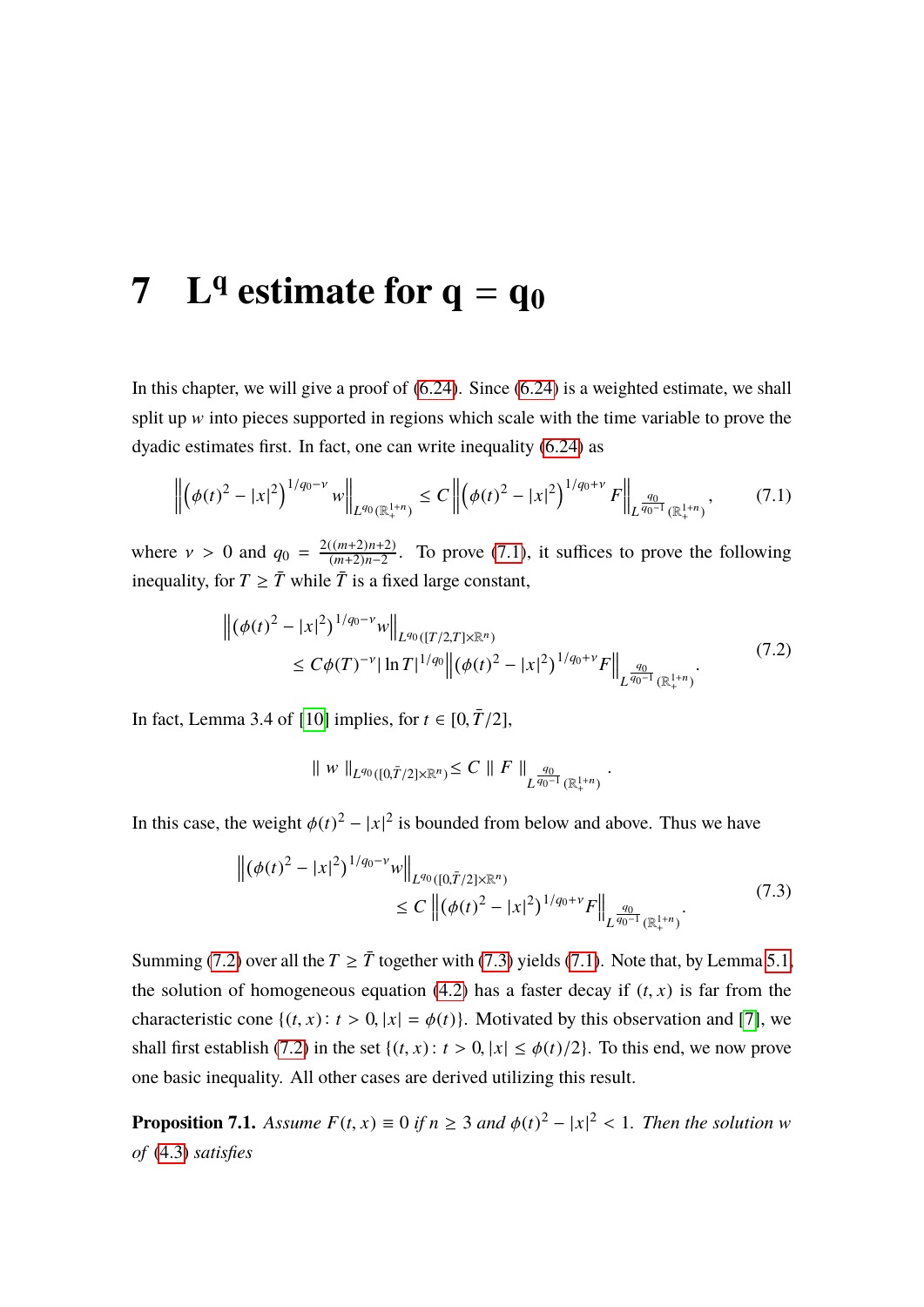$$
\left\| (\phi(t)^2 - |x|^2)^{1/q_0} w \right\|_{L^{q_0}(\{(t,x)\colon T/2 \le t \le T, |x| \le \frac{\phi(t)}{2})} \le C |\ln T|^{1/q_0} \left\| (\phi(t)^2 - |x|^2)^{1/q_0} F \right\|_{L^{\frac{q_0}{q_0 - 1}}(\mathbb{R}^{1+n}_+)}, (7.4)
$$

*where*  $C = C(m, n) > 0$  *is a constant.* 

*Remark* 7.2*.* Note that  $\text{supp } F \subseteq \{(t, x) \mid \phi(t) - |x| \geq 1\}$  implies  $\text{supp } F \subseteq \{(t, x) \mid$  $\phi(t)^2 - |x|^2 \ge 1$ . Thus, Proposition [7.1](#page-54-4) is more general than what we need in the proof of Theorem [6.1.](#page-48-2)

### **7.1 Proof of Proposition [7.1](#page-54-4)**

*Proof.* Set  $w_T(t, x) = w(Tt, T^{\frac{m+2}{2}}x)$  and  $F_T(t, x) = T^2 F(Tt, T^{\frac{m+2}{2}}x)$ . Then

<span id="page-55-1"></span><span id="page-55-0"></span>
$$
(\partial_t^2 - t^m \Delta_x) w_T = F_T,
$$

and, [\(7.4\)](#page-55-0) is equivalent to

$$
\| w_T \|_{L^{q_0}(\{(t,x)\,:\, 1/2 \le t \le 1, |x| \le \phi(t)/2\}} \le C |\ln T|^{1/q_0} \left\| (\phi(t)^2 - |x|^2)^{1/q_0} F_T \right\|_{L^{\frac{q_0}{q_0-1}}(\mathbb{R}^{n+1}_+)}.
$$
 (7.5)

Note that the advantage of inequality [\(7.5\)](#page-55-1) is that only right hand side of [\(7.5\)](#page-55-1) contains a weight.

To prove [\(7.5\)](#page-55-1), the following two cases will be considered: supp  $F(\cdot, y) \subseteq \{s \geq 0\}$ 0:  $\phi(s) < (1/8)\phi(1/2)$ , and supp  $F(\cdot, y) \subseteq \{s > 0: \phi(s) \ge (1/8)\phi(1/2)\}$  For the first case, we shall derive [\(7.5\)](#page-55-1) by establishing a pointwise estimate of  $w_T$ . For the second case, [\(7.5\)](#page-55-1) will be shown by applying some techniques in microlocal analysis and analyzing the solution  $w_T$  precisely.

### **7.1.1** The case supp  $F(\cdot, y) \subseteq \{s > 0 : \phi(s) < \phi(1/2)/8\}.$

Note that

<span id="page-55-3"></span>
$$
w_T(t,x) = \int_0^t (V_2(t,D_x)V_1(s,D_x) - V_1(t,D_x)V_2(s,D_x))F_T(s,x) \,ds. \tag{7.6}
$$

By an analogous analysis as in Lemma 3.4 of [\[10\]](#page-88-1), we have

<span id="page-55-2"></span>
$$
w_T(t,x) = \int_0^t \int_{\mathbb{R}^n} e^{i[x \cdot \xi + (\phi(t) - \phi(s)) | \xi|]} a(t,s,\xi) \hat{F}_T(s,\xi) \, d\xi ds, \tag{7.7}
$$

where the amplitude function *a* satisfies for  $\beta \in \mathbb{N}_0^n$  $\frac{n}{0}$ 

<span id="page-55-4"></span>
$$
\left|\partial_{\xi}^{\beta}a(t,s,\xi)\right| \leq C\left(1+\phi(t)|\xi|\right)^{-\frac{m}{2(m+2)}}\left(1+\phi(s)|\xi|\right)^{-\frac{m}{2(m+2)}}|\xi|^{-\frac{2}{m+2}-|\beta|}.\tag{7.8}
$$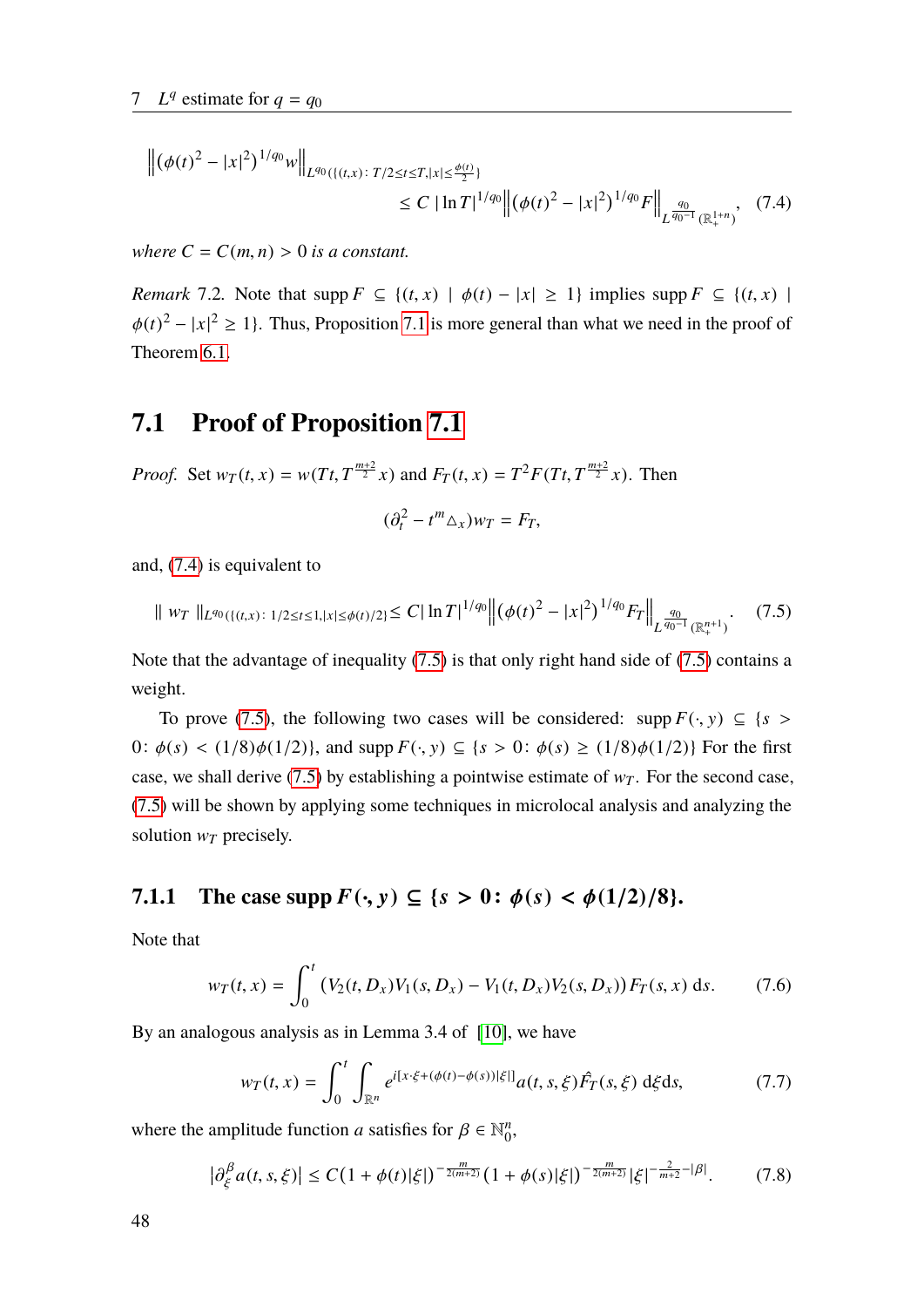As in the proof of Theorem [4.1,](#page-27-0) to estimate  $w_T(t, x)$  in [\(7.7\)](#page-55-2), we first deal with the dyadic operators

$$
w_T^j(t, x) = \int_0^t \int_{\mathbb{R}^n} e^{i[x \cdot \xi + (\phi(t) - \phi(s))|\xi|]} \beta(\frac{|\xi|}{\lambda_j}) a(t, s, \xi) \hat{F}(s, \xi) d\xi ds
$$
  
= 
$$
\int_0^t \int_{\mathbb{R}^n} K_j(t, x; s, y) F_T(s, y) dy ds,
$$
 (7.9)

where the cut-off function  $\beta$  is given in Lemma [3.2,](#page-22-0) and  $\lambda_j = 2^j$  for  $j \in \mathbb{Z}$ . It follows from Lemma 7.2.4 of [\[31\]](#page-90-0) (see also (3.41) of [\[10\]](#page-88-1)) that, for any  $N \in \mathbb{R}^+$ ,

<span id="page-56-1"></span>
$$
|K_j(t, x; s, y)| \le C_{m,n,N} \lambda_j^{\frac{n+1}{2} - \frac{2}{m+2}} \left( |\phi(t) - \phi(s)| + \lambda_j^{-1} \right)^{-\frac{n-1}{2}} \left( 1 + \phi(t) \lambda_j \right)^{-\frac{m}{2(m+2)}} \times \left( 1 + \lambda_j ||\phi(t) - \phi(s)| - |x - y|| \right)^{-N}.
$$
 (7.10)

For  $j \ge 0$ , by the compact support of  $F_T$  and  $w_T$  in the time variable, we have  $(3/8)\phi(t) \le$  $\phi(t) - \phi(s) \leq \phi(t)$  and  $||\phi(t) - \phi(s)|| - |x - y|| \geq (1/4) |\phi(t) - |x||$ . Hence, we can choose  $N = n/2 - 1/(m + 2) + \delta$  with  $\delta > 0$  being a small constant such that

<span id="page-56-0"></span>
$$
|K_j(t, x; s, y)| \leq C_{m,n,\delta} \lambda_j^{\frac{n+1}{2} - \frac{2}{m+2}} \phi(t)^{-\frac{n-1}{2}} (\phi(t) \lambda_j)^{-\frac{m}{2(m+2)}} \left(\lambda_j |\phi(t) - |x||\right)^{-\frac{n}{2} + \frac{1}{m+2} - \delta}
$$
  
\$\leq C\_{m,n,\delta} \lambda\_j^{-\delta} \phi(t)^{-\frac{n-1}{2} - \frac{m}{2(m+2)}} |\phi(t) - |x||^{-\frac{n}{2} + \frac{1}{m+2} - \delta} .

Denote  $D_1 = \{(s, y) | 0 < s \le 1/8\phi(1/2), \ \phi(s)^2 - |y|^2 \ge 1/(T^{m+2})\}$ . By Hölder's inequality,

$$
|w_T^j| \leq \left\| K_j(t, x; s, y) (\phi^2(s) - |y|^2)^{-1/q_0} \right\|_{L^{q_0}(D_1)} \times \left\| (\phi^2(s) - |y|^2)^{1/q_0} F_T(s, y) \right\|_{L^{\frac{q_0}{q_0 - 1}}(D_1)}.
$$
 (7.12)

Note that in  $|| w_T ||_{L^{q_0}(\{(t,x): 1/2 \le t \le 1, |x| \le \phi(t)/2\})}$ , the domain of integration with respect to (*t*, *x*) is bounded. Then [\(7.5\)](#page-55-1) can be established if we can bound  $\| K_j(t, x; s, y) (\phi^2(s) |y|^2$ <sup> $-1/q$ </sup>  $\|_{L^{q_0}(D_1)}$ . Now we focus on the treatment of  $||K_j(t, x; s, y)(\phi^2(s) - |y|^2)^{-1/q_0}||_{L^{q_0}(D_1)}$ . By the assumption of  $1/2 \le t \le 1$  and  $|x| \le \phi(t)/2$ , one has

$$
\phi(t)^{-\frac{n-1}{2}-\frac{m}{2(m+2)}}|\phi(t)-|x||^{-\frac{n}{2}+\frac{1}{m+2}-\delta}\leq C.
$$

In addition, a direct computation yields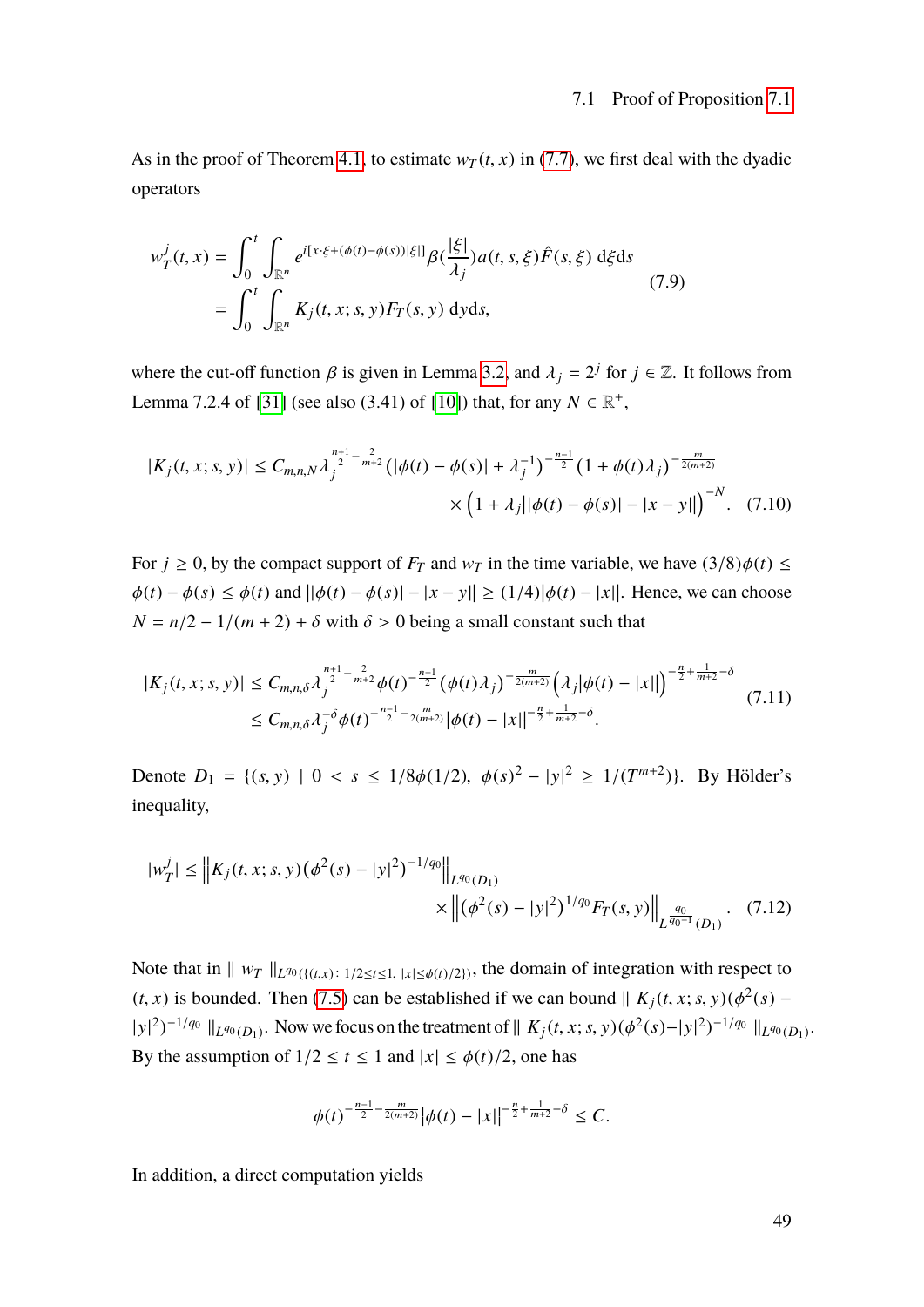$$
\begin{split} \left\| (\phi^2(s) - |y|^2)^{1/q_0} \right\|_{L^{q_0}(D_1)}^{q_0} \\ &= \int_{\phi^{-1}(1)/T}^{\phi^{-1}(\phi(1/2)/8)} \int_{\phi(s)^2 - |y|^2 \ge \frac{1}{T^{m+2}}} \frac{1}{\phi(s)^2 - |y|^2} \, \mathrm{d}y \mathrm{d}s \\ &\le C \int_{\phi^{-1}(1)/T}^{\phi^{-1}(\phi(1/2)/8)} \int_0^{\sqrt{\phi(s)^2 - \frac{1}{T^{m+2}}}} \frac{r^{n-1}}{\phi(s)^2 - r^2} \, \mathrm{d}r \mathrm{d}s \\ &\le C \int_{\phi^{-1}(1)/T}^{\phi^{-1}(\phi(1/2)/8)} \phi(s)^{n-2} (|\ln \phi(s)| + |\ln \phi(T)|) \, \mathrm{d}s \\ &\le C |\ln T|. \end{split} \tag{7.13}
$$

Together with [\(7.11\)](#page-56-0), we then have that, for  $j \ge 0$ ,

$$
\| w_T^j \|_{L^{q_0}(\{(t,x)\,:\,1/2 \le t \le 1,\,|x| \le \phi(t)/2\})} \le C \lambda_j^{-\delta} |\ln T|^{1/q_0} \| (\phi(t)^2 - |x|^2)^{1/q_0} F_T \|_{L^{\frac{q_0}{q_0-1}}(\mathbb{R}^{1+n}_+)}.
$$
\n(7.14)

Similarly, for  $j < 0$ , one has

$$
\| w_T^j \|_{L^{q_0}(\{(t,x)\colon 1/2 \le t \le 1, |x| \le \phi(t)/2\})} \le C \lambda_j^{\delta} |\ln T|^{1/q_0} \left\| (\phi(t)^2 - |x|^2)^{1/q_0} F_T \right\|_{L^{\frac{q_0}{q_0-1}}(\mathbb{R}^{1+n}_+)}.
$$
\n(7.15)

It follows from Lemma [3.2](#page-22-0) that

$$
\| W_T \|_{L^{q_0}(\{(t,x): 1/2 \le t \le 1, |x| \le \phi(t)/2\})}
$$
\n
$$
\le C \Big( \sum_{j=-\infty}^{\infty} \| w_T^j \|_{L^q(\{(t,x): \frac{1}{2} \le t \le 1, |x| \le \frac{\phi(t)}{2}\})}^2 \Big)^{\frac{1}{2}}
$$
\n
$$
\le C |\ln T|^{1/q_0} \Big\| (\phi(t)^2 - |x|^2)^{1/q_0} F_T \Big\|_{L^{\frac{q_0}{q_0-1}}(\mathbb{R}^{1+n}_+)},
$$
\n(7.16)

where  $C > 0$  depends on *m* and *n*. Hence, [\(7.5\)](#page-55-1) holds for supp  $F(\cdot, y) \subseteq \{s > 0 : \phi(s) <$  $\phi(1/2)/8$ .

#### **7.1.2** The case  $\sup p F(\cdot, y) \subseteq \{s > 0 : \phi(s) \geq \frac{1}{8}\}$  $\frac{1}{8}\phi(\frac{1}{2})$  $\frac{1}{2})$ .

Due to the scaling argument in [\(4.4\)](#page-27-3), we assume that

$$
\text{supp}\, F_T \subseteq \left\{ (s, y) \colon \phi(s)^2 - |y|^2 \ge 1/T^{m+2}, \quad s \ge \phi^{-1}(\phi(1/2)/8) \right\}. \tag{7.17}
$$

Note that for  $(s, y)$  being away from the characteristic cone, the estimate of  $w_T$  in [\(7.5\)](#page-55-1) is just a corollary of Lemma 3.4 in [\[10\]](#page-88-1). Indeed, from (3.33) of [\[10\]](#page-88-1) we have

$$
\| w \|_{L^{q_0}([0,1/2] \times \mathbb{R}^n)} \leq C \| F \|_{L^{\frac{q_0}{q_0-1}}(\mathbb{R}^{1+n}_+)}.
$$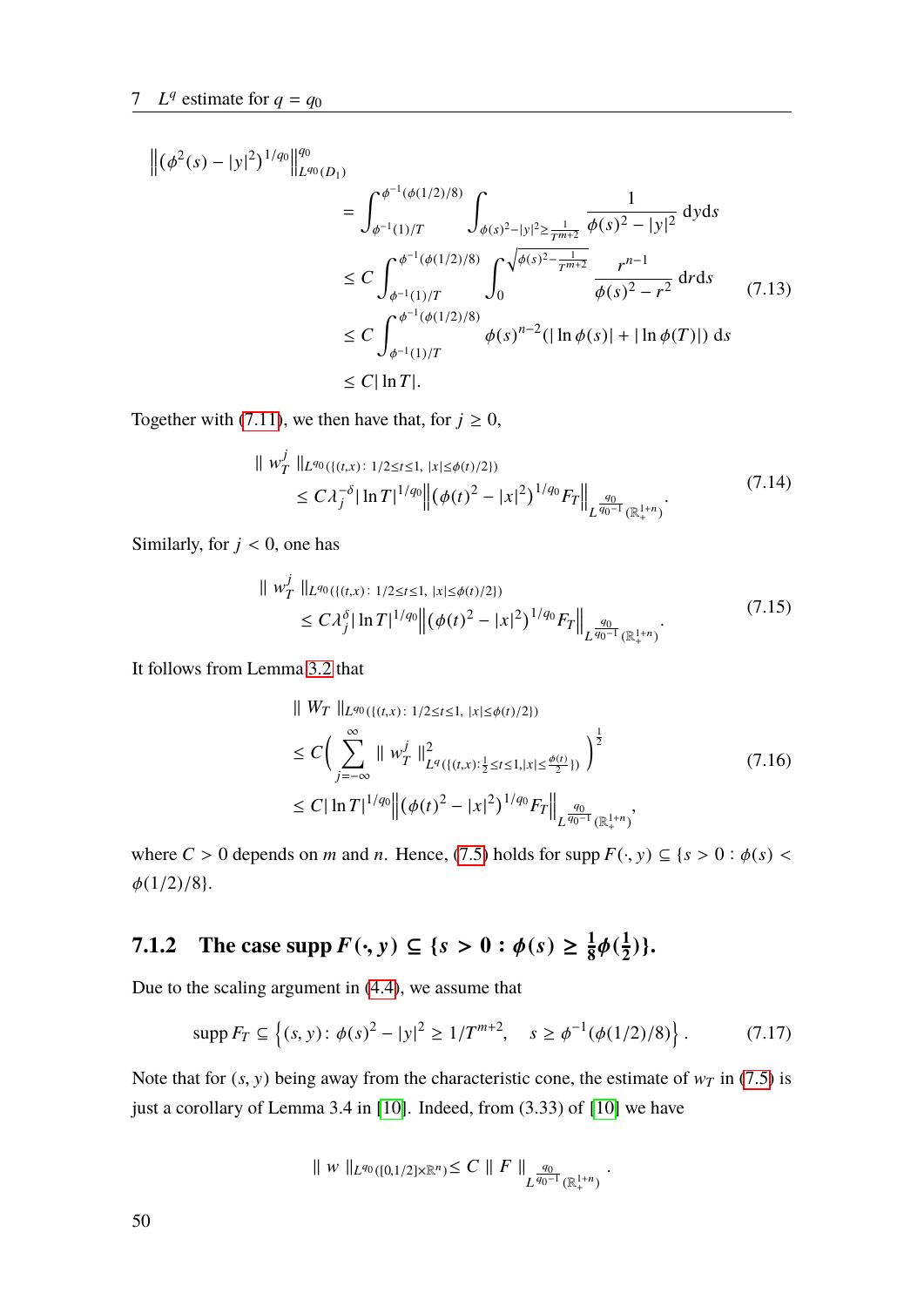Since  $s \le t \le 1/2$  if  $\phi(s) - |y| > (1/4)\phi(1/2)$ , the weights on both sides are bounded from below and above and we get

$$
\left\| \left( \phi(t)^2 - |x|^2 \right)^{1/q_0 - \nu} w \right\|_{L^{q_0}([0, \frac{1}{2}] \times \mathbb{R}^n)} \leq C \left\| (\phi(t)^2 - |x|^2)^{1/q_0 + \nu} F \right\|_{L^{\frac{q_0}{q_0 - 1}}(\mathbb{R}^{1+n}_+)}
$$

Thus, we can further assume that

$$
\text{supp}\,F_T \subseteq \left\{ (s, y) \colon \phi(s)^2 - |y|^2 \ge \frac{1}{T^{m+2}}, \quad s \ge \phi^{-1}(\phi(1/2)/8), \quad \phi(s) - |y| \le \phi(1/2)/4 \right\}. \tag{7.18}
$$

In this case, we make the important observation that  $\phi(t) - \phi(s)$  has a positive lower bound (see Lemma [A.1](#page-82-0) for a proof). This fact will also be used later in the  $L^{\infty}$  estimate [\(7.25\)](#page-59-0). As in the case  $\phi(s) \ge \phi(1/2)/8$ , we have

$$
w_T(t,x) = \int_0^t \int_{\mathbb{R}^n} e^{i[x \cdot \xi + (\phi(t) - \phi(s)) | \xi|]} a(t,s,\xi) \hat{F}(s,\xi) \,d\xi ds, \tag{7.19}
$$

where the amplitude function *a* satisfies for  $\beta \in \mathbb{N}_0^n$  $\frac{n}{0}$ 

$$
\left|\partial_{\xi}^{\beta} a(t,s,\xi)\right| \le C\left(1+\phi(t)|\xi|\right)^{-\frac{m}{2(m+2)}} \left(1+\phi(s)|\xi|\right)^{-\frac{m}{2(m+2)}} |\xi|^{-\frac{2}{m+2}-|\beta|}.\tag{7.20}
$$

Recalling  $s \ge \phi^{-1}(\phi(1/2)/8)$ , for some positive  $\delta \in (0, \frac{m}{2(m-1)}]$  $\frac{m}{2(m+2)}$ , we can rewrite  $w_T(t, x)$  as

<span id="page-58-0"></span>
$$
w_T(t,x) = \int_0^t \int_{\mathbb{R}^n} e^{i[x \cdot \xi + (\phi(t) - \phi(s))|\xi|]} (1 + \phi(t)|\xi|)^{-\frac{m}{2(m+2)}} \hat{F}(s,\xi) \frac{\mathrm{d}\xi}{|\xi|^{\frac{2}{m+2} + \delta}} \, \mathrm{d}s. \tag{7.21}
$$

As in [\[7\]](#page-88-0), we shall use the complex interpolation method to estimate [\(7.21\)](#page-58-0). Set

<span id="page-58-1"></span>
$$
(W^z F_T)(t, x) = \left(z - \frac{(m+2)n + 2}{2(m+2)} - \delta\right) e^{z^2} \int_0^t \int_{\mathbb{R}^n} e^{i[x \cdot \xi + (\phi(t) - \phi(s)) | \xi|]} \times (1 + \phi(t) |\xi|)^{-\frac{m}{2(m+2)}} \hat{F}(s, \xi) \frac{d\xi}{|\xi|^z} ds,
$$
\n(7.22)

where  $z \in \mathbb{C}$ . Then by Stein's complex interpolation theorem, in order to prove [\(7.22\)](#page-58-1) it suffices to show that

$$
||W^z F_T||_{L^{\infty}(\{(t,x)\colon 1/2 \le t \le 1, \ |x| \le \phi(t)/2\})} \le C||F_T||_{L^1(\mathbb{R}^{1+n}_+)} \tag{7.23}
$$

<span id="page-58-3"></span><span id="page-58-2"></span>with Re*z* =  $\frac{(m+2)n+2}{2(m+2)}$  $\frac{m+2}{m+2}$  +  $\delta$  and  $\|W^z F_T\|_{L^2(\{(t,x):1/2 \le t \le 1, |x| \le \phi(t)/2\})} \le C |\ln T|^{1/2} \left\| (\phi(t)^2 - |x|^2)^{1/2} F_T \right\|$  $\|_{L^2(\mathbb{R}^{1+n}_+)}$ (7.24)

51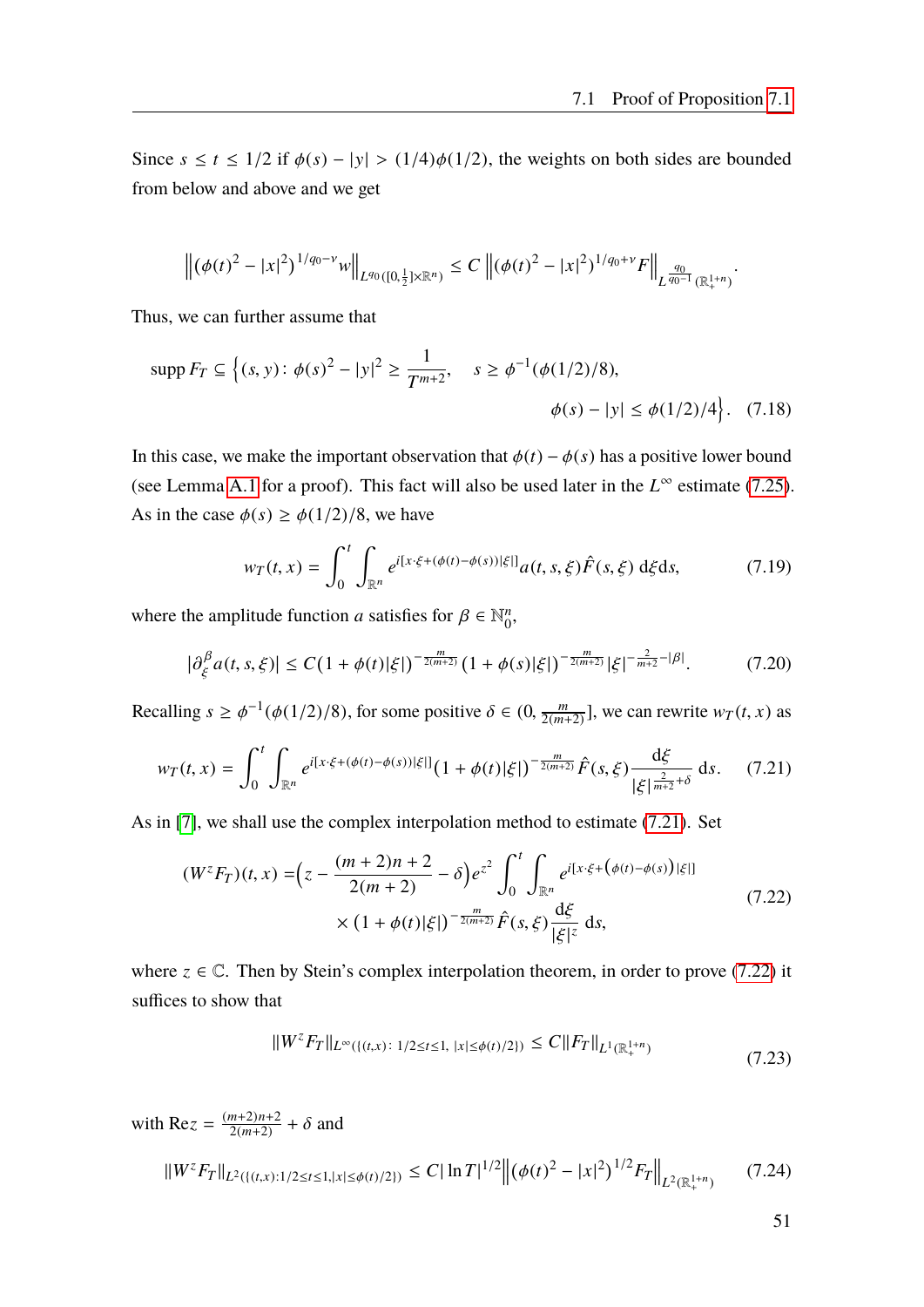with Re*z* = 0, here we have replaced the number  $((m+2)n+2)\delta)/4$  with  $\delta$  in [\(7.23\)](#page-58-2). δ

We next show [\(7.23\)](#page-58-2). Set  $z = ((m+2)n+2)/(2(m+2)) + \delta + iq$ . Note that  $\phi(t) - \phi(s)$ / is bounded from below. Then [\(7.23\)](#page-58-2) is valid by the stationary phase method. In this case, for the cut-off function  $\beta$  in Lemma [3.2](#page-22-0) and  $\lambda_j = 2^j$  for  $j \ge 0$ , we get

<span id="page-59-0"></span>
$$
\left| q e^{-q^2} \int_{|\xi| \ge 1} e^{i[x \cdot \xi + (\phi(t) - \phi(s)) |\xi|]} \beta(\frac{\xi}{\lambda_j}) (1 + \phi(t) |\xi|)^{-\frac{m}{2(m+2)}} |\xi|^{-\frac{(m+2)n+2}{2(m+2)} - \delta - iq} d\xi \right|
$$
  

$$
\le C_n \lambda_j^{\frac{n+1}{2}} (\phi(t) - \phi(s))^{-\frac{n-1}{2}} (\lambda_j \phi(t))^{-\frac{m}{2(m+2)}} \lambda_j^{-\frac{(m+2)n+2}{2(m+2)} - \delta}
$$
  

$$
\le C_n (\phi(t) - \phi(s))^{-\frac{n-1}{2}} \phi(t)^{-\frac{m}{2(m+2)}} \lambda_j^{-\delta}
$$
(7.25)  

$$
\le C \lambda_j^{-\delta},
$$

where  $C > 0$  is a constant depending only on *m* and *n*. On the other hand, for  $|\xi| < 1$ , one has that

<span id="page-59-1"></span>
$$
\left| q e^{-q^2} \int_{|\xi| \le 1} e^{i[x \cdot \xi + (\phi(t) - \phi(s))|\xi|]} (1 + \phi(t)|\xi|)^{-\frac{m}{2(m+2)}} |\xi|^{-\frac{(m+2)n+2}{2(m+2)} - \delta - iq} d\xi \right|
$$
  

$$
\le C \int_0^1 r^{-\frac{(m+2)n+2}{2(m+2)} - \delta} r^{n-1} dr \le C \quad (7.26)
$$

due to  $n - 1 - ((m + 2)n + 2)/(2(m + 2)) - \delta = n/2 - 1 - 1/(m + 2) - \delta > -1$  for  $n \ge 3$  $\frac{1}{2}$ and  $n/2 - 1/(m + 2) > m/(2(m + 2)) \ge \delta > 0$ . Thus, combining [\(7.25\)](#page-59-0) and [\(7.26\)](#page-59-1) yields [\(7.23\)](#page-58-2).

Next we show [\(7.24\)](#page-58-3). Set  $\phi(s) = \tau + |y|$ . Then we have that, for Re $z = 0$ 

$$
(W^{z}F_{T})(t,x) = C_{m}\left(z - \frac{(m+2)n+2}{2(m+2)} - \delta\right)e^{z^{2}}\int_{\frac{1}{T^{m+2}}}^{\frac{1}{4}\phi(\frac{1}{2})}\int_{\mathbb{R}^{n}}\int_{\mathbb{R}^{n}}e^{i[(x-y)\cdot\xi + (\phi(t)-\tau-|y|)|\xi|]} \times F_{T}(\phi^{-1}(\tau+|y|),y)s^{-\frac{m}{2}}\frac{d\xi}{|\xi|^{z}} dy d\tau.
$$
\n(7.27)

By Hölder's inequality, we arrive at

$$
\left| (W^z F_T)(t, x) \right| \le C |\ln T|^{1/2} \left\{ \int_{1/T^{m+2}}^{\phi(1/2)/4} \left| \tau^{\frac{1}{2}} \left( z - \frac{(m+2)n + 2}{2(m+2)} - \delta \right) e^{z^2} \right\} \times \int_{\mathbb{R}^n} \int_{\mathbb{R}^n} e^{i[(x-y)\cdot\xi + (\phi(t) - \tau - |y|)|\xi|]} F_T \left( \phi^{-1}(\tau + |y|), y \right) s^{-m/2} \frac{d\xi}{|\xi|^z} dy \right|^2 d\tau \right\}^{\frac{1}{2}}. \tag{7.28}
$$

<span id="page-59-3"></span>Note that  $\phi^{-1}((1/8)\phi(1/2)) \le s \le 1$ . In order to derive [\(7.28\)](#page-59-2), it suffices to show that the estimate,

<span id="page-59-2"></span>
$$
\left\| (\tilde{W}^z f)(\phi(t) - \tau, \cdot) \right\|_{L^2(\{x: |x| \le \frac{\phi(t)}{2}\})} \le C \parallel f \parallel_{L^2(\mathbb{R}^n)}
$$
(7.29)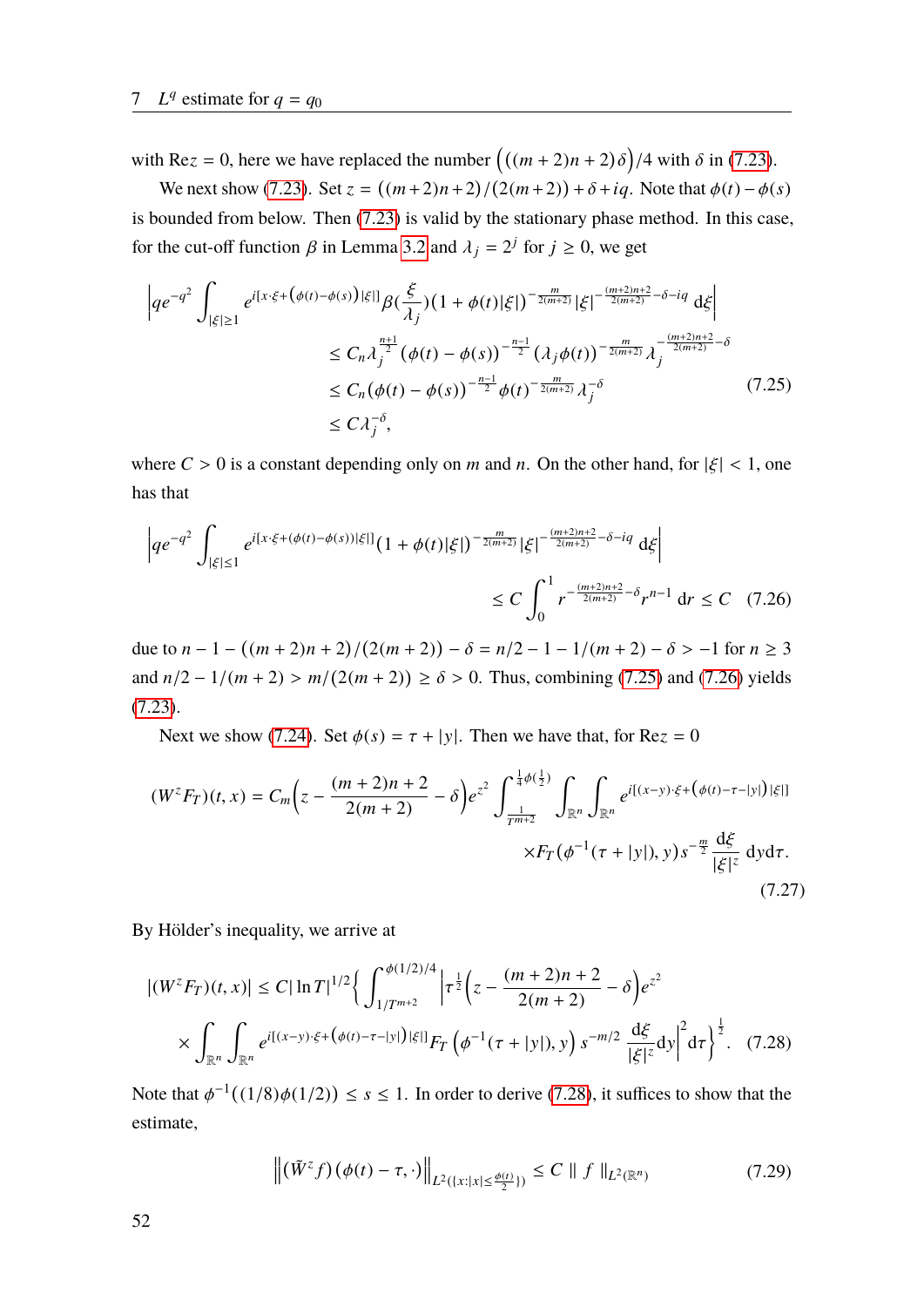with Re $z = 0$  and supp  $f \subseteq \{y : |y| < \phi(t) - \tau\}$  holds, for  $\tau \le (1/8)\phi(1/2)$  and  $1/2 \le t \le 1$ where

<span id="page-60-0"></span>
$$
(\tilde{W}^{z}f)(\phi(t) - \tau, x) = \left(z - \frac{(m+2)n + 2}{2(m+2)} - \delta\right) e^{z^{2}}
$$
  
 
$$
\times \int_{\mathbb{R}^{n}} \int_{\mathbb{R}^{n}} e^{i[(x-y)\cdot\xi + (\phi(t) - \tau - |y|)|\xi|]} f(y) \frac{d\xi}{|\xi|^{z}} dy.
$$
 (7.30)

By Lemma [A.1,](#page-82-0)  $\phi(t) - \phi(s)$  has a positive lower bound. Consequently, we have  $|y| =$  $\phi(s) - \tau < \phi(t) - \tau$ . Therefore, once [\(7.29\)](#page-59-3) is shown, we get [\(7.26\)](#page-59-1) by setting  $f = \tau^{\frac{1}{2}} s^{-\frac{m}{2}} F_T$ (see the proof Lemma [A.2\)](#page-83-0).

Next we turn to the proof of  $(7.29)$  using the classical  $L^2$  theorem for Fourier integral operators (see, for example, Theorem 25.3.8 in [\[12\]](#page-88-2)). For this purpose, we have to demonstrate that the phase function  $\varphi = (x - y) \cdot \xi + (\phi(t) - \tau - |y|)|\xi|$  of the Fourier integral operator in [\(7.30\)](#page-60-0) is non-degenerate. Namely, for the point  $(x, y, \xi, \tau)$  ( $\xi \neq 0$ ) satisfying  $\nabla_{\xi}\varphi(x, y, \xi, \tau) = 0$ , one has

$$
\nabla_{y,\xi}\varphi(x,y,\xi,\tau)\neq 0
$$

and

$$
\det\begin{pmatrix} \varphi_{xy} & \varphi_{x\xi} \\ \varphi_{y\xi} & \varphi_{\xi\xi} \end{pmatrix} (x, y, \xi, \tau) \neq 0.
$$

Indeed, in order to prove this, it suffices to verify det  $\varphi_{y\xi} \neq 0$  and  $-\xi - (y/|y|)|\xi| \neq 0$ for  $\nabla_{\xi} \varphi = 0$ , since  $\nabla_y \varphi = -\xi - (y/|y|) |\xi|$ ,  $\varphi_{xy} = 0$ , and  $\varphi_{x\xi} = I_n$  hold. Note that  $\phi(t) - \tau - |y| = \phi(t) - \phi(s)$  is bounded from below by Lemma [A.1.](#page-82-0) Then  $\nabla_{\xi} \varphi$  $(x - y + (\phi(t) - \tau - |y|)(\xi/|\xi|) = 0$  is equivalent to  $\xi/|\xi| = -(x - y)/(\phi(t) - \tau - |y|)$  (due to  $|y| < \phi(t) - \tau$ , we can divide by  $\phi(t) - \tau - |y|$ ). In addition,  $\nabla_y \varphi = 0$  implies  $\xi / |\xi| = -y/|y|$ . Combining these two facts yields  $|x| = \phi(t) - \tau$ . However, this is a contradiction since by our assumption,  $\tau = \phi(t) - |x| \ge \phi(t)/2 \ge (1/2)\phi(1/2)$  and  $\tau = \phi(s) - |y| \le (1/2)\phi(1/2)$ . It means  $\nabla_y \varphi \neq 0$ . On the other hand, det  $\varphi_{y\xi} = \left| -I_n - (y/|y|)(\xi/|\xi|) \right|$  $\left| \frac{T}{T} \right| = 0$  holds if and only if  $\xi/|\xi| = -y/|y|$  (but  $\xi/|\xi| = -y/|y|$  is impossible due to  $\nabla_y \varphi \neq 0$  for  $\nabla_\xi \varphi = 0$ ). Therefore, the phase function  $\varphi$  is non-degenerate, and it follows from the classical  $L^2$ bounded theorem of Fourier integral operator that [\(7.29\)](#page-59-3) holds. Hence, [\(7.28\)](#page-59-2) and further  $(7.5)$  are proven. Then Proposition [7.1](#page-54-4) is proven.

### **7.2 Estimate for small times**

Based on Proposition [7.1,](#page-54-4) we now start to prove inequality [\(7.2\)](#page-54-2). We divide the proof into two parts according to the relative scale of the time variable after scaling. More specifically,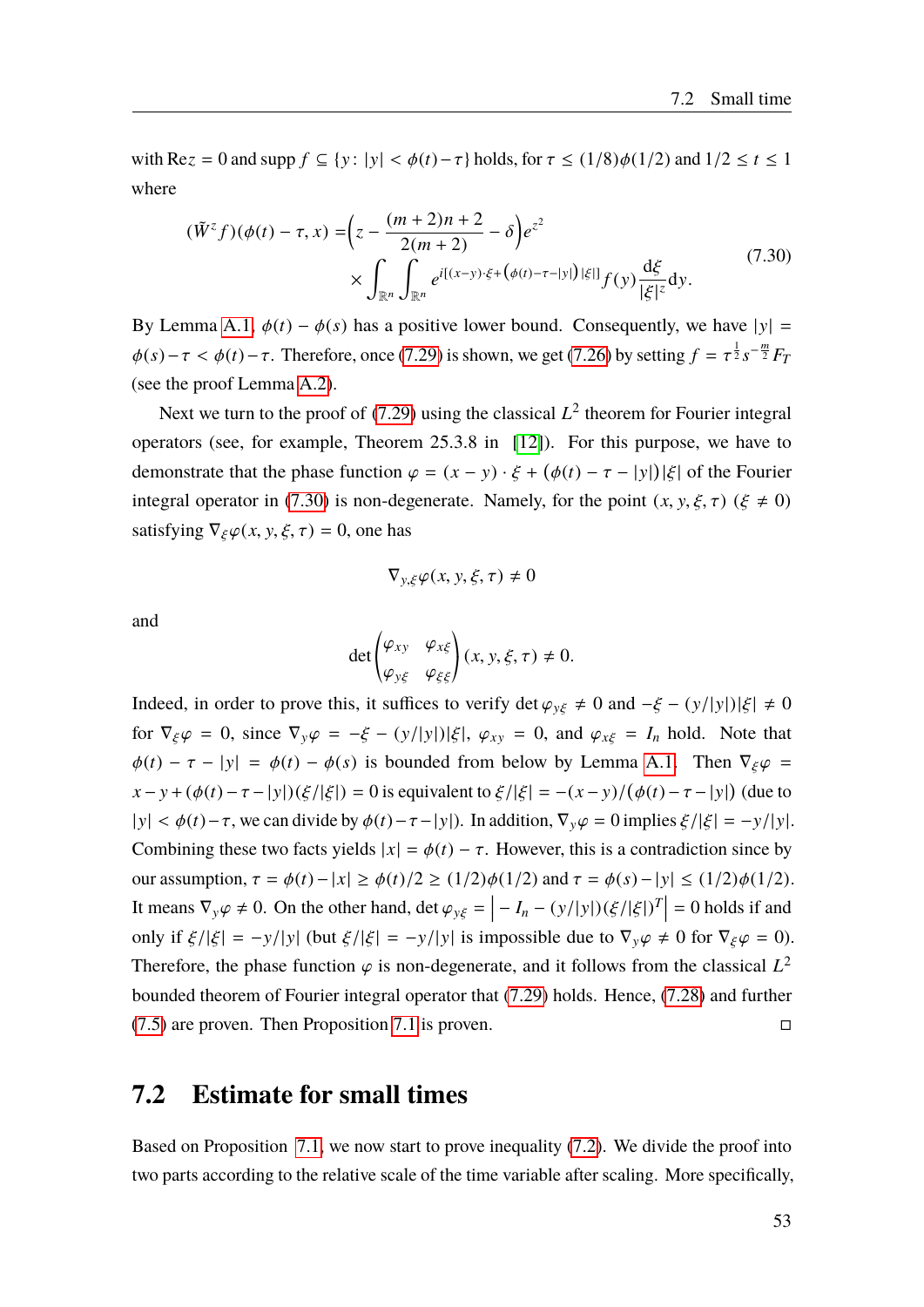we suppose

$$
F(t, x) \equiv 0 \quad \text{if} \quad |x| > \phi(t) - 1.
$$

Note that  $\text{supp } F \subseteq \{(t, x) : |x| \le \phi(t) - 1\}$  implies  $\text{supp } F \subseteq \{(t, x) : |x|^2 \le \phi^2(t) - 1\}.$ Set  $F = F^0 + F^1$ , where

<span id="page-61-3"></span>
$$
F^{0} = \begin{cases} F, & \phi(t) \le \frac{\phi(1)\phi(T)}{10\phi(2)}, \\ 0, & \phi(t) > \frac{\phi(T)\phi(1)}{10\phi(2)}. \end{cases}
$$
(7.31)

Correspondingly, set  $w = w^0 + w^1$ , where

<span id="page-61-2"></span>
$$
\begin{cases}\n(\partial_t^2 - t^m \Delta) w^j = F^j, \\
w^j(0, x) = 0, \quad \partial_t w^j(0, x) = 0, \quad j = 0, 1.\n\end{cases}
$$
\n(7.32)

In this section, we deal with  $w^1$ , that is, we deal with the relative small time. In this case, motivated by the method for treating semilinear wave equations in [\[7\]](#page-88-0), we shall divide the region  $\{(t, x) : |\phi(t)|^2 - |x|^2 \le 1\}$  into some pieces (these pieces can be reduced to the case of  $\{(t, x) : |x| \le \phi(t)/2\}$  in [\(4.3\)](#page-26-0) by a conformal transformation), and apply Proposition [7.1](#page-54-4) to derive [\(7.2\)](#page-54-2). Indeed, we claim that

<span id="page-61-0"></span>
$$
\left\| (\phi(t)^2 - |x|^2)^{1/q_0 - \nu} w^1 \right\|_{L^{q_0}(\{(t,x):T/2 \le t \le T\})} \le C\phi(T)^{-\nu} |\ln T|^{1/q_0} \left\| (\phi(t)^2 - |x|^2)^{1/q_0 + \nu} F^1 \right\|_{L^{\frac{q_0}{q_0 - 1}}(\mathbb{R}^{1+n}_+)}.
$$
\n(7.33)

<span id="page-61-1"></span>Obviously, [\(7.33\)](#page-61-0) follows from the following localized bounds for  $k \in \mathbb{Z}$ ,

$$
\left\| (\phi(t)^2 - |x|^2)^{1/q_0 - \nu} w^1 \right\|_{L^{q_0}(\{(t,x) : T/2 \le t \le T, 2^{k-1} \le \phi(t) - |x| \le 2^k)} \le C |\ln T|^{1/q_0} \left\| (\phi(t)^2 - |x|^2)^{1/q_0} F^1 \right\|_{L^{\frac{q_0}{q_0 - 1}}(\mathbb{R}^{1+n}_+)}.
$$
\n(7.34)

Indeed,

$$
\begin{split}\n&\left\| (\phi(t)^2 - |x|^2)^{1/q_0 - \nu} w^1 \right\|_{L^{q_0}(\{(t,x): T/2 \le t \le T\})} \\
&\le C \sum_{2^k \le \phi(t)} \left\| (\phi(t)^2 - |x|^2)^{1/q_0 - \nu} w^1 \right\|_{L^{q_0}(\{(t,x): T/2 \le t \le T, 2^{k-1} \le \phi(t) - |x| \le 2^k\})} \\
&\le C \sum_{2^k \le \phi(t)} \phi(T)^{-\nu} 2^{-k\nu} \left\| (\phi(t)^2 - |x|^2)^{\frac{1}{q_0}} w^1 \right\|_{L^{q_0}(\{(t,x): T/2 \le t \le T, 2^{k-1} \le \phi(t) - |x| \le 2^k\})} \\
&\le C \sum_{2^k \le \phi(t)} \phi(T)^{-\nu} 2^{-k\nu} |\ln T|^{1/q_0} \left\| (\phi(t)^2 - |x|^2)^{1/q_0} F^1 \right\|_{L^{\frac{q_0}{q_0 - 1}}(\mathbb{R}^{1+n}_+)} \\
&\le C\phi(T)^{-\nu} |\ln T|^{1/q_0} \left\| (\phi(t)^2 - |x|^2)^{1/q_0} F^1 \right\|_{L^{\frac{q_0}{q_0 - 1}}(\mathbb{R}^{1+n}_+)} \\
&\le C\phi(T)^{-\nu} |\ln T|^{\frac{1}{q_0}} \left\| (\phi(t)^2 - |x|^2)^{1/q_0 + \nu} F^1 \right\|_{L^{\frac{q_0}{q_0 - 1}}(\mathbb{R}^{1+n}_+)} (\text{by } \phi(t)^2 - |x|^2 \ge 1)\n\end{split}
$$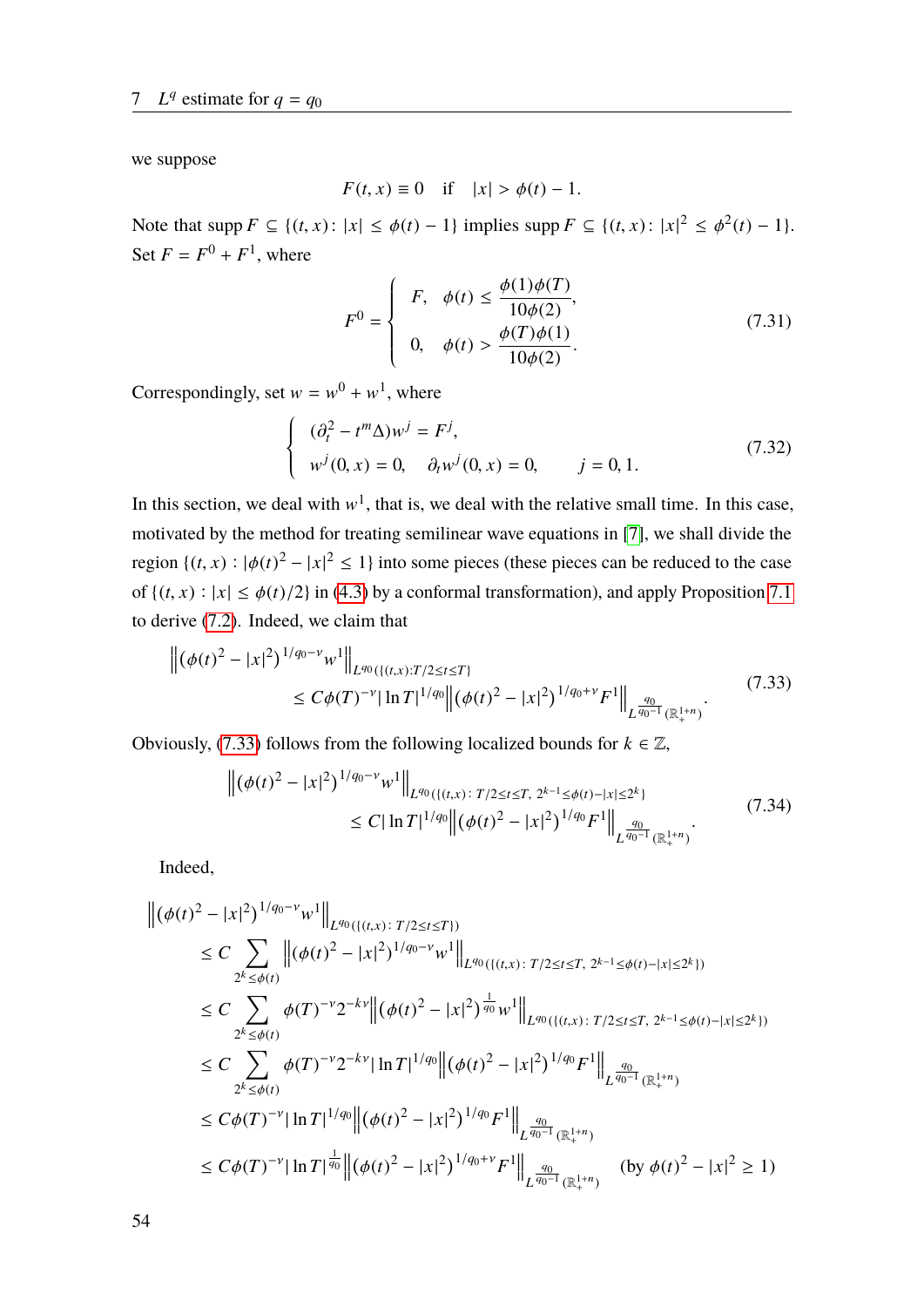Here we point out that in order that inequality [\(7.34\)](#page-61-1) makes sense, one needs  $2^{k-1} \le \phi(t)$ . Set  $T_k = T/2^{\frac{2k}{m+2}}$  and

$$
w_k^1 = w^1(2^{\frac{2k}{m+2}}t, 2^k x), \quad F_k^1(t, x) = 2^{\frac{4k}{m+2}} F^1(2^{\frac{2k}{m+2}}t, 2^k x).
$$

<span id="page-62-0"></span>To prove [\(7.34\)](#page-61-1), it suffices to show that

$$
\left\| (\phi(t)^2 - |x|^2)^{1/q_0} w_k^1 \right\|_{L^{q_0}(\{(t,x)\colon \frac{T_k}{2} \le t \le T_k, \ \frac{1}{2} \le \phi(t) - |x| \le 1)}} \le C(\ln T)^{1/q_0} \left\| (\phi(t)^2 - |x|^2)^{1/q_0} F^1 \right\|_{L^{\frac{q_0}{q_0 - 1}}(\mathbb{R}^{1+n}_+)}.
$$
\n(7.35)

Now the remaining task is to prove [\(7.35\)](#page-62-0). At first, we divide the support of  $w_k$  and  $F_k$ into suitable pieces. If  $T_k$  is smaller than some fixed constant, then we choose a  $\kappa \in (0, 1)$ such that  $|x| \le \kappa \phi(t)$  holds for  $T_k/2 \le t \le T_k$  and  $1/2 \le \phi(t) - |x| \le 1$ . Then we can use the same method in Proposition [7.1](#page-54-4) to prove the estimate like [\(7.4\)](#page-55-0). On the other hand, by Lemma [A.3](#page-84-0) we know that if  $T_k$  is large, then  $|x/|x| - y/|y|$  $\leq C/\sqrt{\phi(T_k)}$ . Thus if we assume that  $|y/|y| - v$  $\leq C/\sqrt{\phi(T_k)}$  holds for some constant vector  $v \in \mathbb{R}^n$  in the support of  $F_k$ , then  $x/|x|$  must be close to v in the support of  $w_k$ . Next we need to prove the estimate

<span id="page-62-1"></span>
$$
\left\| (\phi(t)^2 - |x|^2)^{1/q_0} w_k^1 \right\|_{L^{q_0}(D_{\nu,k})}
$$
  
\n
$$
\leq C |\ln T|^{1/q_0} \left\| (\phi(t)^2 - |x|^2)^{1/q_0} F_k^1 \right\|_{L^{\frac{q_0}{q_0 - 1}}(|y/|y| - \nu| \leq C/\sqrt{\phi(T_k)}, \phi(s) \geq \phi(T_k)/10)},
$$
\n(7.36)

where  $D_{v,k} = \{(t, x): T_k/2 \le t \le T_k, 1/2 \le \phi(t) - |x| \le 1,$  $\left|x/|x|-\nu\right|$  $\leq C/\sqrt{\phi(T_k)}$ . Once [\(7.36\)](#page-62-1) is done, then we can use Lemma [A.4](#page-84-1) to sum all the estimates with respect to different constant vectors  $\nu$  to derive [\(7.35\)](#page-62-0).

To do this, we want to find a transformation which sends  $D_{v,k}$  into the center of the characteristic cone and keeps [\(4.3\)](#page-26-0) invariant Then we use Propostion [7.1](#page-54-4) to establish [\(7.36\)](#page-62-1). However, unlike the case of the wave equation, the Tricomi operator is not the Laplace-Beltrami operator of any metric. Thus it is difficult to find such a transformation. We will fix this gap in a forthcoming paper.

# **7.3 Estimate for large times**

Next we estimate  $w_0$  in [\(7.32\)](#page-61-2). As in [\(7.33\)](#page-61-0), it suffices to show that

<span id="page-62-2"></span>
$$
\left\| \left( \phi(t)^2 - |x|^2 \right)^{1/q_0 - \nu} w^0 \right\|_{L^{q_0}(\{(t,x) : T/2 \le t \le T\})} \le C \phi(T)^{-\nu/4} \left\| \left( \phi^2(t) - |x|^2 \right)^{1/q_0 + \nu} F^0 \right\|_{L^{\frac{q_0}{q_0 - 1}}(\mathbb{R}^{1+n}_+)} (7.37)
$$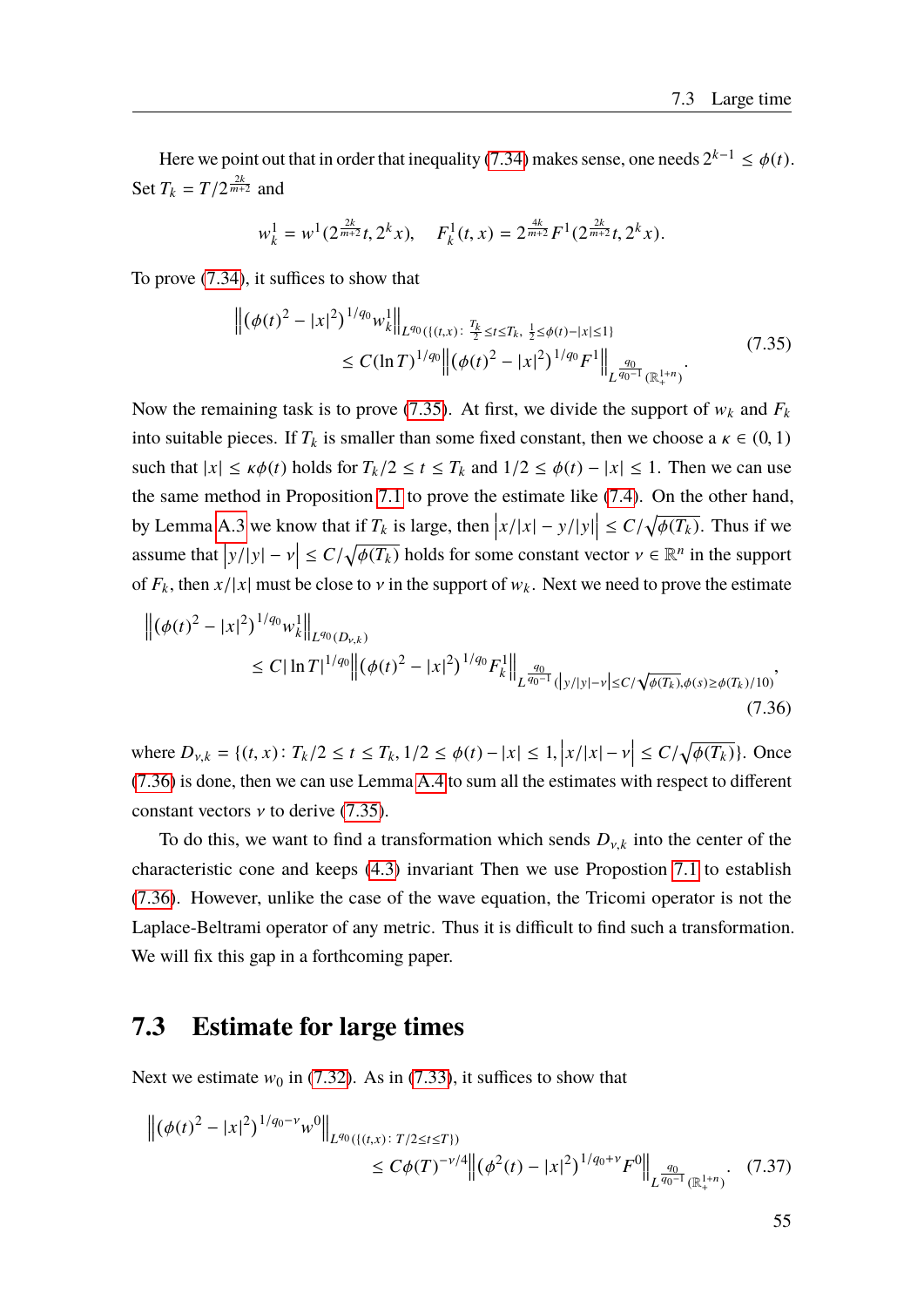For this purpose, we shall make some reductions. First we suppose supp  $F^0 \subseteq [T_0, 2T_0] \times \mathbb{R}^n$ for some fixed constant  $T_0 > 0$  satisfying  $\phi(2T_0) \geq 1$ . Then [\(7.37\)](#page-62-2) follows from

<span id="page-63-0"></span>
$$
\left\| \left( \phi(t)^2 - |x|^2 \right)^{1/q_0 - \nu} w^0 \right\|_{L^{q_0}(\{(t,x) : T/2 \le t \le T\})} \le C \phi(T_0)^{-\nu/4} \phi(T)^{-\nu/4} \left\| (\phi^2(t) - |x|^2)^{1/q_0 + \nu} F^0 \right\|_{L^{\frac{q_0}{q_0 - 1}}(\mathbb{R}^{1+n}_+)} (7.38)
$$

by summing up all over these  $T_0$ . Furthermore, if  $F^0 \equiv 0$  when  $\phi(t) - |x|$  is not in  $[\delta_0 \phi(T_0), 2\delta_0 \phi(T_0)]$  for some fixed constant  $\delta_0$  with  $0 < \delta_0 \le 2$  and  $\delta_0 \phi(T_0) \ge 1$ , then in order to prove [\(7.38\)](#page-63-0) we only need to show

<span id="page-63-1"></span>
$$
\left\| \left( \phi(t)^2 - |x|^2 \right)^{1/q_0 - \nu} w^0 \right\|_{L^{q_0}(\{(t,x) : T/2 \le t \le T\})} \le C \phi(T_0)^{-\frac{\nu}{2}} \phi(T)^{-\nu/4} \left\| \left( \phi^2(t) - |x|^2 \right)^{1/q_0 + \nu} F^0 \right\|_{L^{\frac{q_0}{q_0 - 1}}(\mathbb{R}^{1+n}_+)} (7.39)
$$

Finally, if we make a dyadic decomposition with respect to the variable  $\phi(t) - |x|$  in the support of  $w_0$ . Then in order to prove [\(7.39\)](#page-63-1) it suffices to show that, for  $\delta \ge \delta_0$ ,

<span id="page-63-2"></span>
$$
\begin{split} \left\| \left( \phi(t)^2 - |x|^2 \right)^{1/q_0 - \nu} w^0 \right\|_{L^{q_0}(\{(t,x): T/2 \le t \le T, \delta \phi(T_0) \le \phi(t) - |x| \le 2\delta \phi(T_0) \})} \\ &\le C\phi(T_0)^{-\nu/2} \phi(T)^{-\nu/2} \left\| \left( \phi^2(t) - |x|^2 \right)^{1/q_0 + \nu} F^0 \right\|_{L^{\frac{q_0}{q_0 - 1}}(\mathbb{R}^{1+n}_+)} \\ &\le C(\phi(T_0)\phi(T))^{-\nu/2} \left\| \left( \phi^2(t) - |x|^2 \right)^{1/q_0 + \nu} F^0 \right\|_{L^{\frac{q_0}{q_0 - 1}}(\mathbb{R}^{1+n}_+)} . \end{split} \tag{7.40}
$$

With these reductions, to prove [\(7.40\)](#page-63-2), our task is to establish

$$
\begin{split} (\phi(T_0)\phi(T)\delta)^{1/q_0-\nu} \|w^0\|_{L^{q_0}(\{(t,x)\colon T/2\leq t\leq T,\delta\phi(T_0)\leq\phi(t)-|x|\leq 2\delta\phi(T_0)\})} \\ &\leq C(\phi(T_0)\phi(T))^{-\nu/2}(\phi^2(T_0)\delta_0)^{1/q_0+\nu} \|F^0\|_{L^{\frac{q_0}{q_0-1}}(\mathbb{R}^{1+n}_+)}.\end{split}
$$

By rearranging some terms, the above inequality follows from

$$
\left(\frac{\phi(T)}{\phi(T_0)}\right)^{1/q_0-\nu/2} \delta^{1/q_0+\nu/2} \phi(T_0)^{-3\nu} \delta^{-3/2\nu} \delta_0^{-\nu} \|w^0\|_{L^{q_0}(\{(t,x)\,:\,T/2\leq t\leq T, \delta\phi(T_0)\leq \phi(t)-|x|\leq 2\delta\phi(T_0)\})}\n\leq C \delta_0^{1/q_0} \|F^0\|_{L^{\frac{q_0}{q_0-1}}(\mathbb{R}^{1+n}_+)}.
$$

Note that

<span id="page-63-3"></span>
$$
\phi(T_0)^{-3\nu} \delta^{-3/2\nu} \delta_0^{-\nu} \le \phi(T_0)^{-3\nu} \delta_0^{-5/2\nu} = (\phi(T_0) \delta_0)^{-3\nu} \delta_0^{\nu/2} \le \delta_0^{\nu/2} \le 2^{\nu/2}.
$$

Therefore, [\(7.40\)](#page-63-2) follows from

$$
\left(\frac{\phi(T)}{\phi(T_0)}\right)^{1/q_0-\nu/2} \delta^{1/q_0+\nu/2} \|w^0\|_{L^{q_0}(\{(t,x)\colon T/2\leq t\leq T,\ \delta\phi(T_0)\leq\phi(t)-|x|\leq2\delta\phi(T_0)\})}\n\leq C \delta_0^{1/q_0} \|F^0\|_{L^{\frac{q_0}{q_0-1}}(\mathbb{R}^{1+n}_+)}.\tag{7.41}
$$

We next intend to prove [\(7.41\)](#page-63-3). Set  $G(t, x) = T_0^2$  $\int_0^2 F^0(T_0 t, T_0^{(m+2)/2}x)$  and  $v(t, x) =$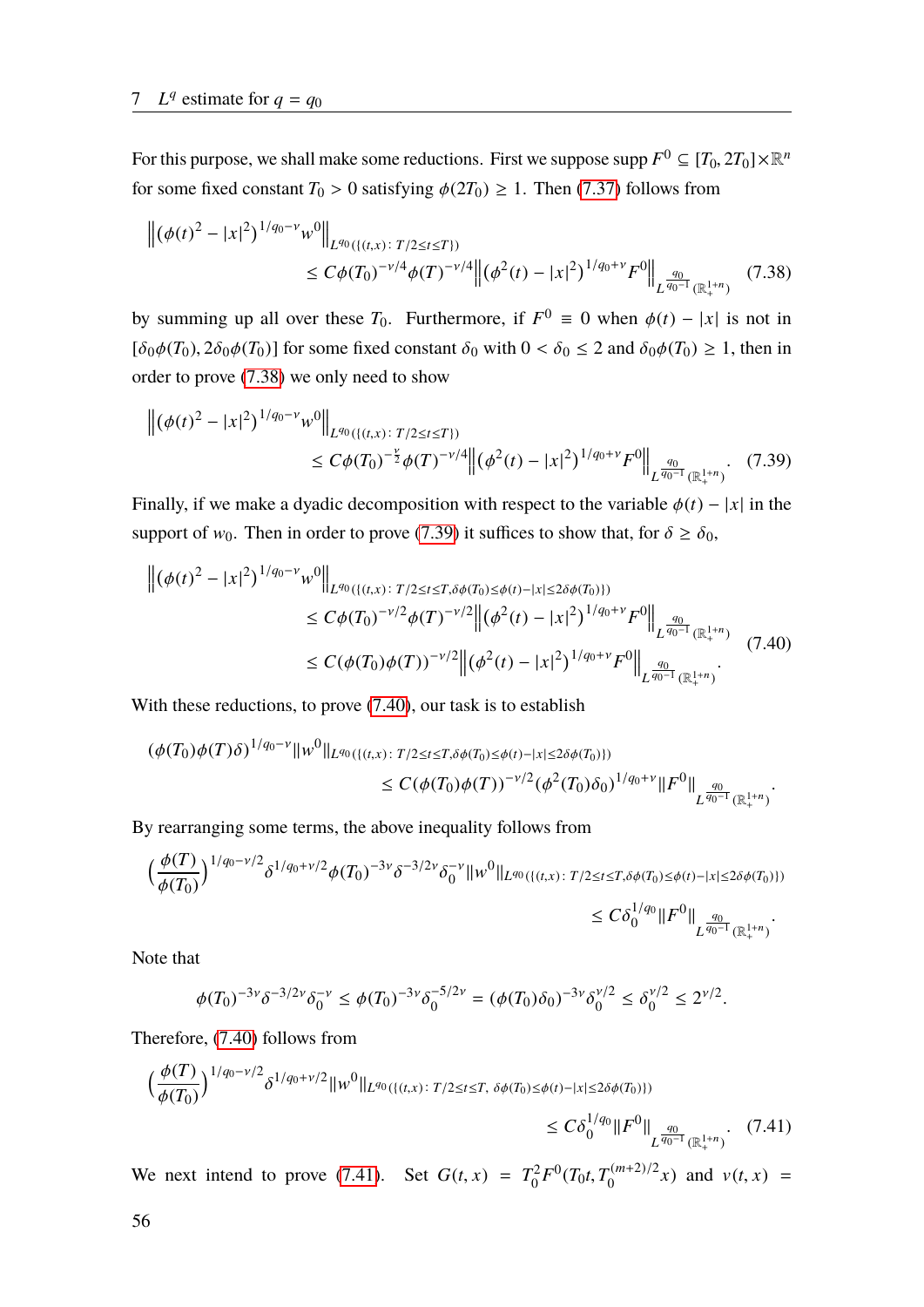$w^0(T_0t, T_0^{(m+2)/2}x)$ . Then v satisfies

$$
\partial_t^2 v - t^m \Delta v = G(t, x),
$$
  

$$
v(0, x) = 0, \quad \partial_t v(0, x) = 0,
$$

where  $\text{supp } G \subseteq \{(t, x): 1 \le t \le 2, \delta_0 \le \phi(t) - |x| \le 2\delta_0\}.$  Then, if we let *T* denote  $T/(T_0)$ , then [\(7.41\)](#page-63-3) is a corollary of

<span id="page-64-0"></span>
$$
\phi(T)^{1/q_0-\nu/2}\delta^{1/q_0+\nu/2}||\nu||_{L^{q_0}(\{(t,x)\colon T/2\leq t\leq T,\ \delta\leq\phi(t)-|x|\leq2\delta\})}\leq C\delta_0^{1/q_0}||G||_{L^{\frac{q_0}{q_0-1}}(\mathbb{R}^{1+n}_+)},\tag{7.42}
$$

where  $\phi(T) \ge 10\phi(2)$  by [\(7.31\)](#page-61-3).

The proof of [\(7.42\)](#page-64-0) can be divided into the following three parts according to the different values of  $\delta/\delta_0$ :

(i) 
$$
\delta_0 \leq \delta \leq 40\phi(2)/(\phi(1))\delta_0
$$
,

(ii)  $\delta \ge 10\phi(2)$ ,

(iii)  $40\phi(2)/(\phi(1))\delta_0 \le \delta \le 10\phi(2), \delta_0 < \phi(1)/4.$ 

 $\sqrt{\frac{1}{2}}$ J Í  $\overline{\mathcal{L}}$ 

Here we stress the fact that for the wave equation and case (i)-(ii), it is not difficult to prove an analogous inequality [\(7.42\)](#page-64-0) (see (3.2) and Section 3 of [\[7\]](#page-88-0)). However, for the Tricomi equation, due to the complexity of its fundamental solution, it needs more delicate and involved techniques from the knowledge of microlocal analysis to get the pointwise estimate. For the proof of  $(7.42)$  in case (iii), we shall follow an idea of [\[7\]](#page-88-0).

#### **7.3.1 The proof of** [\(7.42\)](#page-64-0) **in case (i).**

Note that  $\phi(T) > \phi(T_0) \ge 1$  and  $\delta\phi(T_0) \le \phi(T)$ . To prove [\(7.42\)](#page-64-0), it suffices to show

<span id="page-64-2"></span>
$$
\phi(T)^{1/q_0} \nu \|_{L^{q_0}(\{(t,x)\colon T/2 \le t \le T, \ \delta \le \phi(t) - |x| \le 2\delta\})} \le C \|G\|_{L^{\frac{q_0}{q_0 - 1}}(\mathbb{R}^{1+n}_+)}.
$$
\n(7.43)

Using the method of Lemma 3.3 of [\[10\]](#page-88-1), if we write

$$
v(t,x) = \int_0^t H(t,s,x) \, ds,
$$

then we arrive at

<span id="page-64-1"></span>
$$
||H(t,s,\cdot)||_{L^{q_0}(\mathbb{R}^n)} \leq C|t-s|^{-\frac{2}{q_0}(1+\frac{m}{4})}||G(s,\cdot)||_{L^{\frac{q_0}{q_0-1}}(\mathbb{R}^n)}.
$$
\n(7.44)

On the other hand, if we repeat the reduction of (3.23)-(3.24) in [\[10\]](#page-88-1), we then have  $H = \sum_{n=1}^{\infty}$ *j*=−∞  $H_j$ , where  $H_j = T_j G(t, s, x) =$ Z  $e^{i(x \cdot \xi + (\phi(t) - \phi(s))|\xi|)} \beta(|\xi|/2^j) a(t, s, \xi) \hat{G}(s, \xi) d\xi$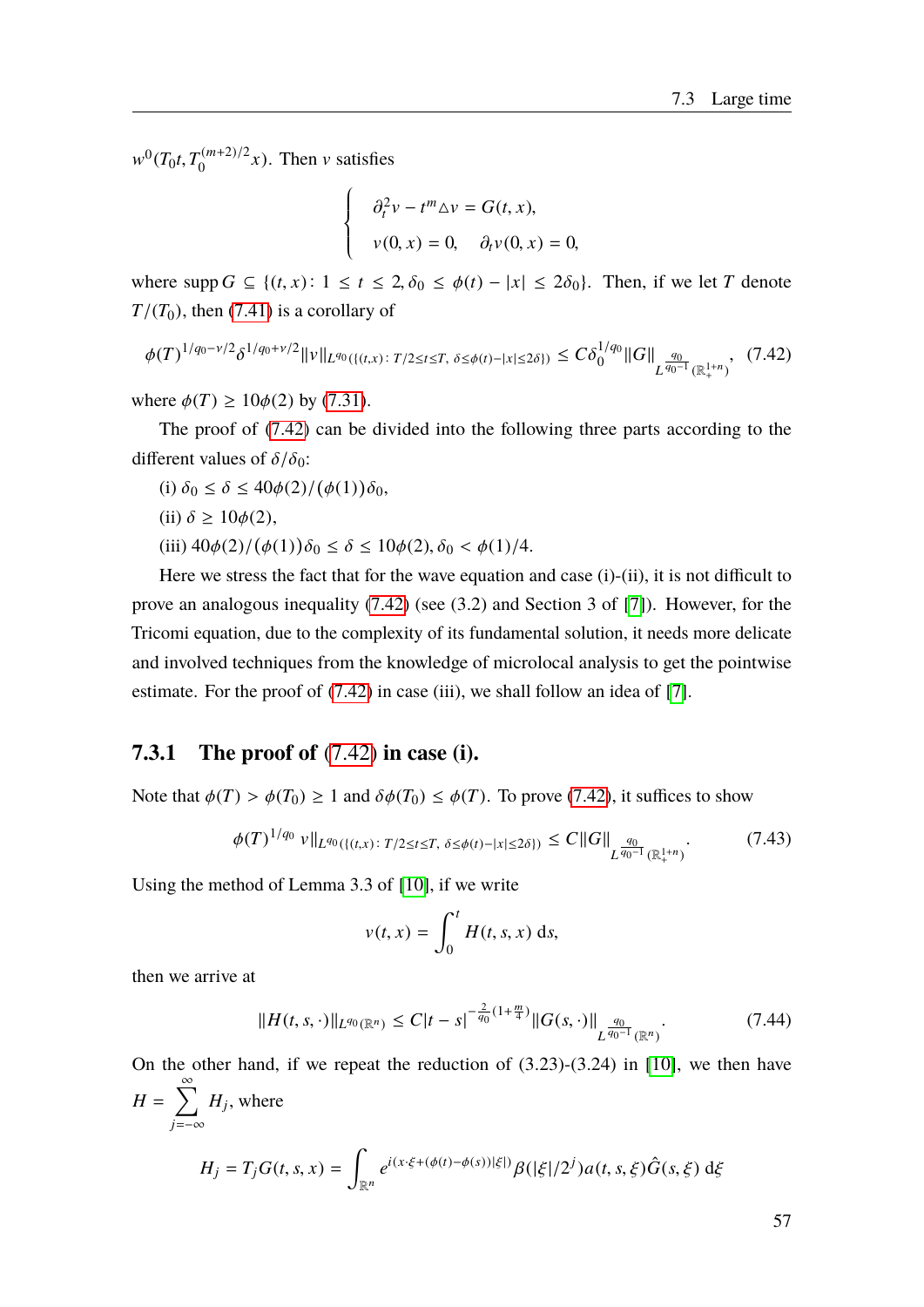and the amplitude function *a* satisfies

$$
\left|\partial_{\xi}^{\beta} a(t,s,\xi)\right| \leq C\big(1+\phi(t)|\xi|\big)^{-\frac{m}{2(m+2)}}\big(1+\phi(s)|\xi|\big)^{-\frac{m}{2(m+2)}}|\xi|^{-\frac{2}{m+2}-|\beta|}.
$$

If we further set

$$
\bar{T}_j G(t, s, x) = \lambda_j^{\frac{2m}{(m+2)((m+2)n+2)}} H_j(t, s, x), \quad \lambda_j = 2^j,
$$

and repeat the computation of (3.29) and (3.30) in [\[10\]](#page-88-1), we then have

$$
\|\bar{T}_{j}G(t,s,\cdot)\|_{L^{2}(\mathbb{R}^{n})} \leq \lambda_{j}^{-\frac{2}{m+2}} C \big(1+\lambda_{j}\phi(t)\big)^{-\frac{m}{2(m+2)}\cdot\frac{(m+2)n-2}{(m+2)n+2}} \times |t-s|^{-\frac{m}{(m+2)n+2}} \|G(s,\cdot)\|_{L^{2}(\mathbb{R}^{n})}
$$
(7.45)

and

$$
\|\bar{T}_{j}G(t,s,\cdot)\|_{L^{\infty}(\mathbb{R}^{n})} \leq C\lambda_{j}^{\frac{n+1}{2} - \frac{2}{m+2}} \left(1 + \lambda_{j}\phi(t)\right)^{-\frac{m}{2(m+2)}\cdot\frac{(m+2)n-2}{(m+2)n+2}} \times |t-s|^{-\frac{m}{(m+2)n+2}}|t-s|^{-\frac{n-1}{2}\cdot\frac{m+2}{2}} \|G(s,\cdot)\|_{L^{1}(\mathbb{R}^{n})}. \tag{7.46}
$$

Therefore, for  $j \geq 0$ ,

$$
\|\bar{T}_{j}G(t,s,\cdot)\|_{L^{2}(\mathbb{R}^{n})} \leq C\lambda_{j}^{-\frac{2}{m+2}}(1+\phi(t))^{-\frac{m}{2(m+2)}\cdot\frac{(m+2)n-2}{(m+2)n+2}}|t-s|^{-\frac{m}{(m+2)n+2}}\|G(s,\cdot)\|_{L^{2}(\mathbb{R}^{n})}
$$
  

$$
\leq C\lambda_{j}^{-\frac{2}{m+2}}(t-s)^{-\frac{m}{4}\cdot\frac{(m+2)n-2}{(m+2)n+2}}|t-s|^{-\frac{m}{(m+2)n+2}}\|G(s,\cdot)\|_{L^{2}(\mathbb{R}^{n})}
$$

and

$$
\overline{T}_{j}G(t,s,\cdot)\_{L^{\infty}(\mathbb{R}^{n})}\n\leq C\lambda_{j}^{\frac{n+1}{2}-\frac{2}{m+2}}(t-s)^{-\frac{m}{4}\cdot\frac{(m+2)n-2}{(m+2)n+2}}|t-s|^{-\frac{n-1}{2}\cdot\frac{m+2}{2}}|t-s|^{-\frac{m}{(m+2)n+2}}\|G(s,\cdot)\|_{L^{1}(\mathbb{R}^{n})}.
$$

Using interpolation, we have that, for  $j \geq 0$ ,

<span id="page-65-0"></span>
$$
||H_j(t,s,\cdot)||_{L^q(\mathbb{R}^n)} \le C(t-s)^{-(\frac{m}{4}+1)\cdot\frac{(m+2)n-2}{(m+2)n+2}}||G(s,\cdot)||_{L^{\frac{q}{q-1}}(\mathbb{R}^n)}.\tag{7.47}
$$

For  $j < 0$ , let

$$
\tilde{T}_0 G(t,s,x) \equiv \sum_{j<0} H_j(t,s,x) = \int_{|\xi| \le 1} e^{i(x \cdot \xi + (\phi(t) - \phi(s))|\xi|)} a(t,s,\xi) \hat{G}(s,\xi) \,d\xi.
$$

Then it follows from Plancherel's theorem that

$$
\|\tilde{T}_0G(t,s,\cdot)\|_{L^2(\mathbb{R}^n)} \leq C \bigg(\int_{|\xi|\leq 1} \bigg| |\xi|^{-\frac{2}{m+2}} \big(1+\phi(t)|\xi|\big)^{-\frac{m}{2(m+2)}} \hat{G}(s,\xi)\bigg|^2 \,\mathrm{d}\xi\bigg)^{1/2}.
$$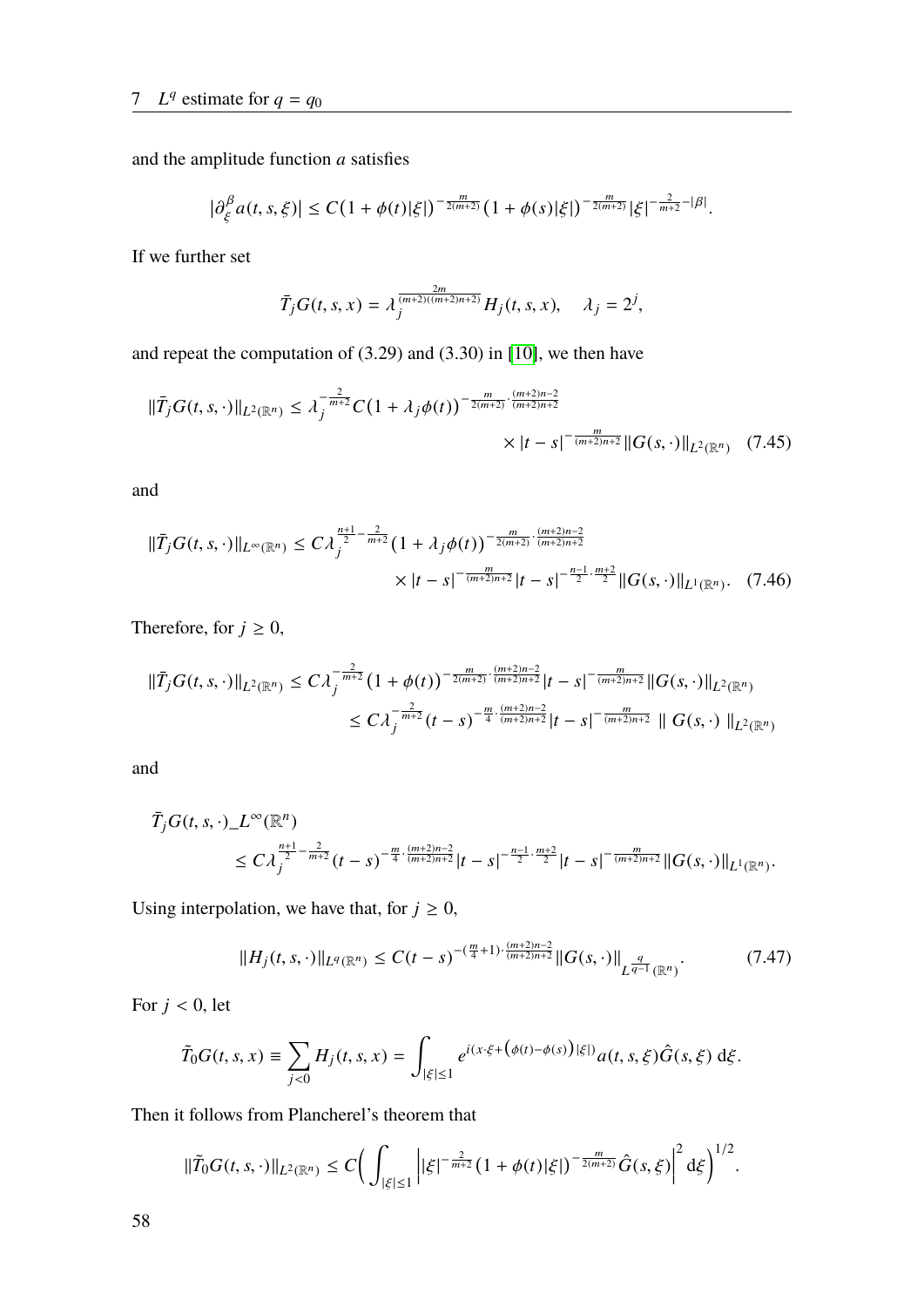Note that

$$
|\hat{G}(s,\xi)| = \left| \int_{\mathbb{R}^n} e^{-iy\cdot\xi} G(s,y) \, dy \right| = \left| \int_{|y| \le \phi(2)} e^{-iy\cdot\xi} G(s,y) \, dy \right| \le C ||G(s,\cdot)||_{L^2(\mathbb{R}^n)}
$$

and

$$
\begin{split} \Big( \int_{|\xi| \le 1} \left| |\xi|^{-\frac{2}{m+2}} \left( 1 + \phi(t) |\xi| \right)^{-\frac{m}{2(m+2)}} \right|^2 \mathrm{d}\xi \Big)^{1/2} \\ &= C \Big( \int_0^1 \left| r^{-\frac{2}{m+2}} \left( 1 + \phi(t) r \right)^{-\frac{m}{2(m+2)}} \right|^2 r^{n-1} \, \mathrm{d}r \Big)^{1/2} \\ &\le C \Big( \int_0^1 r^{n-1 - \frac{m+4}{m+2}} \phi(t)^{-\frac{m}{m+2}} \, \mathrm{d}r \Big)^{1/2} \\ &\le C \phi(t)^{-\frac{m}{2(m+2)}}. \end{split} \tag{7.48}
$$

Here we have used the fact that  $n - 1 - (m + 4)/(m + 2) \ge -2/(m + 2) > -1$  for  $n \ge 3$ and  $m \geq 1$ . Thus,

$$
\|\tilde{T}_0G(t,s,\cdot)\|_{L^2(\mathbb{R}^n)} \leq C\phi(t)^{-\frac{m}{2(m+2)}} \|\ G(s,\cdot)\|_{L^2(\mathbb{R}^n)} \leq C|t-s|^{-\frac{m}{4}} \|G(s,\cdot)\|_{L^2(\mathbb{R}^n)}. \tag{7.49}
$$

Similarly, we have

$$
\|\tilde{T}_0G(t,s,\cdot)\|_{L^{\infty}(\mathbb{R}^n)} \leq C|t-s|^{-\frac{m}{4}-\frac{n-1}{2}\cdot\frac{m+2}{2}}\|G(s,\cdot)\|_{L^1(\mathbb{R}^n)}.\tag{7.50}
$$

Using interpolation again, we have

<span id="page-66-0"></span>
$$
\|\tilde{T}_0 G(t,s,\cdot)\|_{L^{q_0}(\mathbb{R}^n)} \le C|t-s|^{-\frac{2}{q_0}(1+\frac{m}{4})} \|G(s,\cdot)\|_{L^{\frac{q_0}{q_0-1}}(\mathbb{R}^n)}.
$$
\n(7.51)

Then, by Littlewood-Paley theory, [\(7.47\)](#page-65-0), [\(7.51\)](#page-66-0), and [\(7.44\)](#page-64-1) are proved. Hence, if one notes that  $t \leq t - s$  holds on the support of  $G(s, x)$ , then

$$
||v||_{L^{q_0}([T/2,T]\times\mathbb{R}^n)} \le ||\int_0^t ||u(t,s,\cdot)||_{L^{q_0}(\mathbb{R}^n)} ds||_{L_t^{q_0}}
$$
  
\n
$$
\le C||\int_0^t |t-s|^{-\frac{2}{q_0}(1+\frac{m}{4})} ||G(s,\cdot)||_{L_x^{q_0}} ds||_{L_t^{q_0}}
$$
  
\n
$$
\le C||t|^{-\frac{2}{q_0}(1+\frac{m}{4})} \int_1^2 ||G(s,\cdot)||_{L_x^{q_0}} ds||_{L_t^{q_0}}
$$
  
\n
$$
\le C\Big(\int_T^T t^{(-\frac{2}{q_0}(1+\frac{m}{4}))q_0} dt\Big)^{\frac{1}{q_0}} ||G|_{L_x^{q_0}}
$$
  
\n
$$
\le C\Big(\int_T^T t^{(-\frac{2}{q_0}(1+\frac{m}{4}))q_0} dt\Big)^{\frac{1}{q_0}} ||G|_{L_x^{q_0-1}(\mathbb{R}^{n+1}_+)} \qquad \text{(Hölder's inequality)} \qquad (7.52)
$$
  
\n
$$
\le C T^{-\frac{1}{q_0}\frac{m+2}{2}} ||G||_{L_x^{q_0-1}(\mathbb{R}^{n+1}_+)} \le C\phi(T)^{-1/q_0} ||G||_{L_x^{q_0-1}(\mathbb{R}^{n+1}_+)}.
$$

which derives [\(7.43\)](#page-64-2).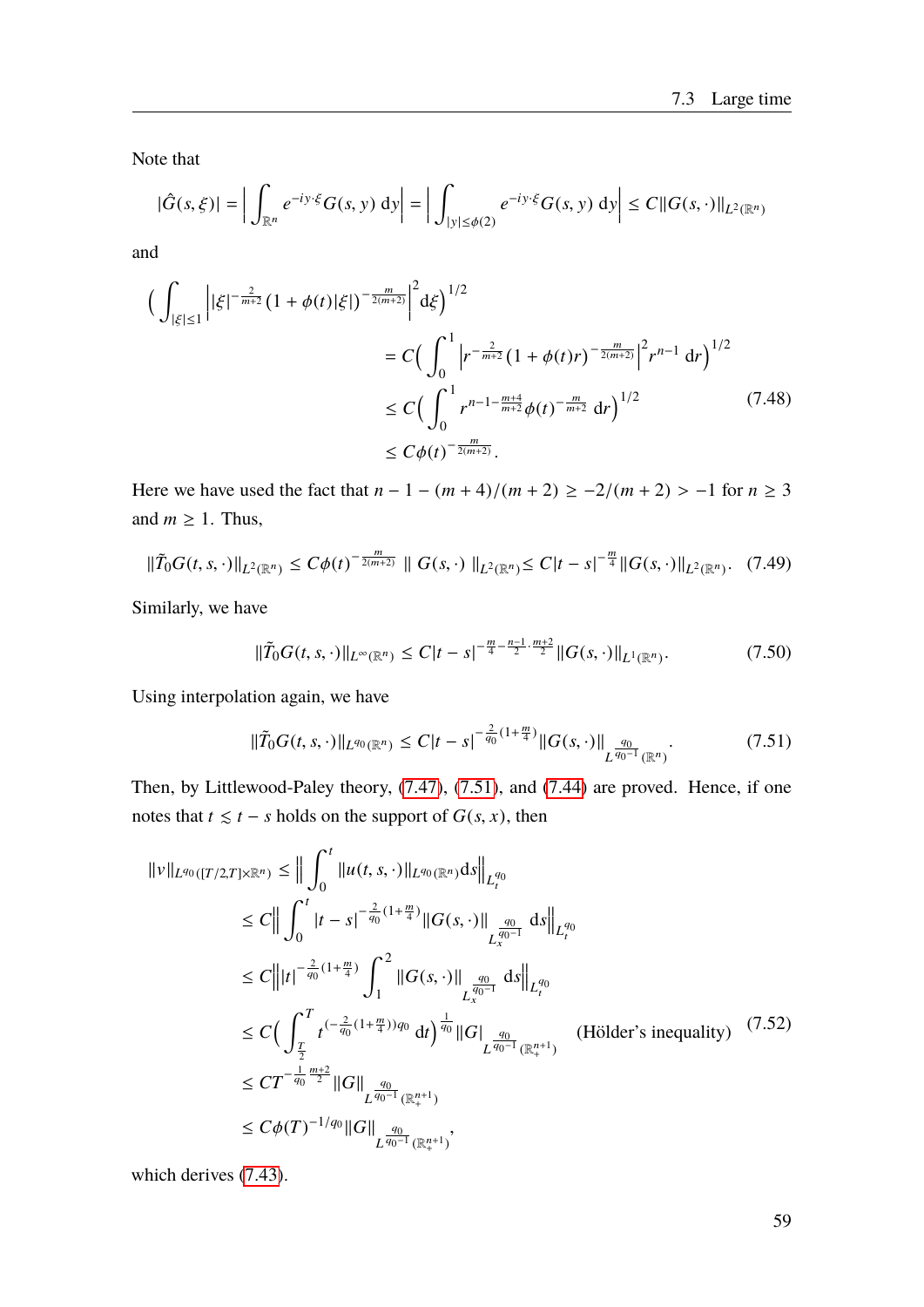### **7.3.2 The proof of** [\(7.42\)](#page-64-0) **in case (ii).**

In this case, we have  $\phi(t) - |x| \ge \delta \ge 10\phi(2)$ . Similar to the analysis from [\(7.6\)](#page-55-3) to [\(7.10\)](#page-56-1), we can write

$$
v = \sum_{j=-\infty}^{\infty} v_j = \sum_{j=-\infty}^{\infty} \int_0^t \int_{\mathbb{R}^n} K_j(t, x; s, y) G(s, y) \, dyds,
$$

where

$$
K_j(t, x; s, y) = \int_{\mathbb{R}^n} e^{i((x-y)\cdot \xi + (\phi(t) - \phi(s))|\xi|)} \beta(\frac{|\xi|}{2^j}) a(t, s, \xi) \hat{G}(s, \xi) d\xi \tag{7.53}
$$

Moreover, for  $\lambda_j = 2^j$  and  $N \in \mathbb{R}^+$ ,

<span id="page-67-0"></span>
$$
|K_j(t, x; s, y)| \le C \lambda_j^{\frac{n+1}{2} - \frac{2}{m+2}} \left( |\phi(t) - \phi(s)| + \lambda_j^{-1} \right)^{-\frac{n-1}{2}} \left( 1 + \phi(t) \lambda_j \right)^{-\frac{m}{2(m+2)}} \times \left( 1 + \lambda_j ||\phi(t) - \phi(s)| - |x - y|| \right)^{-N}.
$$
\n(7.54)

Denote  $D_{s,y} = \{(s, y): 1 \le s \le 2, \phi(s) - 2\delta_0 \le |y| \le \phi(s) - \delta_0\}$ . By Hölder's inequality, we arrive at

$$
|v_j| \leq \left\|K_j(t,x;s,y)\big(\phi^2(t)-|x|^2\big)^{1/q_0}\right\|_{L^{q_0}(D_{s,y})}\left\| \big(\phi^2(t)-|x|^2\big)^{-1/q_0}G(s,y)\right\|_{L^{\frac{q_0}{q_0-1}}(D_{s,y})}.
$$

By the assumption on the support of *G*, it is easy to check

$$
\phi(t) - \phi(s) - |x - y| \ge C(\phi(t) - |x|), \quad \phi(t) - \phi(s) + |x - y| \sim \phi(t).
$$

Based on this, if we set  $N = n/2 - 1/(m + 2)$  in [\(7.54\)](#page-67-0), we then have

$$
\|K_j(t, x; s, y)(\phi^2(t) - |x|^2)^{1/q_0}\|_{L^{q_0}(D_{s,y})}
$$
\n
$$
\leq C \Big( \int_1^2 \int_{\phi(s) - 2\delta_0 \leq |y| \leq \phi(s) - \delta_0} \{\lambda_j^{\frac{n+1}{2} - \frac{2}{m+2}} (|\phi(t) - \phi(s)| + \lambda_j^{-1})^{-\frac{n-1}{2}} (1 + \phi(t)\lambda_j)^{-\frac{m}{2(m+2)}} \times (1 + \lambda_j ||\phi(t) - \phi(s)| - |x - y||)^{\frac{1}{m+2} - \frac{n}{2}} \}^{q_0} \phi(t)(\phi(t) - |x|) \,dyds \Big)^{1/q_0}
$$
\n
$$
\leq C\phi(t)^{-\frac{n-1}{2} + \frac{1}{q_0} - \frac{m}{2(m+2)}} (\phi(t) - |x|)^{\frac{1}{m+2} - \frac{n}{2} + \frac{1}{q_0}} \Big( \int_1^2 \int_{\phi(s) - 2\delta_0 \leq |y| \leq \phi(s) - \delta_0} \,dyds \Big)^{1/q_0}
$$
\n
$$
\leq C\delta_0^{\frac{1}{q_0}} \phi(t)^{-\frac{n-1}{2} + \frac{1}{q_0} - \frac{m}{2(m+2)}} (\phi(t) - |x|)^{\frac{1}{m+2} - \frac{n}{2} + \frac{1}{q_0}}
$$
\n(7.55)

and

<span id="page-67-1"></span>
$$
\bigg(\int_{1}^{2}\int_{\phi(s)-2\delta_{0}\leq |y|\leq \phi(s)-\delta_{0}} \left\{(\phi(t)^{2}-|x|^{2})^{-1/q_{0}}G(s,y)\right\}^{\frac{q_{0}}{q_{0}-1}}dyds\bigg)^{\frac{q_{0}-1}{q_{0}}}
$$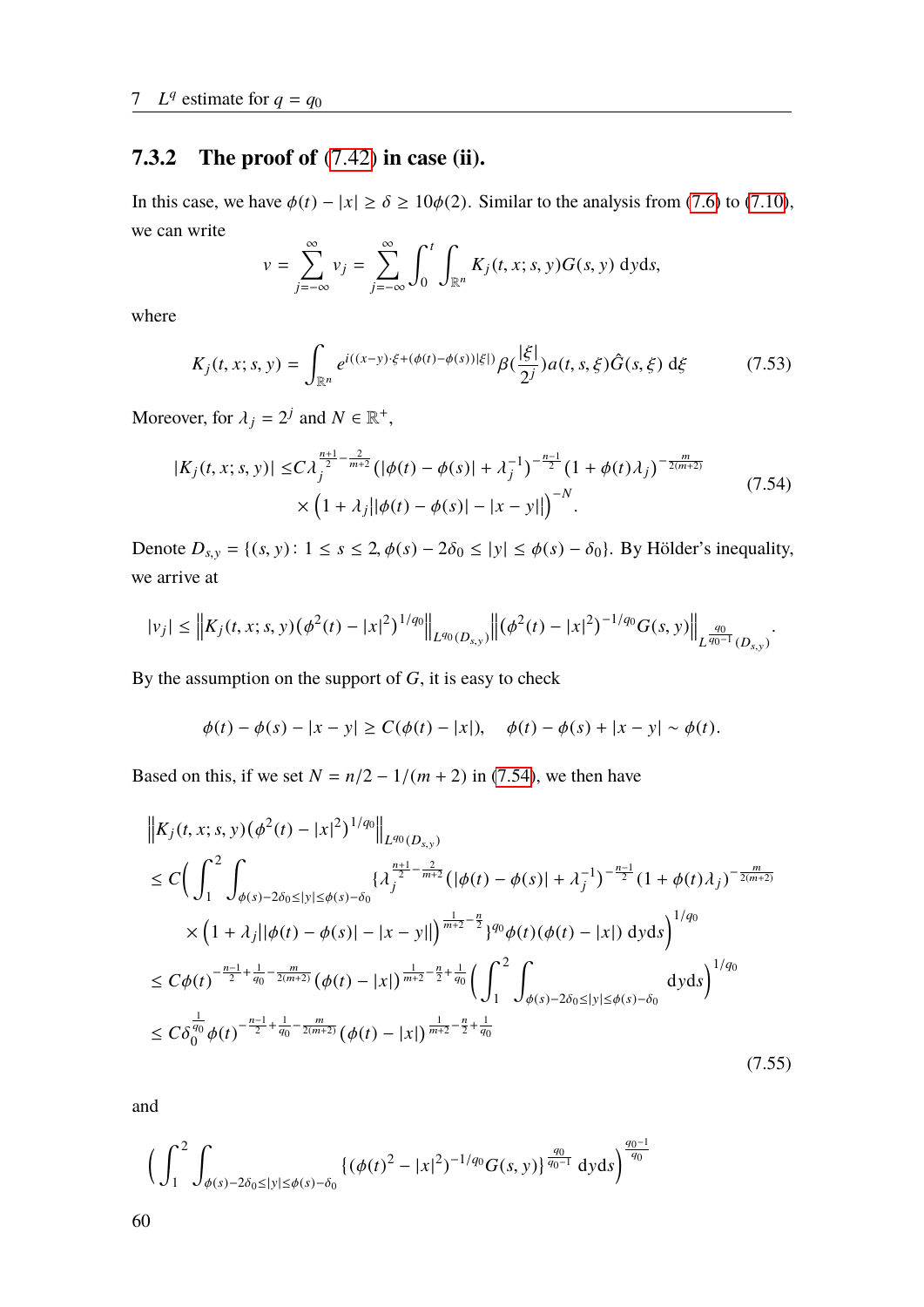<span id="page-68-0"></span>
$$
\leq C \big(\delta \phi(T_0) \phi(T)\big)^{-1/q_0} \|G\|_{L^{\frac{q_0}{q_0-1}}(\mathbb{R}^{1+n}_+)} \leq C \big(\delta \phi(T)\big)^{-\frac{1}{q_0}} \|G\|_{L^{\frac{q_0}{q_0-1}}(\mathbb{R}^{1+n}_+)}.
$$
\n(7.56)

In addition,

$$
\|\phi(t)^{-\frac{n-1}{2}+\frac{1}{q_0}-\frac{m}{2(m+2)}}(\phi(t)-|x|)^{\frac{1}{m+2}-\frac{n}{2}+\frac{1}{q_0}}\|_{L^{q_0}}
$$
\n
$$
= C_n \Big(\int_{\frac{T}{2}}^T \phi(t)^{-\frac{q_0}{2}(n-\frac{2}{m+2})+1} \int_0^{\phi(t)-10\phi(2)} (\phi(t)-r)^{q_0(\frac{1}{m+2}-\frac{n}{2})+1} r^{n-1} dr dt \Big)^{1/q_0}
$$
\n
$$
\leq C \Big(\int_{\frac{T}{2}}^T \phi(t)^{-\frac{2}{m+2}} dt \Big)^{1/q_0} \tag{7.57}
$$
\n
$$
\leq C.
$$

Therefore, combining [\(7.55\)](#page-67-1)-[\(7.57\)](#page-68-0) yields

$$
\| v_j \|_{L^{q_0}(\mathbb{R}^{1+n}_+)} \leq C \delta_0^{1/q_0} (\delta \phi(T))^{-1/q_0} \|G\|_{L^{\frac{q_0}{q_0-1}}(\mathbb{R}^{1+n}_+)} \n= C \delta_0^{\frac{1}{q_0}} \phi(T)^{-\frac{1}{q_0} + \frac{\gamma}{2}} \delta^{-\frac{1}{q_0} - \frac{\gamma}{2}} \Big(\frac{\delta}{\phi(T)}\Big)^{\frac{\gamma}{2}} \|G\|_{L^{\frac{q_0}{q_0-1}}(\mathbb{R}^{1+n}_+)} \n\leq C \delta_0^{\frac{1}{q_0}} \phi(T)^{-\frac{1}{q_0} + \frac{\gamma}{2}} \delta^{-\frac{1}{q_0} - \frac{\gamma}{2}} \|G\|_{L^{\frac{q_0}{q_0-1}}(\mathbb{R}^{1+n}_+)}.
$$

here we have used the fact that  $\delta \leq \phi(T)$  due to  $2\delta\phi(T_0) \leq \phi(T)$  and  $\phi(T_0) \geq 1$  before scaling. Together with Lemma [3.2,](#page-22-0) this yields the estimate [\(7.42\)](#page-64-0) in case (ii).

#### **7.3.3 The proof of** [\(7.42\)](#page-64-0) **in case (iii).**

Following the ideas in Section 3 of [\[7\]](#page-88-0), we shall divide the Fourier integral operator in the expression of  $v$  into high frequencies part and low frequencies part. Subsequently, we handle them by different techniques. At first we notice the facts that  $t \geq s$  and  $1 \leq s \leq 2$ (by the scaling argument in [\(7.42\)](#page-64-0)). Together with [\(7.6\)](#page-55-3)-[\(7.8\)](#page-55-4), this yields that in order to show [\(7.42\)](#page-64-0), it suffices to estimate, for some  $\mu \in (0, \frac{m}{2(m-1)}$  $\frac{m}{2(m+2)}$ ], the following operator

$$
v = \int_0^t \int_{\mathbb{R}^n} \int_{\mathbb{R}^n} e^{i[(x-y)\cdot \xi \pm (\phi(t) - \phi(s))|\xi|]} G(s, y) (1 + \phi(t)|\xi|)^{-\frac{m}{2(m+2)}} \frac{d\xi}{|\xi|^{\frac{2}{m+2} + \mu}} dy ds.
$$

Set  $\tau = \phi(s) - |y|$ . Applying Hölder's inequality as in [\(7.35\)](#page-62-0), one then has that

<span id="page-68-1"></span>
$$
|v| \leq C\delta_0^{\frac{1}{q_0}} \Big( \int_{\delta_0}^{2\delta_0} \Big| \int_{\mathbb{R}^n} \int_{\mathbb{R}^n} e^{i[(x-y)\cdot \xi \pm (\phi(t) - \tau - |y|)|\xi|]} G(\phi^{-1}(\tau + |y|), y) \times (1 + \phi(t)|\xi|)^{-\frac{m}{2(m+2)}} \frac{d\xi}{|\xi|^{\frac{2}{m+2} + \mu}} dy \Big|^{\frac{q_0}{q_0 - 1}} d\tau \Big)^{\frac{q_0 - 1}{q_0}}. \tag{7.58}
$$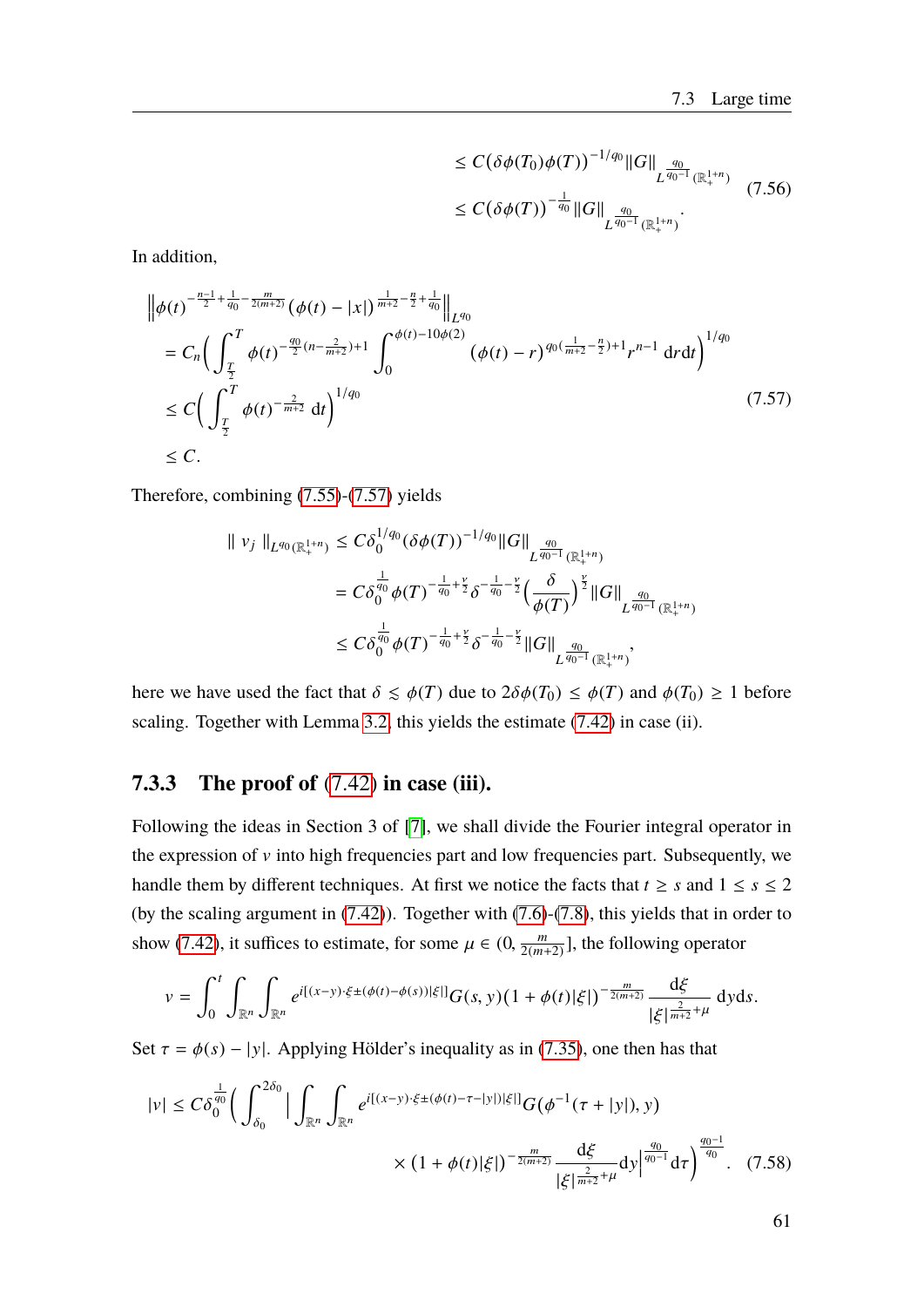To deal with the integral in [\(7.58\)](#page-68-1), it is enough to consider the phase function with the minus sign, since for the case of the plus sign the analysis can be done the same way. In addition, we have that:  $\delta_0 \leq (1/4)\phi(1)$  and  $(1/2)\phi(1) \leq |y| \leq \phi(2)$ . Indeed, note that  $|y| \le \phi(s) \le \phi(2)$ . One then has  $|y| \ge \phi(s) - 2\delta_0 \ge (1/2)\phi(1)$  if  $\delta_0 \le (1/4)\phi(1)$ . However, if  $\delta_0 > (1/4)\phi(1)$ , then  $10\phi(2) < 40\phi(2)/(\phi(1))\delta_0 \le \delta \le 10\phi(2)$ , which yields a contradiction.

Next we start to estimate  $||v||_{L_x^q}$ . First note that by [\(7.31\)](#page-61-3),

$$
\phi(t) \ge \phi(\frac{T}{2T_0}) = \frac{\phi(T)}{\phi(2T_0)} \cdot \frac{2}{m+2} \ge 10 \frac{\phi(2)}{\phi(1)} \cdot \phi(1) = 10\phi(2).
$$

This together with  $\tau < \phi(s) < \phi(2)$  yields  $\phi(t) \geq \phi(t) - \tau > (1/2)\phi(t)$ . Thus we can replace  $\phi(t) - \tau$  in [\(7.58\)](#page-68-1) with  $\phi(t)$  and consider

$$
(Tg)(t,x) = \int_{\mathbb{R}^n} \int_{\{y \in \mathbb{R}^n : \frac{1}{2}\phi(1) \le |y| \le \phi(2)\}} e^{i[(x-y)\cdot\xi - (\phi(t) - |y|)|\xi|]} \times g(y)(1 + \phi(t)|\xi|)^{-\frac{m}{2(m+2)}} \frac{d\xi}{|\xi|^{\frac{2}{m+2} + \mu}} dy, \quad (7.59)
$$

where  $\phi(t) \ge 10\phi(2) - \phi(2) \ge 9\phi(2)$  and  $\delta < 10\phi(2)$ . Then, by Lemma [A.5,](#page-84-2) [\(7.42\)](#page-64-0) follows from

<span id="page-69-0"></span>
$$
\| (Tg)(t, \cdot) \|_{L^{q_0}(\{x:\delta \le \phi(t) - |x| \le 2\delta\})} \le C\phi(t)^{\frac{\nu}{2} - \frac{m+4}{q_0(m+2)}} \delta^{-\frac{\nu}{2} - \frac{1}{q_0}} \| g \|_{L^{\frac{q_0}{q_0 - 1}}(\mathbb{R}^n)} \,. \tag{7.60}
$$

Next we focus on the proof of [\(7.60\)](#page-69-0). As in the proof of Proposition [7.1,](#page-54-4) we shall use the complex interpolation method to establish [\(7.60\)](#page-69-0). To do this, set

$$
(T_{z}g)(t,x) = \left(z - \frac{(m+2)n+2}{2(m+2)}\right)e^{z^2} \int_{\mathbb{R}^n} \int_{\mathbb{R}^n} \int_{\mathbb{R}^n} dx
$$

$$
e^{i[(x-y)\cdot\xi - (\phi(t) - |y|)|\xi|]} \left(1 + \phi(t)|\xi|\right)^{-\frac{m}{2(m+2)}} g(y) \frac{d\xi}{|\xi|^z} dy. \quad (7.61)
$$

To prove [\(7.60\)](#page-69-0), we shall replace  $v/2$  by  $v/q_0$  and prove

<span id="page-69-2"></span>
$$
\| (Tg)(t,\cdot) \|_{L^{q_0}(\{x\colon \delta \le \phi(t) - |x| \le 2\delta\})} \le C\phi(t)^{\frac{\nu}{q_0} - \frac{m+4}{q_0(m+2)}} \delta^{-\frac{\nu}{q_0} - \frac{1}{q_0}} \| g \|_{L^{\frac{q_0}{q_0 - 1}}(\mathbb{R}^n)} \,. \tag{7.62}
$$

Then for some suitable  $\mu > 0$ , [\(7.60\)](#page-69-0) is a consequence of

<span id="page-69-1"></span>
$$
||(T_{z}g)(t,\cdot)||_{L^{\infty}(\mathbb{R}^{n})} \leq C\phi(t)^{-\frac{n-1}{2}-\frac{m}{2(m+2)}+\mu}||g||_{L^{1}(\mathbb{R}^{n})}
$$
(7.63)

with Re*z* =  $\frac{(m+2)n+2}{2(m+2)}$  $\frac{m+2}{2(m+2)}$  +  $\mu$ , and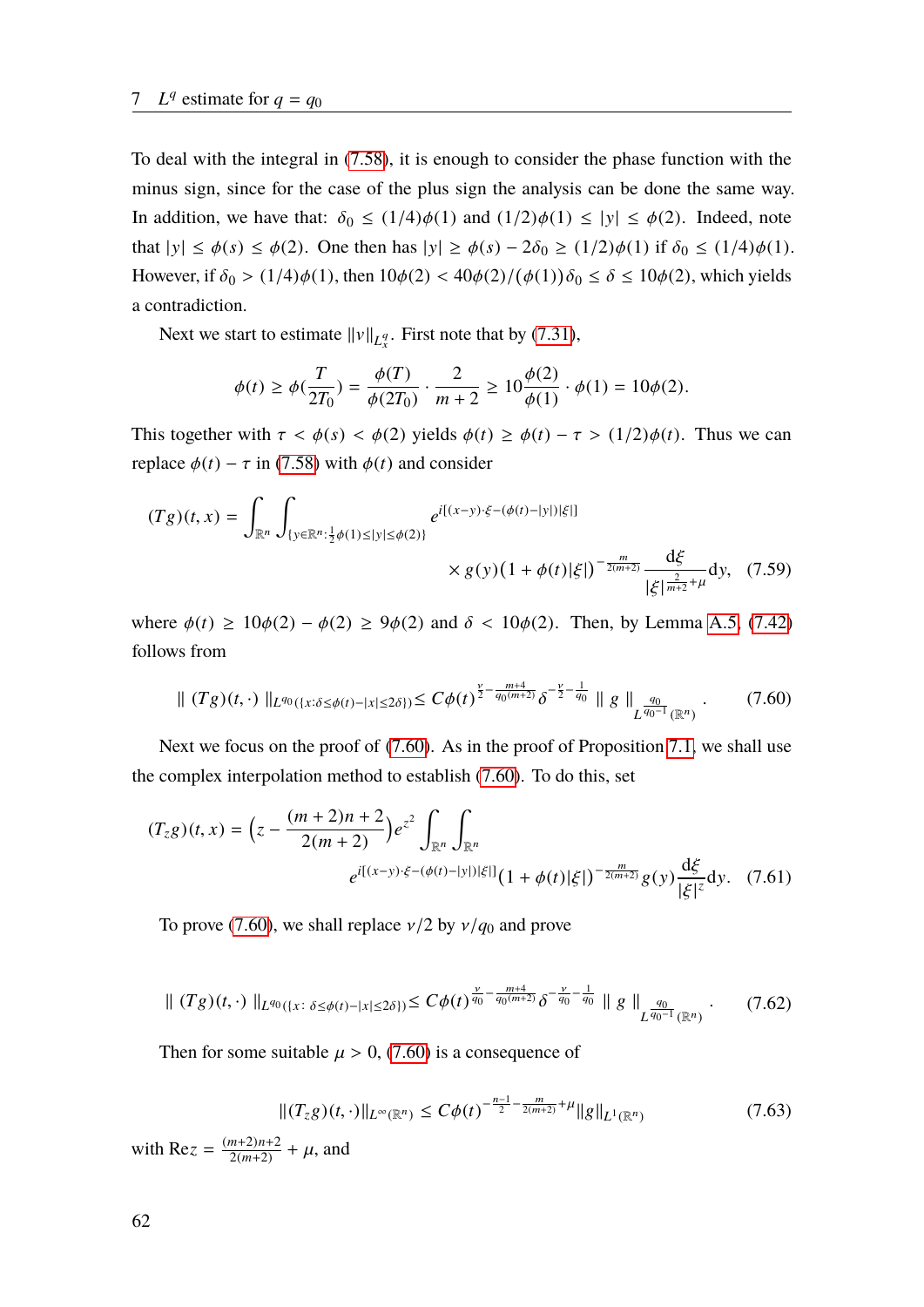$$
\| (T_z g)(t, \cdot) \|_{L^2(\mathbb{R}^n)} \le C\phi(t)^{-\frac{m}{2(m+2)}} \left(\phi(t)^{\frac{\nu}{2}} \delta^{-\frac{\nu+1}{2}}\right)^{\frac{1}{m+2}} \| g \|_{L^2(\mathbb{R}^n)}
$$
\n(7.64)

with  $\text{Re} z = 0$ . In fact, [\(7.64\)](#page-70-0) interpolates with [\(7.63\)](#page-69-1) to give

 $||(Tg)(t, ⋅)||_{L^{q_0}({x:\delta ≤ \phi(t) - |x| ≤ 2\delta})}$ 

<span id="page-70-1"></span><span id="page-70-0"></span>
$$
\leq C\phi(t)^{\frac{\nu}{q_0(m+2)}+\frac{4\mu}{(m+2)n+2}-\frac{m+4}{q_0(m+2)}}\delta^{-\frac{\nu+1}{(m+2)q_0}}\|g\|_{L^{\frac{q_0}{q_0-1}}(\mathbb{R}^n)}.\tag{7.65}
$$

Since  $\delta \le 10\phi(2)$ , we only need  $\nu/(q_0(m+2)) + 4\mu/((m+2)n+2) \le \nu/q_0$  to derive [\(7.62\)](#page-69-2). Thus if  $0 < \mu \le \min(\frac{m}{2(m - 1)})$ 2(*m*+2)  $\overline{a}$ ((*m*+2)*n*+2)(*m*+1)  $\frac{4^{(2)}(m+2)(m+1)}{4(m+2)q_0}$  v), then [\(7.62\)](#page-69-2) is proved.

Compared to [\(7.24\)](#page-58-3), we have two extra decaying factors  $\phi(t)^{-(n-1)/2-m/(2(m+2))+\mu}$  and  $\phi(t)^{\nu/2-m/(2(m+2))}$  on the right sides of [\(7.63\)](#page-69-1) and [\(7.64\)](#page-70-0) respectively, which require a more involved analysis.

We now prove  $(7.63)$  by the stationary phase method. To this end, for the cut-off function  $\beta$  in Lemma [3.2,](#page-22-0)  $\lambda_j = 2^j$  with  $j \ge 0$  and  $z = ((m + 2)n + 2)$ /  $(2(m+2))+\mu+i\theta,$ we define and estimate the dyadic operator  $T_z^j g$ 

$$
|T_z^j g| = \left| \theta e^{-\theta^2} \int_{\mathbb{R}^n} \int_{\mathbb{R}^n} e^{i[(x-y)\cdot\xi - (\phi(t) - |y|)|\xi|]} \beta(\frac{|\xi|}{\lambda_j}) (1 + \phi(t)|\xi|)^{-\frac{m}{2(m+2)}} g(y) \frac{d\xi}{|\xi|^z} dy \right|
$$
  
\n
$$
\leq C \lambda_j^{\frac{n+1}{2}} (\phi(t) - \phi(2))^{-\frac{n-1}{2}} (\lambda_j \phi(t))^{-\frac{m}{2(m+2)}} \lambda_j^{-\frac{(m+2)n+2}{2(m+2)} - \mu} ||g||_{L^1(\mathbb{R}^n)}
$$
  
\n
$$
\leq C \lambda_j^{-\mu} \phi(t)^{-\frac{n-1}{2} - \frac{m}{2(m+2)}} ||g||_{L^1(\mathbb{R}^n)},
$$
\n(7.66)

By summing [\(7.65\)](#page-70-1) with respect to  $j \ge 0$  yields

<span id="page-70-3"></span><span id="page-70-2"></span>
$$
\Big\|\sum_{j=0}^{\infty}T_{z}^{j}g\Big\|_{L^{\infty}(\mathbb{R}^{n})}\leq C\phi(t)^{-\frac{n-1}{2}-\frac{m}{2(m+2)}}\|g\|_{L^{1}(\mathbb{R}^{n})}.
$$
\n(7.67)

On the other hand, for  $|\xi| \leq 1$ , we have that

$$
\begin{split} \left| \theta e^{-\theta^{2}} \int_{|\xi| \leq 1} \int_{\mathbb{R}^{n}} e^{i[(x-y)\cdot\xi - (\phi(t)-|y|)|\xi|]} (1+\phi(t)|\xi|)^{-\frac{m}{2(m+2)}} g(y) \frac{d\xi}{|\xi|^{z}} dy \right| \\ &\leq C \int_{|\xi| \leq 1} (1+\phi(t)|\xi|)^{-\frac{n-1}{2} - \frac{m}{2(m+2)}} |\xi|^{-\frac{(m+2)n+2}{2(m+2)} - \mu} d\xi \|g\|_{L^{1}(\mathbb{R}^{n})} \\ &\leq C \int_{0}^{1} (1+\phi(t)r)^{-\frac{n-1}{2} - \frac{m}{2(m+2)}} r^{-\frac{n}{2} - \frac{1}{m+2} - \mu} r^{n-1} dr \|g\|_{L^{1}(\mathbb{R}^{n})} . \end{split} \tag{7.68}
$$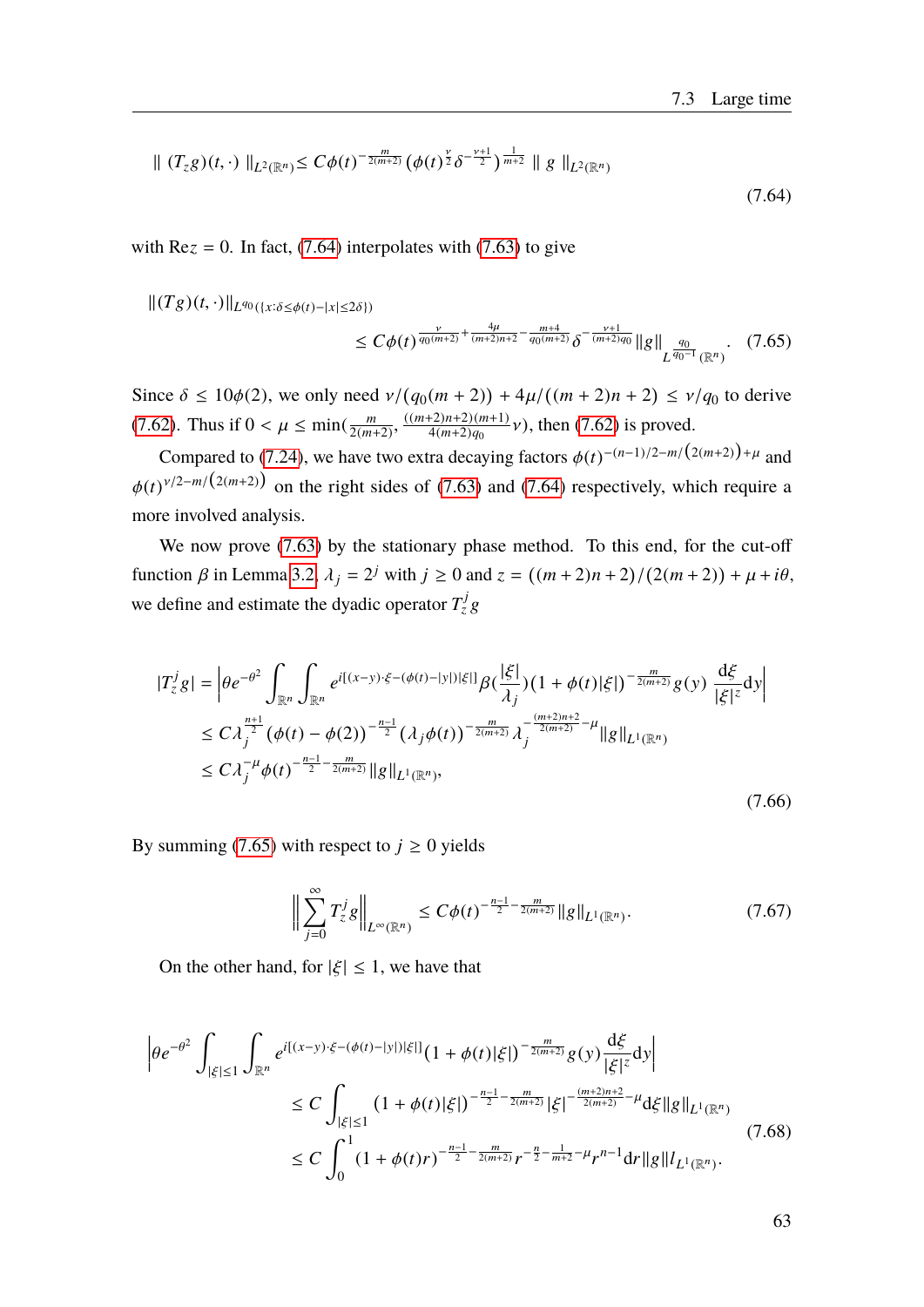Here, we note that  $n - 1 - n/2 - 1/(m + 2) = n/2 - 1 - 1/(m + 2) - \mu > -1$  for  $0 < \mu \le m/(2(m+2))$ ,  $m \ge 1$  and  $n \ge 3$ . Thus, the integral in the last line of [\(7.67\)](#page-70-2) is convergent. In order to give a precise estimate, set  $\rho = (1 + \phi(t)r)^{1/(2(m+2))}$ . Then

$$
\int_{0}^{1} (1+\phi(t)r)^{-\frac{n-1}{2}-\frac{m}{2(m+2)}} r^{-\frac{n}{2}-\frac{1}{m+2}-\mu} r^{n-1} dr
$$
\n
$$
= \int_{1}^{(1+\phi(t))^{\frac{1}{2(m+2)}}} \rho^{2-(m+2)n} \left(\frac{\rho^{2(m+2)}-1}{\phi(t)}\right)^{\frac{n}{2}-1-\frac{1}{m+2}-\mu} d\frac{\rho^{2(m+2)}-1}{\phi(t)}
$$
\n
$$
\leq C\phi(t)^{-\frac{n}{2}+\frac{1}{m+2}+\mu} \int_{1}^{(1+\phi(t))^{\frac{1}{2(m+2)}}} \frac{\rho^{(m+2)n-2(m+3)-2(m+2)\mu} \rho^{2(m+2)-1}}{\rho^{(m+2)n-2}} d\rho
$$
\n
$$
= C\phi(t)^{-\frac{n}{2}+\frac{1}{m+2}+\mu} \int_{1}^{(1+\phi(t))^{\frac{1}{2(m+2)}}} \rho^{-(m+2)\mu-1} d\rho
$$
\n
$$
\leq C_{\mu}\phi(t)^{-\frac{n-1}{2}-\frac{m}{2(m+2)}+\mu}.
$$
\n(7.69)

Thus, [\(7.68\)](#page-70-3) and [\(7.69\)](#page-71-0) yield [\(7.63\)](#page-69-1) with a constant *C* that depends on *m*, *n*, and  $\mu$ .

To get [\(7.64\)](#page-70-0), the small frequencies and large frequencies will be treated separately in the Fourier integral operator of [\(7.51\)](#page-66-0). As in [\[7\]](#page-88-0), we shall use the Sobolev trace theorem to handle the small frequencies. More specifically, we first introduce a function  $\rho \in C^{\infty}(\mathbb{R}^n)$ such that

<span id="page-71-0"></span>
$$
\rho(\xi) = \begin{cases} 1, & |\xi| \ge 2, \\ 0, & |\xi| \le 1. \end{cases}
$$

For  $\alpha = 1 + v$ , we have

$$
(T_{z}g)(t,x) = (R_{z}g)(t,x) + (S_{z}g)(t,x),
$$

where

$$
(R_{z}g)(t,x) = (z - \frac{(m+2)n+2}{2(m+2)})e^{z^{2}} \int_{\mathbb{R}^{n}} \int_{\frac{1}{2}\phi(1)\le|y|\le\phi(2)} e^{i[(x-y)\cdot\xi - (\phi(t)-|y|)|\xi|]} \times (1+\phi(t)|\xi|)^{-\frac{m}{2(m+2)}} \Big(1-\rho(\phi(t)^{1-\alpha}\delta^{\alpha}\xi)\Big)g(y) \frac{d\xi}{|\xi|^{z}}dy,
$$
  

$$
(S_{z}g)(t,x) = (z - \frac{(m+2)n+2}{2(m+2)})e^{z^{2}} \int_{\mathbb{R}^{n}} \int_{\frac{1}{2}\phi(1)\le|y|\le\phi(2)} e^{i[(x-y)\cdot\xi - (\phi(t)-|y|)|\xi|]} \times (1+\phi(t)|\xi|)^{-\frac{m}{2(m+2)}} \rho(\phi(t)^{1-\alpha}\delta^{\alpha}\xi)g(y) \frac{d\xi}{|\xi|^{z}}dy.
$$

We need to prove that

$$
\|(R_{z}g)(t,\cdot)\|_{L^{2}(\mathbb{R}^{n})} \leq C\phi(t)^{-\frac{m}{2(m+2)}}\left(\phi(t)^{\alpha-1}\delta^{-\alpha}\right)^{\frac{1}{m+2}}\|g\|_{L^{2}(\mathbb{R}^{n})}
$$
(7.70)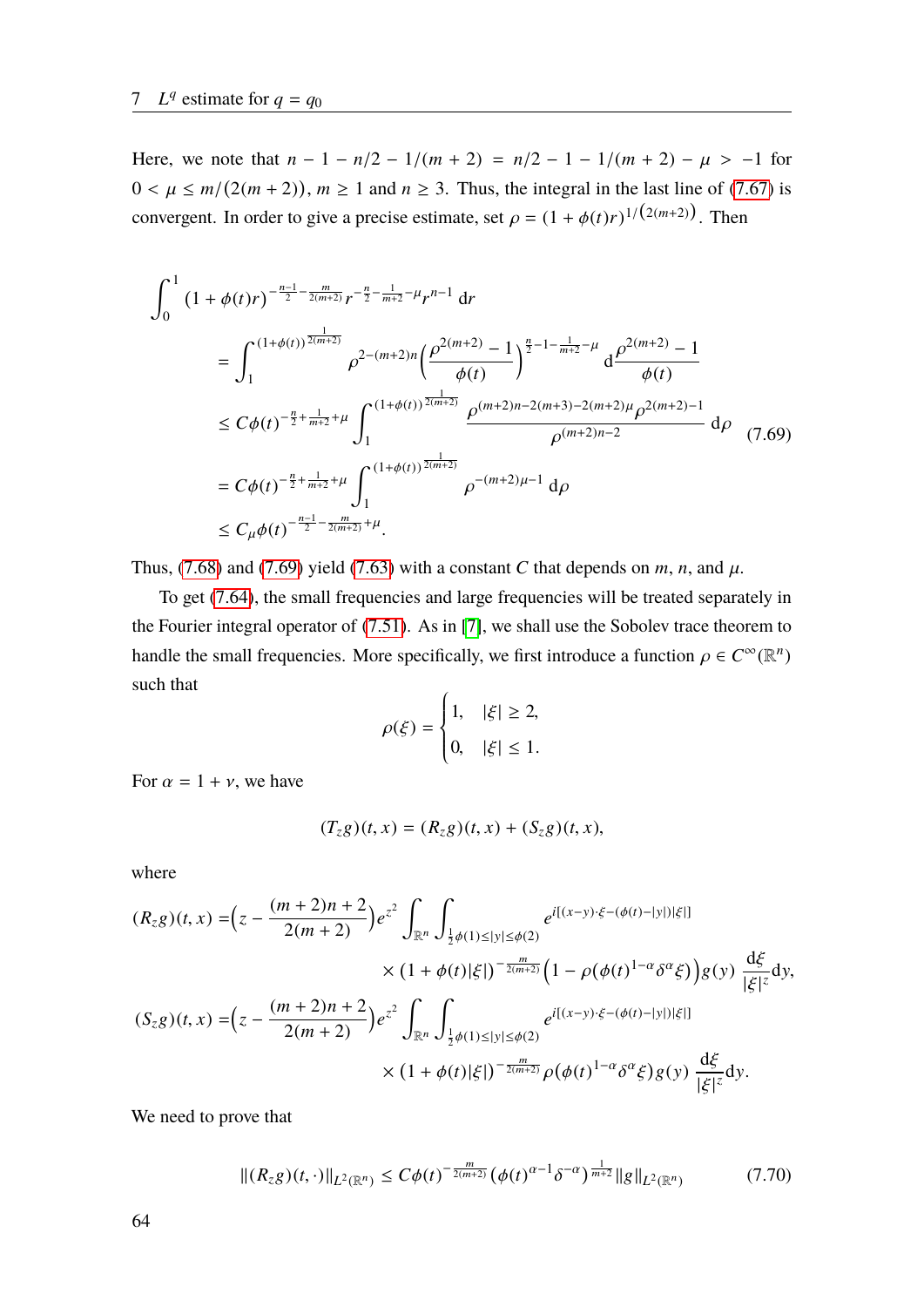for  $Re z = 0$ , and

<span id="page-72-0"></span>
$$
\begin{split} \|S_{z}g(t,\cdot)\|_{L^{2}(\{x:\delta\leq\phi(t)-|x|\leq2\delta\})} &\leq C\delta^{-1/2}\big(\phi(t)^{\alpha}\delta^{-\alpha}\big)^{-\frac{m}{2(m+2)}}\|g\|_{L^{2}(\mathbb{R}^{n})},\\ &=C\phi(t)^{-\frac{m}{2(m+2)}}\big(\phi(t)^{\alpha-1}\delta^{-\alpha}\big)^{\frac{1}{m+2}}\big(\frac{\delta}{\phi(t)}\big)^{\frac{\alpha-1}{2}}\|g\|_{L^{2}(\mathbb{R}^{n})}\end{split} \tag{7.71}
$$
\n
$$
\leq C\phi(t)^{-\frac{m}{2(m+2)}}\big(\phi(t)^{\alpha-1}\delta^{-\alpha}\big)^{\frac{1}{m+2}}\|g\|_{L^{2}(\mathbb{R}^{n})}
$$

for  $Re z = 0$ . In order to prove [\(7.70\)](#page-71-0), we shall apply Lemma 3.2 of [\[7\]](#page-88-0) and a duality argument. For  $h \in L^2(\mathbb{R}^n)$ , due to  $(R_z^*h, \bar{g}) = (h, R_z^*g)$ ,

$$
||R_{z}g||_{L^{2}} = \sup_{h \in L^{2}} \frac{|(h, R_{z}^{\top}g)|}{||h||_{L^{2}}} \leq \sup_{h \in L^{2}} \frac{||R_{z}^{*}h||_{L^{2}}}{||h||_{L^{2}}} ||g||_{L^{2}}.
$$

Since

$$
(R_{z}g)(t,x) = \left(z - \frac{(m+2)n+2}{2(m+2)}\right)e^{z^2} \int_{\mathbb{R}^n} \int_{\frac{1}{2}\phi(1)\le|y|\le\phi(2)} e^{i[(x-y)\cdot\xi - (\phi(t)-|y|)|\xi|]} \times \left(1 - \rho(\phi(t)^{1-\alpha}\delta^{\alpha}\xi)\right)\left(1 + \phi(t)|\xi|\right)^{-\frac{m}{2(m+2)}}g(y) \frac{\mathrm{d}\xi}{|\xi|^z} \mathrm{d}y,
$$

the adjoint operator of  $R_z$ g is

$$
(R_{z}^{*}h)(y) = \left(\bar{z} - \frac{(m+2)n+2}{2(m+2)}\right)e^{\bar{z}^{2}} \int \int e^{i[(y-x)\cdot\xi + (\phi(t)-|y|)|\xi|]} \times \left(1 - \rho(\phi(t)^{1-\alpha}\delta^{\alpha}\xi)\right) \left(1 + \phi(t)|\xi|\right)^{-\frac{m}{2(m+2)}}h(x) \frac{d\xi}{|\xi|^{\bar{z}}} dxd\xi
$$

$$
= \left(\bar{z} - \frac{(m+2)n+2}{2(m+2)}\right)e^{\bar{z}^{2}} \int e^{i(y\cdot\xi-|y||\xi|)}e^{i\phi(t)|\xi|} \times \left(1 - \rho(\phi(t)^{1-\alpha}\delta^{\alpha}\xi)\right) \left(1 + \phi(t)|\xi|\right)^{-\frac{m}{2(m+2)}}|\xi|^{-\bar{z}}\hat{h}(\xi) d\xi.
$$

Denote

$$
\hat{H}(\xi) = e^{i\phi(t)|\xi|} \Big(1 - \rho(\phi(t)^{1-\alpha}\delta^{\alpha}\xi)\Big) \big(1 + \phi(t)|\xi|\big)^{-\frac{m}{2(m+2)}}|\xi|^{-\bar{z}}\hat{h}(\xi).
$$

Then it follows from Lemma 3.2 of [\[7\]](#page-88-0) and a direct computation that

$$
\begin{split} \|R_{z}^{*}g\|_{L^{2}(\phi(1)/2\leq |y|\leq \phi(2))} &\leq C\bigg(\|\hat{H}\|_{L^{2}(|\xi|\leq 1)} + \sum_{k=0}^{\infty} 2^{k/2} \|\hat{H}\|_{L^{2}(2^{k}\leq |\xi|\leq 2^{k+1})}\bigg) \qquad \text{(by Lemma 3.2 of [7])} \\ &\leq C\bigg(\|\hat{H}\|_{L^{2}(|\xi|\leq 1)} + \sum_{2^{k+1}\leq \phi(t)^{\alpha-1}\delta^{-\alpha}}^{ \infty} 2^{k/2} \|\hat{H}\|_{L^{2}(2^{k}\leq |\xi|\leq 2^{k+1})}\bigg). \end{split}
$$

If  $k \geq 0$ , then

$$
\|\hat{H}\|_{L^2(2^k \le |\xi| \le 2^{k+1})} \le C2^{-k\frac{m}{2(m+2)}}\phi(t)^{-\frac{m}{2(m+2)}}\|\hat{h}\|_{L^2(2^k \le |\xi| \le 2^{k+1})}.\tag{7.72}
$$

65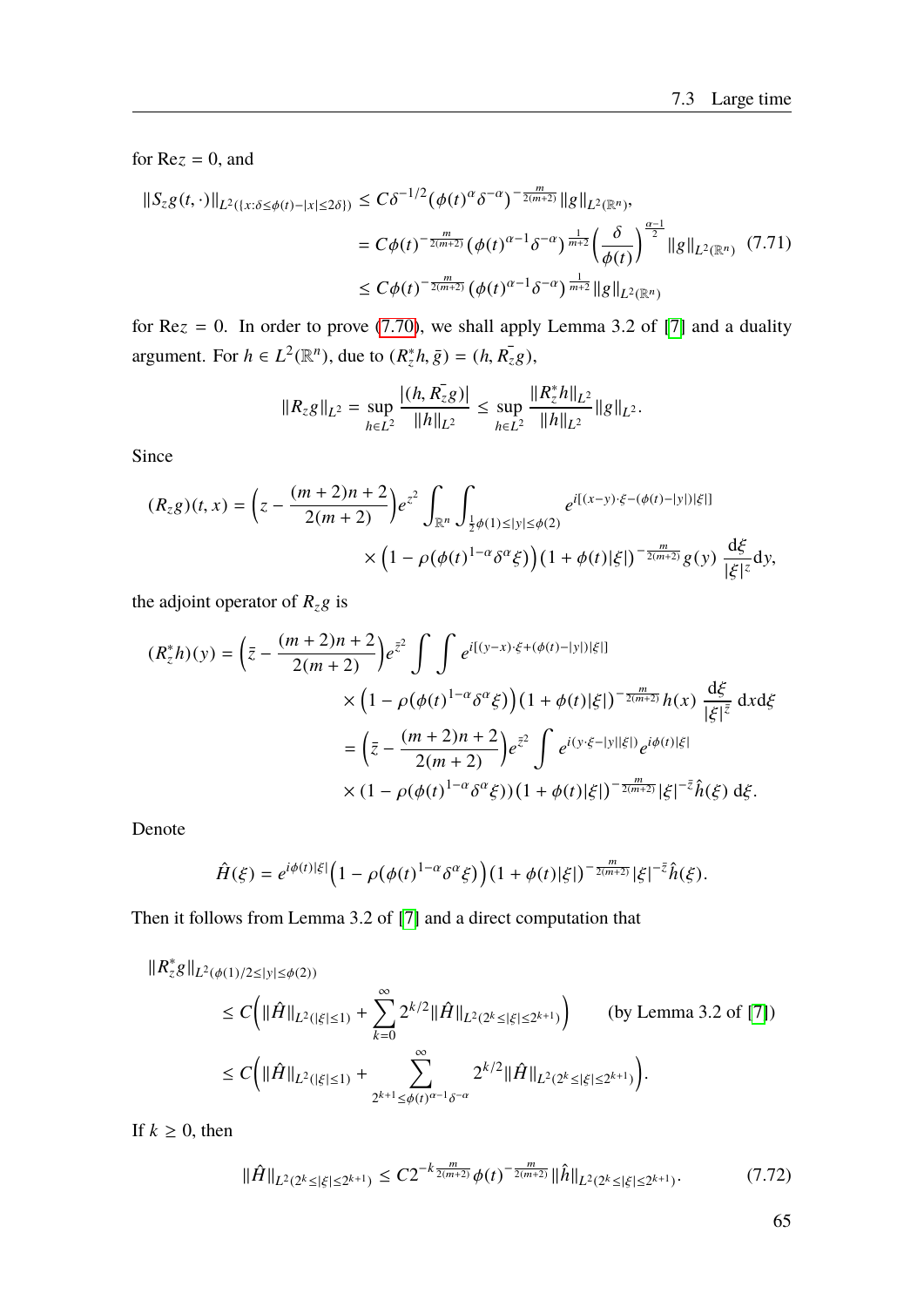Now the remaining part is the case  $|\xi| \leq 1$ . We first consider the special case that  $\hat{h}(\xi)$  is a polynomial. More specifically, we assume that  $\hat{h}(\xi) = \xi_1^l$ <sup>1</sup><sub>1</sub>. Since the region  $\{|\xi| \le 1\}$  is contained in the region  $D = \{ |\xi_j| \le 1, j = 1, ..., n \}, D' = \{ |\xi_j| \le 1, j = 2, ..., n \},$  we only need to estimate the integral

$$
I = \int_{D} \frac{\xi_1^{2l}}{(1 + \phi(t)|\xi|)^{\frac{m}{m+2}}} d\xi.
$$
 (7.73)

But this integral is treated in Lemma [A.6,](#page-85-0) thus [\(7.70\)](#page-71-0) is established.

Now we turn to deal with [\(7.71\)](#page-72-0). Denote  $K_z$  by the kernel of the operator  $S_z$ . Then

$$
K_{z}(t; x, y) = \left(z - \frac{(m+2)n + 2}{2(m+2)}\right)e^{z^{2}} \int_{\mathbb{R}^{n}} e^{i[(x-y)\cdot\xi - (\phi(t) - |y|)|\xi|]} \times \rho(\phi(t)^{1-\alpha}\delta^{\alpha}\xi)(1 + \phi(t)|\xi|)^{-\frac{m}{2(m+2)}} \frac{d\xi}{|\xi|^{z}}
$$

with Re*z* = 0. Note that in this case  $|\xi| \ge \phi(t)^{\alpha-1} \delta^{-\alpha}$ . Therefore, it follows from Lemma 3.3 of [\[7\]](#page-88-0) and our assumption  $\delta \le 10\phi(2)$  that, for any  $N \in \mathbb{R}^+$ ,

$$
|K_z| \leq C_N \Big(\frac{\delta}{\phi(t)}\Big)^N \big(\phi(t)^{\alpha} \delta^{-\alpha}\big)^{-\frac{m}{2(m+2)}} \leq \widetilde{C}_N \Big(\frac{1}{\phi(t)}\Big)^N \big(\phi(t)^{\alpha} \delta^{-\alpha}\big)^{-\frac{m}{2(m+2)}}
$$

if  $||x - y| - |\phi(t) - |y||$  $\geq \delta/2.$ 

This yields [\(7.71\)](#page-72-0) when  $||x-y|-|\phi(t)-|y||$  $\vert \ge \delta/2$ . For the case of  $\vert x-y \vert - \vert \phi(t) - \vert y \vert \vert$  $\vert$  <  $\delta/2$ , analogously treated as in Lemma 3.4-Lemma 3.5 and Proposition 3.6 of [\[7\]](#page-88-0), [\(7.71\)](#page-72-0) can also be derived. Here we omit the detail, since the proof is completely similar to that of [\[7\]](#page-88-0).

*Remark* 7.3. Note that [\(7.71\)](#page-72-0) is actually stronger than [\(7.64\)](#page-70-0) and [\(7.70\)](#page-71-0) by our assumptions of  $\delta \leq \delta \phi(T_0) \leq \phi(T)$  and  $T/2 \leq t \leq T$ .

[\(7.70\)](#page-71-0) together with [\(7.71\)](#page-72-0) yield [\(7.64\)](#page-70-0). Collecting all the results above, [\(7.42\)](#page-64-0) is proved.

Based on [\(7.42\)](#page-64-0), we know that [\(7.2\)](#page-54-0) is established.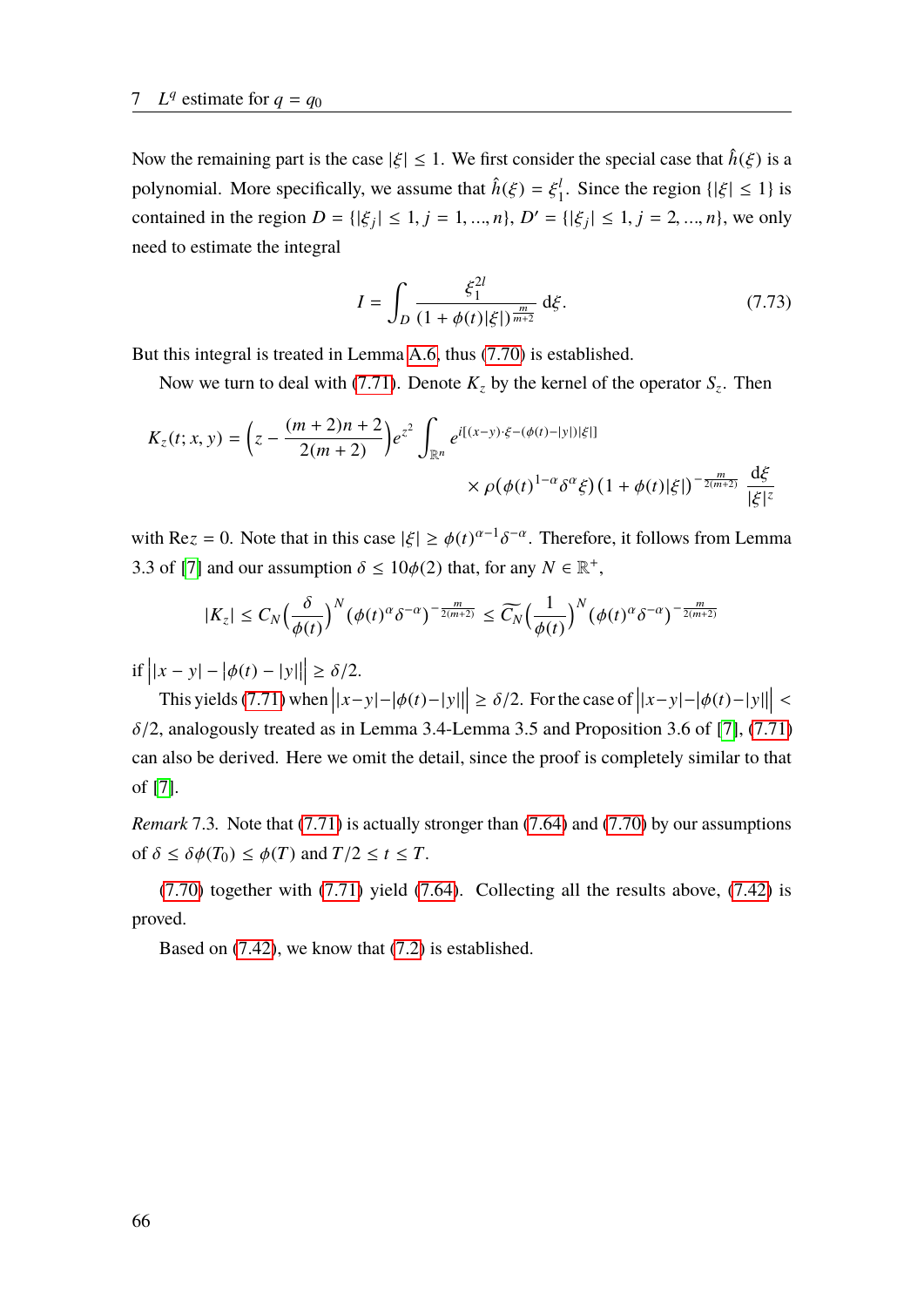#### **8 L**  $\frac{q}{q}$  estimate for  $q = 2$

To prove [\(6.25\)](#page-53-0), we need the following result, which is a variant of Lemma 3.2 in [\[7\]](#page-88-0)

<span id="page-74-1"></span>**Lemma 8.1.** *One has*

$$
\label{eq:21} \begin{split} \bigg\| \int \, e^{i [x\cdot \xi + t|\xi|]} \hat{f}(\xi) \, \mathrm{d} \xi \bigg\|_{L^2(\{x\colon \delta \leq t-|x| \leq 2\delta\})} \\ & \leq C \delta^{1/2} \bigg( \| \hat{f} \|_{L^2(|\xi| \leq 1)} + \sum_{k=0}^\infty 2^{k/2} \| \hat{f} \|_{L^2(2^k \leq |\xi| \leq 2^{k+1})} \bigg). \end{split}
$$

*Proof.* Note that

$$
\left\| \int e^{i[x\cdot\xi+t|\xi|]} \hat{f}(\xi) d\xi \right\|_{L^2(\{x:\delta\leq t-|x|\leq 2\delta\})} \\
= (t-\delta)^{-\frac{n}{2}} \left\| \int e^{i[x\cdot\xi+\frac{t}{t-\delta}|\xi|]} \hat{f}(\frac{\xi}{t-\delta}) d\xi \right\|_{L^2(\{x:\frac{t-2\delta}{t-\delta}\leq |x|\leq 1\})}.
$$

By applying the Sobolev trace theorem to the function  $\int e^{i[x\cdot\xi + \frac{t}{t-\delta}|\xi|]} \hat{f}(\frac{\xi}{t-\delta}) d\xi$  with respect to the variable *x*, we find that

$$
\int_{\theta \in S^{n-1}} \left| e^{i[r\theta \cdot \xi + \frac{t}{t-\delta}|\xi|]} \hat{f}(\frac{\xi}{t-\delta}) d\xi \right|^2 d\theta
$$
\n
$$
\leq C \left( \left\| \hat{f}(\frac{\xi}{t-\delta}) \right\|_{L^2(|\xi| \le 1)} + \sum_{j=0}^{\infty} 2^{j/2} \left\| \hat{f}(\frac{\xi}{t-\delta}) \right\|_{L^2(2^j \le |\xi| \le 2^{j+1})} \right)^2. \tag{8.1}
$$

Integrating [\(8.1\)](#page-74-0) with respect to *r* yields

$$
\begin{split} \Big\| \int e^{i[x\cdot\xi + t|\xi|]} \hat{f}(\xi) \, \mathrm{d}\xi \Big\|_{L^{2}(\{x:\delta \leq t - |x| \leq 2\delta\})} \\ &\leq \Big(\frac{t - 2\delta}{t - \delta}\Big)^{\frac{n-1}{2}} \Big(\frac{\delta}{t - \delta}\Big)^{\frac{1}{2}} (t - \delta)^{-\frac{n}{2}} \Big(\Big\|\hat{f}(\frac{\xi}{t - \delta})\Big\|_{L^{2}(|\xi| \leq 1)} \\ &+ \sum_{j=0}^{\infty} 2^{\frac{j}{2}} \Big\|\hat{f}(\frac{\xi}{t - \delta})\Big\|_{L^{2}(2^{j} \leq |\xi| \leq 2^{j+1})} \Big) \\ &\leq C\delta^{\frac{1}{2}} \Big(\parallel \hat{f}(\xi) \parallel_{L^{2}(|\xi| \leq 1)} + \sum_{j=0}^{\infty} 2^{\frac{j}{2}} \parallel \hat{f}(\xi) \parallel_{L^{2}(2^{j} \leq |\xi| \leq 2^{j+1})} \Big). \end{split}
$$

<span id="page-74-0"></span> $\Box$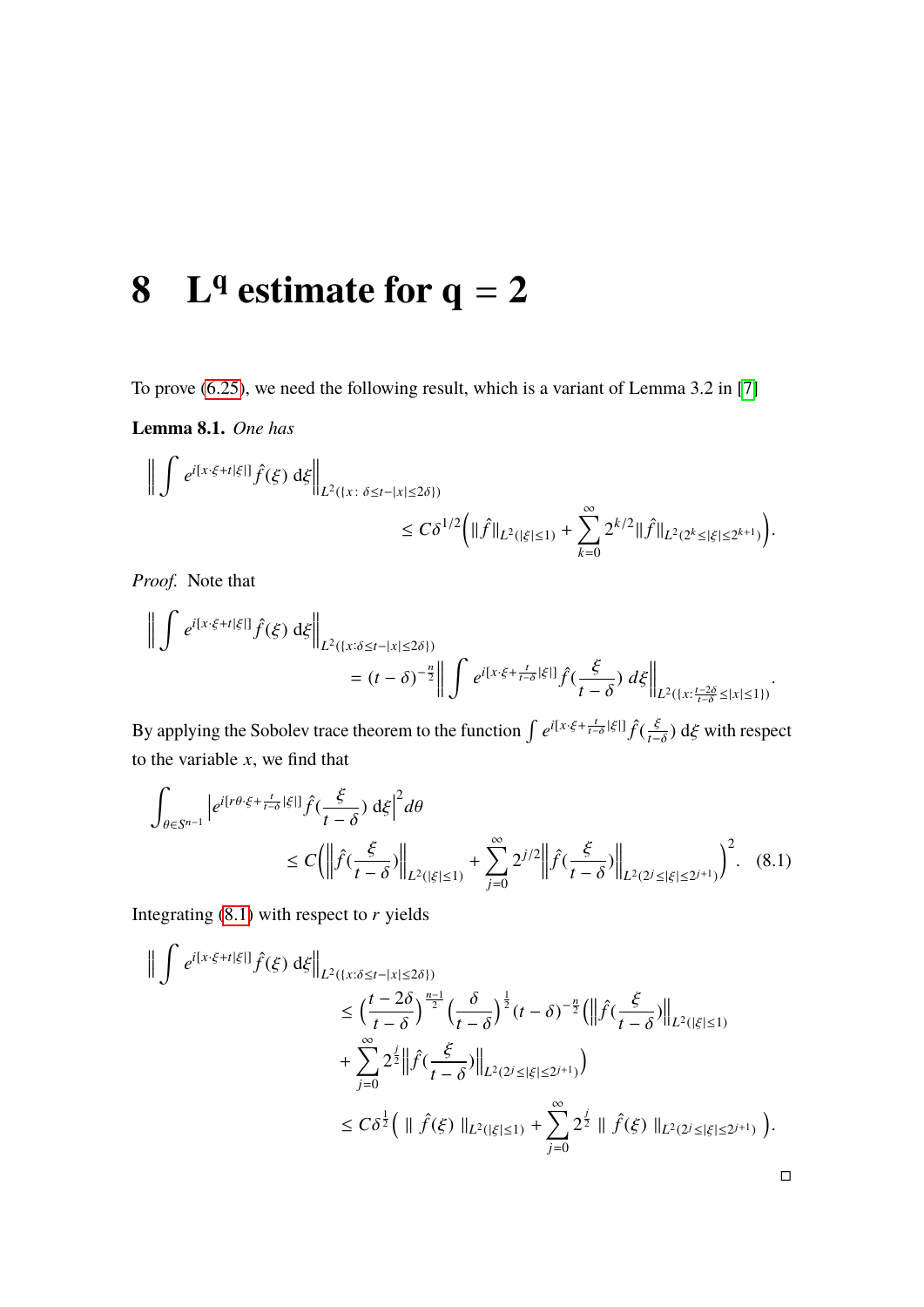We now start to prove [\(4.21\)](#page-30-0). Suppose that w solves [\(4.3\)](#page-26-0), where  $F \equiv 0$  for  $\phi(t) - |x| < 1$ . By Theorem 2.1 of [\[36\]](#page-90-0), we have

$$
||w(t,\cdot)||_{L^2(\mathbb{R}^n)} \leq Ct \int_0^t ||F(s,\cdot)||_{L^2(\mathbb{R}^n)} ds,
$$

which yields, for  $0 \le t \le 5$ ,

$$
||w||_{L^2([0,5]\times\mathbb{R}^n)} \leq C||F||_{L^2([0,5]\times\mathbb{R}^n)}.
$$

Note, for  $0 \le t \le 5$ , that  $\phi(t) - |x|$  is bounded from below and above, thus, for any  $v > 0$ ,

$$
\left\| \left( \phi(t)^2 - |x|^2 \right)^{\frac{m-2}{2(m+2)} - \nu} w \right\|_{L^2([0,5] \times \mathbb{R}^n)} \le C \left\| \left( \phi(t)^2 - |x|^2 \right)^{\frac{1}{2} + \nu} F \right\|_{L^2(\mathbb{R}^{1+n}_+)}.
$$
 (8.2)

Next we suppose  $\phi(T) \ge 10 \phi(2)/\phi(1)$ . We split w as  $w = w^0 + w^1$ , where

$$
\begin{cases}\n(\partial_t^2 - t^m \Delta) w^j = F^j, \\
w^j(0, x) = 0, \quad \partial_t w^j(0, x) = 0\n\end{cases}
$$

with

<span id="page-75-2"></span>
$$
F^{0} = \begin{cases} F, & t \leq \frac{T}{10}, \\ 0, & t > \frac{T}{10}, \end{cases}
$$

and  $F = F^0 + F^1$ . Then in order to prove [\(6.25\)](#page-53-0), it suffices to show that for  $j = 0, 1$ ,

$$
\left\| (\phi(t)^2 - |x|^2)^{\frac{m-2}{2(m+2)} - \nu} w^j \right\|_{L^2(\{(t,x):T/2 \le t \le T\})} \le C\phi(T)^{-\nu/4} \left\| (\phi(t)^2 - |x|^2)^{1/2 + \nu} F^j \right\|_{L^2(\mathbb{R}^{1+n}_+)}.
$$
 (8.3)

## **8.1 Estimate of w<sup>1</sup>**

We first deal with  $w^1$ . As in Proposition 4.2, we shall establish

<span id="page-75-0"></span>
$$
\left\| \left( \phi(t)^2 - |x|^2 \right)^{\frac{m-2}{2(m+2)}} w^1 \right\|_{L^2(\{(t,x)\colon T/2 \le t \le T, \ |x| \le \phi(t)/2\})} \le C \left\| \left( \phi(t)^2 - |x|^2 \right)^{1/2} F^1 \right\|_{L^2(\mathbb{R}^{1+n}_+)}.
$$
\n(8.4)

Set  $w_T^1$  $T_T^1(t, x) = w^1(Tt, T^{\frac{m+2}{2}}x)$  and  $F_T^1$  $T_T^{1}(t, x) = T^2 F^1(Tt, T^{\frac{m+2}{2}}x)$ . To show [\(8.4\)](#page-75-0), it suffices to prove that

<span id="page-75-1"></span>
$$
\left\| \left( \phi(t)^2 - |x|^2 \right)^{\frac{m-2}{2(m+2)}} w_T^1 \right\|_{L^2(\{(t,x)\,:\, 1/2 \le t \le 1,\, |x| \le \frac{\phi(t)}{2}\})} \le C \left\| \left( \phi(t)^2 - |x|^2 \right)^{\frac{1}{2}} F_T^1 \right\|_{L^2(\mathbb{R}^{1+n}_+)}.
$$
 (8.5)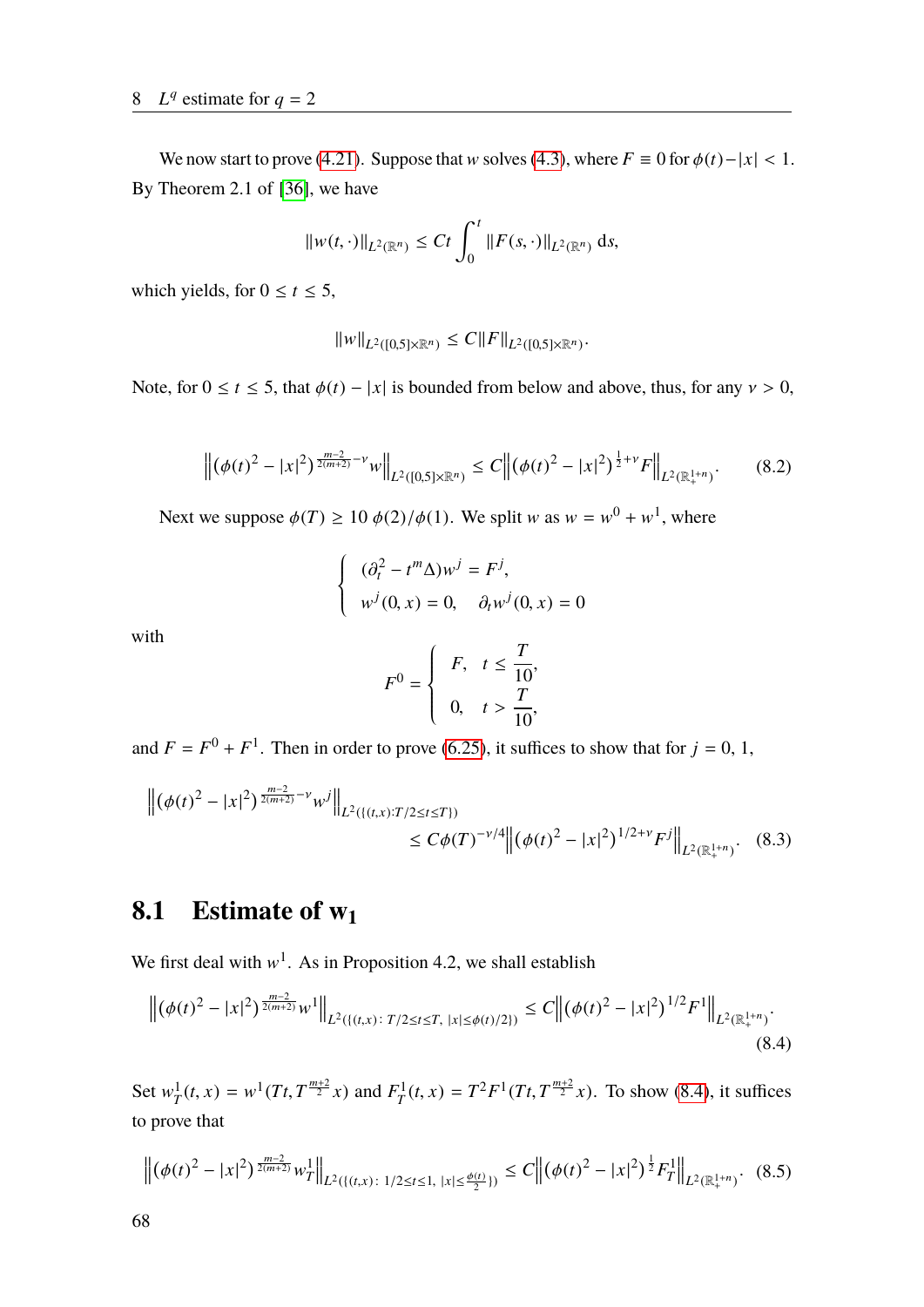Note that in the domain of integration is  $\{(t, x): 1/2 \le t \le 1, |x| \le \phi(t)/2\}$ , the behavior of the weight  $(\phi(t)^2 - |x|^2)^{\frac{m-2}{2(m+2)}}$  on the left side of [\(8.5\)](#page-75-1) behaviors like a positive constant. Then, in order to derive [\(8.5\)](#page-75-1), we only need to prove

<span id="page-76-1"></span>
$$
||w_T^1||_{L^2(\{(t,x)\colon |x|\leq \phi(t)/2, 1/2\leq t\leq 1\})} \leq C \left\| (\phi(t)^2 - |x|^2)^{1/2} F_T^1 \right\|_{L^2(\mathbb{R}^{n+1}_+)}.
$$
 (8.6)

Recall that in [\(7.6\)](#page-55-0) we have

$$
w_T(t,x) = \int_0^t \{V_2(t,D_x)V_1(s,D_x) - V_1(t,D_x)V_2(s,D_x)\} F_T(s,x) \, ds.
$$

From [\(4.7\)](#page-27-0)-[\(4.40\)](#page-34-0) we know that the amplitude function  $a_1$  of  $V_2(t, D_x)V_1(s, D_x)$  satisfies

<span id="page-76-0"></span>
$$
\left|\partial_{\xi}^{\beta} a(t,s,\xi)\right| \leq Ct\left(1+\phi(t)|\xi|\right)^{-\frac{m+4}{2(m+2)}}\left(1+\phi(s)|\xi|\right)^{-\frac{m}{2(m+2)}}|\xi|^{-|\beta|}.\tag{8.7}
$$

By our assumption,  $t \leq 1$ . Thus the term on the right side of [\(8.7\)](#page-76-0) can be controlled by  $|\xi|^{-|\beta|}$ . The argument for  $V_1(t, D_x)V_2(s, D_x)$  is similar, thus we only need to consider the operators like

$$
\int_0^t \int_{\mathbb{R}^n} e^{i[(x-y)\cdot\xi + (\phi(t)-\phi(s))|\xi|]} |\xi|^{-z} \hat{F}(s,\xi) d\xi ds \quad \text{with} \text{Re} z = 0.
$$

From this, as in the proof of [\(7.24\)](#page-58-0), we get [\(8.6\)](#page-76-1). Furthermore, recall the argument how we use  $(6.5)$  to derive  $(6.1)$ , we use  $(8.7)$  and the same method to establish  $(8.4)$ .

### **8.2 Estimation of w<sup>0</sup>**

Next we estimate  $w^0$ . Note that by an analogous treatment on  $w^0$  in [\(7.38\)](#page-63-0)-[\(7.42\)](#page-64-0), [\(8.3\)](#page-75-2) will follow from

<span id="page-76-2"></span>
$$
\phi(T)^{\frac{m-2}{2(m+2)}-\frac{\nu}{2}}\delta^{\frac{m-2}{2(m+2)}+\frac{\nu}{2}}\|\nu\|_{L^2(\{(t,x)\colon T/2\leq t\leq T,\ \delta\leq\phi(t)-|x|\leq2\delta\})}\leq C\delta_0^{1/2}\|G\|_{L^2(\mathbb{R}^{1+n}_+)},\tag{8.8}
$$

where  $\text{supp } G \subseteq \{(t, x): 1 \le t \le 2, \delta_0 \le \phi(t) - |x| \le 2\delta_0\}, \phi(T) \ge 10\phi(2)/\phi(1)$ , and  $\delta \geq \delta_0$ .

#### **8.2.1** The case  $\delta \ge 10\phi(2)$

As in Subsection [7.3.2,](#page-67-0) we shall use the pointwise estimate to handle the case of  $\phi(t) - |x| \ge$  $\delta \ge 10\phi(2)$ . We can write

$$
v = \sum_{j=-\infty}^{\infty} v_j = \sum_{j=-\infty}^{\infty} \int_{\mathbb{R}^n} \int_{\mathbb{R}^n} K_j(t, x; s, y) G(s, y) \, dy \, ds,
$$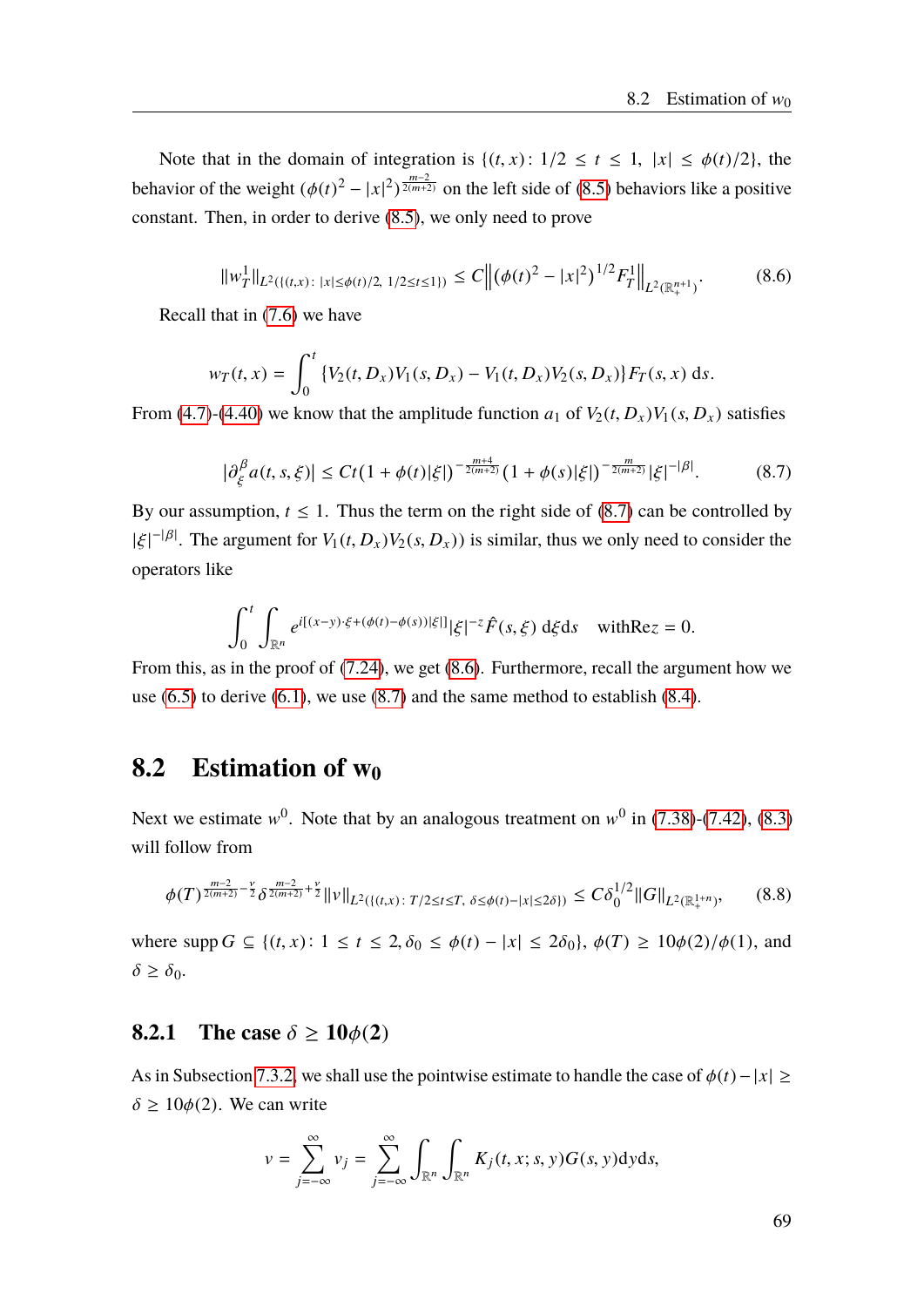where

$$
K_j(t, x; s, y) = \int_{\mathbb{R}^n} e^{i((x-y)\cdot \xi + (\phi(t) - \phi(s))|\xi|)} \beta(|\xi|/2^j) a(t, s, \xi) \hat{G}(s, \xi) d\xi.
$$

By [\(7.54\)](#page-67-1) and Hölder's inequality, we arrive at

$$
|v_j| \leq \left\| K_j(t,x;s,y) \big( \phi^2(t) - |x|^2 \big)^{1/2} \right\|_{L^2_{s,y}} \left\| \big( \phi^2(t) - |x|^2 \big)^{-1/2} G(s,y) \right\|_{L^2_{s,y}}
$$

Taking  $N = n/2 - 1/(m + 2)$  in [\(7.54\)](#page-67-1) and repeating the computations of [\(7.55\)](#page-67-2) and [\(7.56\)](#page-68-0), we have

$$
\left\|K_j(t, x; s, y) (\phi^2(t) - |x|^2)^{1/2}\right\|_{L^2_{s, y}} \leq C \delta_0^{\frac{1}{2}} \phi(t)^{-\frac{n-1}{2} + \frac{1}{2} - \frac{m}{2(m+2)}} (\phi(t) - |x|)^{\frac{1}{m+2} - \frac{n}{2} + \frac{1}{2}}
$$

and

$$
\Big(\int_{\mathbb{R}^n}\int_{\mathbb{R}^n} \{(\phi(t)^2-|x|^2)^{-1/2}G(s,y)\}^2\mathrm{d}y\mathrm{d}s\Big)^{1/2}\leq C\big(\delta\phi(T)\big)^{-1/2}\|G\|_{L^2(\mathbb{R}^{1+n}_+)}
$$

In addition, by  $-(n-1)/2 + 1/(m + 2) < -1/2$  for  $n \ge 3$ ,  $m \ge 1$ , a direct computation reveals

$$
\begin{split} \left\| \phi(t)^{-\frac{n-1}{2} + \frac{1}{2} - \frac{m}{2(m+2)}} (\phi(t) - |x|)^{-\frac{n-1}{2} + \frac{1}{m+2}} \right\|_{L^2_{s,y}} \\ &\leq C_n \Big( \int_{\frac{T}{2}}^T \phi(t)^{-(n-1) + \frac{2}{m+2}} \int_0^{\phi(t) - 10\phi(2)} (\phi(t) - r)^{\frac{2}{m+2} - (n-1)} r^{n-1} dr dt \Big)^{\frac{1}{2}} \\ &\leq C \Big( \int_{\frac{T}{2}}^T \phi(t)^{\frac{2}{m+2}} dt \Big)^{\frac{1}{2}} \\ &\leq CT. \end{split} \tag{8.9}
$$

Thus we obtain

$$
\begin{split} \phi(T)^{\frac{m-2}{2(m+2)}-\frac{\nu}{2}}\delta^{\frac{m-2}{2(m+2)}+\frac{\nu}{2}} \parallel \nu \parallel_{L^{2}(\{(t,x): \frac{T}{2} \leq t \leq T, \ \delta \leq \phi(t)-|x| \leq 2\delta\})} \\ &\leq \phi(T)^{\frac{m-2}{2(m+2)}-\frac{\nu}{2}}\delta^{\frac{1}{2}+\frac{\nu}{2}}\delta_{0}^{1/2}(\delta\phi(T))^{\frac{1}{2}}T\|G\|_{L^{2}(\mathbb{R}_{+}^{1+n})} \\ &\leq C\delta_{0}^{1/2}\|G\|_{L^{2}(\mathbb{R}_{+}^{1+n})}. \end{split} \tag{8.10}
$$

### **8.2.2** The case  $\delta_0 \leq \delta \leq 10\phi(2)$

Next we study [\(8.8\)](#page-76-2) in case  $\phi(t) - |x| \le 10\phi(2)$ . At first, we claim that under certain restriction of  $\xi$ , this case can be treated as the proof of [\(7.63\)](#page-69-0) in Section 7. Indeed, recalling [\(4.7\)](#page-27-0)-[\(4.40\)](#page-34-0) and noting that  $t \geq s \geq 1$ , we can assume that

$$
v = \int_0^t \int_{\mathbb{R}^n} \int_{\mathbb{R}^n} e^{i[(x-y)\cdot \xi + (\phi(t) - \phi(s))|\xi|]} \phi(t)^{-\frac{m}{2(m+2)}} |\xi|^{-1} G(s, y) \, dyd\xi ds.
$$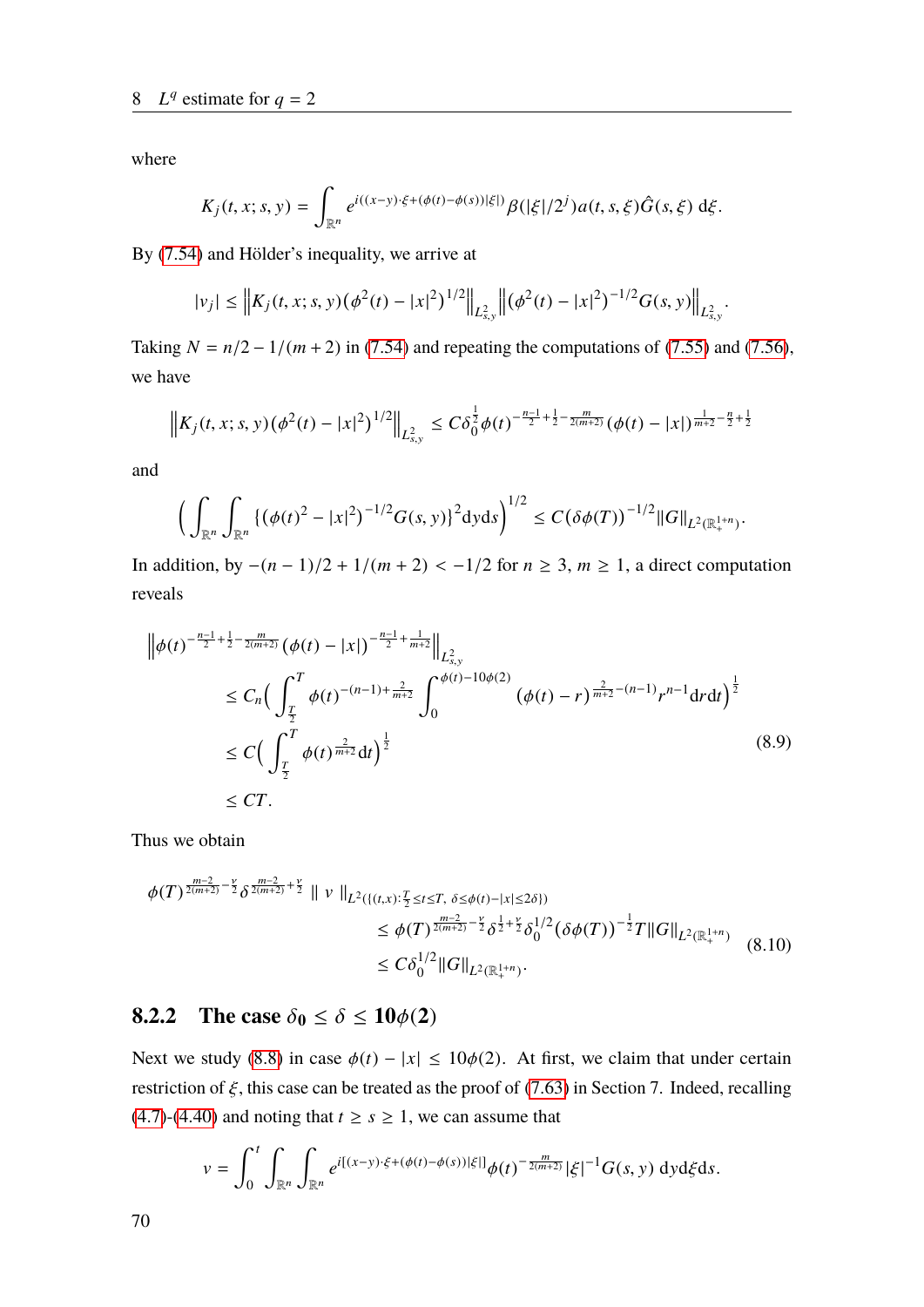As in Subsection [7.3.2,](#page-67-0) we split  $v$  into a low frequency part and high frequency part. To this end, we choose a function  $\beta \in C_0^{\infty}$  $\int_0^\infty (\mathbb{R}^n)$  satisfying  $\beta = 1$  near the origin such that  $v = v_0 + v_1$ , where

$$
v_1 = \int_0^t \int_{\mathbb{R}^n} \int_{\mathbb{R}^n} e^{i[(x-y)\cdot \xi + (\phi(t) - \phi(s))] \xi|} \phi(t)^{-\frac{m}{2(m+2)}} \frac{1 - \beta(\delta\xi)}{|\xi|} G(s, y) \, dyd\xi ds
$$
  
= 
$$
\int_0^t T_1(t, s, x) \, ds.
$$

Note  $(1 - \beta(\delta \xi))/|\xi| = O(\delta)$ . Then the expression of  $v_1$  is similar to [\(7.61\)](#page-69-1) with Re $z = 0$ except the extra term  $\delta\phi(t)^{-\frac{m}{2(m+2)}}$ . Consequently we can apply [\(7.63\)](#page-69-0) to get

$$
||T_1(t,s,\cdot)||_{L^2(\mathbb{R}^n)} \leq C\phi(t)^{\frac{\nu}{2}-\frac{m}{2(m+2)}}\delta^{-\frac{\nu}{2}+\frac{1}{2}}||G(s,\cdot)||_{L^2(\mathbb{R}^n)},
$$

which yields

$$
||v_1||_{L^2} \leq C \delta_0^{\frac{1}{2}} \delta^{-\frac{\nu}{2} + \frac{1}{2}} \phi(T)^{\frac{\nu}{2} - \frac{m-2}{2(m+2)}} ||G||_{L^2(\mathbb{R}^{1+n}_+)}
$$

Due to  $\delta \le 10\phi(2)$ , the estimate [\(8.8\)](#page-76-2) for  $v_1$  immediately follows.

We now estimate  $v_0$ . At first, one notes that

$$
\begin{aligned} \Big| \int_{|\xi| \le 1} e^{i[(x-y)\cdot \xi + (\phi(t) - \phi(s))|\xi|]} \phi(t)^{-\frac{m}{2(m+2)}} \frac{\beta(\delta\xi)}{|\xi|} \, \mathrm{d}\xi \Big| \\ &\le C \big( 1 + |\phi(t) - \phi(s)| \big)^{-\frac{n-1}{2}} \phi(t)^{-\frac{m}{2(m+2)}} \\ &\le C \big( 1 + |x-y| \big)^{-\frac{n-1}{2}} \phi(t)^{-\frac{m}{2(m+2)}}. \end{aligned}
$$

In the last step we have used the fact  $\phi(t) - \phi(s) \ge |x - y|$ , see Lemma [A.1.](#page-82-0)

Thus it follows from a direct computation that inequality  $(8.8)$  holds if we replace v by

$$
v_{01} = \int_0^t \int_{\mathbb{R}^n} \int_{|\xi| \le 1} e^{i[(x-y)\cdot \xi + (\phi(t) - \phi(s))|\xi|]} \phi(t)^{-\frac{m}{2(m+2)}} \frac{\beta(\delta \xi)}{|\xi|} G(s, y) \, dyd\xi ds.
$$

Indeed, one has

$$
\|v_{01}\|_{L^{2}(\{(t,x) : \frac{T}{2} \leq t \leq T, \delta \leq \phi(t) - |x| \leq 2\delta\})}\n\leq \Big\| \iiint_{|\xi| \leq 1} e^{i[(x-y) \cdot \xi + (\phi(t) - \phi(s))|\xi|]} \phi(t)^{-\frac{m}{2(m+2)}} \frac{\beta(\delta \xi)}{|\xi|} d\xi G(s, y) dy ds \Big\|_{L^{2}_{t,x}}\n\leq C \Big\| \iiint_{(1+|x-y|)^{-\frac{n-1}{2}}}\n(1+|x-y|)^{-\frac{n-1}{2}} \phi(t)^{-\frac{m}{2(m+2)}} G(s, y) dy ds \Big\|_{L^{2}_{t,x}}\n\leq C \phi(T)^{-\frac{m}{2(m+2)}} \Big\| \big( \|(1+|x-y|)^{-\frac{n-1}{2}}\|_{L^{2}_{s,y}} \|G\|_{L^{2}} \big) \Big\|_{L^{2}_{t,x}}\n\leq C \phi(T)^{-\frac{m}{2(m+2)}} \|G\|_{L^{2}} \Big\| \big( \int_{\frac{T}{2}}^{T} \int_{\delta \leq \phi(t) - |x| \leq 2\delta} (1+|x-y|)^{-(n-1)} dx dt \big)^{1/2} \Big\|_{L^{2}_{s,y}}.
$$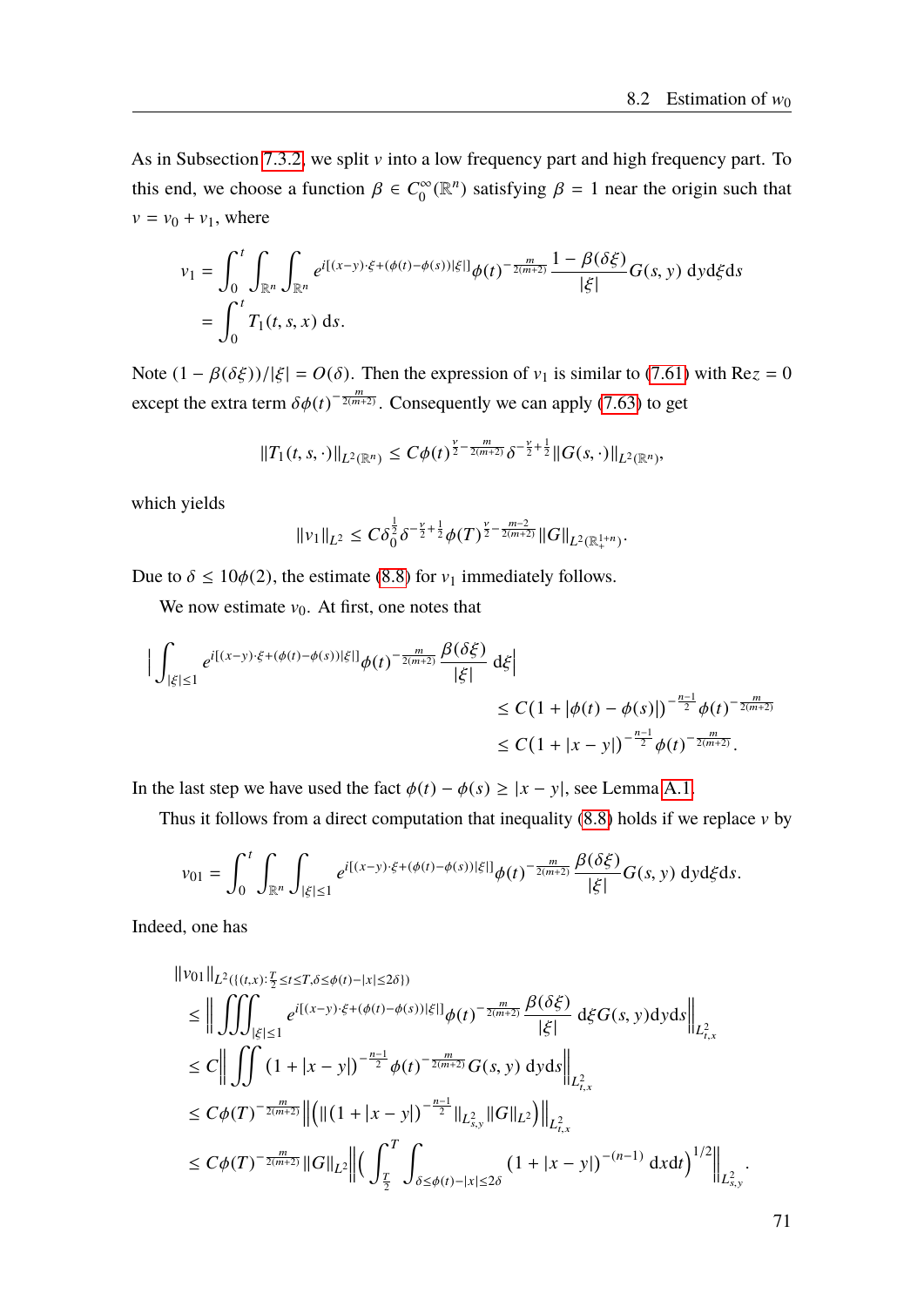By  $|y| \le \phi(2)$ ,  $(1/2)|x| \le |x - y| \le 2|x|$  if  $|x| \ge 2\phi(2)$ . On the other hand, if  $|x| < 2\phi(2)$ , then the integral with respect to *x* in last line is finite and can be controlled by  $\delta$ . This yields

$$
\begin{aligned} \left\| \Big( \int_{\frac{T}{2}}^T \int_{\delta \leq \phi(t) - |x| \leq 2\delta} (1+|x-y|)^{-(n-1)} \mathrm{d}x \mathrm{d}t \Big)^{1/2} \right\|_{L^2_{s,y}} \\ & \leq C \left\| \Big( \int_{\frac{T}{2}}^T \int_{\phi(t)-2\delta}^{\phi(t)-\delta} \mathrm{d}r \mathrm{d}t \Big)^{1/2} \right\|_{L^2_{s,y}} \leq C (\delta_0 \delta T)^{1/2}, \end{aligned}
$$

which implies that the left side of [\(8.8\)](#page-76-2) is controlled by

$$
\phi(T)^{\frac{m-2}{2(m+2)}-\frac{\nu}{2}}\delta^{\frac{m-2}{2(m+2)}+\frac{\nu}{2}}\phi(T)^{-\frac{m}{2(m+2)}}(\delta_0\delta T)^{\frac{1}{2}}\|G\|_{L^2}\leq C\delta_0^{\frac{1}{2}}\|G\|_{L^2(\mathbb{R}^{n+1}_+)}.\tag{8.11}
$$

Consequently, our proof will be complete if we can show that

<span id="page-79-0"></span>
$$
\phi(T)^{\frac{m-2}{2(m+2)}-\frac{\nu}{2}}\delta^{\frac{m-2}{2(m+2)}+\frac{\nu}{2}}\|\nu_{02}\|_{L^{2}(\{(t,x) : \frac{T}{2}\leq t\leq T,\delta\leq\phi(t)-|x|\leq2\delta\})}\leq C\delta_{0}^{\frac{1}{2}}\|G\|_{L^{2}(\mathbb{R}_{+}^{n+1})},\tag{8.12}
$$

where

$$
v_{02} = \int_0^t \int_{\mathbb{R}^n} \int_{|\xi| \ge 1} e^{i[(x-y)\cdot \xi + (\phi(t) - \phi(s))|\xi|]} \phi(t)^{-\frac{m}{2(m+2)}} \frac{\beta(\delta \xi)}{|\xi|} G(s, y) \, dyd\xi ds.
$$

The first step in proving [\(8.12\)](#page-79-0) is to notice that

$$
||v_{02}||_{L^{2}(\{(t,x) : \frac{T}{2} \leq t \leq T, \delta \leq \phi(t) - |x| \leq 2\delta\})} \leq ||\int ||\tilde{T}G||_{L^{2}(\{x : \delta \leq \phi(t) - |x| \leq 2\delta\})} ds ||_{L^{2}(\{t : T/2 \leq t \leq T\})},
$$

where

<span id="page-79-1"></span>
$$
\tilde{T}G = \int \int_{|\xi| \ge 1} e^{i[(x-y)\cdot \xi + (\phi(t) - \phi(s))|\xi|]} \phi(t)^{-\frac{m}{2(m+2)}} \frac{\beta(\delta\xi)}{|\xi|} G(s, y) \, dyd\xi.
$$

To estimate  $\|\tilde{T}G\|_{L^2(\{x:\delta\leq \phi(t)-|x|\leq 2\delta\})}$ . It follows from Lemma [8.1](#page-74-1) and a direct computation that

$$
\begin{split}\n\phi(T)^{\frac{m-2}{2(m+2)}-\frac{\nu}{2}} \delta^{\frac{m-2}{2(m+2)}+\frac{\nu}{2}} \|v_{02}\|_{L^{2}(\{(t,x):\frac{T}{2} \leq t \leq T,\ \delta \leq \phi(t)-|x| \leq 2\delta\})} \\
&\leq C \phi(T)^{\frac{m-2}{2(m+2)}-\frac{\nu}{2}} \delta^{\frac{m-2}{2(m+2)}+\frac{\nu}{2}} \delta^{\frac{1}{2}} T^{\frac{1}{2}} \phi(T)^{-\frac{m}{2(m+2)}} \\
&\times \left( \sum_{j=0}^{\infty} 2^{\frac{j}{2}} \Big\| \iint e^{i[-y \cdot \xi-\phi(s))|\xi|} \frac{\beta(\delta\xi)}{|\xi|} G(s, y) \mathrm{d}y \mathrm{d}s \Big\|_{L^{2}(2^{j} \leq |\xi| \leq 2^{j+1})} \right) \\
&\leq C \delta^{\frac{m}{m+2}} \left( \sum_{j=0}^{\infty} \Big\| \iiint_{2^{j} \leq |\xi| \leq 2^{j+1}} e^{i[(x-y) \cdot \xi-\phi(s))|\xi|} \frac{\beta(\delta\xi)}{|\xi|^{\frac{1}{2}}} G(s, y) \mathrm{d}y \mathrm{d}\xi \mathrm{d}s \Big\|_{L^{2}_{x}} \right). \n\end{split} \tag{8.13}
$$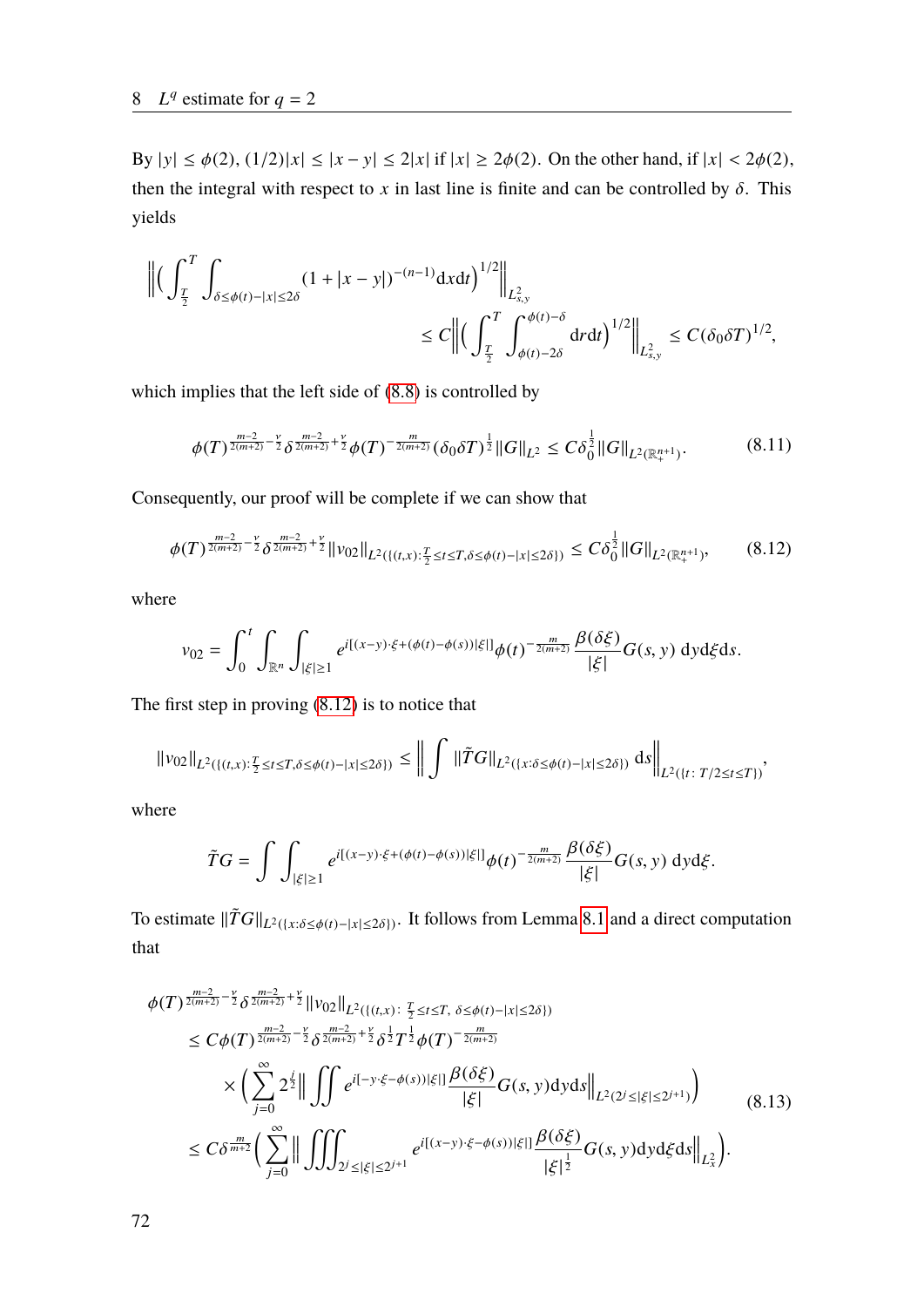Then applying Hölder's inequality as in [\(7.58\)](#page-68-1) yields

<span id="page-80-2"></span>
$$
\left\| \iiint_{2^{j} \leq |\xi| \leq 2^{j+1}} e^{i[(x-y)\cdot \xi - \phi(s))|\xi|} \frac{\beta(\delta \xi)}{|\xi|^{\frac{1}{2}}} G(s, y) \, dyd\xi ds \right\|_{L^{2}_{x}} \n\leq C\delta_{0}^{1/2} \Big( \iint_{2^{j} \leq |\xi| \leq 2^{j+1}} e^{i[(x-y)\cdot \xi - (|y|+\tau)|\xi|]} \frac{\beta(\delta \xi)}{|\xi|^{\frac{1}{2}}} G(\phi^{-1}(|y|+\tau), y) dyd\xi \Big| dx d\tau \Big)^{1/2}.
$$
\n(8.14)

On the other hand, by applying Lemma 3.2 of [\[7\]](#page-88-0), we obtain that, for each fixed  $j \ge 0$ ,

$$
\left\| \iint_{2^{j} \leq |\xi| \leq 2^{j+1}} e^{i[(x-y)\cdot\xi - (|y|+\tau)|\xi|]} \frac{\beta(\delta\xi)}{|\xi|^{\frac{1}{2}}} G(\phi^{-1}(|y|+\tau), y) \, dyd\xi \right\|_{L_{\tau,x}^{2}} \n\leq C \Big( \iint_{\phi(1) \leq |y|+\tau \leq \phi(2)} \left| G(\phi^{-1}(|y|+\tau), y) \right|^{2} dyd\tau \Big)^{\frac{1}{2}} \n= C \Big( \iint_{\phi(1) \leq |y|+\tau \leq \phi(2)} \left| G(\phi^{-1}(|y|+\tau), y) \right|^{2} d\tau dy \Big)^{\frac{1}{2}} \quad \text{(Fubini's Theorem)} \n\leq C \Big( \int_{\mathbb{R}^{n}} \int_{1}^{2} |G(s, y)|^{2} s^{\frac{m}{2}} ds dy \Big)^{\frac{1}{2}} \n\leq C \Big( \int_{\mathbb{R}^{n}} \int_{1}^{2} |G(s, y)|^{2} ds dy \Big)^{\frac{1}{2}} \n\leq C \|\mathcal{G}\|_{L^{2}(\mathbb{R}_{+}^{n+1})} \quad \text{(by Fubini's Theorem)}.
$$
\n(8.15)

<span id="page-80-1"></span>Furthermore, in the support of  $\beta(\delta \xi)$ , one has  $2^j \delta \le |\xi| \delta \le C$ , which yields

<span id="page-80-0"></span>
$$
j \le C(1 + |\ln \delta|). \tag{8.16}
$$

Substituting  $(8.15)$  and  $(8.16)$  into  $(8.14)$  and further  $(8.13)$ , we have

$$
\begin{split} \phi(T)^{\frac{m-2}{2(m+2)}-\frac{\nu}{2}}\delta^{\frac{m-2}{2(m+2)}+\frac{\nu}{2}}\|v_{02}\|_{L^{2}(\{(t,x):\ \frac{T}{2}\leq t\leq T,\ \delta\leq\phi(t)-|x|\leq2\delta\})}\\ &\leq C\delta^{\frac{m}{m+2}}(1+\|\ln\delta\|)\delta_{0}^{\frac{1}{2}}\|G\|_{L^{2}(\mathbb{R}_{+}^{n+1})}\\ &\leq C\delta_{0}^{\frac{1}{2}}\|G\|_{L^{2}(\mathbb{R}_{+}^{n+1})}. \end{split}
$$

Hence, we have completed the proof of  $(6.25)$ .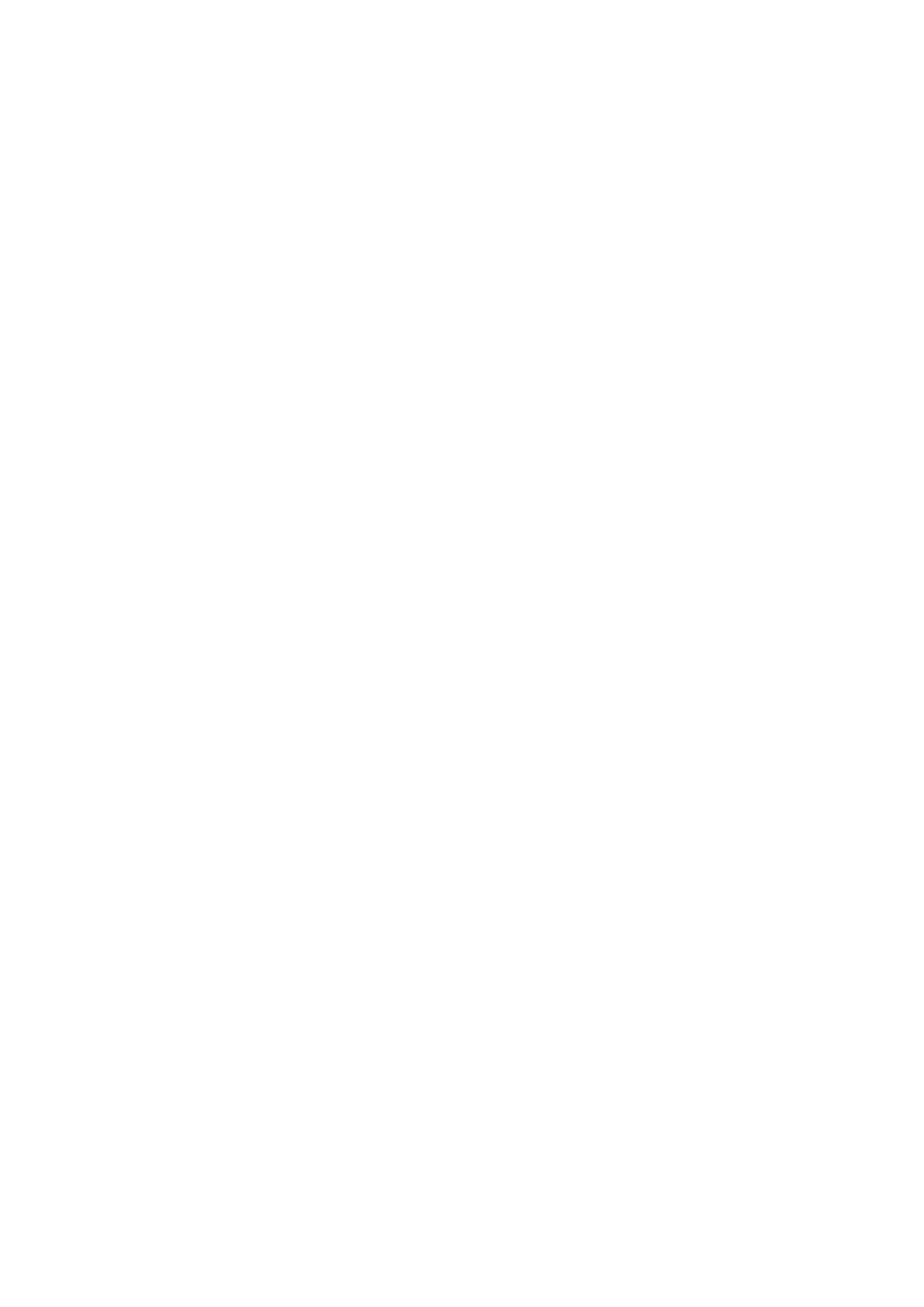# **A Appendix**

<span id="page-82-0"></span>**Lemma A.1.** *Under condition* [\(7.18\)](#page-58-1)*,*  $\phi(t) - \phi(s)$  *admits a positive lower bound.* 

*Proof.* From Theorem 2.4 of [\[37\]](#page-90-1), we have that

<span id="page-82-1"></span>
$$
w_T(t, x) = C_m \int_0^t \int_0^{\phi(t) - \phi(s)} \partial_{r_1} \psi_{(F_T)_s}(r_1, x) (\phi(t) + \phi(s) + r_1)^{-\gamma}
$$
  
 
$$
\times (\phi(t) + \phi(s) - r_1)^{-\gamma} G(\gamma, \gamma, 1, z) dr_1 ds,
$$
 (A.1)

where  $z = \frac{(-r_1 + \phi(t) - \phi(s))(-r_1 - \phi(t) + \phi(s))}{(-r_1 + \phi(t) + \phi(s))(-r_1 - \phi(t) - \phi(s))}$ ,  $G(\gamma, \gamma, 1, z)$  is the hypergeometric function, and  $\psi_g(r_1, x)$  stands for the solution of the linear wave equation

$$
\begin{cases} \partial_{r_1}^2 v - \Delta v = 0, \\ v(0, x) = 0, \quad \partial_{r_1} v(0, x) = g(x). \end{cases}
$$

Then by finite propagation speed for the linear wave equation and the expression [\(A.1\)](#page-82-1), we have that, for any  $(s, y) \in \text{supp } F_T$  and  $(t, x) \in \text{supp } w_T$ ,

<span id="page-82-2"></span>
$$
\phi(t) - \phi(s) \ge |x - y|.
$$
\n(A.2)

Denote by  $w_T = \langle K(t, x; s, y), F_T(s, y) \rangle$ . Then, for any fixed  $(x, y)$ , if  $(t, x; s, y) \in \text{supp } K$ , it follows from the support condition of  $F_T$  that  $\phi(t) - \phi(s)$  takes its maximum  $|x - y|$  when  $\phi(t) - \phi(s) = |x - y|$  and  $\phi(s) - |y| = (1/4)\phi(1/2)$ . In fact, since the support of *K* with respect to the space variable is symmetric, we can assume  $x = (x, 0, ..., 0)$ . Figure [A.1](#page-83-0) illustrates the case when *s* takes its minimum.

In Figure [A.1,](#page-83-0)  $l_1$  denotes the surface  $\phi(s) - |y| = 1/(T^{m+2})$ ,  $l_2$  denotes the surface  $\phi(s) - |y| = (1/4)\phi(1/2)$ , and  $l_3$  is the characteristic cone  $\phi(\bar{t}) - \phi(s) = |\bar{x} - y|$  for fixed  $(\bar{t}, \bar{x})$ . The domain *ABCD* is the admissible area for  $(s, y)$  when  $y_1 > 0$ . It is clear that *s* assumes its maximum at the point *C*, where  $\phi(\bar{t}) - \phi(s)$  assumes its minimum.

We now show that  $\phi(t) - \phi(s)$  has a positive lower bound: Fix  $(t, x) \in \{(t, x): 1/2 \le t \le t\}$  $1, |x| \leq (1/2)\phi(t)$ , (otherwise, rotate in the *x* variable), we assume  $x = (|x|, 0, \ldots, 0)$  and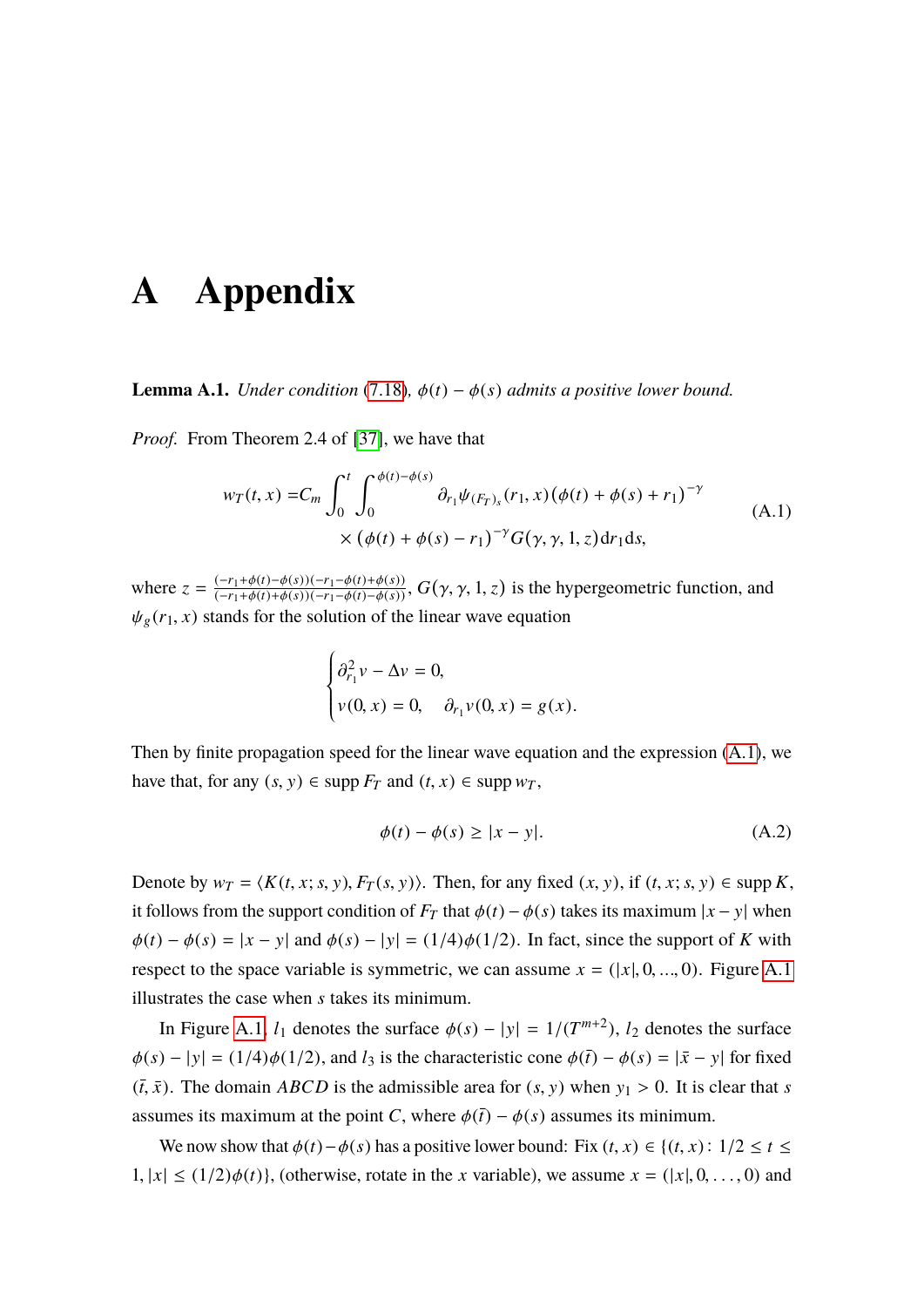

<span id="page-83-0"></span>Figure A.1: The boundary of the domain

denote by  $y = (y_1, y')$ . By  $\phi(t) - \phi(s) = |x - y|$  and  $\phi(s) - |y| = a$  with  $a = (1/4)\phi(1/2)$ , we have

$$
2(\phi(t) - a)\phi(s) = \phi^{2}(t) - a^{2} + 2|x|y_{1} - |x|^{2}.
$$

Since  $\phi(t) - a \ge \phi(1/2) - (1/4)\phi(1/2) > 0$ ,  $\phi(s)$  is a monotone increasing function of y<sub>1</sub>. So, we may take  $y = (|y|, 0)$  to derive a lower bound of  $\phi(t) - \phi(s)$ . In this case, we have

$$
2(\phi(t) - a)\phi(s) = \phi^{2}(t) - a^{2} + 2|x|(\phi(s) - a) - |x|^{2},
$$

which yields,  $\phi(s) = (\phi(t) + |x| + a)/2$  and

$$
\phi(t) - \phi(s) = \frac{\phi(t) - |x| - a}{2} \ge \frac{\phi(t) - \phi(t)/2 - a}{2} \ge \phi(1/2)/8 > 0.
$$
 (A.3)

Thus the proof of Lemma A.1 is complete.  $\Box$ 

**Lemma A.2.** *Setting*  $f = \tau^{1/2} s^{-m/2} F_T$  *in* [\(7.29\)](#page-59-0)*, we get* [\(7.24\)](#page-58-0)*.* 

*Proof.* It follows from [\(7.28\)](#page-59-1),  $f = \tau^{1/2} s^{-m/2} F_T$ , and the assumption  $\phi(s) \ge (1/8)\phi(1/2)$ that

$$
\begin{split} \left\| \left\{ \int \left| \tau^{\frac{1}{2}} \Big( z - \frac{(m+2)n + 2}{2(m+2)} - \delta \Big) e^{z^2} \int_{\mathbb{R}^n} \int_{\mathbb{R}^n} e^{i[(x-y)\cdot\xi + (\phi(t) - \tau - |y|)|\xi|]} \right. \right. \\ \left. \left. \times F_T \big( \phi^{-1}(\tau + |y|), y \big) s^{-\frac{m}{2}} \frac{\mathrm{d}\xi}{|\xi|^z} \mathrm{d}y \right|^2 d\tau \right\}^{1/2} \right\|_{L^2(\{|x| \le \frac{\phi(t)}{2}, \frac{1}{2} \le t \le 1\})} \\ &\le C \Big\{ \int_{-\infty}^{\infty} \left\| \tau^{\frac{1}{2}} s^{-\frac{m}{2}} \big( \phi(s)^2 - |y|^2 \big)^{-\frac{1}{2}} \big( \phi(s)^2 - |y|^2 \big)^{\frac{1}{2}} F_T \big( \phi^{-1}(\tau + |y|), y \big) \right\|_{L^2}^2 d\tau \Big\}^{\frac{1}{2}} \\ &\le C \Big\| \big( \phi(s)^2 - |y|^2 \big)^{\frac{1}{2}} F_T(s, y) \Big\|_{L^2} . \end{split}
$$

Together with  $(7.29)$ , this yields  $(7.24)$ .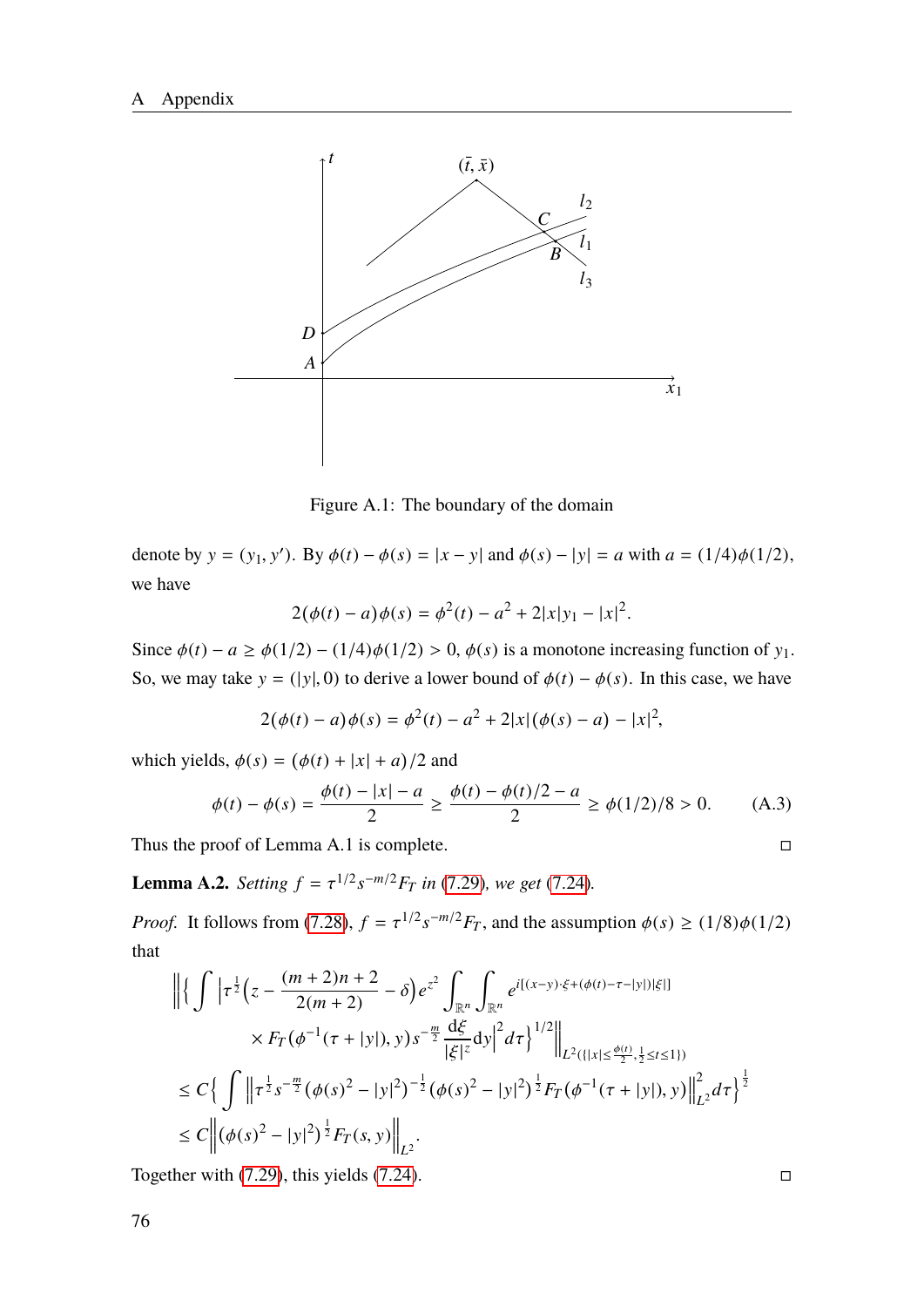**Lemma A.3.** Let w solve [\(4.3\)](#page-26-0) and denote w as  $w = \langle K(t, x; s, y), F(s, y) \rangle$ . If  $0 \leq$  $\phi(t) - |x| \leq 1, \, \phi(t)/10 \leq \phi(s) \leq \phi(t)$ *, and*  $\phi(s) - 1 \leq |y| \leq \phi(s)$ *, then* 

$$
\left|\frac{x}{|x|} - \frac{y}{|y|}\right| \le \frac{C}{\sqrt{\phi(t)}} \quad \text{if} \quad (t, x, s, y) \in \text{supp } K(t, x; s, y),
$$

*for some constant*  $C > 0$ *.* 

*Proof.* When *t* is small, the lemma holds naturally. So we can assume that, say,  $\phi(t) \geq 20$ . Since  $\phi(s) \ge \phi(t)/10 \ge 2$  and  $\phi(s) - 1 \le |y|$ , we have  $2|y| \ge \phi(s)$ . Recall that in [\(A.2\)](#page-82-2) we have

$$
K(t, x; s, y) = 0
$$
 if  $|x - y| > \phi(t) - \phi(s)$ .

Then using the identity

$$
|x - y|^2 = (|x| - |y|)^2 + 2(|x||y| - x \cdot y) = (|x| - |y|)^2 + |x||y||x/|x| - y/|y||^2,
$$

we have that  $|x - y|^2 \le (\phi(t) - \phi(s))^2$  is equivalent to

$$
|x/|x| - y/|y||^2 \le \frac{(\phi(t) - \phi(s))^2 - (|x| - |y|)^2}{|x||y|}
$$
  
= 
$$
\frac{(\phi(t) - |x| - (\phi(s) - |y|)(\phi(t) + |x| - (\phi(s) + |y|))}{|x||y|}
$$
  

$$
\le C \frac{(\phi(t) - |x|)(\phi(t) + |x|)}{\phi(t)\phi(s)}.
$$
 (A.4)

Now we note that  $0 \le \phi(t) - |x| \le 1$  and  $\phi(s) \ge \phi(t)/10$ . Then the result follows immediately. □ immediately.

**Lemma A.4.** *Suppose that*  $K(x, y)$  *is a measurable function on*  $\mathbb{R}^m \times \mathbb{R}^n$  *and set* 

$$
Tf(x) = \int K(x, y)f(y)dy.
$$

Suppose further that we can write  $\mathbb{R}^m$  and  $\mathbb{R}^n$  as disjoint unions  $\mathbb{R}^m = \bigcup_{j \in \mathbb{Z}^d} A_j$  and  $\mathbb{R}^n = \bigcup_{k \in \mathbb{Z}^d} B_k$ , where if  $x \in A_j$ , then  $K(x, y) = 0$  when  $y \in B_k$  with  $|j - k| \geq C$ , for *some constant C. Then, if we let*  $T_{jk}$  *denote the integral operator with kernel*  $K_{jk}$ *, where*  $K_{jk}(x, y) = K(x, y)$  *if*  $(x, y) \in A_j \times B_k$  *and zero otherwise*,

$$
||T||_{L^p \to L^q} \leq C_d \cdot \sup_{j,k} ||T_{jk}||_{L^p \to L^q},
$$

*provided that*  $1 \leq p \leq q \leq \infty$ *.* 

**Lemma A.5.** *If* [\(7.60\)](#page-69-2) *holds, then* [\(7.42\)](#page-64-0) *holds true.*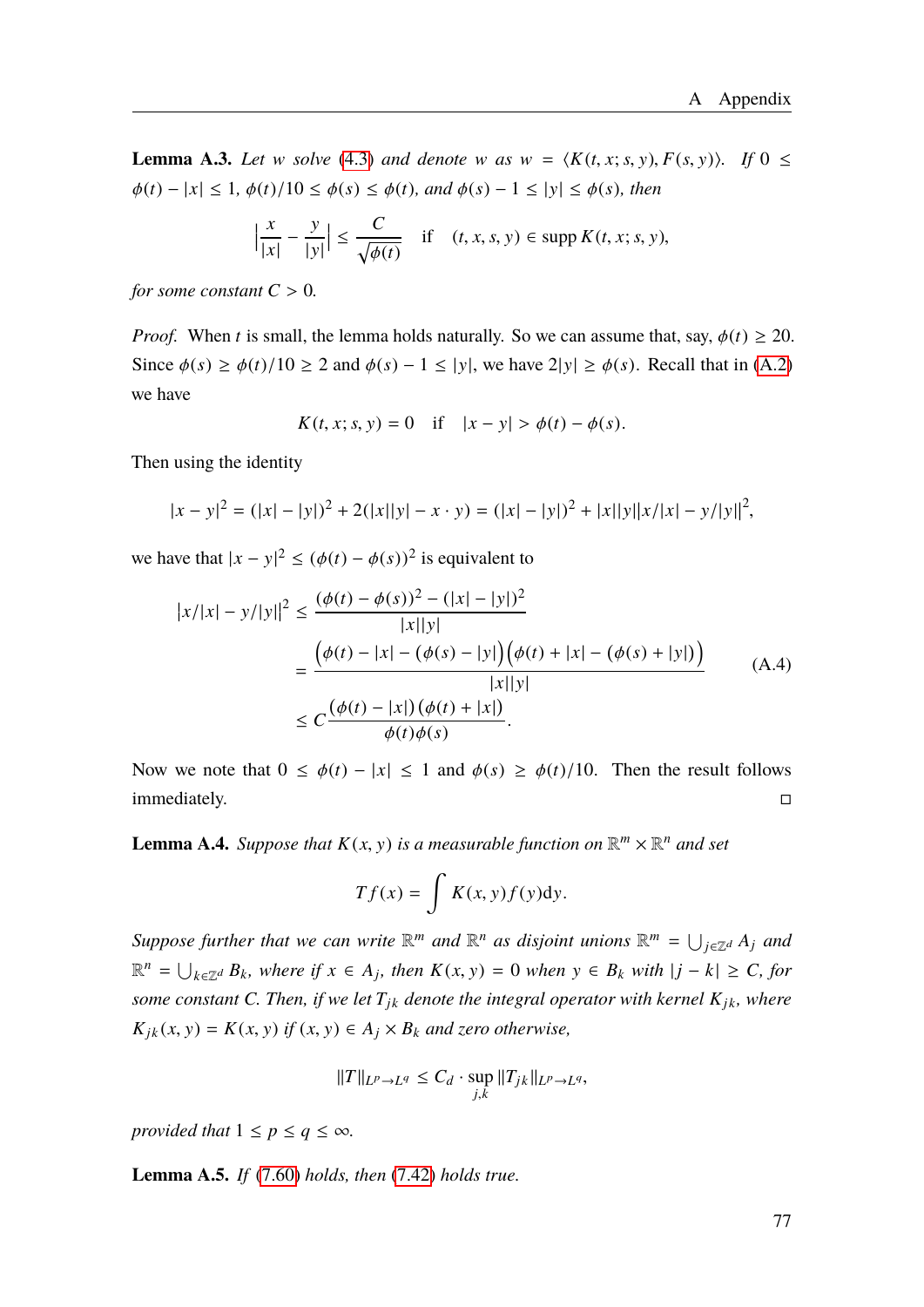*Proof.* If [\(7.60\)](#page-69-2) holds, then we have

 $||v||_{L^{q_0}(\{(t,x): \delta \leq \phi(t) - |x| \leq 2\delta\})}$ 

$$
\leq C\delta_0^{\frac{1}{q_0}} \left\| \left( \int_{\delta_0}^{2\delta_0} \|(TG)(\phi(t) - \tau, \cdot)\|_{L^{q_0}(\{x:\delta \leq \phi(t) - |x| \leq 2\delta\})}^{\frac{q_0}{q_0 - 1}} d\tau \right)^{\frac{q_0 - 1}{q_0}} \right\|_{L^{q_0}(\{\infty, t\in \mathcal{A}(t) - |x| \leq 2\delta\})} d\tau
$$
\n
$$
\leq C\delta_0^{\frac{1}{q_0}} \left\| \left( \int \left( (\phi(t) - \tau)^{\nu - \frac{m+4}{q_0(m+2)}} \delta^{-\nu - \frac{1}{q_0}} \|G(\tau, \cdot)\|_{L^{\frac{q_0}{q_0 - 1}}} \right)^{\frac{q_0}{q_0 - 1}} d\tau \right)^{\frac{q_0 - 1}{q_0}} \right\|_{L^{q_0}_t}
$$
\n
$$
\leq C\delta_0^{\frac{1}{q_0}} \left\| \phi(t)^{\nu - \frac{m+4}{q_0(m+2)}} \delta^{-\nu - \frac{1}{q_0}} \left( \int \|G(\tau, \cdot)\|_{L^{\frac{q_0}{q_0 - 1}}}^{\frac{q_0}{q_0 - 1}} d\tau \right)^{\frac{q_0 - 1}{q_0}} \right\|_{L^{q_0}_t}
$$
\n
$$
\leq C\delta_0^{\frac{1}{q_0}} \delta^{-\nu - \frac{1}{q_0}} \left( \int_{\frac{T}{2}}^T \phi(t)^{q_0 \nu - \frac{m+4}{m+2}} dt \right)^{\frac{1}{q_0}} \|G\|_{L^{\frac{q_0}{q_0 - 1}}}
$$
\n
$$
\leq C\delta_0^{\frac{1}{q_0}} \delta^{-\nu - \frac{1}{q_0}} \phi(T)^{\nu - \frac{1}{q_0}} \|G\|_{L^{\frac{q_0}{q_0 - 1}}},
$$

which shows that  $(7.42)$  holds.

<span id="page-85-0"></span>**Lemma A.6.**  $L^2$  estimation in case  $|\xi| \leq 1$ .

*Proof.* We first prove the  $L^2$  estimate for all the polynomials, then use approximation to get the general result. Let  $\xi = (\xi_1, \xi')$ . For the polynomial function  $\xi_1^{\alpha}$  we have

$$
I = \int_{D'} \int_{-1}^{1} \frac{\xi_1^{2l}}{(1+\phi(t)|\xi|)^{\frac{m}{m+2}}} d\xi_1 d\xi'
$$
  
\n
$$
= \int_{D'} \frac{1}{2l+1} \int_{-1}^{1} \frac{d\xi_1^{2l+1}}{(1+\phi(t)|\xi|)^{\frac{m}{m+2}}} d\xi'
$$
  
\n
$$
= \frac{2}{2l+1} \int_{D'} \frac{1}{(1+\phi(t)|\xi|)^{\frac{m}{m+2}}} d\xi' \Big|_{\xi_1=1}
$$
  
\n+  $\frac{m}{(2l+1)(m+2)} \int_{D'} \int_{-1}^{1} \frac{\xi_1^{2l+1} \frac{\xi_1}{|\xi|} \phi(t)}{(1+\phi(t)|\xi|)^{\frac{m}{m+2}+1}} d\xi_1 d\xi'$   
\n
$$
\leq \frac{2}{2l+1} \int_{D'} \frac{1}{(1+\phi(t))^{\frac{m}{m+2}}} d\xi' + \frac{m}{(2l+1)(m+2)} \int_{D'} \int_{-1}^{1} \frac{\xi_1^{2l} |\xi| \phi(t)}{(1+\phi(t)|\xi|)^{\frac{m}{m+2}+1}} d\xi_1 d\xi'
$$
  
\n
$$
\leq 2 \frac{C_n}{2l+1} (1+\phi(t))^{\frac{m}{m+2}} + \frac{m}{(2l+1)(m+2)} \int_{D'} \int_{-1}^{1} \frac{\xi_1^{2l}}{(1+\phi(t)|\xi|)^{\frac{m}{m+2}+1}} d\xi_1 d\xi',
$$

where  $C_n = \int_{D'} d\xi'$  depends only on *n*. Thus we have

$$
(1 - \frac{m}{m+2})I \le 2\frac{C_n}{2l+1}(1+\phi(t))^{-\frac{m}{m+2}} = 2\int_D \xi_1^{2l} d\xi (1+\phi(t))^{-\frac{m}{m+2}}
$$
  

$$
\implies \left(\int_D \frac{\xi_1^{2l}}{(1+\phi(t)|\xi|)^{\frac{m}{m+2}}} d\xi\right)^{\frac{1}{2}} \le C_m \|\xi_1^l\|_{L^2(D)} (1+\phi(t))^{-\frac{m}{2(m+2)}}.
$$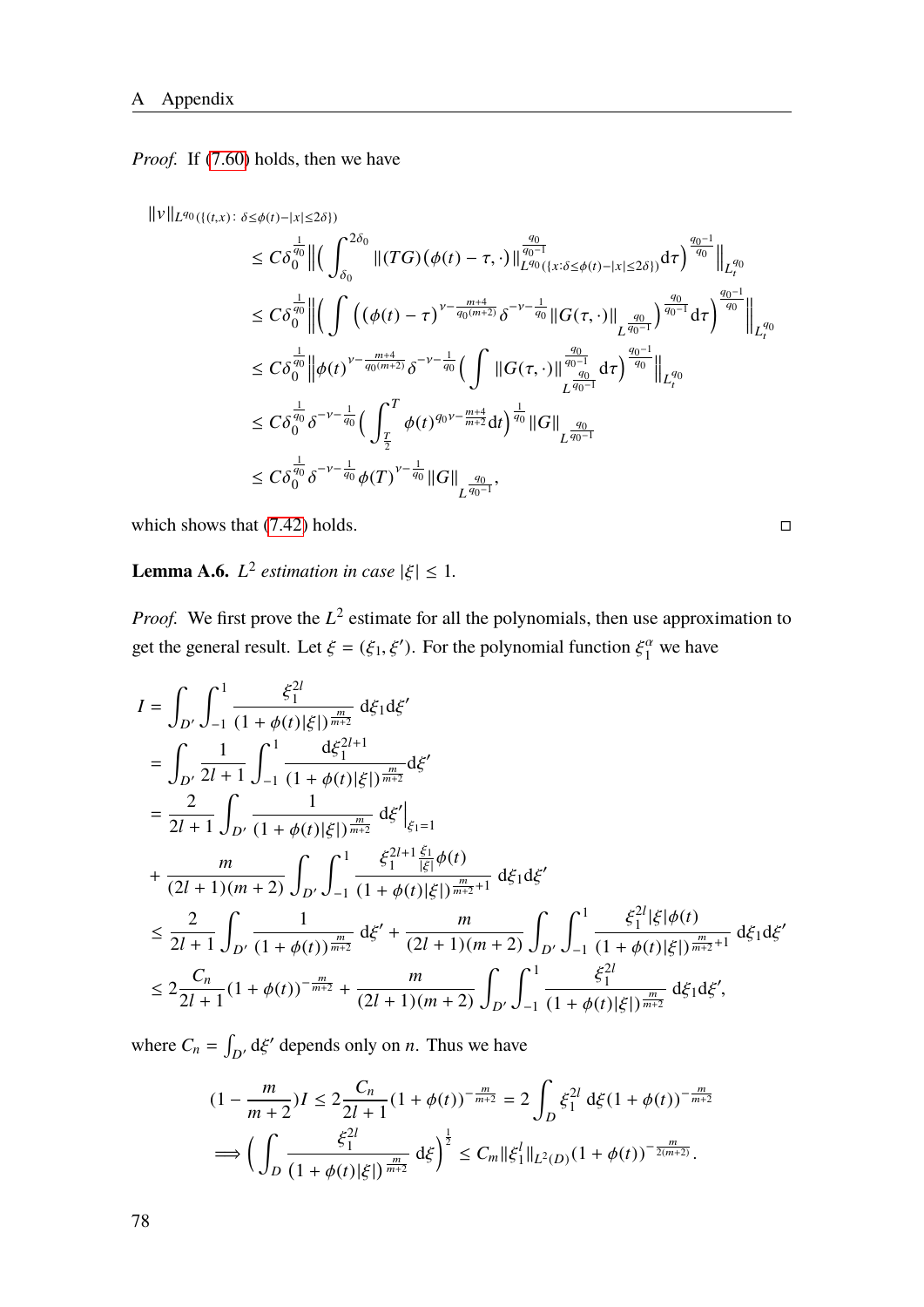Analogously, we can prove similar estimates for all the polynomial functions. Now, for every fixed *t* and nonzero  $h \in L^2$ , we can find a continuous function g, such that

$$
\|\hat{h} - g\|_{L^2(D)} \le \frac{1}{3} \|\hat{h}\|_{L^2(D)} (1 + \phi(t))^{-\frac{m}{2(m+2)}}.
$$

In addition, since *D* is compact, by the Stone-Weierstrass theorem, we can find a polynomial *p* such that

$$
||p - g||_{L^{2}(D)} \leq \frac{1}{3} ||\hat{h}||_{L^{2}(D)} (1 + \phi(t))^{-\frac{m}{2(m+2)}}.
$$

Then a approximation argument gives the estimate

$$
\|\hat{H}\|_{L^{2}(D)} \leq C\phi(t)^{-\frac{m}{2(m+2)}}\|\hat{h}\|_{L^{2}(D)}.
$$
\n(A.5)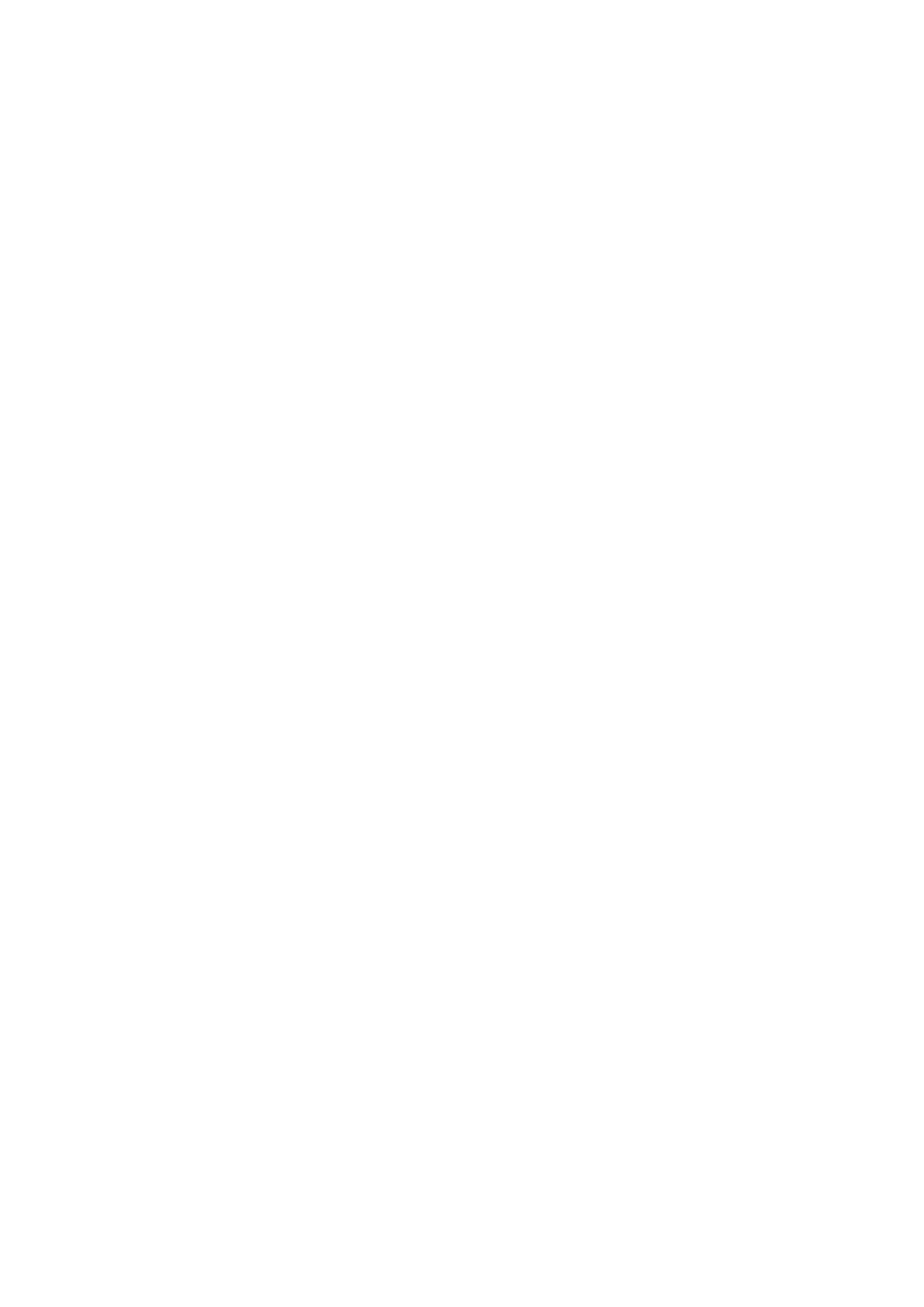# **Bibliography**

- [1] J. Barros-Neto and I. M. Gelfand. Fundamental solutions for the Tricomi operator. I. *Duke Math. J.* **98** (1999), 465–483.
- [2] J. Barros-Neto and I. M. Gelfand. Fundamental solutions for the Tricomi operator. II. *Duke Math. J.* **111** (2002), 561–584.
- [3] J. Barros-Neto and I. M. Gelfand. Fundamental solutions for the Tricomi operator. III. *Duke Math. J.* **117** (2003), 385–387.
- [4] A. Erdelyi. *Higher Transcendental Functions*. Vol. 1. McGraw-Hill, 1953
- [5] A. Erdelyi. *Higher Transcendental Functions*. Vol. 2. McGraw-Hill, 1953
- [6] F. Frankl. On the problems of Chaplygin for mixed sub- and supersonic flows. *Bull. Acad. Sci. URSS. Ser. Math. J.* **9** (1945), 121–143.
- <span id="page-88-0"></span>[7] V. Georgiev, H. Lindblad, and C. D. Sogge. Weighted Strichartz estimates and global existence for semi-linear wave equations. *Amer. J. Math.* **119** (1997), 1291–1319.
- [8] R. T. Glassey. Existence in the large for  $\Box u = F(u)$  in two space dimensions. *Math. Z.* **178** (1981), 233–261.
- [9] R. T. Glassey. Finite-time blow-up for solutions of nonlinear wave equations. *Math. Z.* **177** (1981), 323–340.
- [10] D.-Y. He, I. Witt, and H.-C. Yin. "On the global solution problem of semilinear generalized Tricomi equations, I". [arXiv:1511.08722.](http://www.arxiv.org/abs/1511.08722) 2015
- [11] J.-X. Hong and G.-Q. Li. *L p* estimates for a class of integral operators. *J. Partial Differ. Equ.* **9** (1996), 343–364.
- [12] L. Hörmander. *The Analysis of Linear Partial Differertial Equations. III*. Grundlehren Math. Wiss. Berlin: Springer, 1985
- [13] F. John. Blow-up of solutions of nonlinear wave equations in three space dimensions. *Manuscripta Math.* **28** (1979), 235–265.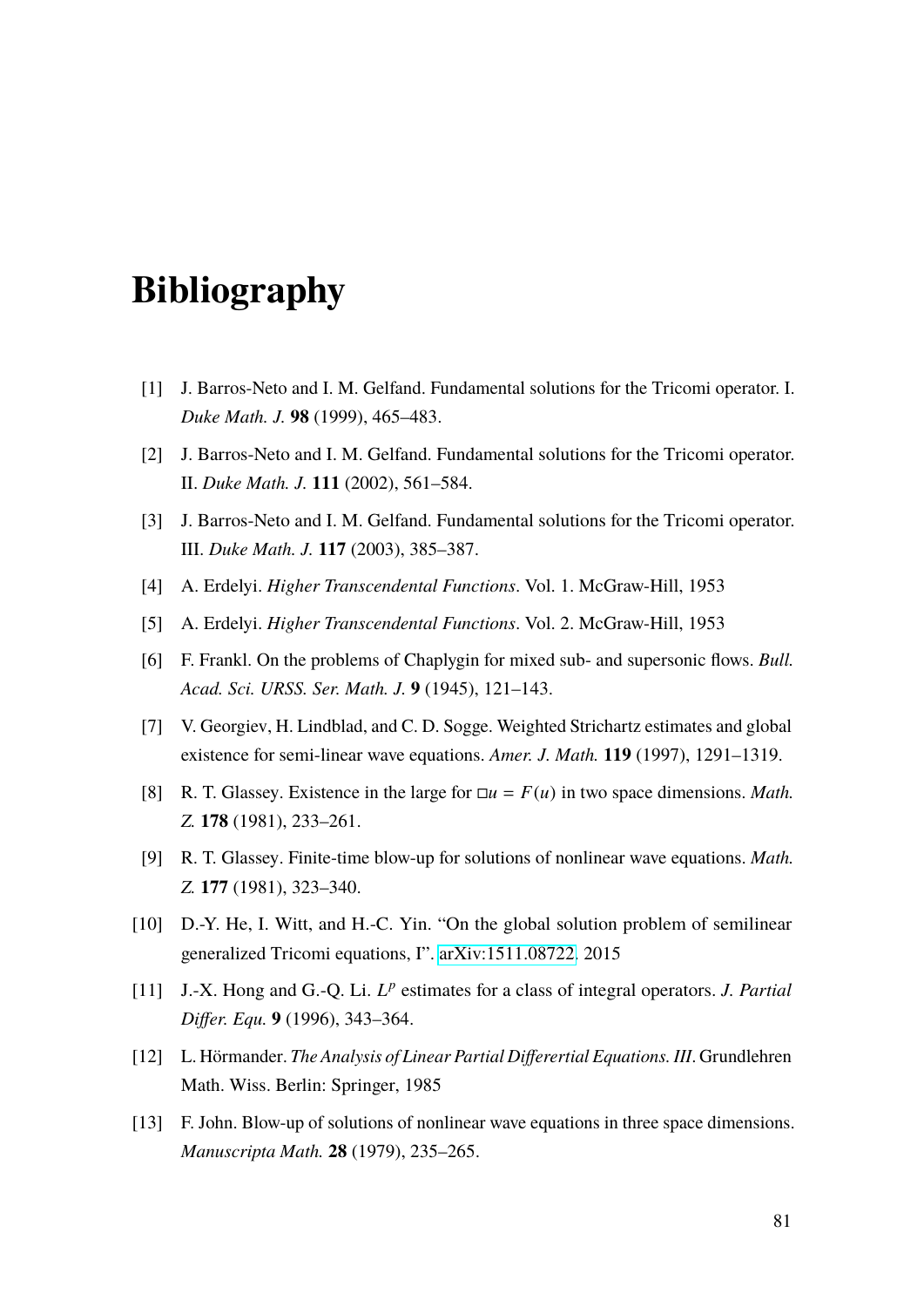- [14] C.-E. Kenig, G. Ponce, and L. Vega. Well-posedness and scattering results for the generalized Korteweg-de Vries equation via the contraction principle. *Comm. Pure Appl. Math.* **46** (1993), 527–620.
- [15] H. Lindblad and C. D. Sogge. On existence and scattering with minimal regularity for semilinear wave equations. *J. Funct. Anal* **130** (1995), 357–426.
- [16] H. Lindblad and C. D. Sogge. Long time existence for small amplitude semilinear wave equations. *Amer. J. Math.* **118** (1996), 1047–1135.
- [17] D. Lupo, D. D. Monticelli, and K. R. Payne. Variational characterizations of weak solutions to the Dirichlet problem for mixed-type equations. *Comm. Pure Appl. Math.* **68** (2015), 1569–1586.
- [18] D. Lupo, C. S. Morawetz, and K. R. Payne. On closed boundary value problems for equations of mixed elliptic-hyperbolic type. *Comm. Pure Appl. Math.* **60** (2007), 1319–1348.
- [19] D. Lupo and K. R. Payne. Critical exponents for semilinear equations of mixed elliptic-hyperbolic and degenerate types. *Comm. Pure Appl. Math.* **56** (2003), 403– 424.
- [20] D. Lupo and K. R. Payne. Conservation laws for equations of mixed elliptichyperbolic and degenerate types. *Duke Math. J.* **127** (2005), 251–290.
- [21] M. Christ. *Lectures on Singular Integral Operators*. Vol. 77. CBMS Regional Conf. Ser. in Math., 1990
- [22] M. Christ and K. Kiselev. A Maximal Functions Associated to Filtrations. *J. Funct. Anal.* **179** (2001), 409–425.
- [23] M. Christ and M. Weinstein. Dispersion of low-amplitude solutions of generalized Korteweg-de Vries equation. *J. Funct. Anal.* **259** (1991), 87–109.
- [24] M. A. Rammaha. Finite-time blow-up for nonlinear wave equations in high dimensions. *Comm. Partial Differential Equations* **12** (1987), 677–700.
- [25] Z.-P. Ruan, I. Witt, and H.-C. Yin. The existence and singularity structures of low regularity solutions to higher order degenerate hyperbolic equations. *J. Differential Equations* **256** (2014), 407–460.
- [26] Z.-P. Ruan, I. Witt, and H.-C. Yin. On the existence and cusp singularity of solutions to semilinear generalized Tricomi equations with discontinuous initial data. *Commun. Contemp. Math.* **17** (2015), 1450028, 49 pp.